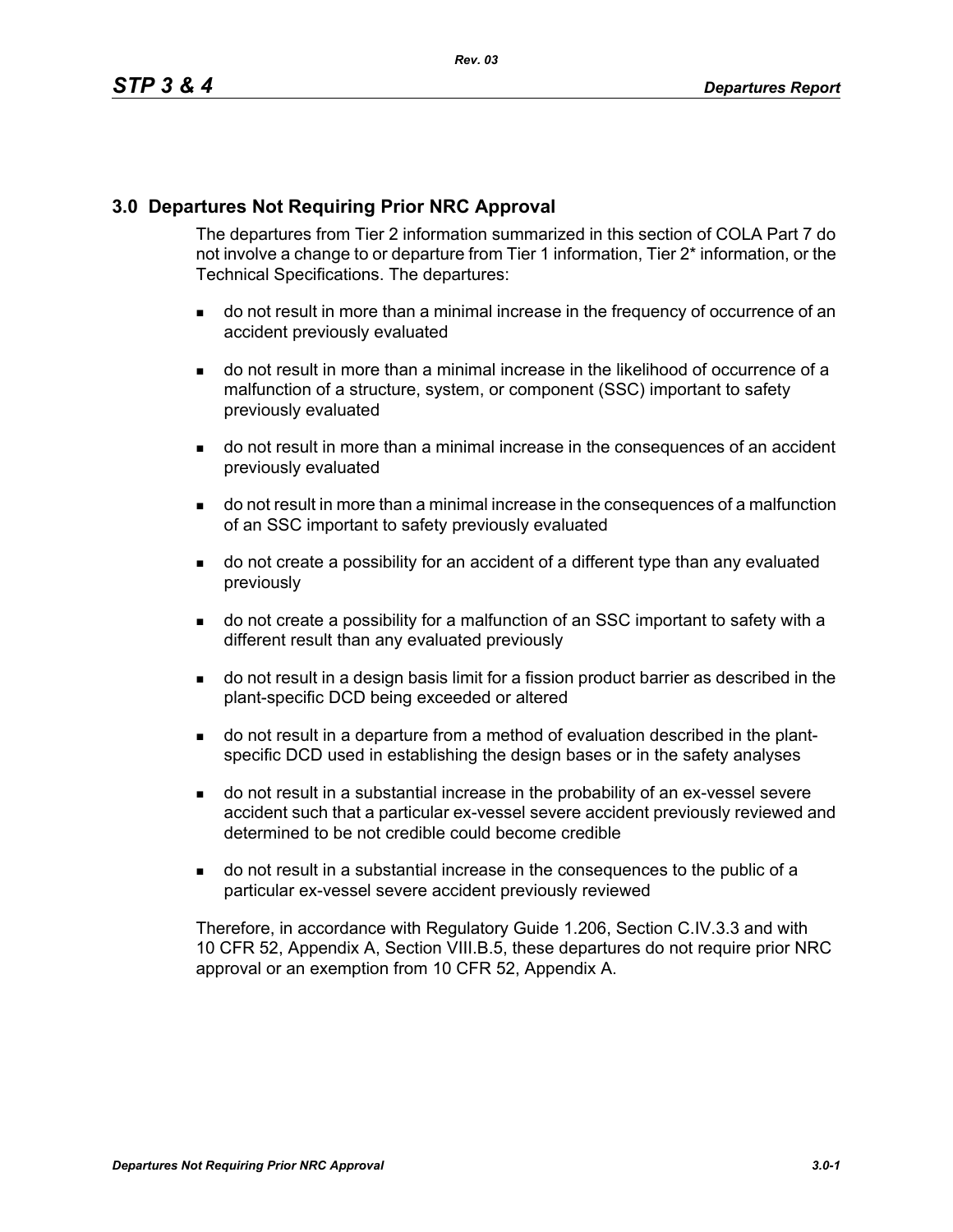## **STD DEP 1.1-1, Type of License Required Description**

The reference ABWR DCD was submitted to receive a design certification. The COL applicant submits a site-specific DCD to receive a Class 103 combined operating license under 10 CFR 52.

## **Evaluation Summary**

This departure has been evaluated pursuant to the requirements in 10 CFR 52, Appendix A, Section VIII.B.5. This change only updates the DCD to reflect the type of license for which the applicant is applying. There is no change in any design or function of an SSC important to safety as described in the DCD as a result of this change. Consequently, this change has no impact on the frequency or consequences of any accident or malfunction of an SSC important to safety previously evaluated. There is no impact on the frequency or consequences of any ex-vessel severe accident previously reviewed. This change has no impact on any Tier 1, Tier 2\*, Technical Specifications, bases for the Technical Specifications, or operational requirements information.

As a result of this evaluation, prior NRC approval of this change is not required.

## **STP DEP 1.1-2, Dual Units at STP 3 & 4**

## **Description**

The reference ABWR DCD is based on a single-unit site. Because STP 3 & 4 is a dualunit project on an existing site, some supporting systems described in the DCD are single systems that support two or more units. In addition, STP 3 & 4 share the main cooling reservoir with STP 1 & 2.

The systems shared by STP 3 & 4 include:

- Fire Protection Water Supply System Regulatory Guide 1.189, Rev. 1, allows for use of a common water supply at multi-unit nuclear power plant sites. A single fire protection pump house and two storage tanks provide water for fire suppression to both units via piping in the yard. Since STP 3 & 4 do not share fire areas where safe shutdown systems are located, and it is extremely unlikely that there will be simultaneous fires in areas of the plant affecting safe shutdown areas, it is extremely unlikely that protection systems for both units will need to function at the same time.
- A common nonsafety-related communication system is required for multi-unit sites to provide plant wide communications. A common communication system providing plant wide communications is a personnel safety enhancement since it allows for ease of communication between units.
- **Makeup Water Preparation A common nonsafety-related makeup water** preparation system that utilizes a common raw water storage tank and a common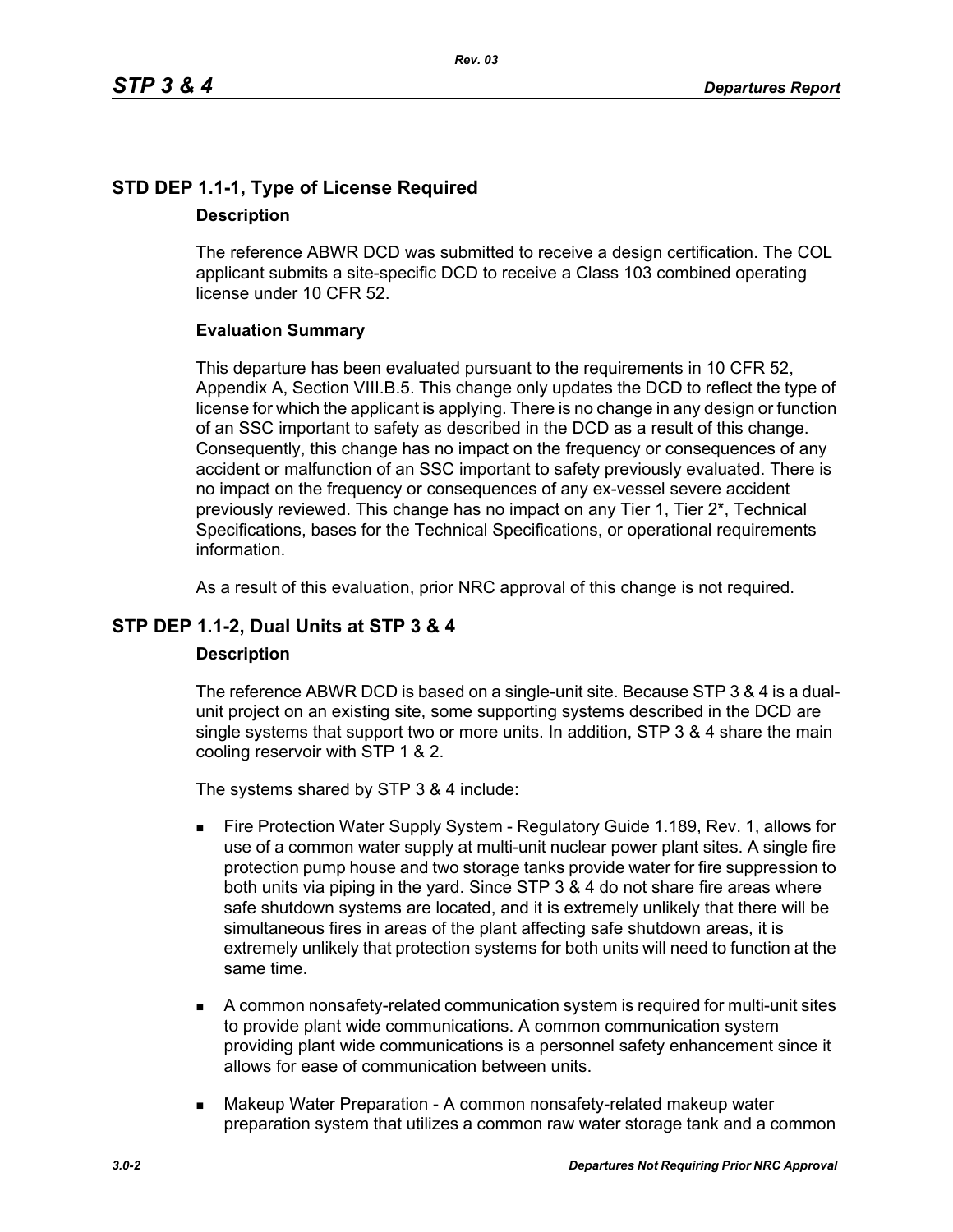demineralized water storage tank will supply water to the makeup water condensate system and makeup water purified system of both units. This system is discussed further in STP DEP 9.2-2. Sharing of the MWP System does not impair the ability to cooldown STP Units 3 & 4 under Station Blackout conditions. The Station Blackout analysis is contained in Appendix 1C of the ABWR DCD. The primary source of water during the initial 10 to 60 minute period of a Station Blackout event is from the Condensate Storage Tank (CST) for each unit. The source of water for each CST is the shared MWP System via the Makeup Water Condensate (MUWC) System. During a Station Blackout, each unit's respective CST is capable of providing at least 8 hours of makeup water without replenishment. The Alternate AC power source (i.e., the CombustionTurbine Generator) for each unit is designed to start and load 10 minutes into the event. With the use of Alternate AC power sources other water sources (including MWP) are readily available for makeup, heat removal, and plant equipment cooling.

- Hydrogen Gas Storage Facility A single nonsafety-related bulk hydrogen gas storage facility will be used to store hydrogen compressed gas cylinders for two units. The bulk hydrogen storage facility will be located at least 100m from any safety-related building or structure to prevent damage to safety-related equipment due to a fire or explosion at the facility.
- A common plant grounding grid is used that extends the contact area to ground and meets the resistance-to-ground criterion. The system in electrically interconnected between units.
- Potable Water system is shared between STP 3 and 4 and the Sanitary Treatment system are shared between all four units on site as well as with common buildings. This is discussed further in STP DEP 9.2-8.

## **Evaluation Summary**

This departure has been evaluated pursuant to the requirements in 10 CFR 52, Appendix A, Section VIII.B.5.

There is no impact on any Tier 1, Tier 2\*, technical specifications, basis for technical specifications or operational requirements as a result of this change.

The functional description of each of the systems proposed to be shared between STP 3 & 4 that are affected by this change (Fire Protection System Water Supply, Communications System, Makeup Water Preparation, Potable and Sanitary Water, Bulk Hydrogen Gas Storage Facility, and common grounding grid) is not significantly changed by this departure. Each system is consistent with the description contained in the ABWR DCD except that each will be sized and designed to serve two units instead of one standard ABWR.

The proposed changes to these common systems to both Units 3 & 4 do not involve a reduction in their ability to support the mitigation of an accident or a malfunction of equipment important to safety in that they will not impede required actions by Engineered Features designed for this purpose. In the case of the shared Fire Water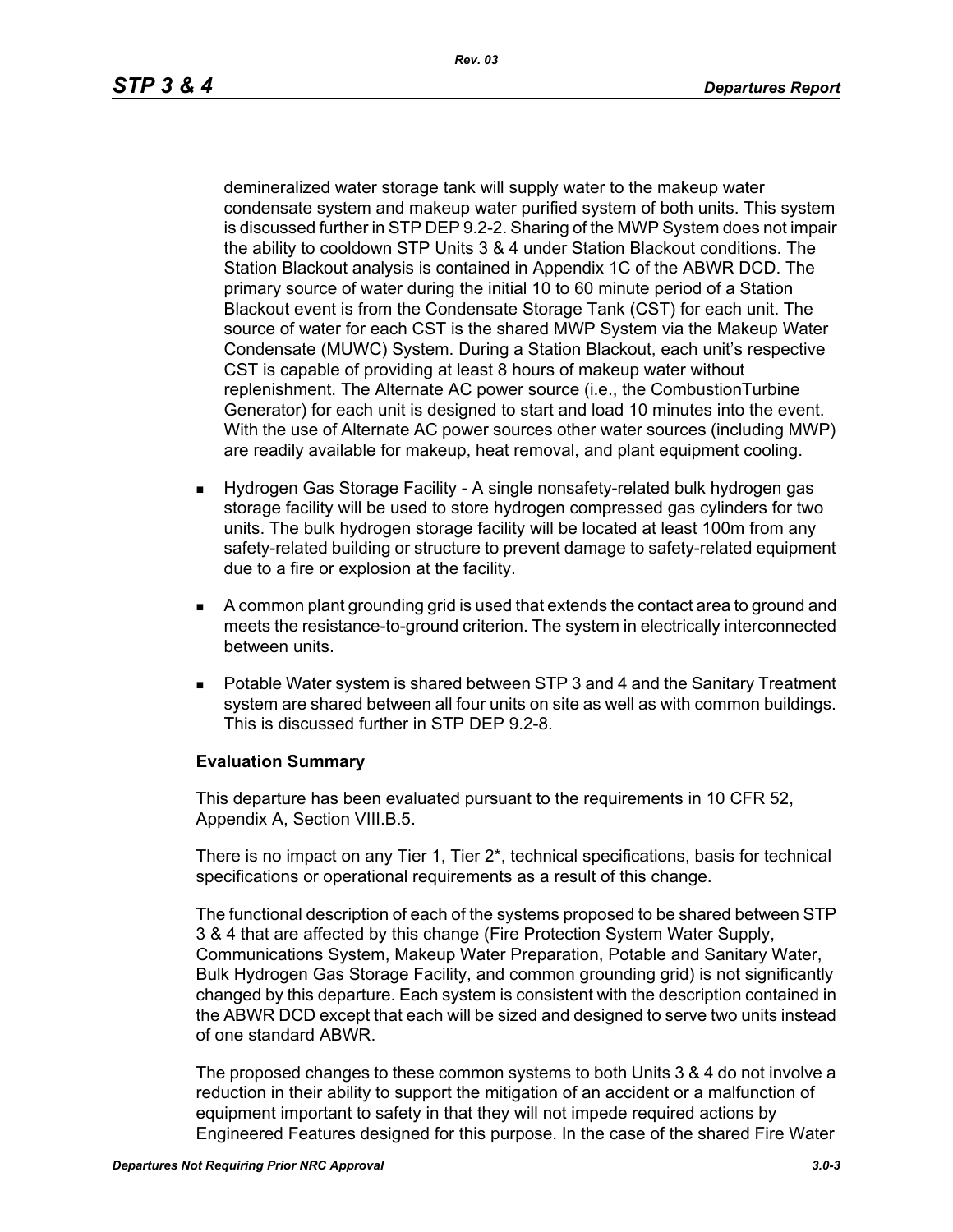Supply System, the occurrence of simultaneous fires in separate fire areas containing safe shutdown equipment in either or both units simultaneously is extremely unlikely.

Changes associated with this departure do not affect fission product barriers. These changes do not affect the probability of occurrence of a severe accident as described by the DCD, nor do they increase the consequences of a severe accident.

Additionally, the Ultimate Heat Sink that is specific to each unit (i.e., not shared) is consistent with the approved ABWR DCD.

Based on this evaluation, prior NRC approval of the change is not required.

## **STD DEP 1.2-1, Control Building Annex**

#### **Description**

The Reactor Internal Pump (RIP) motor-generator sets and associated support components are relocated to a new, Non-Seismic Category I Control Building Annex adjacent to the Control Building. There was insufficient space in the CB for the two RIP MG sets and their associated equipment. This departure creates no new adverse effects and eliminates potential adverse effects that were identified for the standard design.

### **Evaluation Summary**

The Control Building Annex is a nonsafety-related structure located adjacent to the Control Building. It houses the two reactor internal pump motor-generator sets, control panels, and the cooling water lines, HVAC system, and electrical lines that support the motor-generator sets. As described in DCD Tier 2 Section 9.5.10.3, the reactor internal pump motor-generator set equipment performs no safety-related function. Failure of the motor-generator set equipment does not compromise any safety-related system or component and does not prevent safe reactor shutdown.

The Control Building Annex has no personnel or equipment access paths to the Reactor Building. The Control Building Annex has one access path which is used for both personnel and equipment. This access path has a watertight door installed at the entrance to the Control Building designed to protect the Control Building from flood effects external to the Control Building. This includes protection from the effects of internal flood initiated within the Control Building Annex or the effect of external floods due to natural phenomena. Any penetrations between the Control Building and the Control Building Annex are either above any design basis flood levels or are designed to be watertight. This approach is consistent with FSAR Tier 2 Section 3.4.3.1 that addresses penetrations and doors that penetrate the exterior walls of Seismic Category I (safety-related) buildings. Therefore, flooding in the Control Building Annex won't have any effect on any safety-related buildings.

The CB Annex is also a Non-Seismic Category I building, but is designed to withstand the SSE to avoid jeopardizing adjacent Seismic Category I buildings.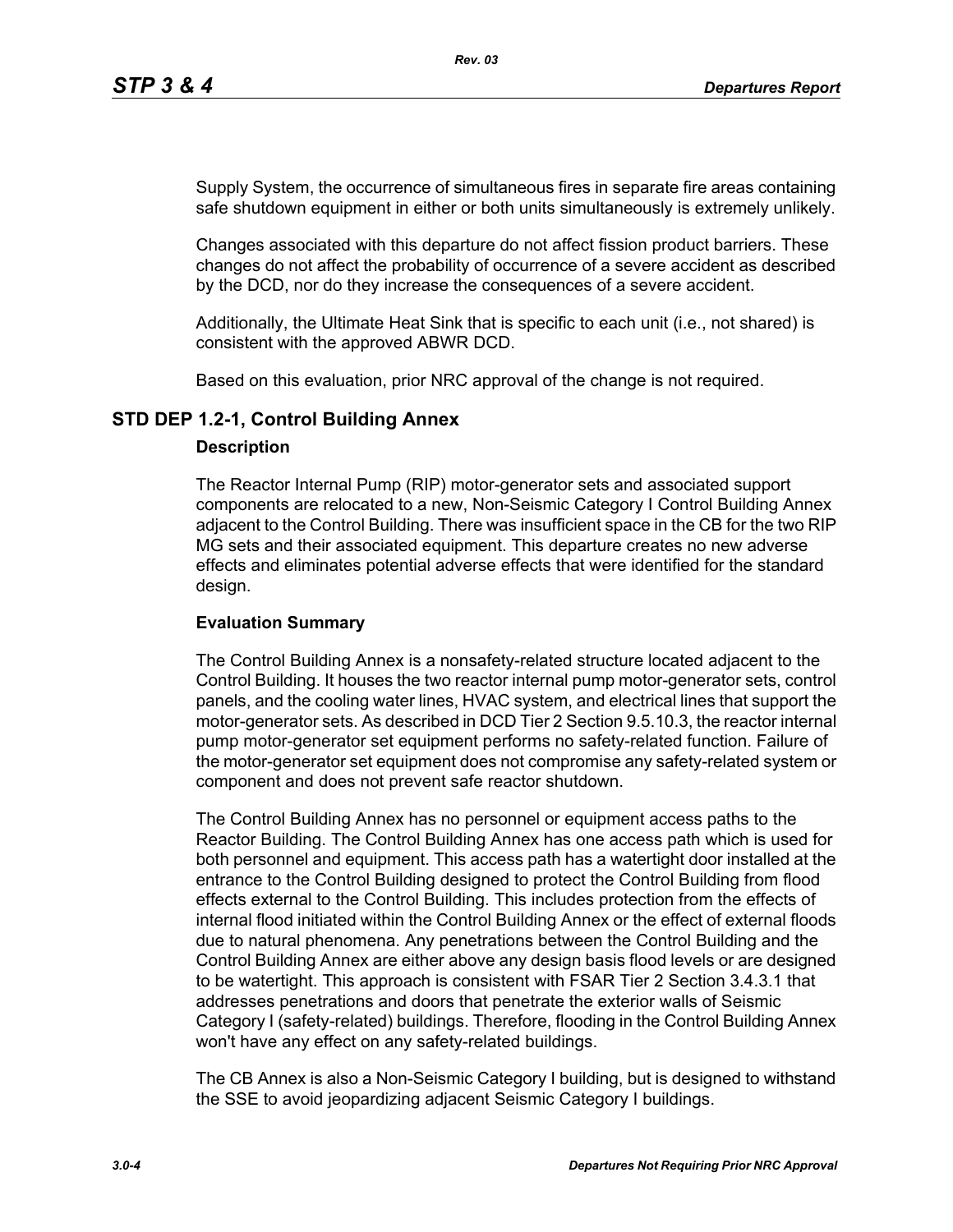Consequently , there is no impact on the probability or consequences of an accident or malfunction of an SSC important to safety. Furthermore, there is no impact on fission product barriers or the probability of an ex-vessel severe accident. Therefore, this change has no adverse impacts and does not require prior NRC approval.

This change meets the criteria of 10 CFR 52 VIII.B.5. This change does not affect Tier 1, Tier 2\*, or Technical Specifications or operational requirements. Therefore prior NRC approval of this change is not required.

## **STP DEP 1.2-2, Turbine Building**

#### **Description**

The Turbine Building design has changed because of the following:

- **The turbine generator described in the reference ABWR DCD is now obsolete and** the replacement will differ dimensionally. The turbine cycle equipment such as feedwater heaters and pumps also differ from the cycle equipment described in the DCD.
- The power generation heat sink described in the DCD (natural draft cooling tower) is being replaced by a cooling reservoir. This affects the sizing of the condenser and circulating water piping. The design now includes condensate booster pumps.
- **The DCD medium voltage electrical system design is being replaced by a dual** voltage design and requires relocation of major components into and within the Turbine Building.

#### **Evaluation Summary**

This departure has been evaluated pursuant to the requirements in 10 CFR 52, Appendix A, Section VIII.B.5. The change affects the function, but is bounded by the safety analysis.

The Turbine Building (T/B) s a nonsafety-related structure located adjacent to the Control Building. The T/B includes the electrical building and houses the main turbine generator and other power conversion cycle equipment and auxiliaries. With the exception of instrumentation associated with Reactor Protection System (RPS) and the safety-related condensate pump motor trip circuit breakers, there are no safetyrelated equipment in the T/B. The electrical building houses various plant support systems and equipment such as non-divisional switchgear and chillers.

Since the safety-related condensate pump motor trip circuit breakers are located above the design basis flood level and the T/B is designed to withstand the SSE, this change does not result in any increase in the frequency of an accident previously evaluated.

The Circulating Water System (CWS) and the Turbine Building Service Water System (TSW) are the only systems large enough to fill the condenser pit; therefore, only these two systems are required to be addressed to show that the T/B design is adequate to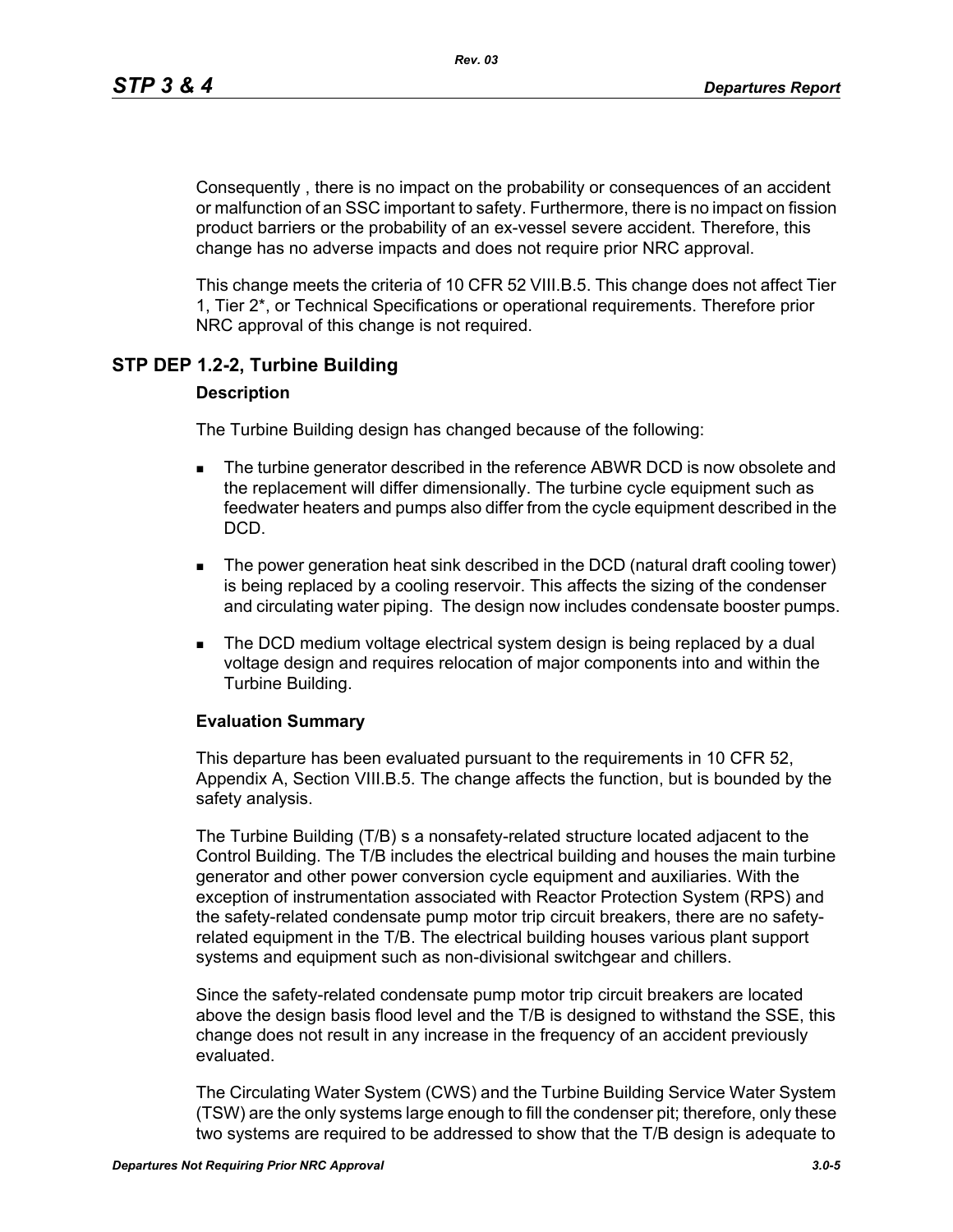prevent flooding into the adjacent Reactor Building and Control Building. The CWS and TSW floods are limited by system isolation signals from leak detectors in the condenser pit and the TSW System equipment room. The increased area in T/B provides adequate volume for storing the limited flooding water from CWS and TSW to assure that water level remains below the access level to R/B and C/B via Service Building. Therefore, this change has no adverse impact to the result of DCD T/B flooding protection analysis evaluation, which means the flooding won't have any effect on any safety-related buildings.

The T/B is also a Non-Seismic Category I building, but is designed to withstand the SSE to avoid jeopardizing adjacent Seismic Category I buildings.

Consequently, this change does not result in any increase in the frequency of a malfunction of a structure, system, or component (SSC) important to safety.

This change affects the function, but is bounded by the safety analysis and as discussed above has no adverse impact. It does not require prior NRC approval.

## **STD DEP 1AA-1, Shielding Design Review**

#### **Description**

Appendix 1AA of the reference ABWR DCD provides the integrated doses for environmental qualification of safety-related equipment. These doses have been reevaluated in the STP 3 & 4 FSAR using similar regulatory guidance, but incorporating the results of design detailing. The doses for the ECCS pump rooms and the SGTS area increase compared to the original DCD values. Safety-related equipment will be qualified to the increased values as required.

#### **Evaluation Summary**

This departure is the result of re-evaluation of the post-accident radiation conditions inside the reactor building. There is no impact on the frequency of occurrence or the consequences of an accident as a result of this change. In addition, any SSCs important to safety will be qualified to the revised radiation dose limit, so there is no impact on the likelihood of occurrence or consequences of a malfunction of an SSC important to safety as a result of this change.

There is no new accident scenario or no unexpected malfunction of an SSC important to safety as a result of this change. A design basis limit for a fission product barrier is not exceeded or altered. A method of evaluation in establishing the design bases or in the safety analyses does not change. There is no impact on the probability or the consequences to the public of an ex-vessel severe acident.

Based on this evaluation, prior NRC approval of these changes is not required.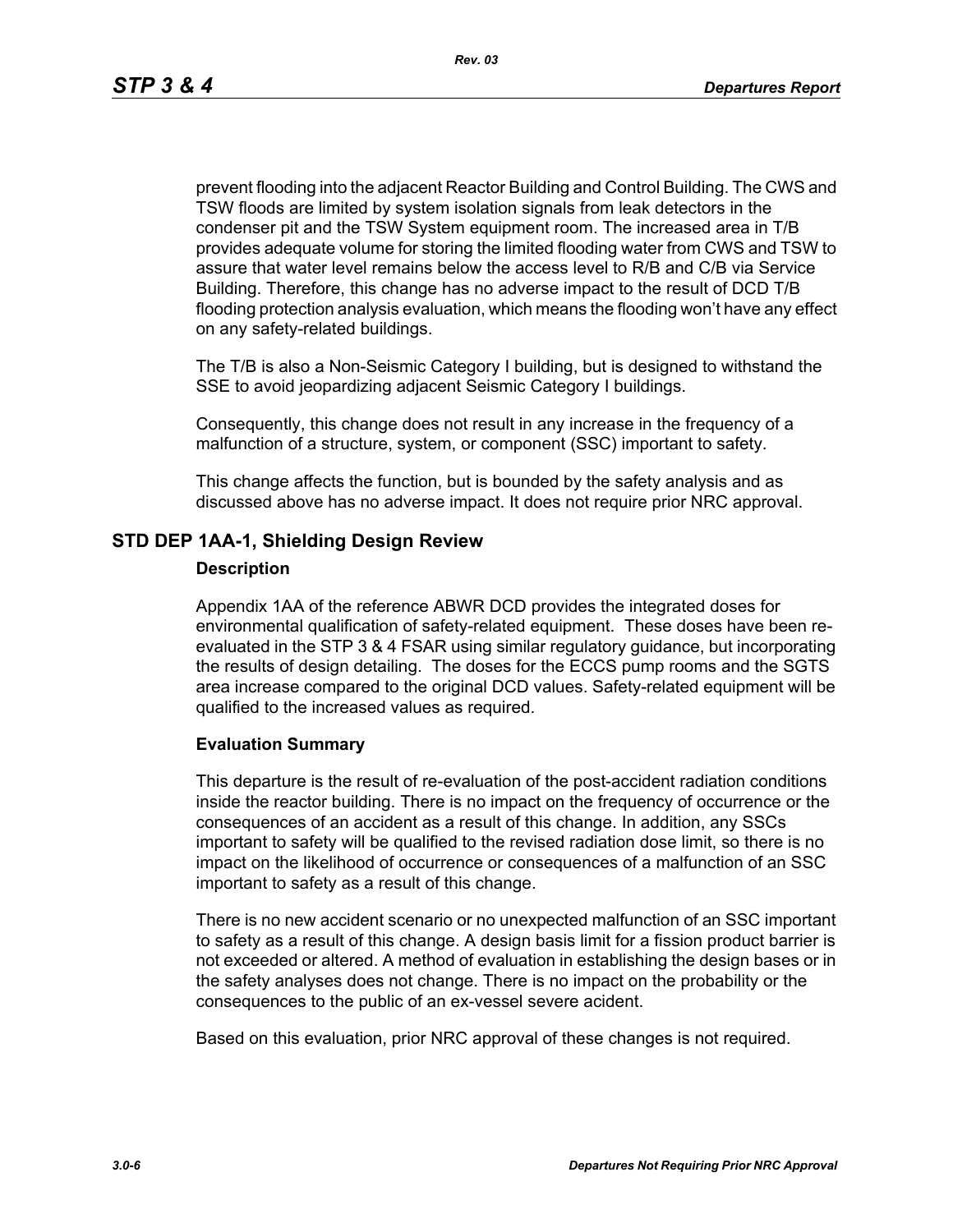## **STD DEP 2.2-5, CRAC2 and MACCS2 Codes Description**

This departure includes the use of another accident analysis computer code known as MACCS2 (MELCOR Accident Consequence Code System, Version 2) for the analysis of site-specific characteristics in the offsite dose assessment for STP 3 & 4. The reference ABWR DCD references the use of CRAC2, and the FSAR analysis supplements the existing DCD analysis. Since approval of the DCD, offsite dose methodology and computer codes have been improved, with the MACCS2 code considered the best available code for performing offsite dose analysis. Therefore MACCS2 is being included along with CRAC2.

## **Evaluation Summary**

This departure has been evaluated in accordance with the requirements in 10 CFR 52, Appendix A, Section VIII.B.5. The change represents an improved methodology to better calculate potential offsite doses and has no adverse impact.

The NRC has approved the use of MACCS2 for this type of analysis (NUREG/CR-6613). This change to the DCD incorporates the latest accident analysis computer code along with site specific data. The results were compared to the generic results using CRAC2 previously approved by the NRC in the ABWR DCD and found to be bounded by the earlier criteria. The change in analysis methodology does not introduce new equipment nor does it affect redundancy. The site specific accident consequences reanalysis performed with MACCS2 demonstrates that the acceptance criteria have been met. No design basis limit for a fission product barrier is being exceeded or altered by this departure. There is no impact on any Tier 1, Tier 2<sup>\*</sup>, Technical Specifications, Bases for the Technical Specifications or operational requirements as a result of this departure. Consequently, prior NRC approval is not required.

## **STP DEP 3.5-1, Missile Protection**

## **Description**

This departure addresses the change from a single unit with a favorable turbine generator placement and orientation to a dual unit in which the turbine generator placement and orientation is considered unfavorable to essential systems of the adjoining unit per Regulatory Guide 1.115. The probability for missile generation (P1) is revised accordingly and criteria for Licensee Actions contained in Table 3.5-1 are revised in accordance with Standard Review Plan 3.5.1.3. Figure 3.5-2 is revised to show the +/- 25 degree low-trajectory turbine missile ejection zones for the two adjacent STP 3 & 4 units and the relation to corresponding essential equipment of the adjoining unit.

## **Evaluation Summary**

The NRC has provided guidance in Regulatory Guide 1.115, Rev 1 for protection against low-trajectory turbine missiles. Further criteria were provided in NUREG-0800,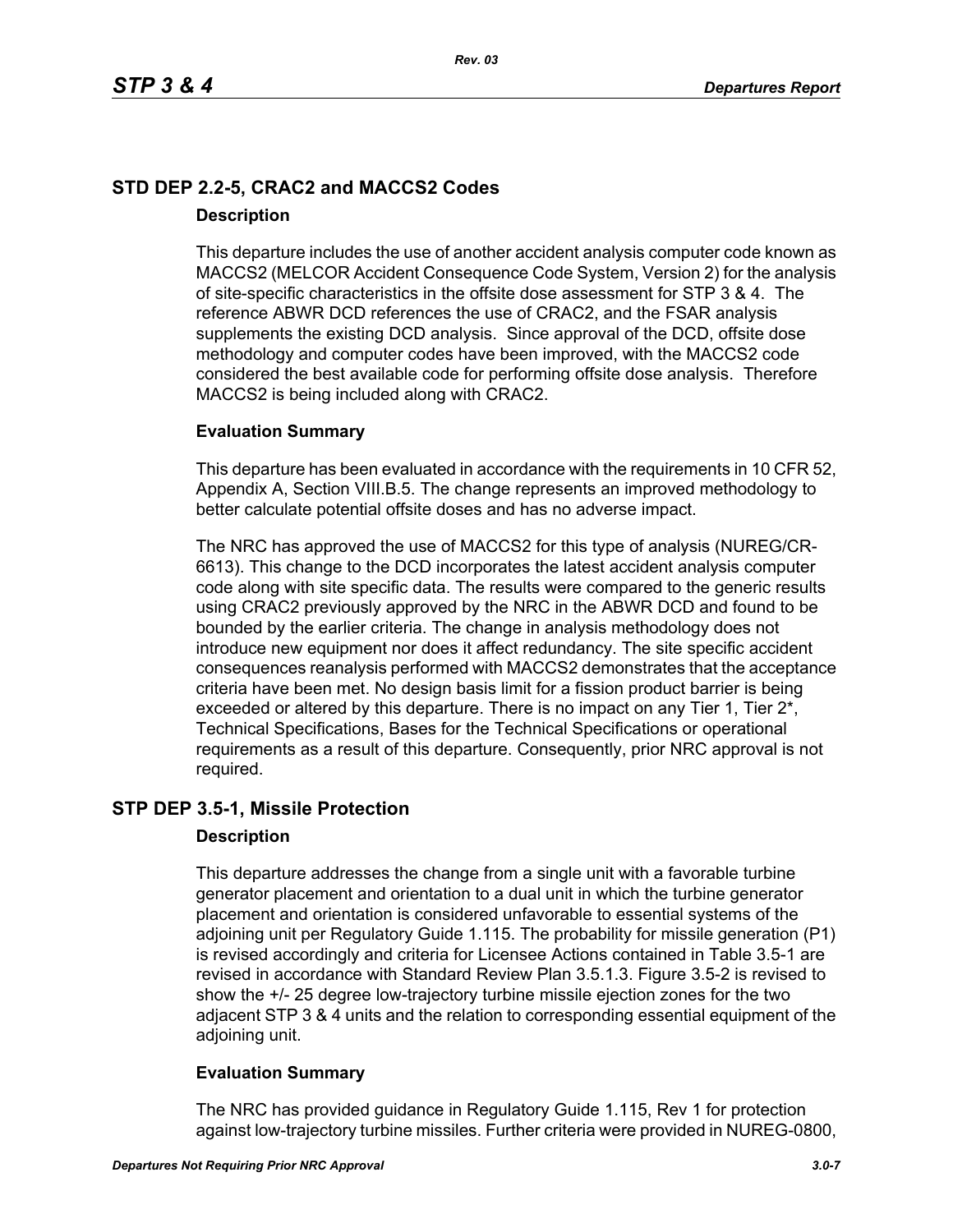Standard Review Plan (SRP) Section 3.5.1.3. Previously the DCD contained information based on a single unit plant. This was evaluated in the FSER (NUREG-1503) Chapter 3.5.

The design in the DCD assumed a single unit with a favorably oriented turbine. The STP 3 & 4 dual unit plant has an unfavorably oriented turbine when considered in relation to the other unit. The SRP also addresses an unfavorable orientation. This change incorporates the probability values for an unfavorable orientation in Table  $3.5 - 1.$ 

The change does not affect Tier 1, Tier 2\*, Tech Specs, the basis for Tech Specs or Operational Requirements. The NRC Commitment for a turbine system maintenance program is being tracked separately (COL Item 3.13, Commitment Number COM 3.5-1).

This departure has been evaluated and determined to comply with the requirements in 10 CFR 52, Appendix A, Section VIII.B.5. Although not part of a safety related system, the turbine is a potential source of high energy missiles that could damage SSCs important to safety. The turbine is designed to minimize the possibility of failure of a turbine blade or rotor. That design in addition to the recommended maintenance and inspection program ensures that the probabilities of missile generation are maintained at or below the acceptable level contained in the SRP. As a result, this change will not result in more than a minimal increase in the probability of an accident. The change does not affect the consequences of previously evaluated accidents. Turbine missiles have been addressed in the DCD. The change results in more targets but that change does not affect the possibility of a malfunction of any SSC important to safety and therefore does not result in an increase to the consequences of such a malfunction. This change results in no new accident scenarios which were not previously analyzed. This change does not affect the design basis limits for fission product barriers. The methodologies for evaluating turbine missiles are outlined in RG1.115 and SRP Section 3.5.1.3. This change does not depart from those methodologies.

The NRC established criteria for both favorably and unfavorably oriented turbines. While this change results in an unfavorable orientation and thus in an increase in the product of strike probability and damage probability, the missile generation probability values (P1) included in Table 3.5-1 are such that the probability calculation of unacceptable turbine missile damage results in a probability of less than  $1x10^{-7}$  per year for STP 3 & 4 and therefore no new ex-vessel severe accidents will become credible. This calculation will be made available for NRC review (COL Item 3.13, Commitment number COM 3.5-1).

Therefore, this change has no adverse impact and does not require prior NRC approval.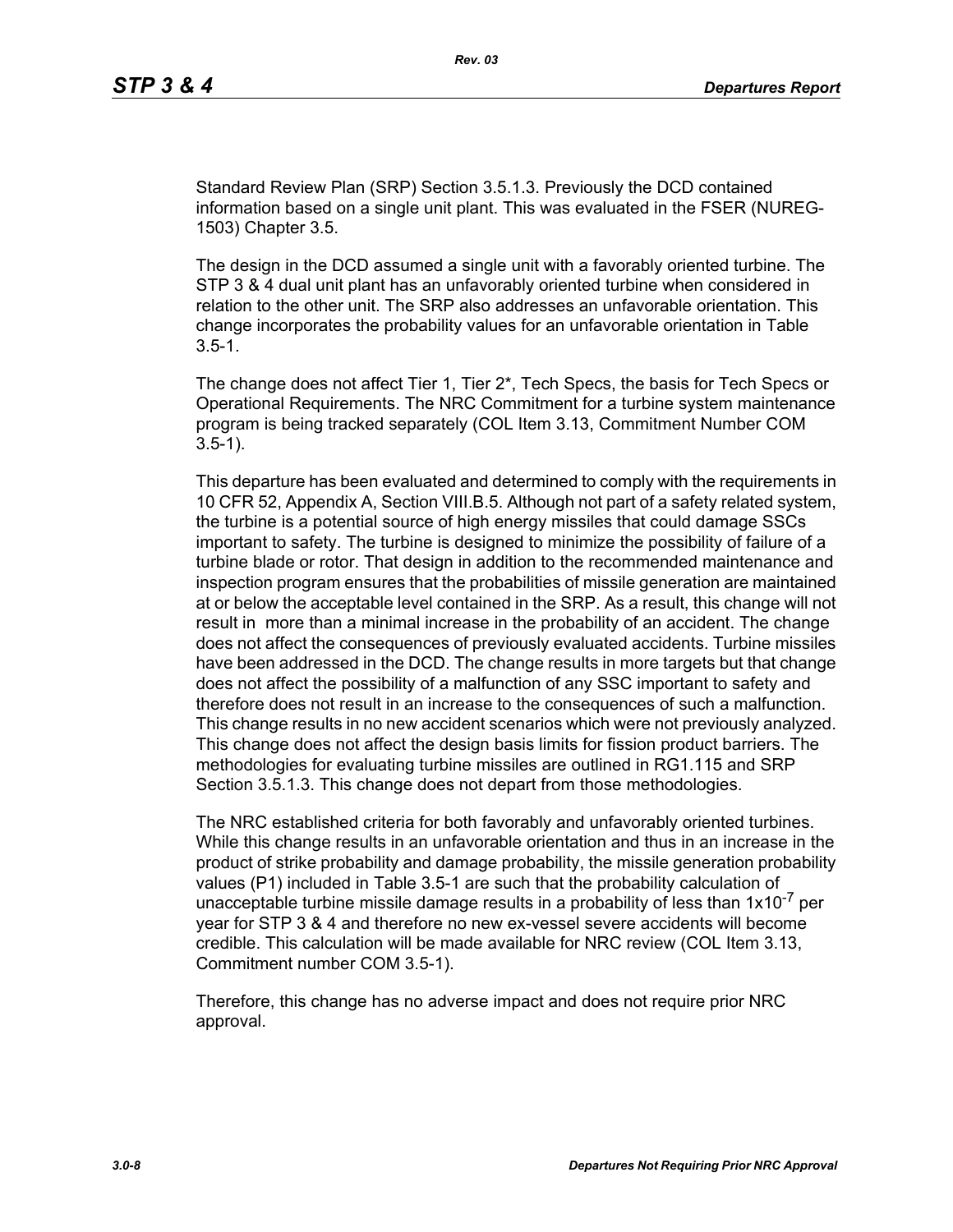## **STD DEP 3.6-1, Main Steam Tunnel Concrete Thickness Description**

DCD Tier 2 Subsection 3.6.1.3.2.3 specifies a 2 meter minimum wall thickness for concrete in the main steam tunnel. However, a minimum concrete wall thickness of less than 2 meters is acceptable in some locations, based on structural and shielding calculations. The location-specific minimum required wall thickness will be evaluated. ABWR DCD Tier 2 Subsection 3.6.1.3.2.3 is revised to remove this requirement. STP 3 & 4 will be designed using the more general requirement specifying a Steam Tunnel thickness of 1600 mm or greater provided in ABWR DCD Tier 1 Table 2.15.12.

## **Evaluation Summary**

The Steam Tunnel concrete thickness has been evaluated for structural stability and radiation shielding.

The structural calculation has been based on ACI 349 requirements using estimated loads from a similar plant.

The DCD specifies ACI 349-80 edition. However, based on a Code Edition Change, ACI 349-97 is used for this evaluation and is considered equivalent. The results of the structural calculation demonstrate that the concrete thicknesses below the ABWR DCD Tier 2 Subsection 3.6.1.3.2.3 requirements are adequate.

A dose rate calculation for the MS Tunnel has also been performed at the most critical radiation shielding requirement areas in the Reactor and Control Building. These calculations were performed using a N-16 activity concentration of 11.1 MBq/g, as specified in the DCD. The calculation shows that Steam Tunnel concrete thicknesses below the ABWR DCD Tier 2 Subsection 3.6.1.3.2.3 requirements are also adequate.

This proposed change affects the MS Tunnel concrete thickness, and does not affect any active plant SSC important to safety. Thus, there is no effect on any malfunctions previously evaluated in the DCD, therefore, there is no increase in occurrence and the likelihood of occurrence of a malfunction of an SSC important to safety previously evaluated.

The structural integrity and shielding requirement of MS Tunnel were verified. The proposed change is not relied upon for probability and consequences of an ex-vessel severe accident.

Consequently, the proposed change does not have any adverse impact on safety, accident and other aspects evaluated in the DCD, and prior NRC approval is not required for this departure.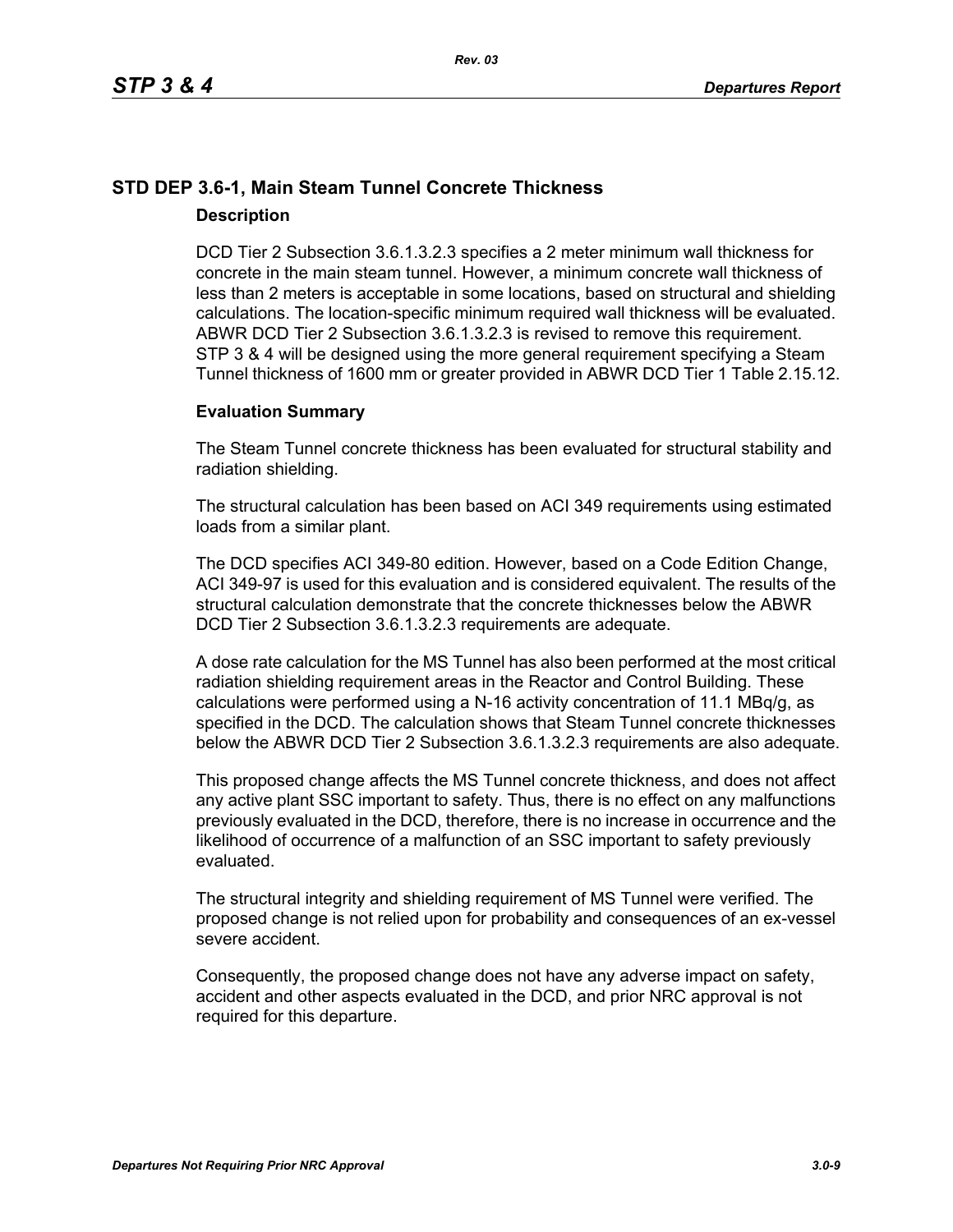## **STD DEP 3.8-1, Resizing the Radwaste Building Description**

Due to process changes to the radioactive waste treatment systems described in departures STD DEP 11.2-1 and 11.4-1, the dimensions and layout have changed from the DCD. The major changes from the Liquid Waste Management System (LWMS) and Solid Waste Management System (SWMS) described in the DCD are caused by the use of mobile processing equipment rather that permanently installed processing equipment. Permanently installed equipment is limited to the tanks and pumps used for collection, transfer and sampling of liquid and solid radwaste. In addition to the change to mobile processing equipment, some major system components described in the DCD, such as the radwaste evaporator, incinerator and compacter, will not be used. The result is a building that is slightly longer and slightly narrower than the Radwaste Building described in the DCD. The overall height of the new layout is smaller than the DCD layout, but the depth of the below grade substructure (which contains all of the liquid storage) is nearly identical to the below grade substructure described in the DCD.

The new layout of the Radwaste Building is depicted on the general arrangement drawings in FSAR Section 1.2 (Figures 1.2-23a through 1.2-23e). The new arrangement also affected the fire protection drawings in FSAR Section 9a (Figures 9A.4-28 through 9A.4-32). Note that although the fire protection drawings are affected, there is no effect on the Fire Hazards Analysis contained in FSAR Section 9A. As stated in FSAR Section 9A.4.5, there are no safe shutdown components located in the Radwaste Building, so there is no evaluation of fire hazards in specific rooms in the Radwaste Building. The new arrangement of the Radwaste Building, so there is no evaluation of fire hazards in specific rooms in the Radwaste Building. The new arrangment of the Radwaste Building also required that the radiation zone drawings and the radiation monitor location drawings be updated for the new layout (Figures 12.3-37 through 12.3-41, and Figures 12.3-65 through 12.3-68, and Table 12.3-6).

## **Evaluation Summary**

This departure has been evaluated pursuant the requirements in 10 CFR 52, Appendix A, Section VIII.B.5.

There is no impact on Tier 1, Tier  $2^*$ , technical specifications, basis for technical specifications, or operational requirements as a result of this change.

This is a change to the dimensions and arrangement of the Radwaste Building. The limiting accident for the Radwaste Building is the failure of the Low Conductivity Waste (LCW) tank and the subsequent airborne release. The new arrangement is based on a different number of tanks with different sizes. However, this change does not alter the design of the radwaste storage tanks and therefore will not increase the frequency of a tank failure. The change in layout results in a footprint for the new building that is slightly larger than the Radwaste Building described in the DCD, and the depth of the below grade substructure is nearly identical to the Radwaste Building described in the DCD. The construction of the below grade substructures includes concrete slabs and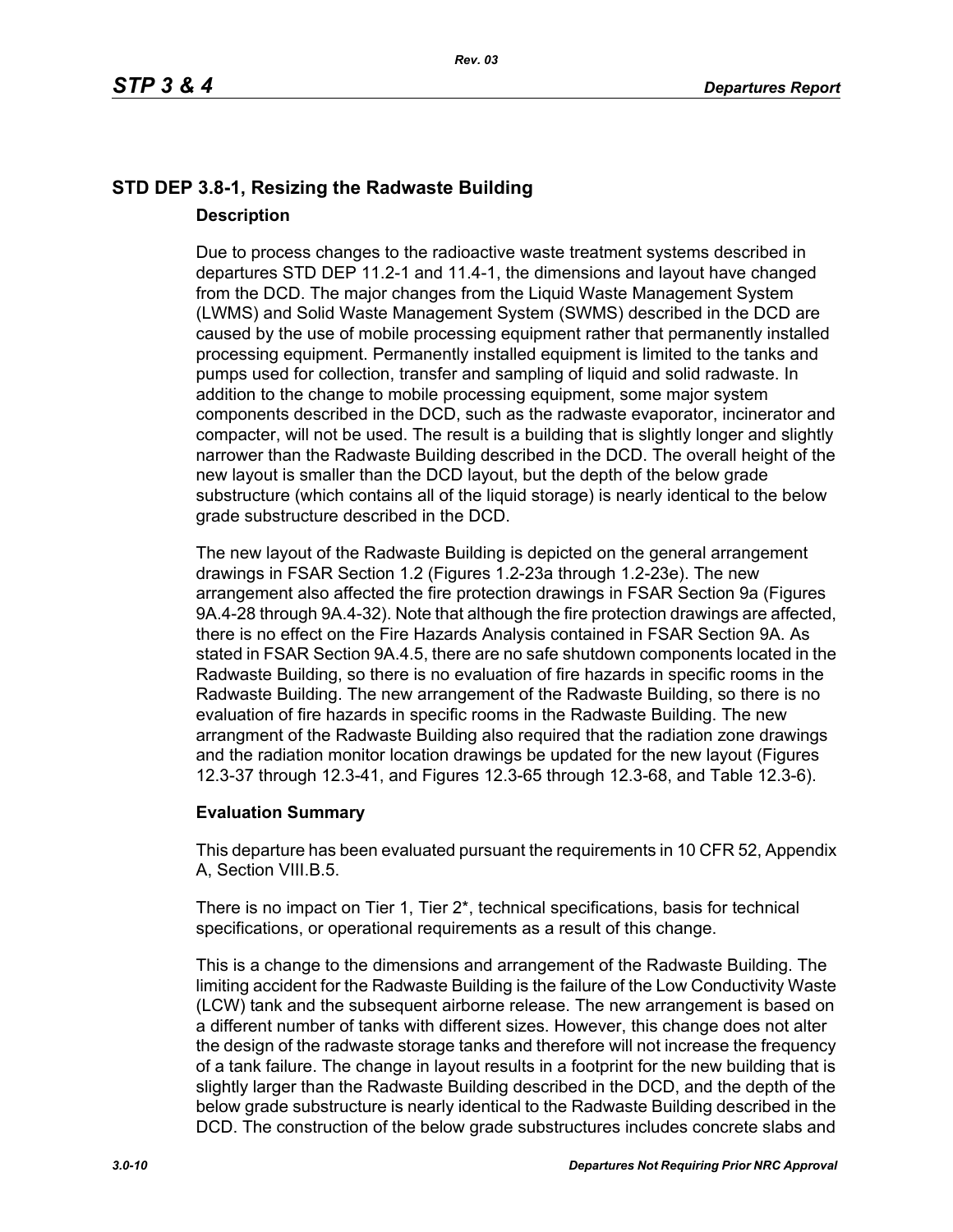walls that are lined with steel. The new layout results in all equipment (tanks) containing contaminated liquid located in the below grade substructure, similar to the Radwaste Building design in the DCD. Therefore, a release to groundwater caused by the new layout of the Radwaste Building is not considered credible and the airborne release remains bounding. Therefore, the proposed change does not result in more than a minimal increase in the frequency or the consequences of the limiting accident previously evaluated in the DCD.

No new processes or equipment are introduced by this change. Therefore, the proposed change does not result in more than a minimal increase in the occurrence or the consequences of a malfunction of a structure, system, or component (SSC) important to safety previously evaluated in the DCD.

All equipment containing a large quantity of radioactive liquid is located in the substructure of the building so that failure of the equipment will lead to the collection of the liquid in the building substructure. This prevents liquid release to the groundwater or to the surface of the ground in the event of a tank failure. This design is consistent with the design of the Radwaste Building in the DCD. Therefore, the proposed change does not create the possibility for an accident of a different type than evaluated previously in the DCD.

The Radwaste Building does not contain any safe shutdown or other safety related equipment, so no equipment important to safety is affected by the new layout of the Radwaste Building. Therefore, the proposed changes do not create the possibility for a malfunction of an SSC important to safety with a different result than evaluated previously in the DCD.

The changes to the Radwaste Building dimensions do not involve any interaction with the fuel, reactor system boundary, or the containment boundary. Therefore the proposed change does not affect the fission product barriers as described in the DCD.

No evaluations related to the plant safety analysis are affected by the changes to the dimensions of the Radwaste Building. Therefore, the proposed change does not result in a departure from the method of evaluation described in the DCD used in establishing the design basis or in safety analysis.

The changes to the dimensions and arrangement of the Radwaste Building do not involve any interaction with fuel, reactor system boundary, or the containment structure or interact directly with systems associated with ex-vessel severe accidents or severe accident mitigation. Therefore, there is no substantial increase in the probability or consequences of an ex-vessel severe accident previously reviewed.

Based on this evaluation, prior NRC approval of the change in not required.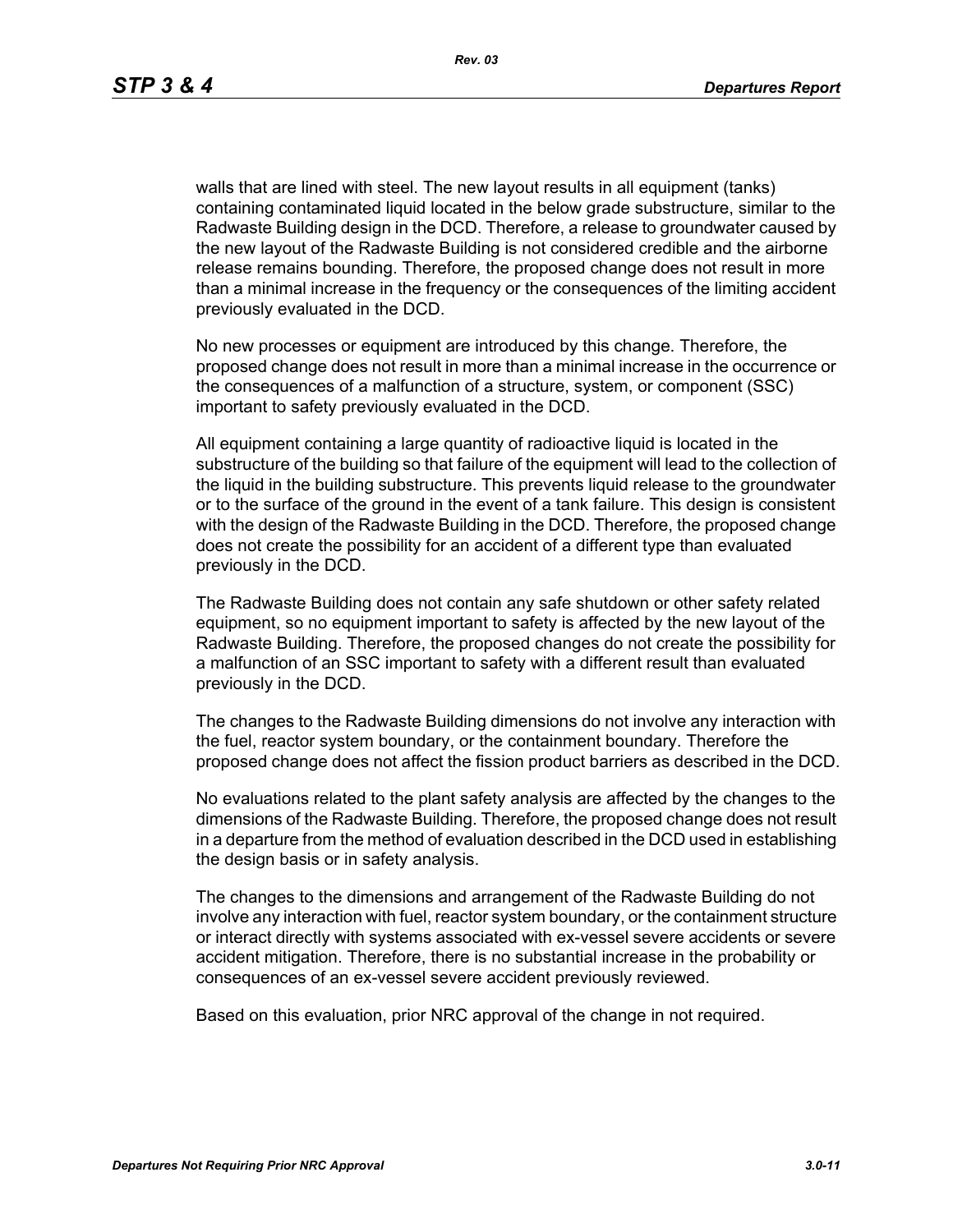## **STD DEP 3.9-1 Reactor Internals Materials Description**

DCD Tier 2 Section 3.9.5.1.2.9 states that the reactor incore guide tubes have "two levels of stainless steel stabilizer." It specifies the material as stainless steel for the stabilizer. On all currently operating ABWRs, the lower level of stabilizer is Ni-Cr-Fe Alloy. This departure specifies that there are two levels of Incore guide tube stabilizers. The upper stabilizer is welded to Shroud made from stainless steel. The lower stabilizer is welded to Shroud Support made from Ni-Cr-Fe alloy. The material of stabilizers needs to be the same or similar material as the components to be welded in order to minimize differential thermal expansion. Therefore, the upper stabilizer needs to be stainless steel and the lower stabilizer needs to be Ni-Cr-Fe Alloy.

#### **Evaluation Summary**

This change has been evaluated pursuant to the requirements in 10CFR52, Appendix A, Section VIII.B.5.

There is no impact on any Tier 1, Tier 2\*, DCD, technical specifications, basis for technical specifications or operational requirements as a result of this change.

Reliability of the Incore Guide Tube Stabilizer is increased using the same material as the welded component and minimizing the differential thermal expansion. Due to the increased reliability of the Incore Guide Tube stabilizer provided by this change, this change does not result in more than a minimal increase in the frequency of occurrence of an accident previously evaluated in the DCD. This change does not affect any systems relied upon to prevent or mitigate a severe accident.

Based on this evaluation, prior NRC approval of the change is not required.

## **STD DEP 3B-1, Equation Error in Containment Impact Load**

#### **Description**

Reference ABWR DCD Appendix 3B, Section 3B.4.2.3 provides two equations for calculating the pulse duration for a flat target, one of which, for  $V < 2.13$  m/s, is:

$$
T = (0.0016 \times W)
$$

Where:

T= the duration of impact (seconds)

W= the width of the flat structure (meters)

The multiplying factor for W is incorrect because its dimensions are seconds/foot instead of seconds/meter as required in this case. This departure corrects the multiplying factor from 0.0016 seconds/foot to 0.0052 seconds/meter.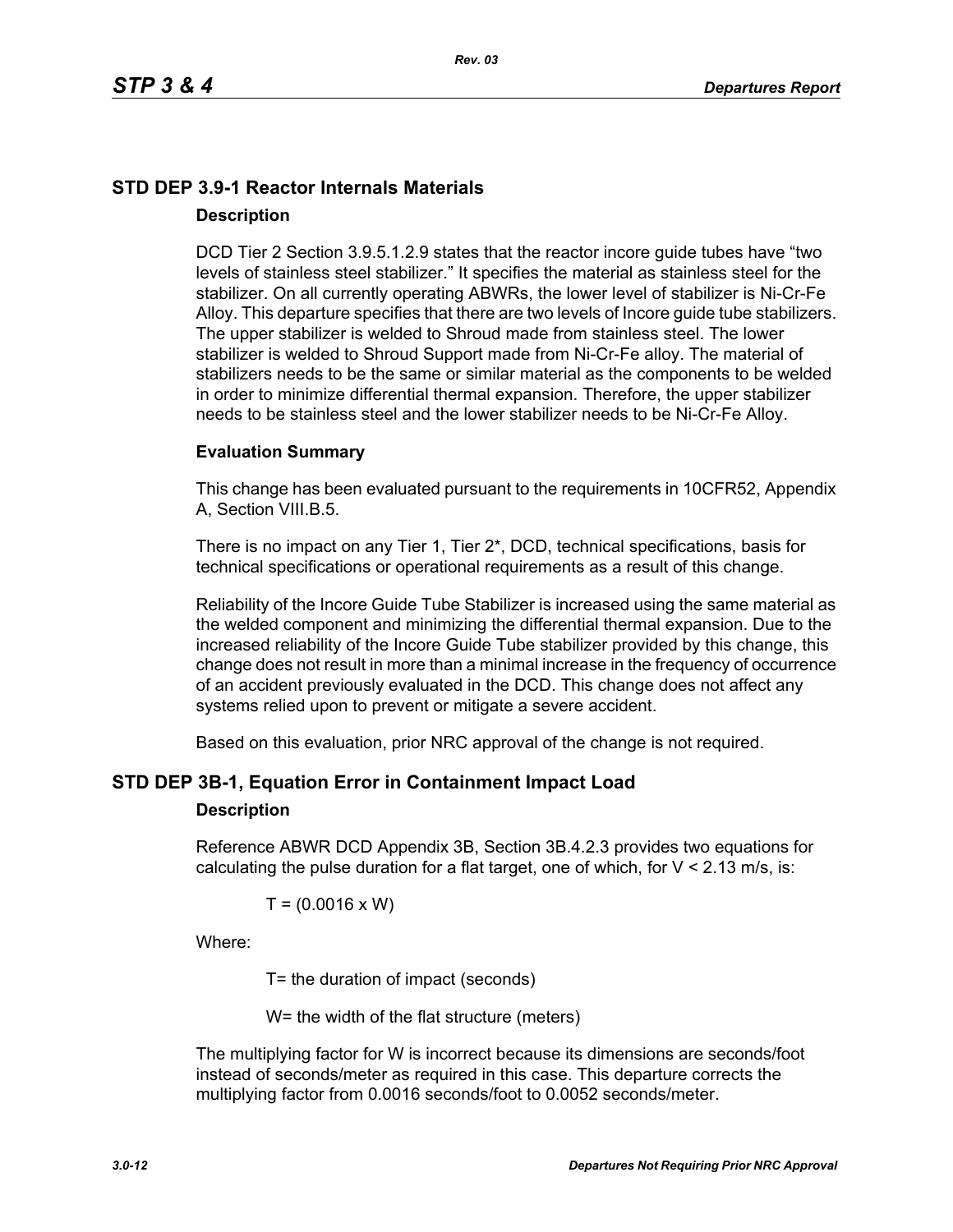### **Evaluation Summary**

This departure has been evaluated pursuant to the requirements in 10 CFR 52, Appendix A, Section VIII.B.5. There is no impact on any Tier 1, Tier 2\*, technical specifications, bases for technical specifications or operational requirements as a result of these changes.

The change affects a multiplying factor required for the correct application of units. It does not affect the design or function of the structures and components that can be impacted by a suppression pool swell. The correct loads are used for the structural analyses to show that the structures and components withstand the loads adequately and no failure results. The change does not apply to the analyses of containment penetrations or containment boundary. Consequently, there is no impact on the probability or consequences of an accident or malfunction of an SSC important to safety.

This change involves a correction of a formula, but does not alter the hydrodynamic method of evaluation for the pool swell load effects, or any method used in the design bases or safety analyses. The structures and components above the pool have not been identified as a design feature in the plant specific DCD for mitigating an exvessel severe accident. Therefore, the likelihood or consequences of a severe accident is not impacted.

As a result of this evaluation, prior NRC approval of the change is not required.

## **STD DEP 3H -1, Liner Anchor Material**

#### **Description**

ABWR DCD Tier 2 Subsection 3H.1.4.4.3 incorrectly identifies the Containment Liner Anchor material as ASTM A-633 Gr. C, which is not an ASME Code allowable material. ASTM A-633 Gr. C is inconsistent with ABWR DCD Subsection 19F.3.2.1, which identifies the Containment Liner Anchor Material used in the containment severe accident evaluation as ASTM A-36. ASME SA-36 and ASTM A-36 have the same physical properties. This departure corrects the Containment Liner Anchor material identified in Subsection 3H.1.4.4.3 to SA-36.

#### **Evaluation Summary**

This change has been evaluated pursuant to the requirements set forth in 10 CFR 52 Appendix A Section VIII.B.5. This change does not affect Tier 1, Tier 2\* or Technical Specifications, the bases for Technical Specifications, or operational requirements. The containment severe accident structural evaluation described in ABWR DCD Tier 2 Chapter 19F includes an assessment of the Containment Liner and Liner Anchors. The material properties used for the Liner Anchors in the Subsection 19F.3.2.1 analysis are for ASTM A-36. ASME permitted material SA-36 meets the requirements of ASTM A-36. This evaluation, supplemented with Bechtel Topical Report BC-TOP-1, "Containment Building Liner Plate Design Report" (ABWR DCD Reference 19F-7), demonstrates that the A-36 Liner Anchor material is acceptable. Furthermore, ABWR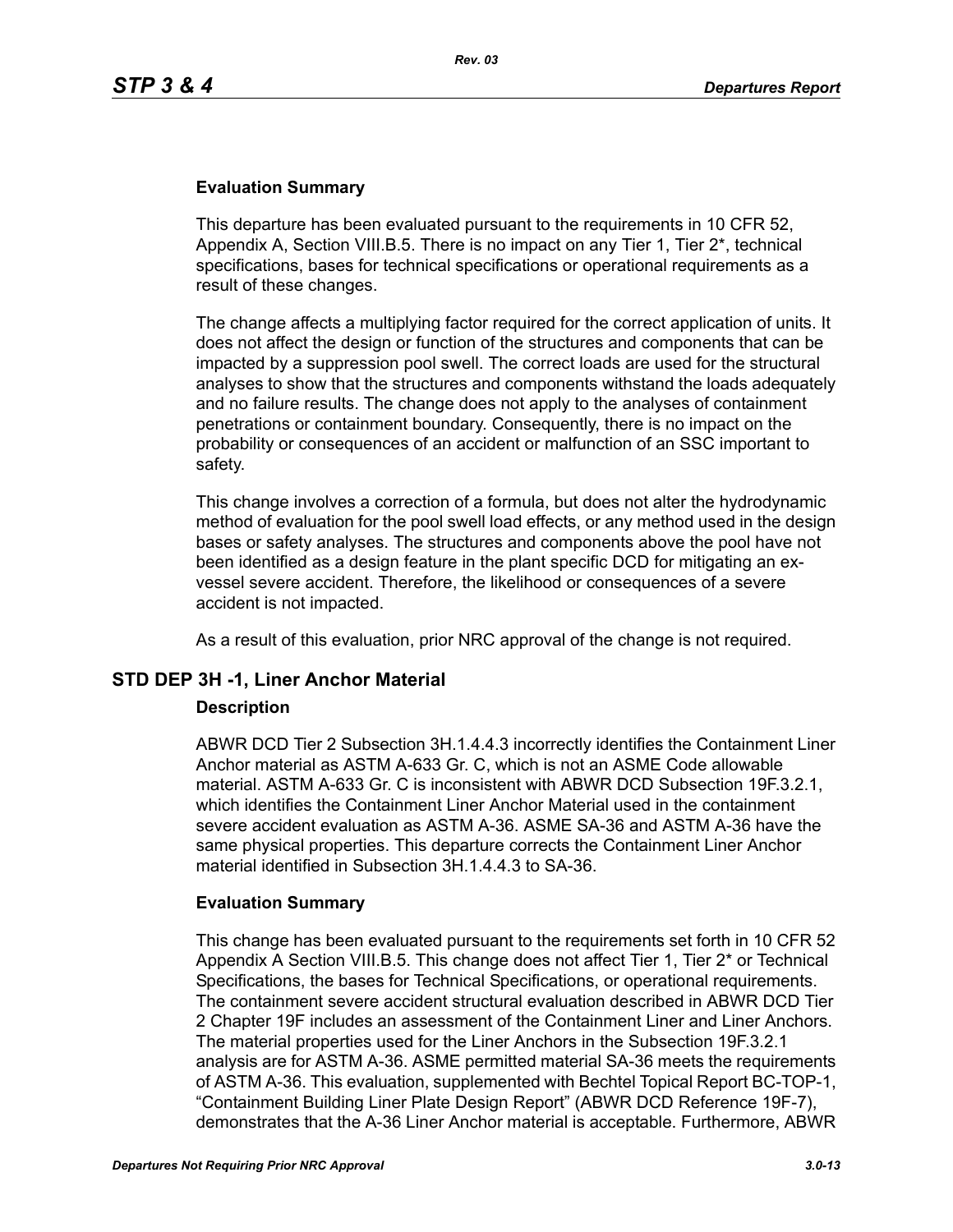DCD Tier 2 Subsection 3H.1.5.1 indicates that the Liner Anchors are considered rigid links and are not explicitly evaluated in the containment analysis. Based on this, the use of SA-36 Containment Liner Anchors is appropriate and ABWR DCD 3H.1.4.4.3, which identifies the material as ASTM A-633 Gr. C, is incorrect. Subsection 3H.1.4.4.3 is revised to identify the material as SA-36.

No change is required for Section 19F.3.2.1 because this section is documenting an historical calculation and the properties of ASME SA-36 and ASTM A-36 are the same.

This departure does not change any severe accident evaluation including those in ABWR DCD Tier 2 Chapter 19F. Therefore, the likelihood of a severe accident is not impacted. There is also no impact on the probability or consequences of an accident or malfunction of an SSC important to safety. Furthermore, there is no impact on fission product barriers. Therefore, this change has no adverse impacts and does not require prior NRC approval.

## **STD DEP 3I-2, Environmental Qualification - Radiation**

#### **Description**

This departure revises the integrated gamma radiation dose for the main steam tunnel presented in Table 3I-17. The increase in this value is based on current results of post-accident radiation calculations and analysis. These results show increases in the integrated accident gamma dose to the affected area. Table 3I-17 was updated to ensure that equipment located in this area will meet their design requirements to operate in a post-accident environment. Therefore, this change ensures continued compliance with the regulatory requirements for safety-related equipment.

#### **Evaluation Summary**

This departure is the result of re-evaluation of the post-accident radiation conditions inside the reactor building. There is no impact on the frequency of occurrence or the consequences of an accident as a result of this change. In addition, any SSCs important to safety will be qualified to the revised radiation dose limit, so there is no impact on the likelihood of occurrence or consequences of a malfunction of an SSC important to safety as a result of this change.

There is no new accident scenario or malfunction of an SSC important to safety as a result of this change. A design basis limit for a fission product barrier is not exceeded or altered. A method of evaluation in establishing the design bases or in the safety analyses does not change. There is no impact on the probability or the consequences to the public of an ex-vessel severe accident.

Based on this evaluation, prior NRC approval of these changes is not required.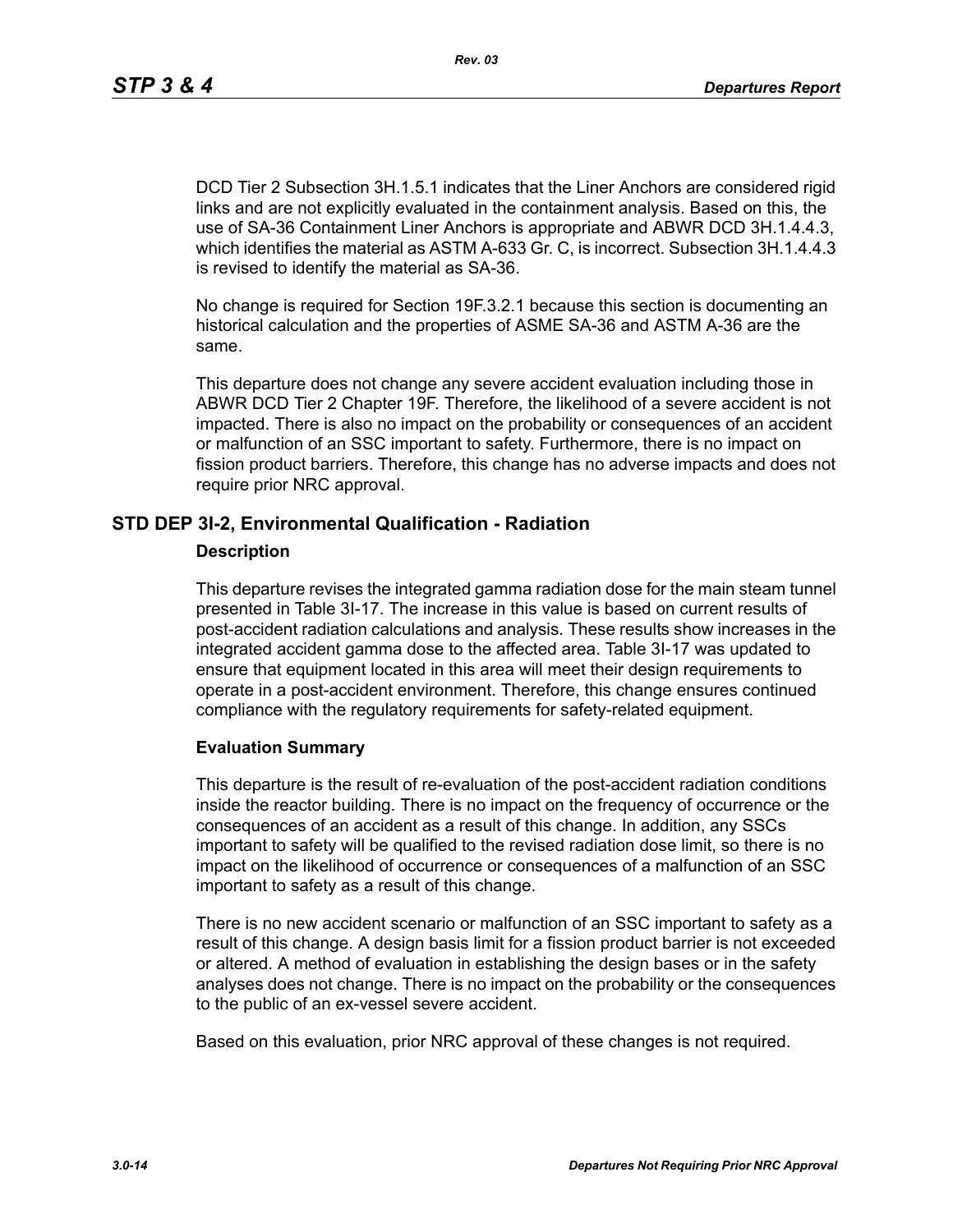## **STD DEP 3MA-1, Correction of Inconsistencies In System Evaluation for ISLOCA Description**

The system evaluation for ISLOCA as described in the ABWR DCD Tier 2 Appendix 3MA. This departure consists of the following correction of inconsistencies between Appendix 3MA and P&IDs in Chapter 21.

The following corrections are made:

- (1) Addition of missing components.
- (2) Correction of nominal diameter of the piping.
- (3) Correction or addition of the P&ID sheet number.
- (4) Correction of the number of a component.
- (5) Correction of design pressure of a component. No change to the actual design pressure of a system.
- (6) Correction of design temperature of a component. No change to the actual design temperature.
- (7) Correction of group classification of a component.
- (8) Deletion of an unnecessary component.
- (9) Correction of seismic category of a component.
- (10) Correction of a typographical error.

#### **Evaluation Summary**

This departure has been evaluated in accordance with 10 CFR 52, Appendix A, Section VIII.B.5. This change is a correction of inconsistencies. The correction of the ISLOCA evaluation does not adversely impact the ABWR design. In fact, these clarifications add numerous valves and piping to the list of ISLOCA upgraded components, thus providing greater protection against ISLOCA events, thereby, reducing the probability and consequence of accidents and failure of SSCs important to safety.

Consequently, prior NRC approval is not required.

## **STD DEP 4.5-1, Reactor Materials**

#### **Description**

The description of the materials for the control rod drive (CRD) mechanisms in Section 4.5.1 and the reactor internals in Section 4.5.2 of the DCD has been revised (1) to reflect the materials successfully used in operating ABWR designs over the last 10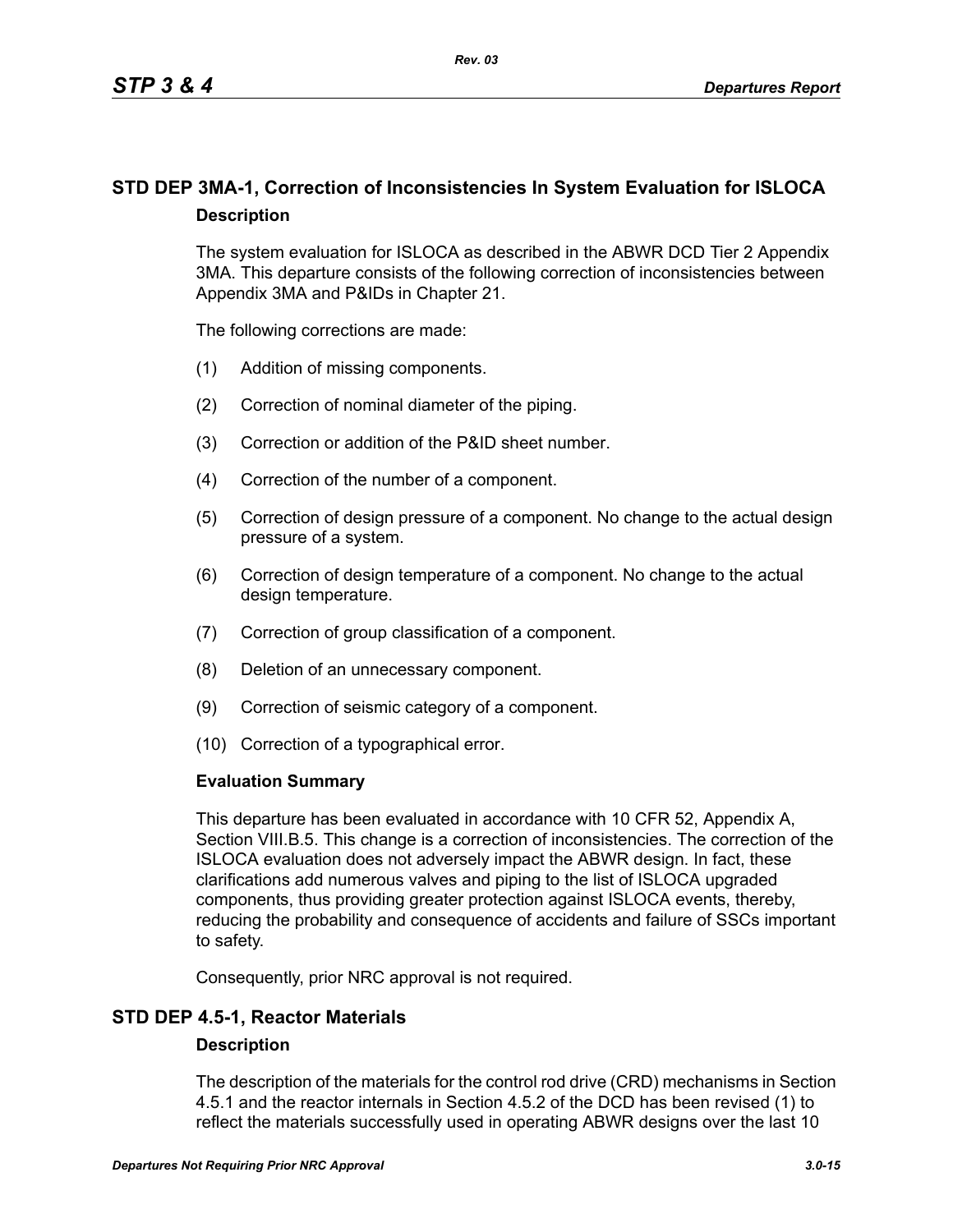years; (2) to clarify some data and provide equivalent materials, as appropriate; and (3) to clarify some fabrication and material issues for reactor internals materials.

The description of Code Case applied to RPV, Reactor Internals has been revised in Section 5.2 to reflect the issuance of "N-580-2".

A summary of the changes to the DCD is as follows:

- (1) All components made from austenitic stainless steels in the original DCD material listings for the CRD mechanisms and the reactor internals are still fabricated from austenitic stainless steels in the revised listings. For example, 316 stainless steel is added to the original DCD material listings.
- (2) Where equivalent materials are now listed for components, the equivalent material has demonstrated successful application and operation with no impact on the design and safety function of the CRD mechanisms and reactor internals.
- (3) In some cases, wrought material is specified instead of cast, or the product form specification has been changed.
- (4) The description of the experience base for the materials has been updated to no longer exclude Type XM-19 stainless steel and now covers 25 years.
- (5) For components that are reactor pressure boundary components, the materials meet ASME Code, Section III, Class 1 or Class CS requirements (Subsection NB or NG).
- (6) The paragraph discussing nondestructive examination (NDE) of wrought seamless tubular products was revised to delete reference to the peripheral fuel supports, which are not tubular products, and to address the fact that the CRD housings are reactor coolant pressure boundary components (ASME Code, Section III, Class 1) as well as core support structures (Class CS).
- (7) The paragraph discussing controls on welding was clarified to make it clear industry welding standards are applicable to internals other than core support structures and that qualification per Section IX of the ASME Code applies to the core support structures.
- (8) The paragraph discussing the fabrication and processing of austenitic stainless steel was revised to clarify the limitations on delta ferrite content in weld materials and castings. This paragraph was also revised to more clearly state how the ABWR will comply with the intent of Regulatory Guide 1.44.
- (9) Mechanical properties of Alloy X-750 and heat treatment method are changed. Alloy X-750 with changed mechanical properties is used for latch and bayonet coupling materials. The material has demonstrated successful application and operation with no impact on the design and safety function of the CRD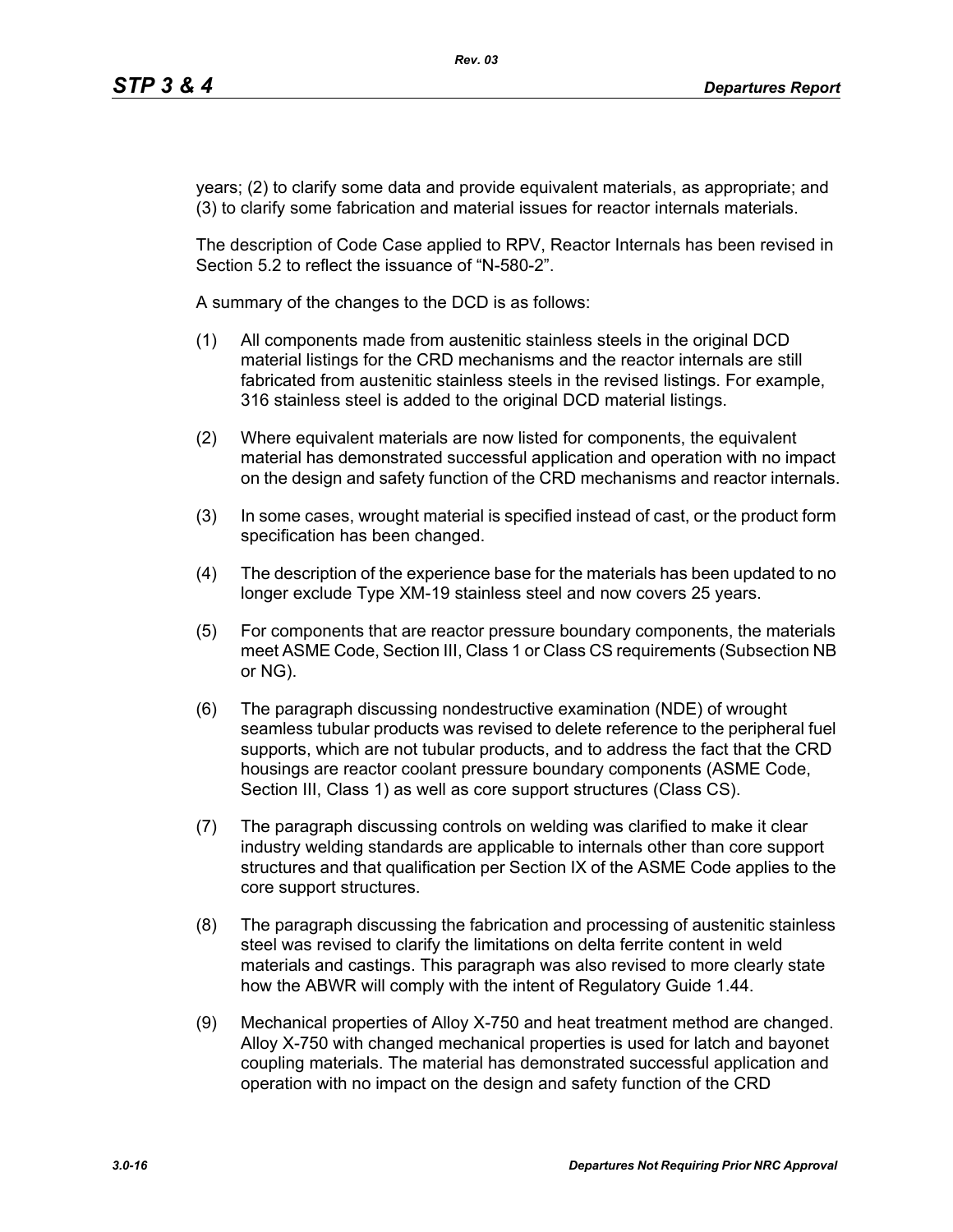mechanisms by the Toshiba reliability verification testing. Furthermore, the DCD is changed to reflect the fact that this material has been used in nuclear power plants for more than 25 years.

#### **Evaluation Summary**

This departure has been evaluated pursuant to the requirements in 10 CFR 52, Appendix A, Section VIII.B.5. There is no impact on any Tier 1 or Tier 2\* DCD, Technical Specifications, Basis for Technical Specifications or operational requirements as a result of these changes.

The changes associated with this departure are primarily equivalent material substitutions, changes in material form, editorial clarifications and format changes. Since the proposed material or editorial changes are equivalent to the original DCD design, there is no effect on any accident previously evaluated in the plant specific DCD. Furthermore, it doesn't change any plant physical features, SSCs important to safety, or fission product barriers. Any previously evaluated accident is not affected, and the possibility for an accident of a different type is not created. Also, it does not affect any method used for evaluation in establishing the design bases or in the safety analyses. This departure does not have an adverse impact on any feature for mitigation of an ex-vessel severe accident. For the same reason, and because there is no effect on any event, operation or SSC function, the change does not create a different ex-vessel accident scenario.

Therefore, the change has no adverse impact and does not require prior NRC approval.

#### **STD DEP 4.6-1, FMCRD Friction Test Equipment**

#### **Description**

ABWR Tier 2 Subsection 4.6.1.2.3(5) describes a test fixture used in Fine Motion Control Rod Drive (FMCRD) friction testing. The test fixture contains a small pump and associated hydraulic controls to pressurize the underside of the hollow piston of FMCRD. The proposed departure removes the small pump from the test fixture. Water for friction testing is supplied from the CRD pump discharge.

#### **Evaluation Summary**

This departure has been evaluated pursuant to the requirements in 10CFR52, Appendix A, Section VIII.B.5. There is no impact on any Tier 1, Tier 2\*, technical specifications, basis for technical specifications or operational requirements as a result of this departure.

The proposed departure removes the small pump from the test fixture for use in FMCRD friction testing. Water for the test fixture is supplied from the CRD pump discharge. This test fixture is only used for testing and not during reactor operation. The change has no impact on the FMCRD or Hydraulic Control Unit (HCU) component design or function. Furthermore, this departure has no impact on any SSC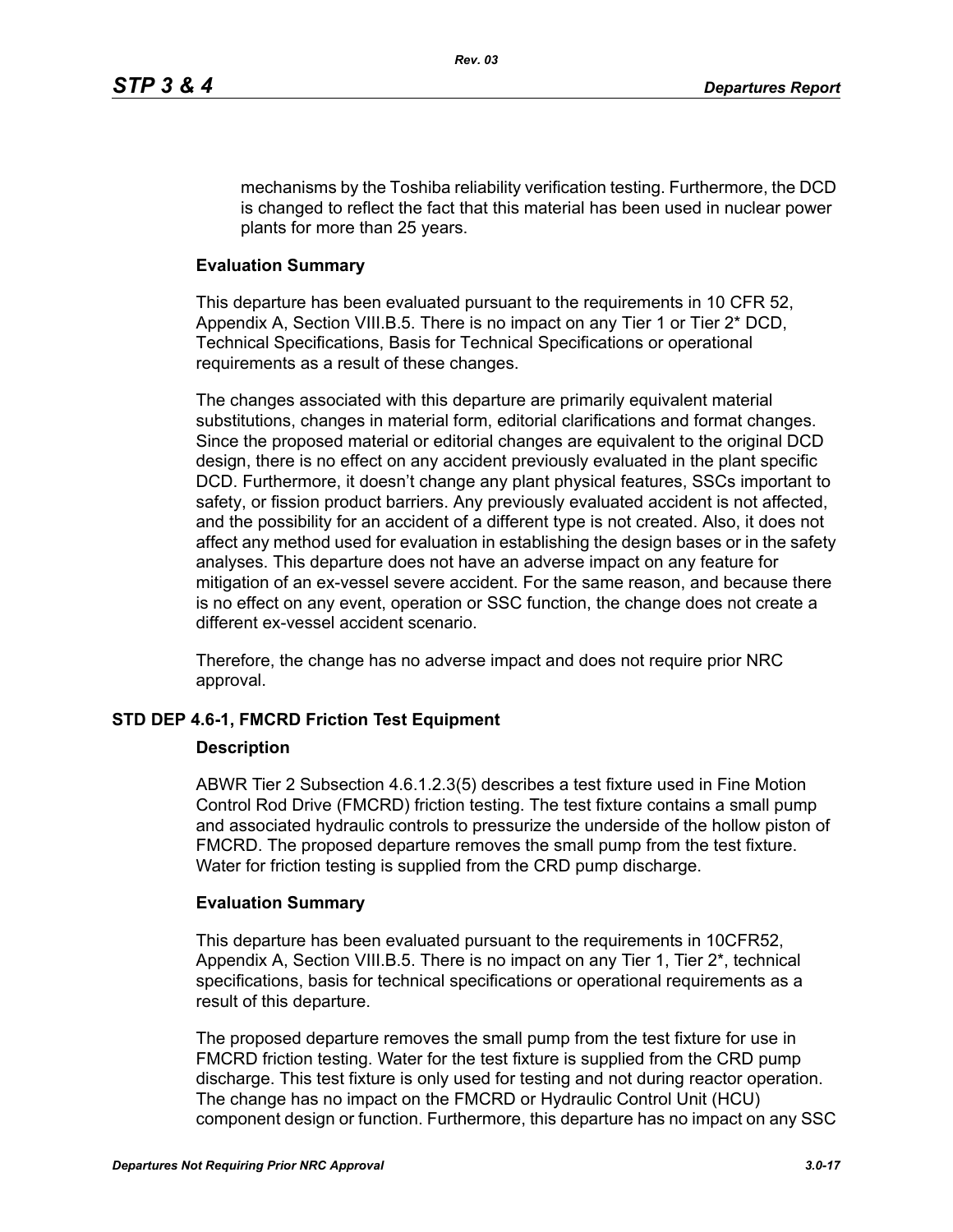important to safety, and it does not result in more than a minimal increase in the frequency of occurrence of an accident previously evaluated in the DCD. The FMCRD friction test equipment has not been identified as a design feature in the DCD for mitigating an ex-vessel severe accident. Fission product barriers are not impacted by the proposed departure.

Based on this evaluation, prior NRC approval of the change is not required.

## **STD DEP 5.2-2, PSI/ISI NDE of the Reactor Coolant Pressure Boundary**

#### **Description**

A departure from DCD Subsections 5.2.4.2.2 and 5.2.4.3.1 is provided for PSI and ISI of welds in Reactor Coolant System piping to meet the requirements of ASME Section XI, Appendix VIII as mandated by 10 CFR 50.55a, rather than meeting the requirements of Regulatory Guide 1.150, Rev. 1.

#### **Evaluation Summary**

This departure has been evaluated pursuant to 10 CFR 52, Appendix A, Section VIII.B.5.

This change is necessary because of the NRC withdrawal of the previous Regulatory Guide following the requirements being codified in 10CFR50.55a  $(q)(6)(ii)(C)(1)$ . It provides additional guidance and does not adversely affect any functional or safety requirements. Since this change does not affect any other plant SSCs, there is no effect on any accident previously evaluated in the DCD. This departure does not change the Technical Specifications or any other underlying design. The operational requirements for conduct of preservice inspection remain unchanged. This departure does not change any plant physical features, SSCs important to safety or fission product barriers. Any previously evaluated accident is not affected, and the possibility for an accident of a different type is not created. Also, it does not affect any method used for evaluation in establishing the design bases or in the safety analyses. This departure does not affect any feature for mitigation of an ex-vessel severe accident. For the same reason, and because there is no effect on any event, operation or SSC function, the change does not create a different ex-vessel accident scenario. Therefore, this change has no adverse impact and does not require prior NRC approval.

## **STD DEP 5.3-1, Reactor Pressure Vessel Material Surveillance Program Description**

This departure pertains to the RPV material surveillance program. The RPV material surveillance program monitors changes in the fracture toughness properties of ferritic materials in the reactor vessel beltline region resulting from exposure to neutron irradiation. The test results of the RPV material surveillance program are used to evaluate pressure and temperature limitations for the RPV hydro pressure test. This departure is a clarification of the number of the test specimens, the lead factor, and it addresses COL License information Item 5.5 of the DCD. Specifically.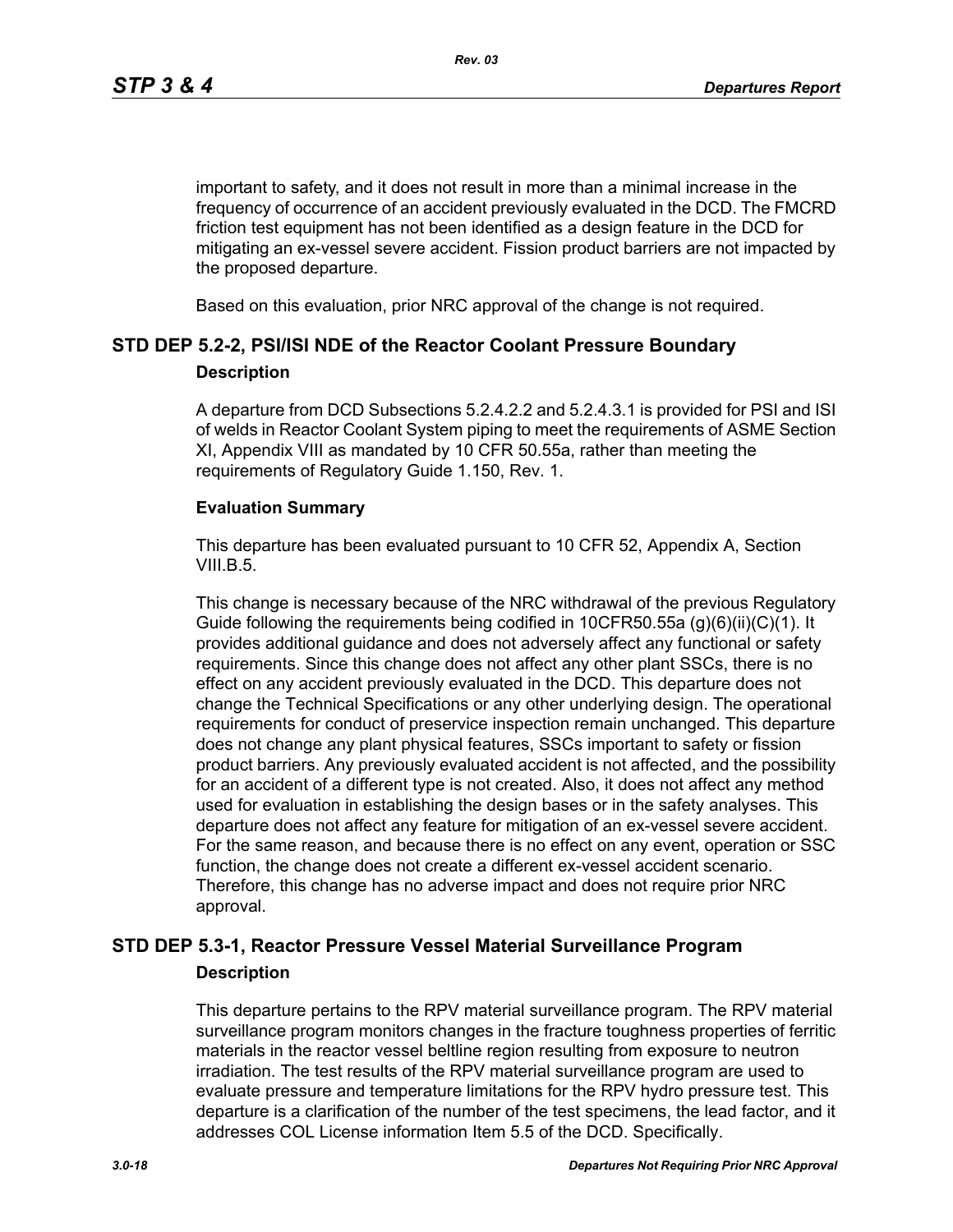This change has been evaluated pursuant to the requirements in 10CFR52, Appendix A, Section VIII.B.5. There is no impact on any Tier 1, Tier 2\*, technical specifications, basis for technical specifications or operational requirements as a result of this change. This changes the RPV Material and Surveillance program only; there are no changes to any plant systems or to the manner in which the plant is operated. This program ensures that the RPV maintains its fracture toughness margins throughout the vessel lifetime.

(1) ABWR DCD Tier 2 Subsection 5.3.1.6.1 specifies the number of the test specimens required by ASTM E185-82 for each specimen capsule. This departure clarifies that the number of test specimens listed in the Reference DCD are the minimum amount required by the Standard. Additional test

*Rev. 03*

(2) ABWR DCD Tier 2 Subsection 5.3.1.6.4 specifies that the applicable lead factor for surveillance capsule is approximately 1.2 to 1.5. On all currently operating ABWRs, the capsules are placed closer to the vessel wall and the lead factors are approximately 1.1. Therefore, this departure clarifies the width of the lead

(3) A reference for the RPV Material Surveillance Program for STP 3&4 is added in

specimens may be included in the capsules.

Therefore, this change does not result in more than a minimal increase in the frequency of occurrence or consequences of an accident previously evaluated in the DCD, and it does not increase the likelihood or consequences of malfunctions previously evaluated, does not effect design basis limits for fission product barriers, and does not involve a method of evaluation.

This change does not affect any systems and therefore does not affect the evaluation of ex vessel severe accidents.

Based on this evaluation, prior NRC approval of the change is not required.

## **STD DEP 5.4-1, Reactor Water Cleanup System**

factors are 1 to 1.5.

**Evaluation Summary**

DCD Subsection 5.3.5.

#### **Description**

The flow capacity of the two pumps and two filter demineralizers in the Reactor Water Cleanup System are doubled from 1% of rated feedwater flow to 2%. This will improve system maintainability and availability by allowing only one of the two pumps to handle the full cleanup flow and filtering requirements. The pump discharge head at shutoff is increased from 160m to 182m and the design pressure of the pumps and heat exchangers is changed from 10.20 MPaG to 10.65 MPaG as described in Table 5.4-6 of the FSAR.

## **Evaluation Summary**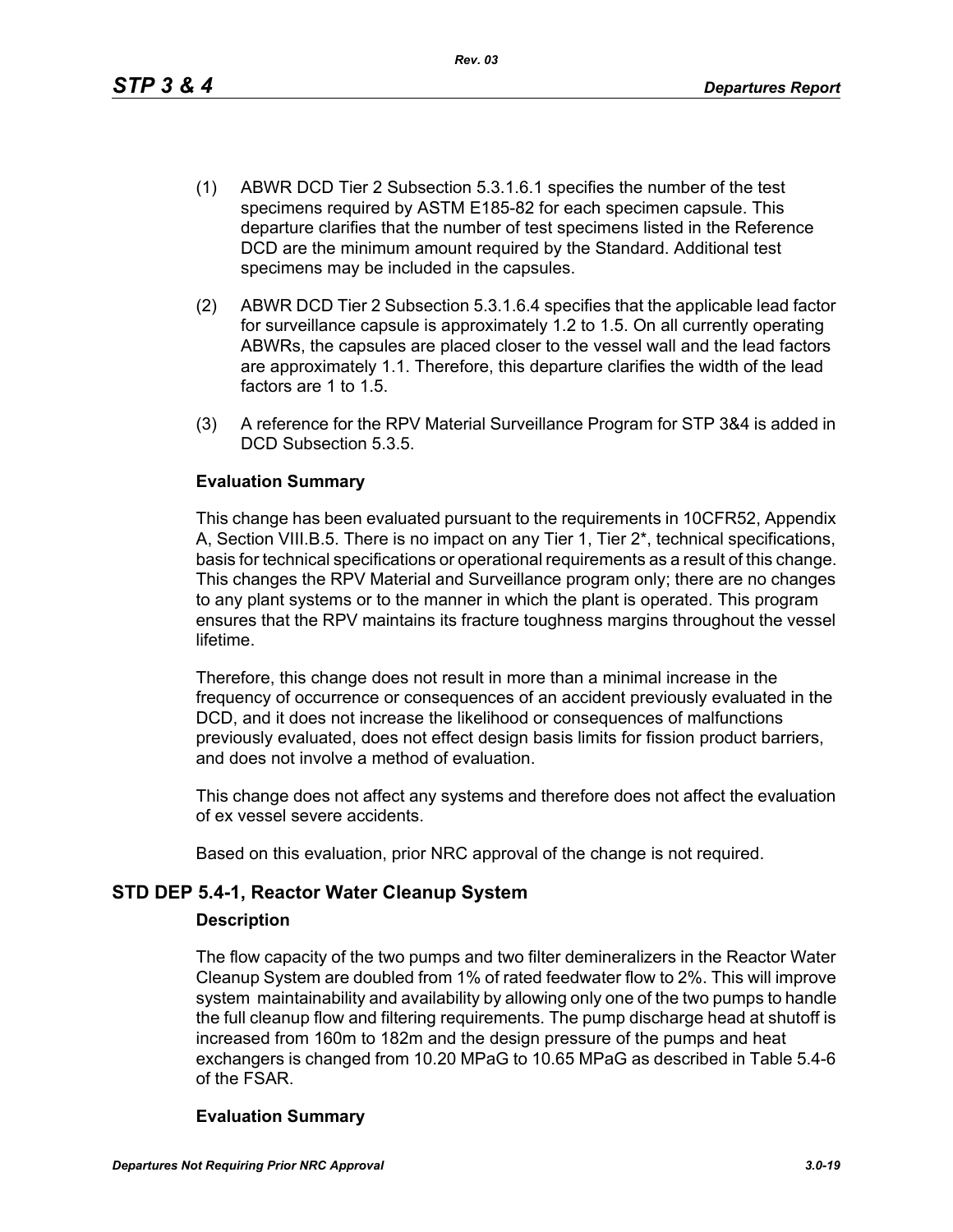This departure has been evaluated in accordance with the requirements in 10 CFR 52, Appendix A, Section VIII.B.5. There is no impact on Tier 1, Tier 2\*, technical specifications, basis for technical specifications and operational requirements.

The proposed change improves CUW system reliability by providing backup pump and filter demineralizer capability to handle 100% CUW flow and filtering requirements. The probability of situations whereby system flow would be greater than 100% (such as operating both pumps at the same time) are minimized since the CUW system flow rate is controlled to its rated flow by the flow control valve at the outlet of the filter demineralizer when two CUW pumps run at the same time for some duration, as described in the DCD. Consequently, the effect on accident and SSC malfunction frequency is minimal.

A break in the CUW system, should one occur, will be automatically isolated by either of two redundant safety related isolation valves which receive signals including low reactor water level, high ambient CUW equipment room area temperature, high main steam tunnel area temperature and high mass differential flow. Any one of these signals will isolate the system. All of the piping upstream of the two safety related isolation valves is Seismic Category I and Quality Group A and is located inside the containment. All CUW operating conditions, including pump flow under normal operating conditions are unchanged from the DCD. Consequently, there is no adverse impact on accident or SSC malfunction consequences previously analyzed nor is there an adverse affect on likelihood or consequences of a severe accident.

There are no new accident scenarios as a result of this change. Any breaks in the CUW system, should they occur, would continue to be bounded by the feedwater line break.

As a result, this departure satisfies all VIII.B.5 criteria and prior NRC review is not required.

## **STD DEP 5.4-2, Reactor Internal Pump (RIP) Motor Cable Box**

#### **Description**

Subsection 5.4.1 of the reference ABWR DCD describes component and subsystem design information of the Reactor Recirculation System. The FSAR revises the RIP cross section illustration, Figure 5.4-1, to reduce the size of the cable box and to show a plug-in type power connector. Neither the motor cable box nor the power connector is described in any section of the DCD.

#### **Evaluation Summary**

This departure has been evaluated pursuant to the requirements in 10 CFR 52, Appendix A, Section VIII.B.5. There is no impact on any Tier 1, Tier 2\*, DCD technical specifications, basis for technical specifications or operational requirements as a result of this change.

This change revises the RIP motor cable box to a smaller size box with a plug-in power connector. It has no effect on the Reactor Internal Pump operation or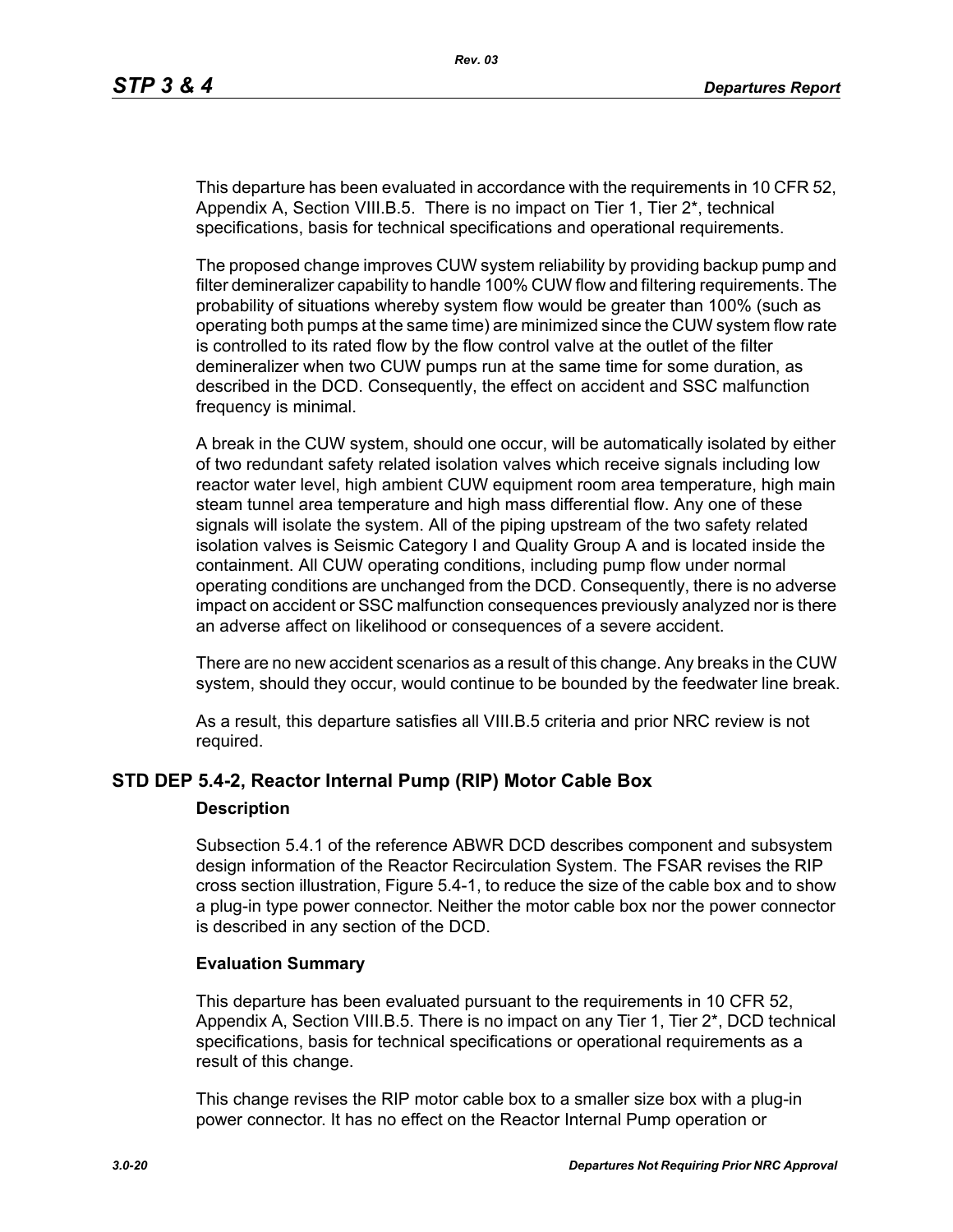performance. The change is made to improve maintainability. The RIP motor cable box and plug-in connector are nonsafety-related components that are not required for safe shutdown or accident mitigation, and thus this change does not increase the probability or consequences of any previously analyzed accident or malfunction of an SSC important to safety, and does not create the possibility of a different type of accident than previously analyzed or the possibility of a malfunction of an SSC with a different result. It has no effect on fission product barrier limits, and does not involve a change in methodology.

The RIPs are not design features important for ex-vessel severe accidents. Therefore this change has no impact on ex-vessel evaluations.

Based on this evaluation, prior NRC approval of these changes is not required.

### **STD DEP 5.4-3 Residual Heat Removal System Interlock**

#### **Description**

ABWR DCD Tier 2 subsection 5.4.7.1.1.6 states that the wetwell spray can be used in conjunction with the low pressure flooder (LPFL) mode. However, ABWR DCD Tier 2 Figure 7.3-4 sheet 11 of 20 indicates that the wetwell spray valve will close when the LPFL injection valve is not fully closed. This is in accordance with the ABWR design and the assumptions of the safety analysis. Therefore, the statement in the DCD that the wetwell spray can be operated in conjunction with the LPFL mode is inconsistent and clarified by the proposed departure.

ABWR DCD Tier 2 Table 5.4-3 NOTE C indicates that Minimum Flow Valves open logic is "Pump is running and low loop flow signal." However, ABWR DCD Tier 2 Figure 7.3-4 sheet 12 of 20 indicates that Minimum Flow Valves open logic is "Pump discharge pressure high and low loop flow signal." This proposed departure clarifies the Minimum Flow Valves open logic in Table 5.4-3 to be consistent with the figures.

ABWR DCD Tier 2 Table 5.4-5 indicates that relief pressure of E11-F028A-C and E11- F051A-C is 3.44 MPaG. However, ABWR DCD Tier 2 Figures 5.4-10 sheets 3, 4 and 6 indicate that design pressure of these relief valves is 3.43 MPaG. This proposed departure clarifies the relief pressure of E11-F028A-C and E11-F051A-C in Table 5.4- 5 to be consistent with the figures.

#### **Evaluation Summary**

This departure has been evaluated in accordance with 10 CFR 52, Appendix A, Section VIII.B.5. The proposed departures are corrections of inconsistencies in the ABWR DCD Tier 2 information. The proposed departures make no change to the ABWR design. Consequently, prior NRC approval is not required.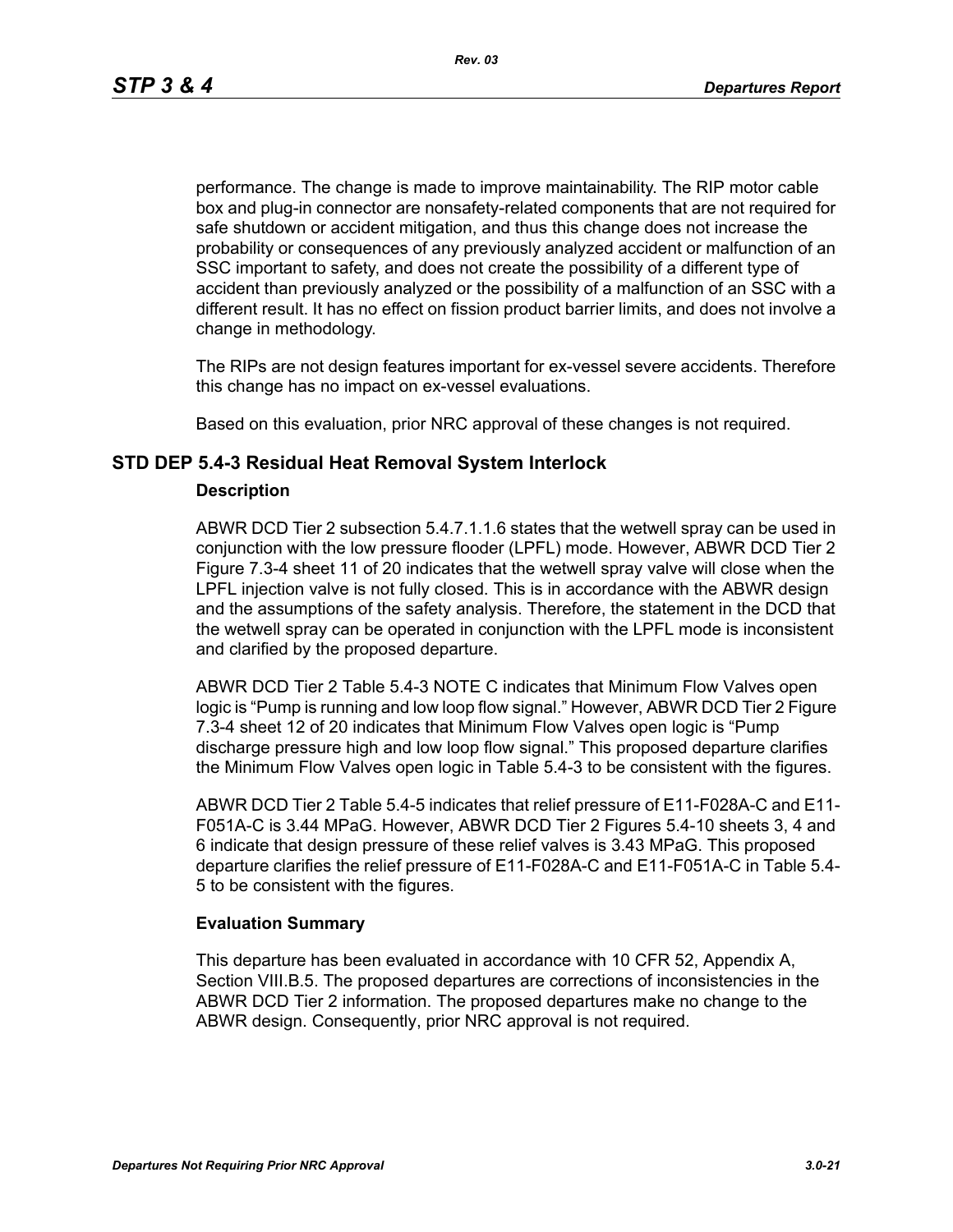## **STD DEP 5.4-4 Recirculation Motor Cooling System**

## **Description**

ABWR DCD Tier 2 Section 5.4.1.3.1 identifies the Recirculation Motor Heat Exchanger (RMHX) shell, tube, sheet and water box material as carbon steel. This departure permits fabrication of these components using carbon steel or stainless steel. Similar changes are made to ABWR DCD Tier 2 Figure 5.4-4 for consistency.

## **Evaluation Summary**

This departure has been evaluated in accordance with the requirements of 10 CFR 52 Appendix A, Section VIII.B.5. The departure has no impact on ABWR DCD Tier 1, Tier 2\*, Technical Specification or Technical Specification Bases sections.

The proposed change offers enhanced resistance for RMHX components which are sensitive to flow assisted corrosion (FAC). ASME Boiler and Pressure Vessel Code structural margins are maintained. Accordingly, the departure results in less likelihood of a malfunction of any SSC important to safety. It also has no impact on the frequency of occurrence or consequences of an accident or ex-vessel severe accident previously evaluated. There is no impact on design basis limits to fission product barriers. Thus, the departure meets the requirements outlined in 10 CFR 52, Appendix A Section VIII-B.5, and prior NRC review is not required.

#### **STD DEP 5.4-5 Addition of a vent line from the Reactor Water Cleanup System Reactor Pressure Vessel (RPV) head-spray line to the Reactor Head Vent Line.**

## **Description**

Addition of a vent line for RPV head-spray line to the Reactor Water Cleanup System (CUW) is to preclude accumulation of hydrogen gas in the head spray line. The vent line will connect to the RPV head vent line. ABWR DCD Tier 2 Figure 5.4-12, Reactor Water Cleanup System P&ID, and Figure 5.1-3 Nuclear Boiler System P&ID will be changed as a Standard Departure.

The hydrogen gas accumulation problem was identified at Hamaoka #1 (H-1) and Brunsbuttel BWRs. As a result, the NRC initiated GI-195 "Hydrogen Combustion in Foreign BWR Piping" and formulated a plan of action. The result was an analysis of core damage probability caused by piping rupture consequent to hydrogen combustion, modeled for the Peach Bottom plant. The probability of the event was evaluated at 10-7.

The RPV head-spray line has a "high-point" for injection of spray water from the RPV upper elevation. Since the head-spray piping contains no fluid during normal operating conditions, the potential for accumulating hydrogen gas exists. It is difficult to remove the high-point in the piping design; therefore adding a vent line is the optimum solution. The vent line connects to the RPV vent (suction) line to avoid hydrogen gas accumulation.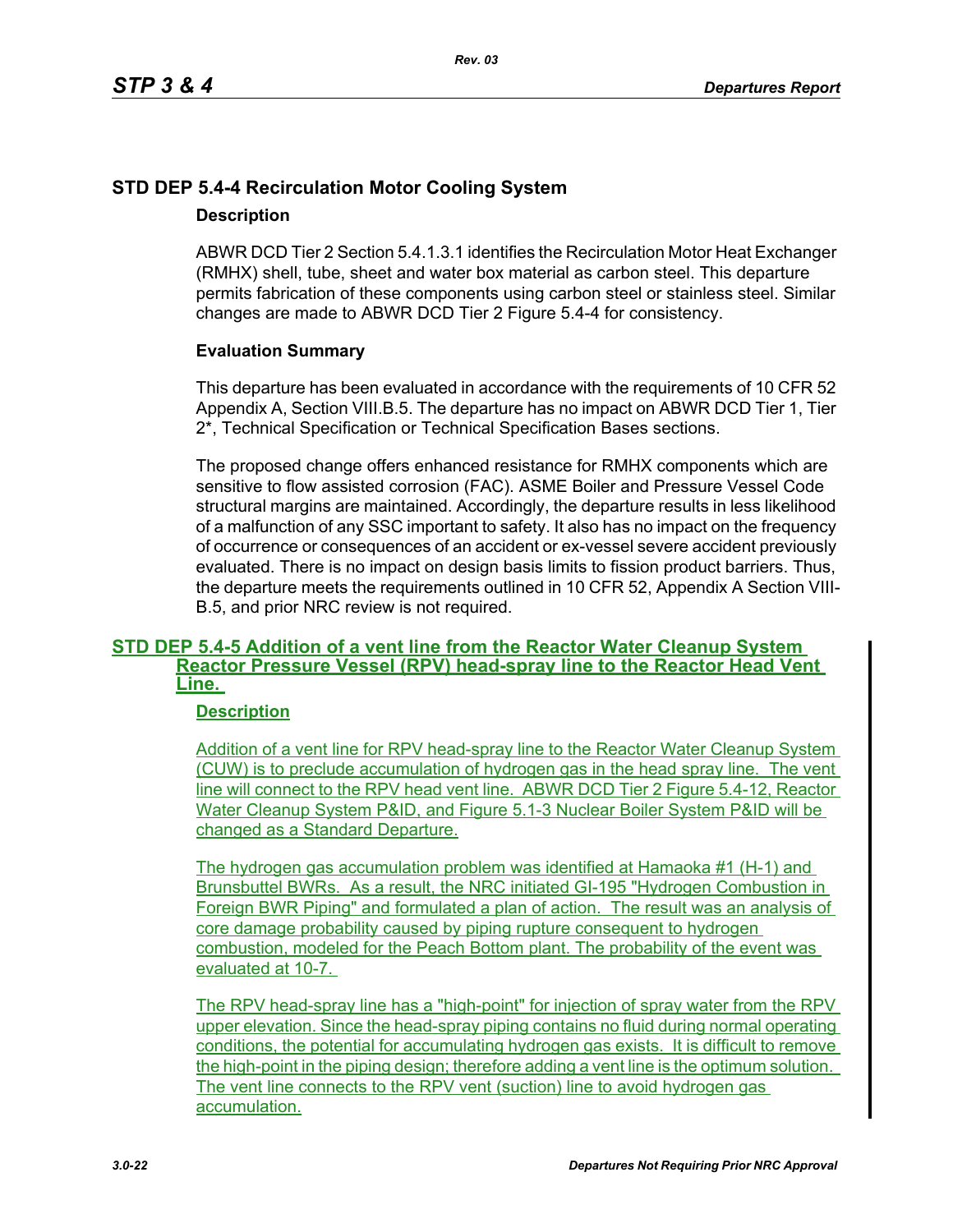## **Evaluation Summary**

This departure has been evaluated pursuant to the requirement in 10 CFR 52, Appendix A, Section VIII.B.5. There is no impact on Tier 1, Tier 2\*, or Technical Specifications. The changes have no effect on the frequency or consequences of accidents, or the probability or consequences of malfunctions. The systems involved are not relied upon for ex-vessel severe accident mitigation. This change is an improvement in safety, designed to reduce the probability for accidents.

As a result, prior NRC approval of this change is not required.

## **STD DEP 5A-1, Delete Appendix on Compliance with Regulatory Guide 1.150 Description**

 NRC requirements for performance demonstration of ultrasonic examination of reactor pressurevessel and piping for preservice inspection and inservice inspection once addressed by RG 1.150 will be conducted in accordance with ASME Section XI, Appendix VIII as required by 10 CFR 50.55a.

## **Evaluation Summary**

This departure has been evaluated pursuant to the requirements in 10 CFR 52, Appendix A, Section VIII.B.5

RG 1.150 was issued by the NRC in the early 1980's in order to provide guidance on ultrasonic testing of reactor vessel welds during preservice and inservice examanations at a time when the Staff felt that industry guidance was inadequate. The NRC subsequently withdrew the RG in February, 2008 and in its withdrawal stated that the requirements for such testing have been superceded by 10 CFR 50.55a. Specifically, 10 CFR 50.55a requires both preservice and inservice inspection activities to be performed using personnel, equipment, and procedures qualified in accordance with the ASME, Boiler and Pressure Vessel Code, Section XI, Appendix VIII. This requirement is met by STP Units 3 & 4 as stated in Subsection 5.2.4 of the STP 3 & 4 FSAR. With the withdrawal of RG 1.150, no evaluation against that RG is required and the plant meets the latest NRC requirements. Consequently, this change has no impact on the likelihood or consequences of an accident or malfunction of an SSC important to safety previously evaluated. There is no impact on ex-vessel severe accident likelihood or consequences.

This change has no impact on any Tier 1, Tier 2\*, Technical Specifications, bases for the Technical Specification, or operational requirements information.

Based on the results of this evaluation, prior NRC approval of this change is not required.

## **STD DEP 5B-1, Residual Heat Removal Flow and Heat Capacity Analysis Description**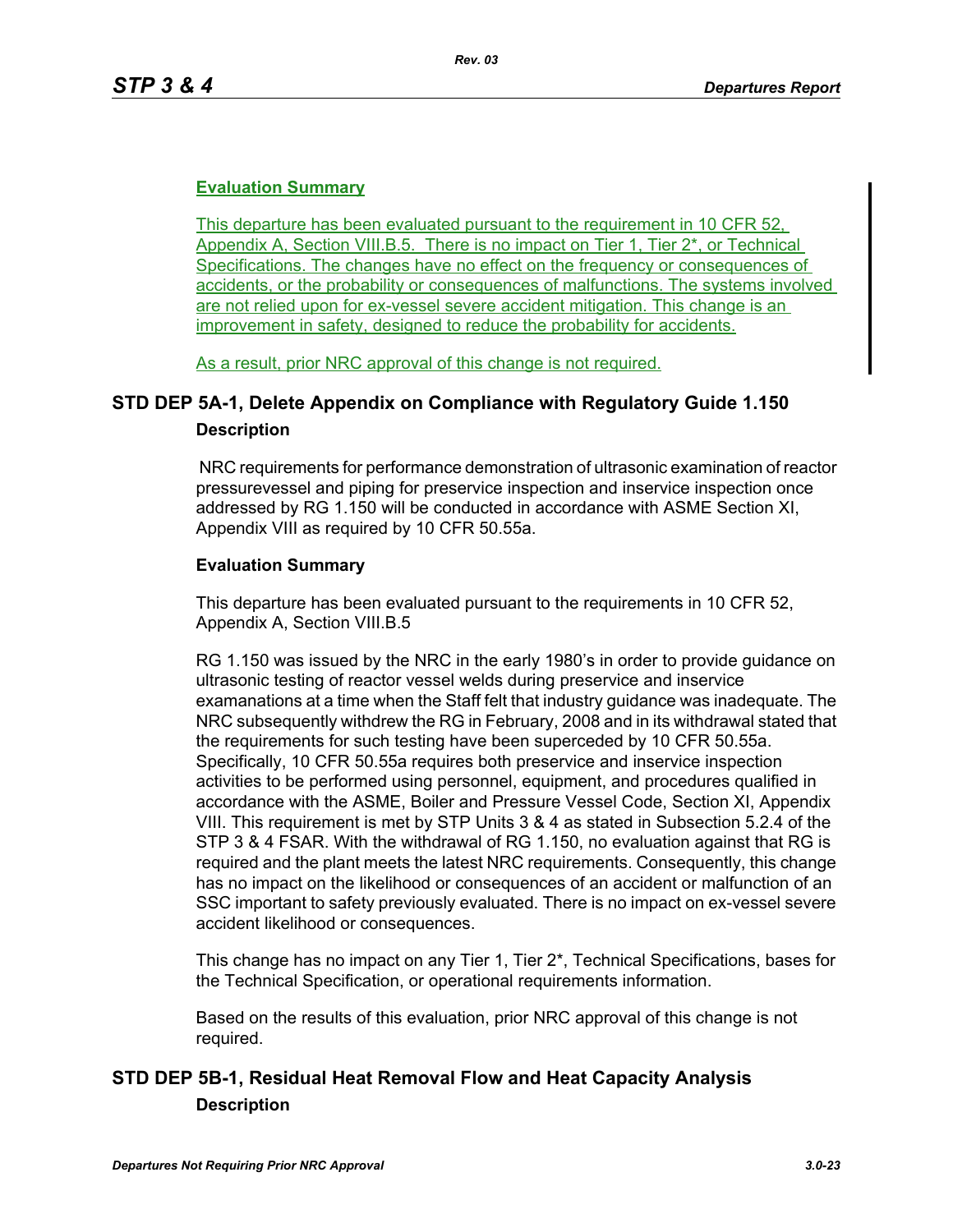The K-Value<sup>\*</sup> for the Residual Heat Removal heat exchangers is increased from  $3.69 \times 10^5$  W/°C to 4.27 x 10<sup>5</sup> W/ C to reflect an ultimate heat sink water temperature of 35°C . The limiting event for heat exchanger sizing is now the rapid cooldown required for a 17-day outage in accordance with the Utilities Requirement Document. Previously, the limiting event for heat exchanger sizing was a LOCA.

This departure increases the heat removal capacity of the RHR heat exchanges to allow reduced outage time. This change improves system performance, maintainability, and availability.

#### **Evaluation Summary**

This departure has been evaluated pursuant to the requirements in 10 CFR 52, Appendix A, Section VIII.B.5, as described previously. The proposed change improves the heat removal capability of the RHR system for off-normal and accident events by specifying a more conservative design condition for sizing of the RHR heat exchangers.

This change will not impact the reactor systems in any way which would result in any increase in the likelihood of an accident or a malfunction of an SSC. In addition, the consequences of an accident or malfunction of an SSC with implementation of this change will not be affected.

There are no new accident scenarios or SSC failures leading to a different result as presented in the DCD as a result of this change. By designing the RHR heat exchangers to a higher heat removal capacity, the heat removal capability of the RHR system is enhanced and additional heat removal capability margin is being added relative to the DCD. The change will not adversely impact the performance or capability of any fission product barriers.

The method of evaluation being used to size the heat exchangers is consistent with the method provided in Appendix 5B to Part 2 Tier 2 of the DCD. Neither the likelihood nor consequences of an ex-vessel severe accident are adversely affected by this change. The increase in the heat removal capability of the RHR heat exchangers improves mitigating the consequences of a severe accident. Consequently, prior NRC approval is not required.

<sup>\*</sup> The K-Value, or K-Factor, is a method of determining the amount of heat transferred per unit of time based on the temperature difference across the heat exchanger without considering the heat exchanger area or other heat exchanger factors.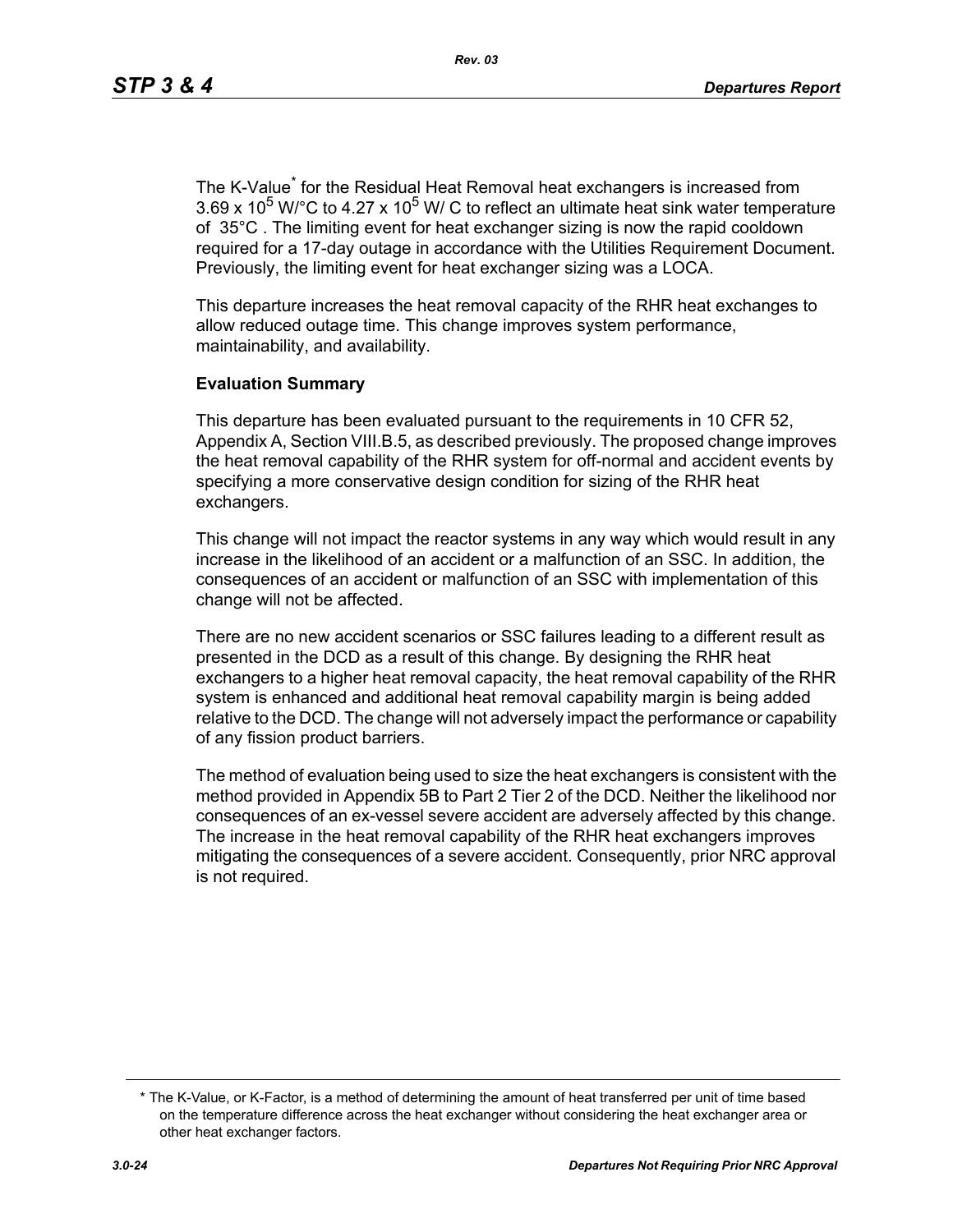## **STD DEP 6.2-3, Containment Penetrations and Isolation Description**

This departure corrects primary containment penetration errors and inconsistencies in Section 6.2 of the reference ABWR DCD and provides additional design detail that was not present in the reference ABWR DCD. This departure is the result of detailed 3-D layout analysis that was performed to ensure that the penetrations meet U.S. codes and standards for mechanical and electrical separation. Changes to the tables include the correction of containment penetration elevation, azimuth, offset, and diameter. In addition, containment isolation barrier type information is provided for valves that did not contain this level of detail in the reference ABWR DCD.

This departure primarily affects the detailed containment isolation valve listings in Tables 6.2-5, 6.2-6, 6.2-7, 6.2-8, and 6.2-10. The changes to each table are discussed below. Because Tables 6.2-7, 6.2-8, and 6.2-10 are also affected by four other departures, listings of the penetrations that are changed due to STD DEP 6.2-3 are provided .

- Table 6.2-5 identifies the reactor coolant pressure boundary (RCPB) influent lines penetrating the drywell. This change consists of the correction of inconsistencies of valve type between Table 6.2-5 and Chapter 21 P&ID.
- Table 6.2-6 identifies the RCPB effluent lines penetrating the drywell. This change consists of the correction of inconsistencies of valve type between Table 6.2-6 and Chapter 21 P&ID.
- Table 6.2-7 identifies the containment isolation valves associated with the ABWR Containment. This change consists of the following correction of inconsistencies between Table 6.2-7 and drawings of Chapter 21.
	- (1) Addition of the missing valve that should be listed.
	- (2) Correction of line size.
	- (3) Correction of valve type.
	- (4) Clarification of valve position in various operating condition.
	- (5) Correction of note.
	- (6) Correction of a typographical error.
	- (7) Clarification of applied GDC.
	- (8) Correction of power source (division). (To be consistent with Tier 1 Figures 2.1.2b and 2.11.5.)
	- (9) Change of closure time of T31-F009 to be identical with T31-F005 for bleed isolation.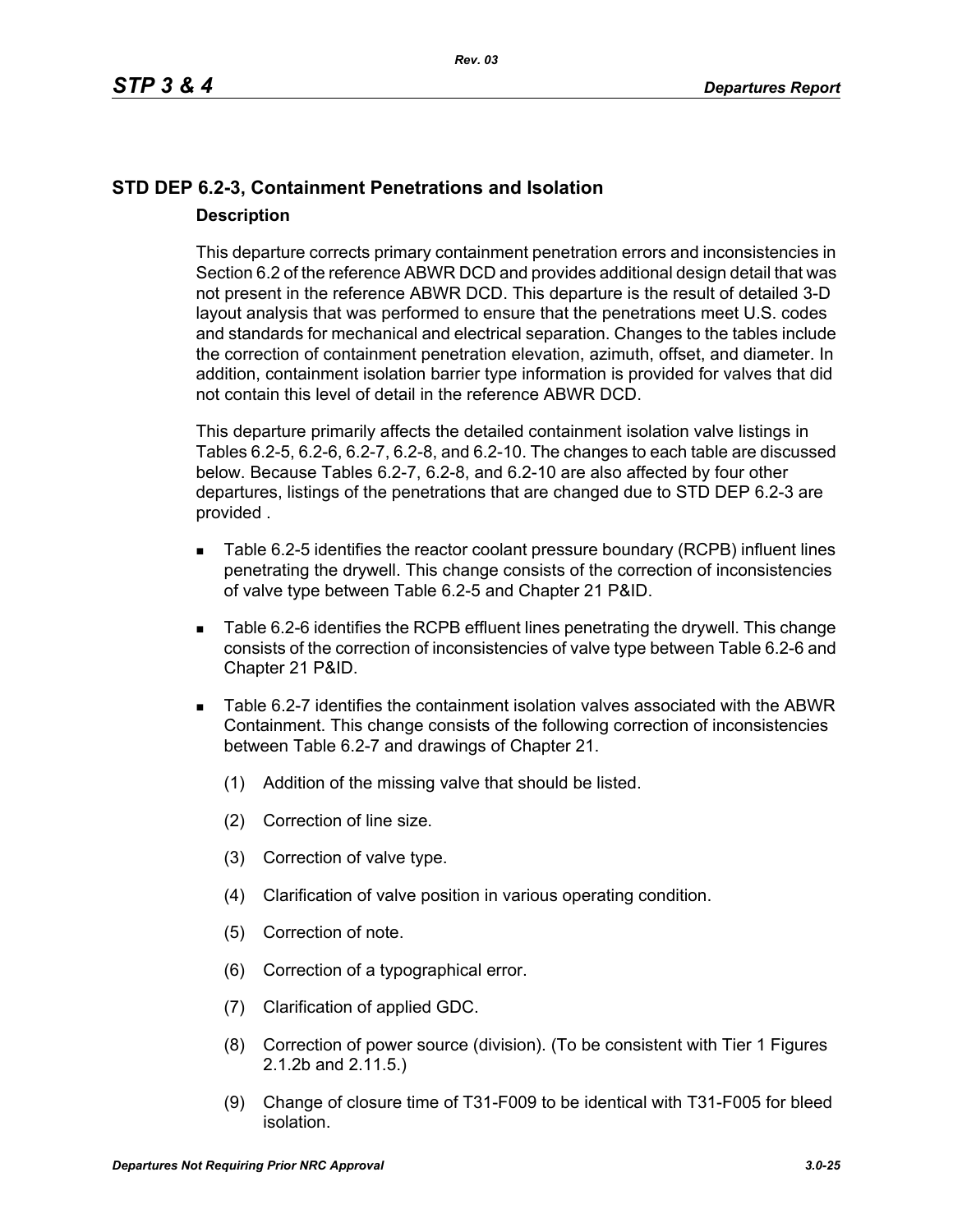In Table 6.2-7, the following are changed:

- Line size for Reactor Recirculation System Valves B31- F008A- H/J/K
- Leak test type for Standby Liquid Control System Valves C41-F008 and F006A/B
- Valve position for Containment Atmospheric Monitoring System valves D23- F004A/B, F005A/B, F006A/B, F007A/B and F008A/B
- CIV signal for Containment Atmospheric Monitoring System valves D23- F001A/B, F004A/B, F005A/B, F006A/B, F007A/B and F008A/B
- Valve position for Residual Heat Removal System Wetwell Spray Valves E11- F019B/C
- Valve position for Residual Heat Removal System Drywell Spray Valves E11- F017B/C and F018B/C
- Valve position for Residual Heat Removal System Minimum Flow Line Valves E11-F021A/B/C
- Valve position for Residual Heat Removal System S/P Suction (LPFL)Valves E11-F001A/B/C
- Valve position for Residual Heat Removal System Inboard Shutdown Cooling E11-F010A/B/C
- Valve position for Residual Heat Removal System Outboard Shutdown Cooling E11-F011A/B/C
- **Nalve position for Residual Heat Removal System Injection and Testable** Check Valves E11-F005B/C and F006B/C
- Valve position and CIV signal for High Pressure Core Flooder System S/P Suction Valves E22-F006B/C
- CIV signal for High Pressure Core Flooder System Test and Minimum Flow Valves E22-F009B/C and F010B/C
- Valve position for High Pressure Core Flooder System Injection Valves E22- F003B/C and F004B/C
- **Primary actuation for Nuclear Boiler System Main Steam Lines A, B, C and D** Valves B21-F009 A/B C/D
- Valve position for Nuclear Boiler System Feed Water Line A and B Valves B21-F004 A/B and B21-F003 A/B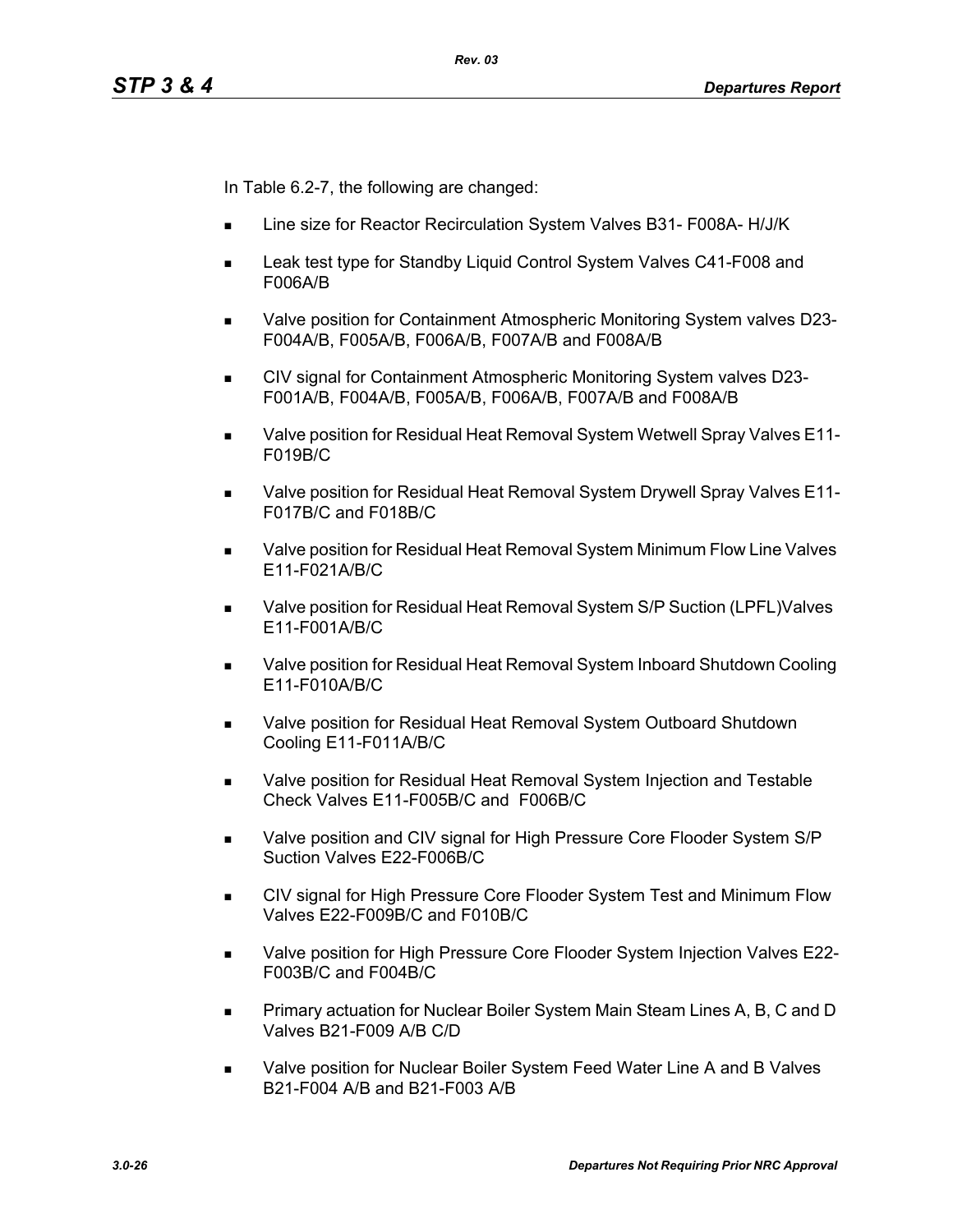- Valve position for Reactor Core Isolation Cooling System Steam Supply Valves E51-F035, F048, and F036
- **Nalve position for Reactor Core Isolation Cooling System S/P Suction Valve** E51-F006
- Valve position for Reactor Core Isolation Cooling System Turbine exhaust Valve E51-F038
- CIV signal for Atmospheric Control System Valves T31-F001, F002, F003, F004, F005, F006, F008, F009, F025, F039, F040, F041 and F011
- Closure time for Atmospheric Control System Valve T31-F009
- CIV signal for Reactor Water Cleanup System Valves F002, F003 and F017
- Valve information for Reactor Water Cleanup System valves G31-F071 and F072
- Leak test type, Valve position and CIV signal for Suppression Pool Cleanup System Valves G51-F001, F002, F006, and F007
- GDC basis and Valve position for Reactor Building Cooling Water System Valves P21-F075A/B, F076A/B, F080A/B, F081A/B
- GDC basis for HVAC Normal Cooling Water System Valves P24-F053, F054, F142 and F141
- CIV signal for HVAC Normal Cooling Water System Valves P24-F053, F142 and F141
- **Power source for HVAC Normal Cooling Water System Valve F141**
- GDC basis for Instrument Air System Valves P52-F276 and F277
- **GDC basis for High Pressure Nitrogen Gas Supply System Valves P54-**F007A/B, F008A/B and F200/F209
- **CIV signal for High Pressure Nitrogen Gas Supply System Valves P54-**F007A/B, F008A/B and F200/F209
- CIV signal for Leak Detection & Isolation System Valves E31-F002, F003, F004 and F005
- GDC basis and CIV signal for Radwaste System Valves K17-F003, F004, F103 and F104
- Valve information for Neutron Monitoring System Valves C51-XXX A/B/C and XXX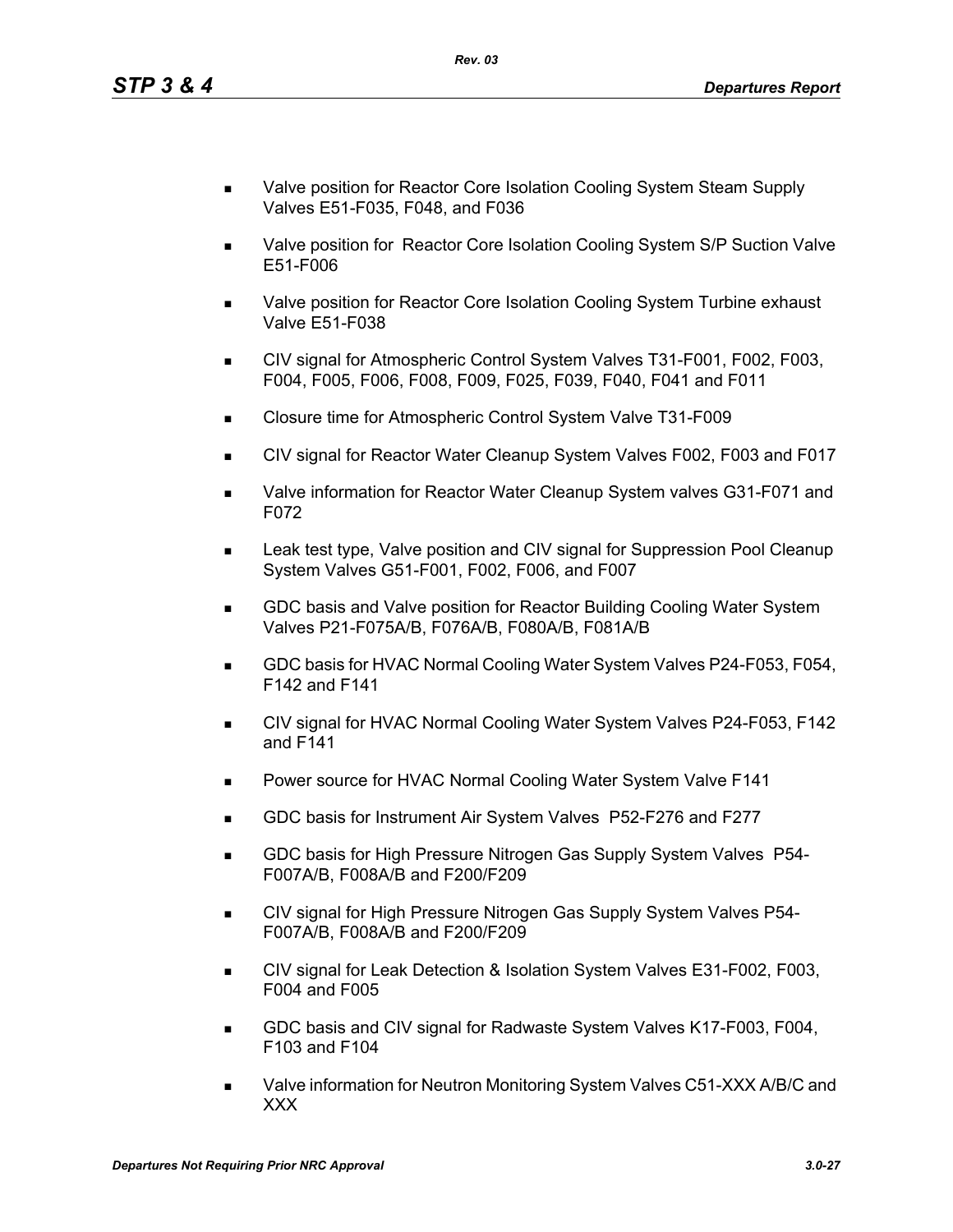Table 6.2-8 identifies the ABWR Primary Containment Penetrations. It was determined that this arrangement needed to be changed to meet US mechanical and electrical separation requirements. Containment penetrations are physically isolated in accordance with the requirement specified in 10CFR50, Appendix J. Containment electrical penetrations are physically separated in accordance with the requirement specified in Section 6.5 of IEEE Std 384-1992, which is endorsed by Regulatory Guide 1.75 Revision 3. Changes were also necessary to satisfy electrical load and to reflect the detailed physical location plan.

The following parameters are changed in Table 6.2-8 as a result of Departure STD DEP 6.2-3.

#### **Penetration Elevation**

Penetrations 37, 61, 62, 70, 92, 103 A/B/C/D/E, 110, 111, 112, 140A, 144A/B/C/D, 161A/B, 171, 201, 202, 203, 204, 205, 206, 213, 250, 321 A/B, 322 E/F, 323C, 331 A/B, 332 A/B, 600A/B/C/D, 610, 620,621, 650A/B/C/D, 651A/B/C/D, 680A/B, 700A/B/C/D/E/F/G/H/J/K, 710, 740, 750 A/B/C/D, 751 A/B/C/D, 780 A/B

#### **Azimuth**

Penetrations 90, 101 D/E/F, 102 F, 103 A/B/C/D/E, 104 E/G, 110, 111, 112, 160, 161 A/B, 171, 204, 205, 206, 241, 250, 321 A/B, 322 E/F, 323 C, 331 A/B, 332 A/B

#### **Offset**

Penetrations 92, 100B, 100E, 101 B/C/D, 101 C/G/F, 102 B/C/D/G, 103 A/B/C/D/E, 104 C/D/E/G, 105 C/D, 110, 111,112, 140 A, 161 A, 171, 250, 600 A/C/D, 610, 620, 621, 650 A/B/C/D, 651 A/B/C/D, 680 A/B, 700 A/B/C/D/E/F/G/H/J/K, 710, 740, 750 A/B/C/D, 751A/B/C/D, 780 A/B

#### **Diameter**

Penetrations 5, 6, 91, 92, 140 A, 100C, 101A/B, 102B, 103A/B/C/D, 104C/D/F/H, 105A/B/C/D, 147, 171, 250, 600A/B/C/D, 610, 620, 650 A/B/C/D, 651 A/B/C/D, 680 A/B, 700 A/B/C/D/E/F/G/H/J/K, 710, 750 A/B/C/D, 751 A/B/C/D, 780A/B

#### **Barrier Type**

Penetrations 10 A/B/C/D , 11,12 A/B, 22, 30 B/C, 31 A/B, 32 A/B, 33 A/B/C, 37, 38, 50, 60, 61, 62, 63, 64, 65, 66, 69, 70, 71 A/B, 72, 80, 81, 82, 90, 91, 92, 93, 110, 130 A/B/C/D, 140 A/B, 141 A/B, 142 A/B/C/D, 143 A/B/C/D, 144 A/B/C/D, 146 A/B/C/D, 147, 160, 161A/B, 162A/B, 170, 171, 177, 200 B/C, 201, 202, 203, 204, 205, 206, 210, 211, 213, 214, 216, 217, 240, 241, 242, 250, 252, 254, 320, 321A/B, 322A/B/C/D/E/F, 323A/B/C/D/E/F, 331A/B, 332A/B, 342, 600 A/B/C/D, 610, 650 A/B/C/D, 651 A/B/C/D, 680A, 700 A/B/C/D/E/F/G/H/J/K, 710, 740, 750 A/B/C/D, 751 A/B/C/D, 780A/B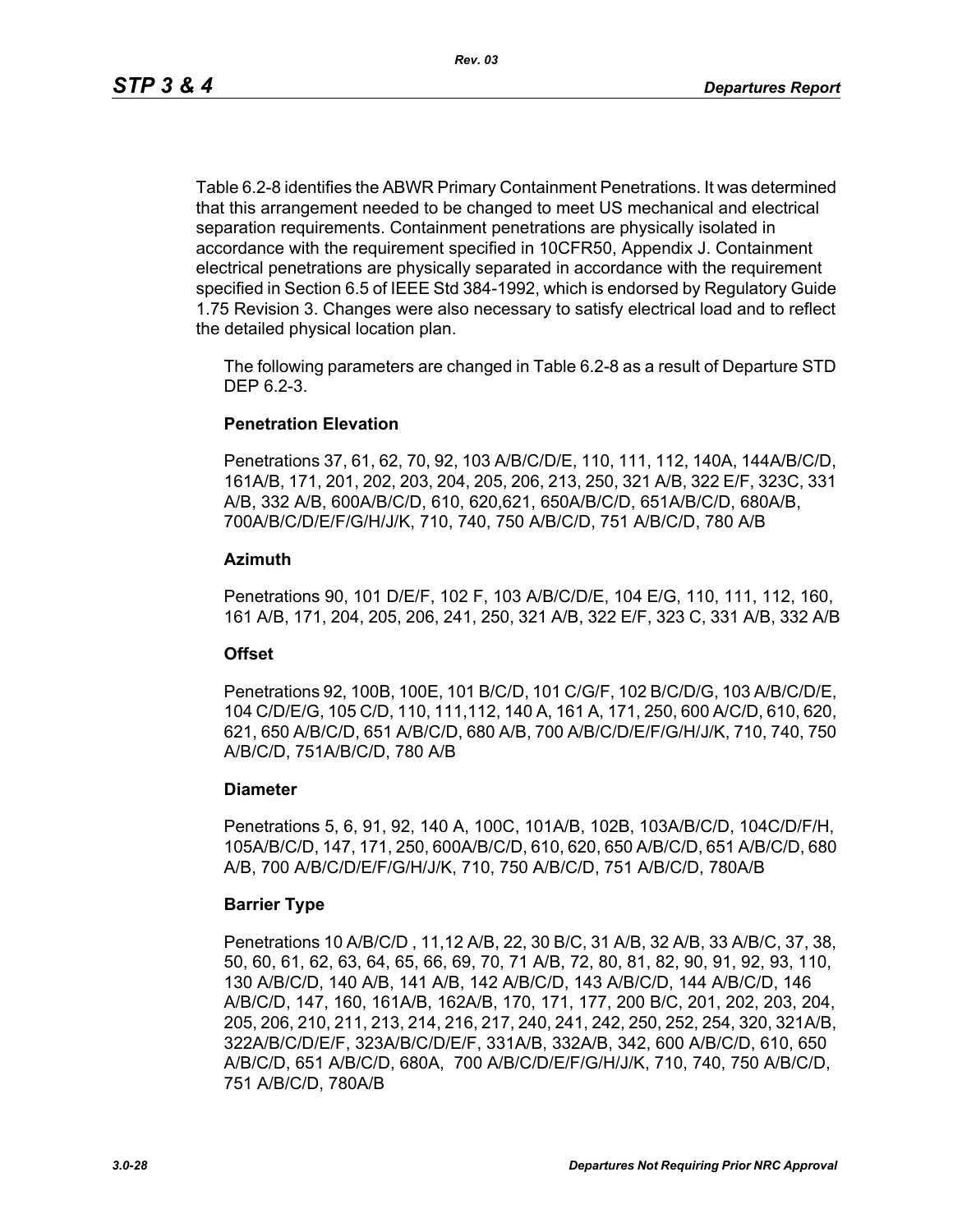### **Testing Type**

10 A/B/C/D, 11,12 A/B, 37, 38, 50, 60, 65, 66, 69, 70, 80, 81, 90, 91, 92, 93, 110, 130 A/B/C/D, 140 A/B, 141 A/B, 142 A/B/C/D, 143 A/B/C/D, 144 A/B/C/D , 146 A/B/C/D, 147, 160, 161 A/B, 162A/B, 170, 171, 177, 213, 240, 241, 250, 252, 254, 320, 321A/B, 322A/B/C/D/E/F, 323 A/B/C/D/E/F, 331 A/B, 332A/B, 342, 650 A/B/C/D, 651 A/B/C/D, 680 A, 750 A, 780A, 780B, 750 B/C/D, 751 A/B/C/D

**New**

Penetrations 94, 95, 100F, 101J/K, 102 H/J, 106 A/B/C/D/F/G/H/J, 107A/B

#### **Removed**

Penetrations 113, 215, 220, 251, 253, 255, 300A/B

Table 6.2-10 contains the potential leakage paths from the Primary Containment to the environment. Corrections to this table included fields that were identified as requiring change based on changes to Table 6.2-8.

#### **Penetration Diameter**

Penetrations 5, 6, 91, 92, 100C, 101A/B, 102A/B, 103A/B/C, 104C/D/F/H, 105A/B/C/D, 110,140A, 171, 250, 252, 600 A/B/C/D, 610, 620, 650A, 650 B/C/D, 651 A/B/C/D, 680 A/B, 700 A/B/C/D/E/F/G/H/J/K, 750 A/B/C/D, 751 A/B/C/D, 780 A/B

#### **Termination Region**

Penetration 250

#### **Leakage Barriers**

Penetration 250

#### **Potential Bypass Paths**

Penetration 250

#### **Added**

Penetrations 94, 95, 100F, 101 J/K, 102 H/J, 103 D/E, 106 A/B/C/D/F/G/H/J, 107 A/B, 710, 740

#### **Removed**

Penetrations 113, 220, 215, 251, 253, 255, 300A/B, 334 , 341, 660D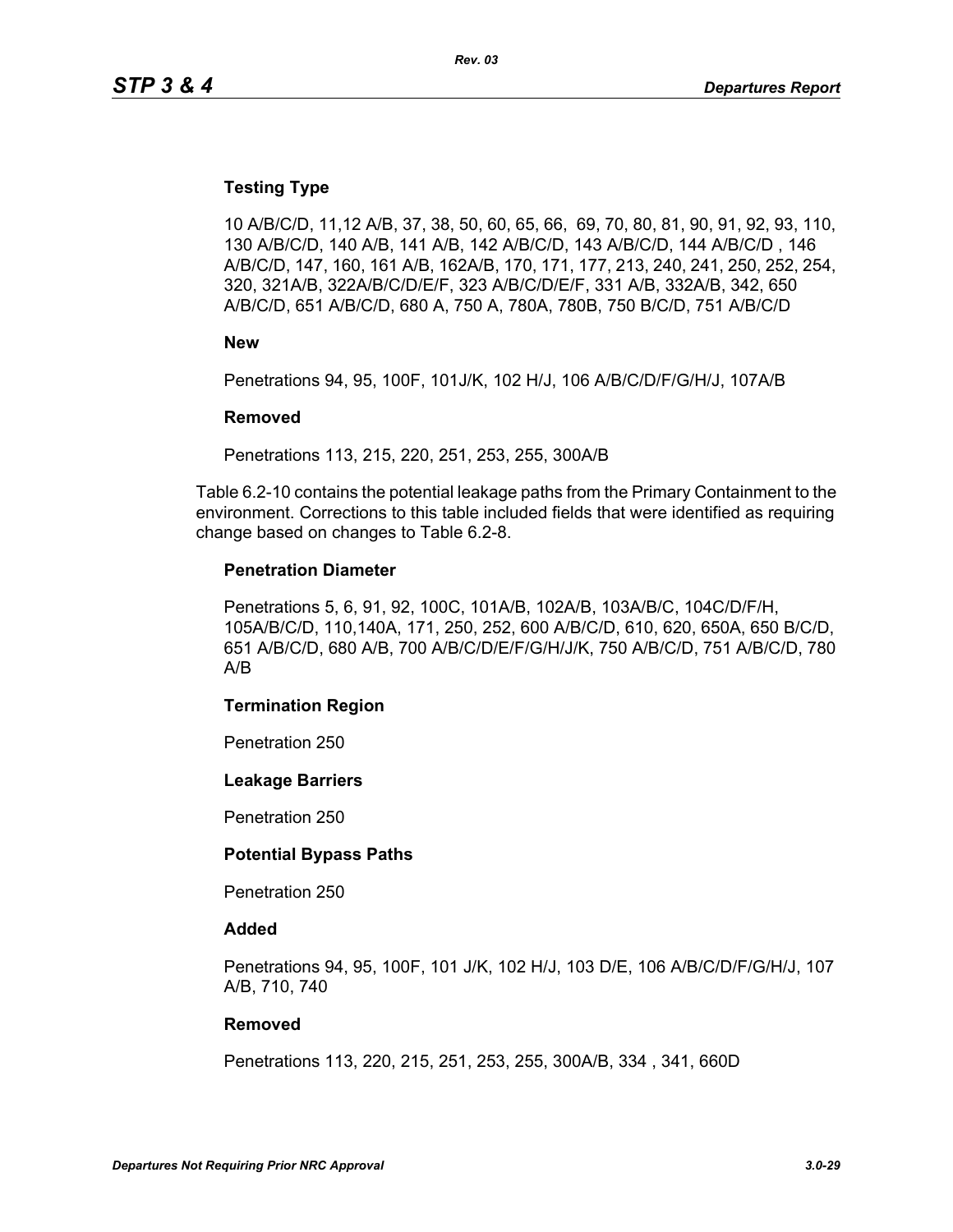#### **Evaluation Summary**

This change ensures the ABWR design conforms to US Codes and Standards, corrects errors and inconsistencies in the reference ABWR DCD, revises penetration locations to ensure they meet separation criteria based on 3-D layout analysis, and provides additional design information regarding containment isolation valve testing that was not present in the reference ABWR DCD. These changes collectively ensure the design is in full compliance with NRC rules and regulations and therefore do not impact the probability of occurrence of accidents, the consequence of accidents, and do not create accidents of a different type than previously evaluated. These changes do not adversely affect the containment fission product barrier, there is no change in any method of analysis, and there is no adverse effect on Severe Accident mitigation.

This departure has been evaluated and determined to comply with the requirements in 10 CFR 52, Appendix A, Section VIII.B.5. The change has no adverse impact and prior NRC review and approval is not needed.

## **STD DEP 6.6-1, Pre-Service and Inservice Inspection and Testing of Class 2 and 3 Components and Piping**

#### **Description**

Departures from Subsections 6.6.2.1 and 6.6.2.2 of the reference ABWR DCD:

- A sentence in Subsection 6.6.2.1 regarding RHR heat exchangers nozzle having 100% accessibility for PSI during fabrication is deleted because it is no longer applicable.
- A paragraph in subsection 6.6.2.2 indicates restrictions for the use of some piping system configurations to ensure that accessibility for ISI is maintained. However, if some of the restricted piping system configurations are used, an evaluation is required to ensure ISI accessibility is provided.
- A sentence is added for clarification at the end of the Subsection 6.6.2.2 requiring an evaluation to be performed where less than the minimum straight pipe is used.
- **The comprehensive plant-specific PSI and ISI program plan will be developed and** submitted at least 12 months prior to commercial power operation.
- Access requirements are incorporated in the applicable specifications as an integral part of the design process.

#### **Evaluation Summary**

This departure has been evaluated pursuant to 10 CFR 52, Appendix A, Section VIII.B.5.

This change provides additional guidance and does not adversely affect any functional or safety requirements. Since this change does not affect any other plant SSCs, there is no effect on any accident previously evaluated in the plant-specific DCD. This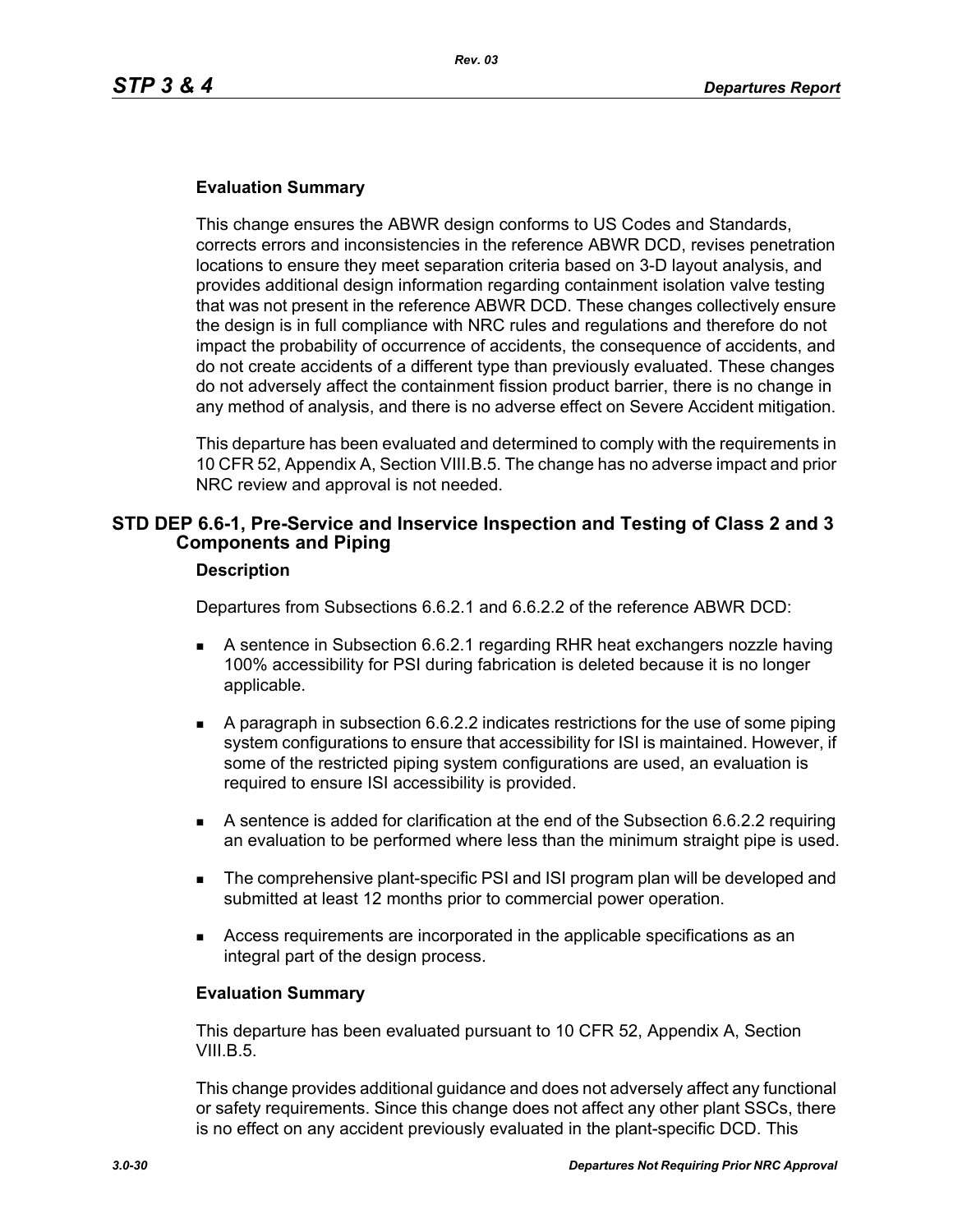departure does not change the Technical Specifications or any other underlying design. The operational requirements for conduct of preservice inspection remain unchanged. This departure does not change any plant physical features, SSCs important to safety or fission product barriers. Any previously evaluated accident is not affected, and the possibility for an accident of a different type is not created. Also, it does not affect any method used for evaluation in establishing the design bases or in the safety analyses. This departure does not affect any feature for mitigation of an exvessel severe accident. For the same reason, and because there is no effect on any event, operation or SSC function, the change does not create a different ex-vessel accident scenario. Therefore, this change has no adverse impact and does not require prior NRC approval.

## **STD DEP 6C-1, Containment Debris Protection for ECCS Strainers**

#### **Description**

A departure from Appendix 6C incorporates the new- complex ECCS strainers (e.g. Cassette Type Strainer) design per NUREG/CR-6224, NUREG/CR-6808 and from Utility Resolution Guidance for ECCS Strainer Blockage, NEDO-32868-A. The ECCS Strainer design also affects the description and the available NPSH of the ECCS pumps. Changes are made to DCD Tier 2 Section 5.4.7.2.2 and Tables 5.4-1a, 5.4-2, 6.2-2b, 6.2-2c, 6.3-8 and 6.3-9, Figure 5.4-9, Figure 5.4-11 and Figure 6.3-1. Additional mitigating features, such as use of reflective metal insulation (RMI) for large bore piping, Inservice Inspection Program as a Surveillance Requirement, temporary filters during post-construction system testing, and a foreign material exclusion program are introduced. Tables 6C-1 and 6C-2 have been deleted since they are not applicable to the new strainer design.

There is no impact on any Tier 1, Tier 2\*, technical specifications, basis for technical specifications or operational requirements as a result of this change.

This departure changes type of ECCS suction strainers and provides design methodology for these strainers. The cassette type strainer improves upon the conical type strainer in alleviating strainer blockage. The strainer design incorporates requirements outlined in latest Regulatory Guide 1.82 (Rev.3). These strainers are designed as follows.

- (1) The head loss calculation was performed using head loss equation in NUREG/CR-6224. It was experimentally verified that this calculated head loss overestimates the actual head loss.
- (2) The hydrodynamic and structural analysis calculations for submerged strainers can be performed on S/P penetrations, tee pipes and the strainers. These load calculation procedures take into consideration the effect of size, geometry, porosity and location of the new strainers.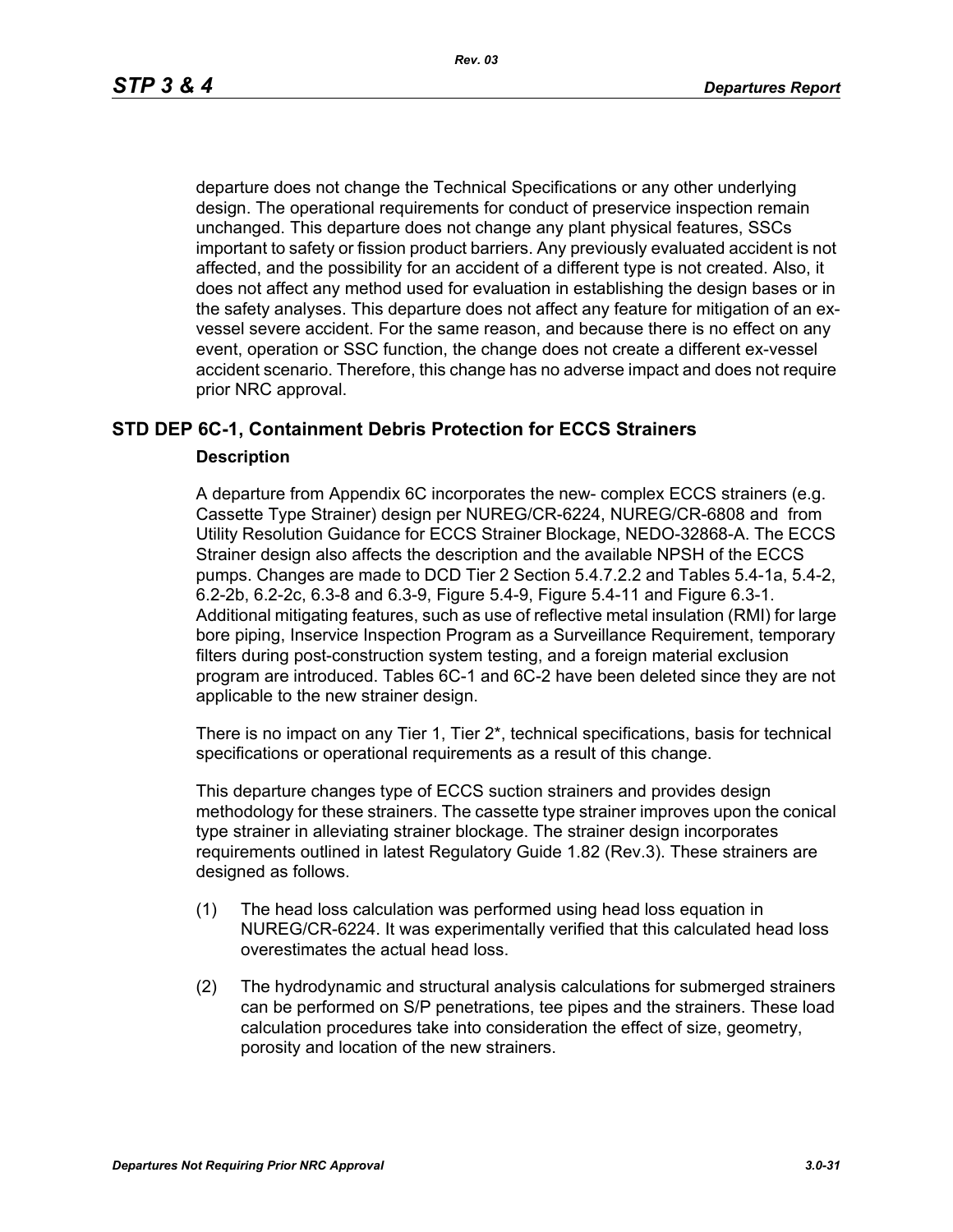### **Evaluation Summary**

This departure has been evaluated and determined to comply with the requirements in 10 CFR 52, Appendix A, Section VIII.B.5, as described previously. The change affects the function of the strainers, but represents an improvement in safety and ensures that the design is bounded by the safety analysis.

The strainers are passive components that do not impact the operation of the ABWR and therefore do not impact the frequency of occurrence of an accident. Since the new strainers reduce the risk of blockage and improve the reliability of RHR, there is no adverse impact on the likelihood of malfunction of an SSC, the consequences of an accident, and the consequences of a malfunction of an SSC important to safety. Since the strainer improves the performance of the RHR system in an accident scenario, there is no impact on any fission product barriers. The new strainer does use a different methodology for evaluation, however, this methodology has been approved by the NRC in NUREG-6224. This change increases suction strainer surface area and reduces the risk of blockage and therefore there is no adverse impact on the severe accident evaluations. For this reason, prior NRC review and approval is not needed.

## **STD DEP 7.1-1, References to Setpoints and Allowable Values**

#### **Description**

The Technical Specifications (TS) for STP 3 & 4 include the allowable values in accordance with NUREG-1434, Rev. 3. This NUREG provides a detailed discussion on the specifics regarding the new Allowable Value (AV) single column format that it adopts. The purpose of this departure is to clarify in the FSAR that wherever the TS are referenced for setpoints or margins, the correct reference is to the methods for calculating the setpoints and margins as described in the TS Bases. Setpoints for high radiation levels are in accordance with the Offsite Dose Calculation Manual. Also, references to the TS are deleted if not necessary or if they need to be replaced with another proper reference.

#### **Evaluation Summary**

This departure has been evaluated pursuant to the requirements in 10 CFR 52, Appendix A, Section VIII.B.5. In summary, the departure clarifies the TS reference in the FSAR for setpoints and margins. The TS themselves are not being updated or reformatted under this departure. This departure does not change any Tier 1 or Tier  $2^*$ information, the Technical Specifications or Bases, or other operational requirements. Since the change involves only the reference substitution or deletion in the plant specific DCD (FSAR), there is no change to any SSC important to safety or fission product barrier, or any evaluated technical information. No change is made, due to this departure, to any method used for evaluation in establishing the design basis or in the safety analyses. Also, there is no effect on any accident evaluated previously, and no accident of a different type can occur. Since no design feature is changed, there is no impact on any method of mitigation of ex-vessel accident that relies on certain design features. For the same reason, and because there is no effect on any event, operation or SSC function, the change does not create a different ex-vessel accident scenario.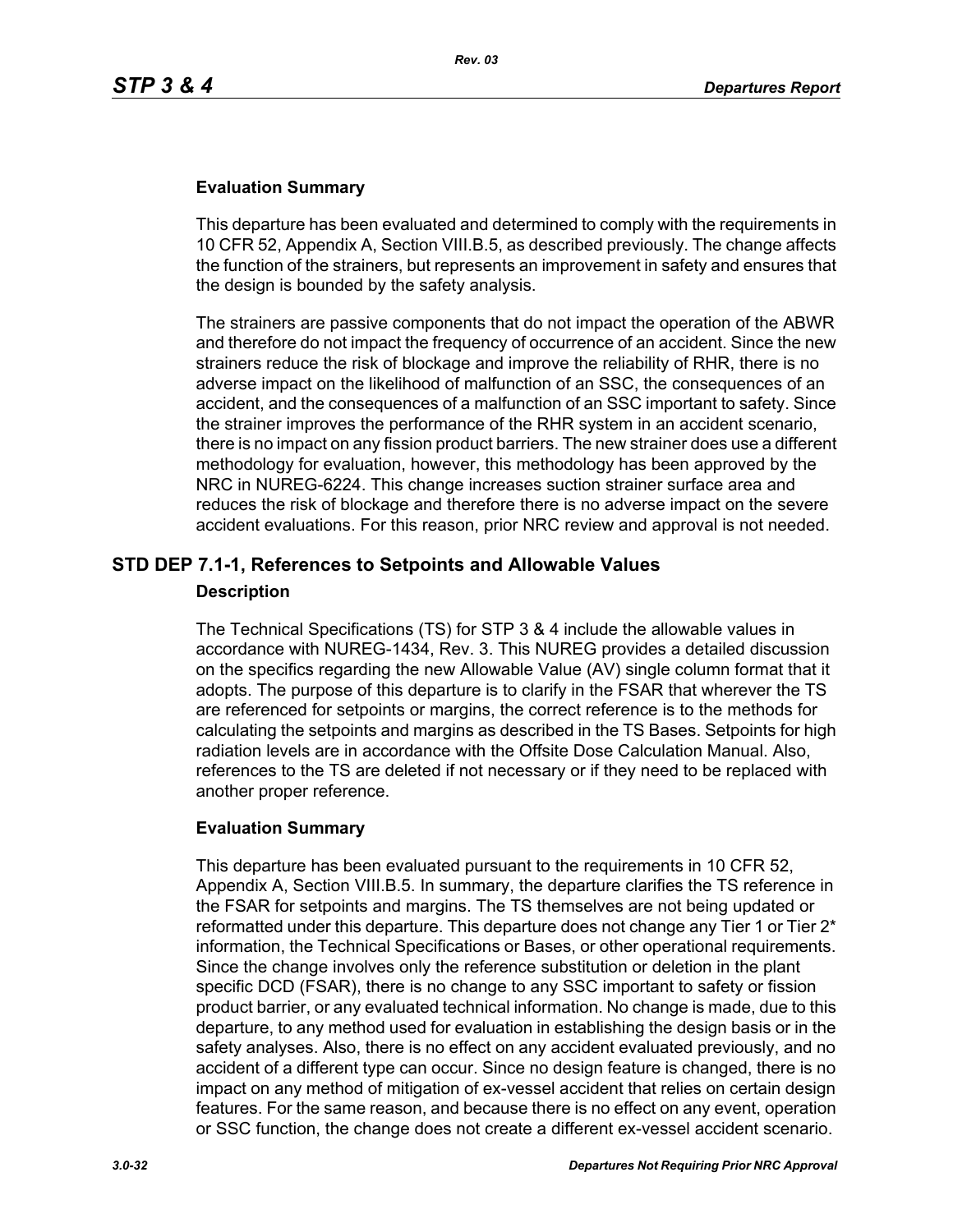Therefore, this change has no adverse impact and does not require prior NRC approval.

# **STD DEP 7.1-2, ATWS DB for Startup Range Neutron Monitoring**

## **Description**

Subsection 7.1.2 of the reference ABWR DCD described the safe shutdown systems I&C and the Neutron Monitoring System I&C. The STP 3 & 4 FSAR provides the following departures:

- DCD Subsection 7.1.2.4.1 states that the FMCRD motors shall be connected to the emergency diesel generators. The FSAR subsection clarifies that power for the stepping motor driver modules (SMDMs) that control the power to the FMCRD motors derive their power from a bus that can automatically receive power from the EDG, if necessary.
- STP 3 & 4 FSAR Subsections 7.1.2.6.1.1 (1) and 7.1.2.6.1.4 (1) add as a General Functional Requirement under the Safety Design Bases that the Startup Range Neutron Monitoring (SRNM) subsystem and the Average Power Range Monitor (APRM) subsystem, respectively, will provide ATWS permissive signals to the ESF Logic and Control System (ELCS). These changes are also reflected in Table 7.6- 5.

## **Evaluation Summary**

This departure has been evaluated pursuant to the requirements in 10 CFR 52, Appendix A, Section VIII.B.5. There is no impact on any Tier 1, Tier 2\* DCD, Technical Specifications, Bases for Technical Specifications or operational requirements.

The first item of the departure clarifies in more detail how the FMCRD motors receive power from the EDG. The second item reflects the existing design as described in Section 7.6.1.1.1(6) of the DCD whereby the SRNM sends an "ATWS Permissive" signal to the SSLC system to permit ATWS protection action, and the existing design in Section 7.6.1.1.2.2(5) of the DCD whereby the APRM sends an ATWS permissive signal to the SSLC system. These changes are for added clarification and completeness, do not affect the underlying design of any plant SSC important to safety, and do not impact the likelihood or consequences of an accident or malfunction of an SSC important to safety nor is there any impact on ex-vessel severe accident likelihood or consequences. No new accident scenarios are created by this change and no fission product barrier design basis limits are impacted. Therefore this change has no adverse impact and prior NRC approval is not required.

## **STD DEP 7.2-2, Description of Scram Actuating Relays**

## **Description**

DCD Subsection 7.2.1.1.4.1 (3) describes normally closed relay contacts in the scram logic circuitry between the air header dump valve solenoids (back-up scram solenoids) and the power source (125 VDC) for the air header dump valve solenoids.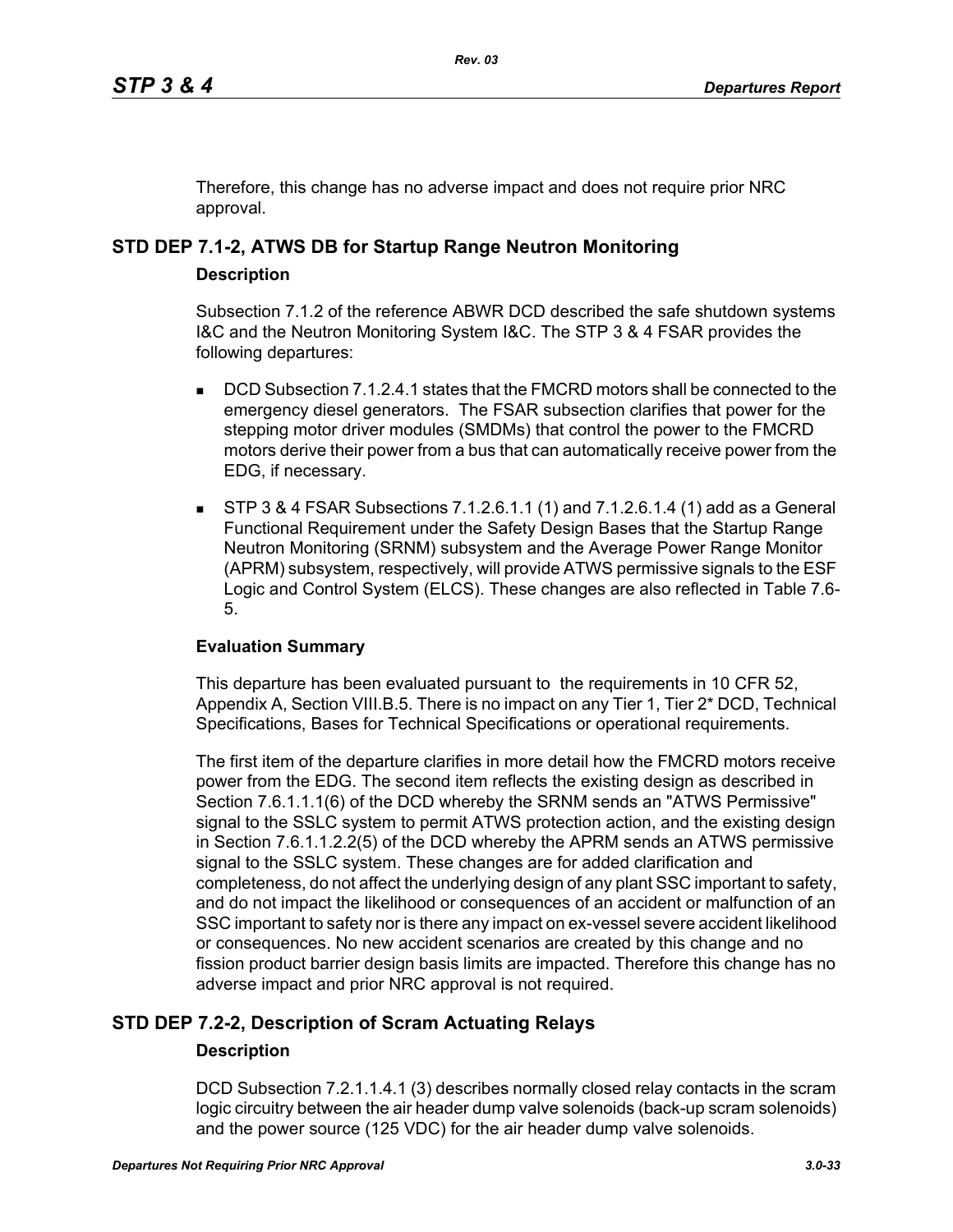The STP 3 & 4 FSAR subsection has revised the wording of the relay logic contact status from "normally closed" to "normally open" and clarified that the tripped state is when the coil is "energized." This departure ensures a clear description is provided for the Reactor Protection System.

#### **Evaluation Summary**

This departure has been evaluated pursuant to and determined to comply with the requirements in 10 CFR 52, Appendix A, Section VIII.B.5.

This departure does not change the Technical Specifications, any underlying design or other operational requirements. Furthermore, it does not change any plant physical features, SSCs important to safety or fission product barriers. Any previously evaluated accident is not affected, and the possibility for an accident of a different type is not created. Also, it does not affect any method used for evaluation in establishing the design bases or in the safety analyses. This departure does not affect any feature for mitigation of an ex-vessel severe accident. For the same reason, and because there is no effect on any event, operation or SSC function, the change does not create a different ex-vessel accident scenario.

Therefore this change has no adverse impact and does not require prior NRC approval.

## **STD DEP 7.2-4, Manual Scram Monitoring**

#### **Description**

Subsection 7.2.1.1.4.2 (6) (c) of the reference ABWR DCD describes the two manual scram switches or the reactor mode switch as providing the means to manually initiate a reactor trip. The subsection also states that one bypass initiating variable is also monitored in addition to the scram initiating variables. This departure deletes the statement about monitoring initiating variables because it is misplaced in the Manual Scram subsection discussion and could be misleading in light of the manual scram not being bypassed.

## **Evaluation Summary**

This departure has been evaluated pursuant to the requirements in 10 CFR 52, Appendix A, Section VIII.B.5. This departure does not change the Tier 1, Tier2\*, Technical Specifications, bases for the Technical Specifications, nor any underlying design or other operational requirements. Furthermore, it does not change any plant physical features, SSCs important to safety, or fission product barriers. Any previously evaluated accident is not affected, and the possibility for an accident of a different type is not created. Also, it does not affect any method used for evaluation in establishing the design bases or in the safety analyses. This departure does not affect any feature for mitigation of an ex-vessel severe accident. For the same reason, and because there is no effect on any event, operation, or SSC function, the change does not create a different ex-vessel accident scenario. Therefore, this change has no adverse impact and does not require prior NRC approval.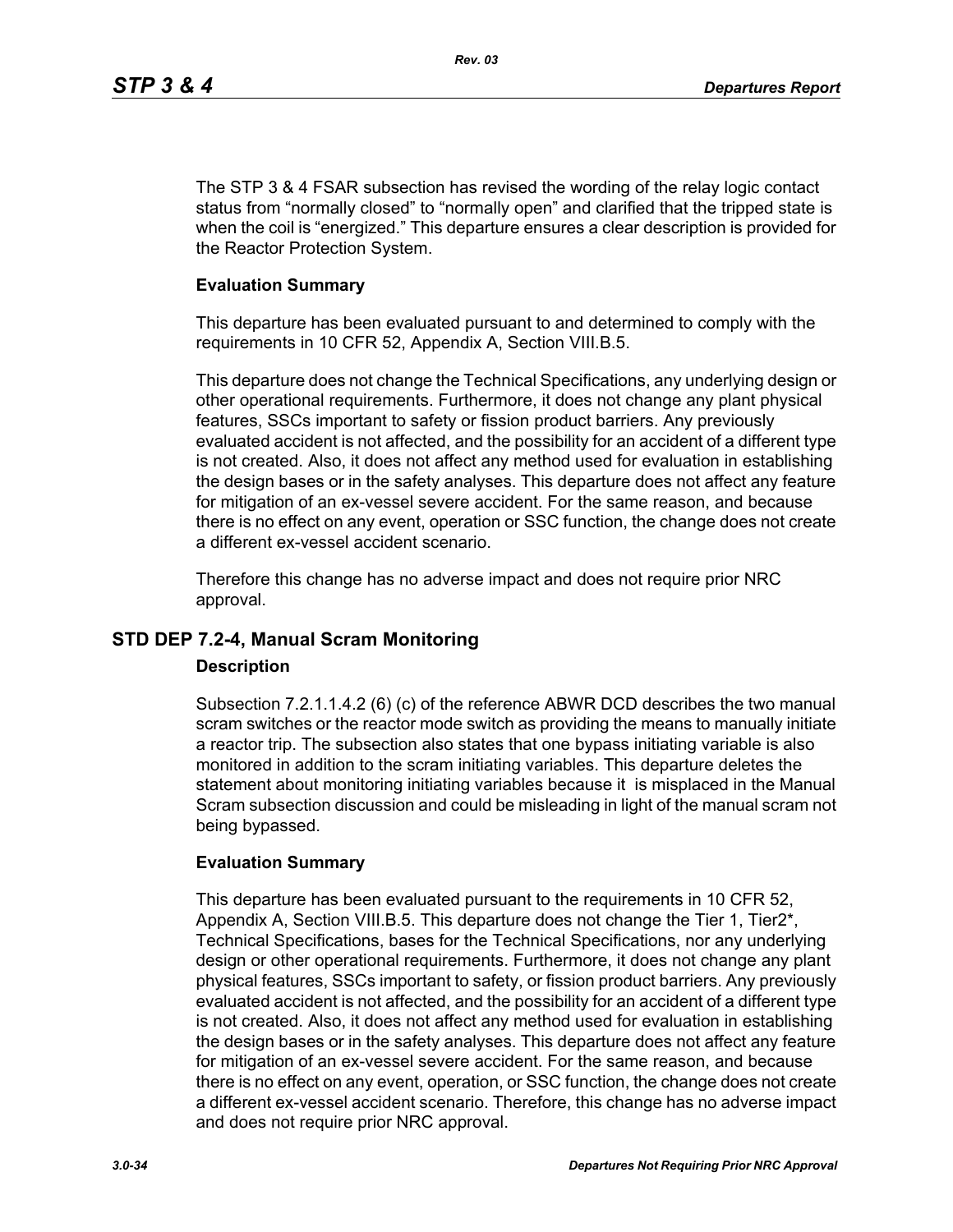## **STD DEP 7.2-6, RPS Instrumentation Ranges**

#### **Description**

Table 7.2-1 of the reference ABWR DCD provided specifications for Reactor Protection System Instrumentation. This departure provides new ranges for:

- Reactor Vessel High Pressure
- Drywell High Pressure
- Reactor Vessel Low Water Level 3
- CRD charging header pressure High
- **Turbine Control Valve Fast Closure**
- **High Suppression Pool Temperature**
- **Turbine First-stage Pressure**

Continuing design effort has determined that the original ranges did not provide for optimal performance. The ranges are now updated to reflect a range of values appropriate for optimal performance.

## **Evaluation Summary**

This departure to update the RPS instrumentation ranges has been evaluated pursuant to and determined to comply with the requirements in 10 CFR 52, Appendix A, Section VIII.B.5. This departure does not change the Technical Specifications, any underlying design or other operational requirements. Furthermore, it does not change any plant physical features, SSCs important to safety or fission product barriers. Any previously evaluated accident is not affected, and the possibility for an accident of a different type is not created. Also, it does not affect any method used for evaluation in establishing the design bases or in the safety analyses. This departure does not affect any feature for mitigation of an ex-vessel severe accident. For the same reason, and because there is no effect on any event, operation or SSC function, the change does not create a different ex-vessel accident scenario. Therefore, this change has no adverse impact and does not require prior NRC approval.

## **STD DEP 7.3-1, Time Intervals for Licensing Analysis**

## **Description**

Subsections 7.3.1.1.1.1 and 7.3.1.1.1.4 of the reference ABWR DCD provide specific times for the High Pressure Core Flood System and the Low Pressure Flooder Subsystem to respond to accidents. Table 6.3-1 provides these same values in addition to other significant input variables used in the Loss-of-Coolant Accident analysis.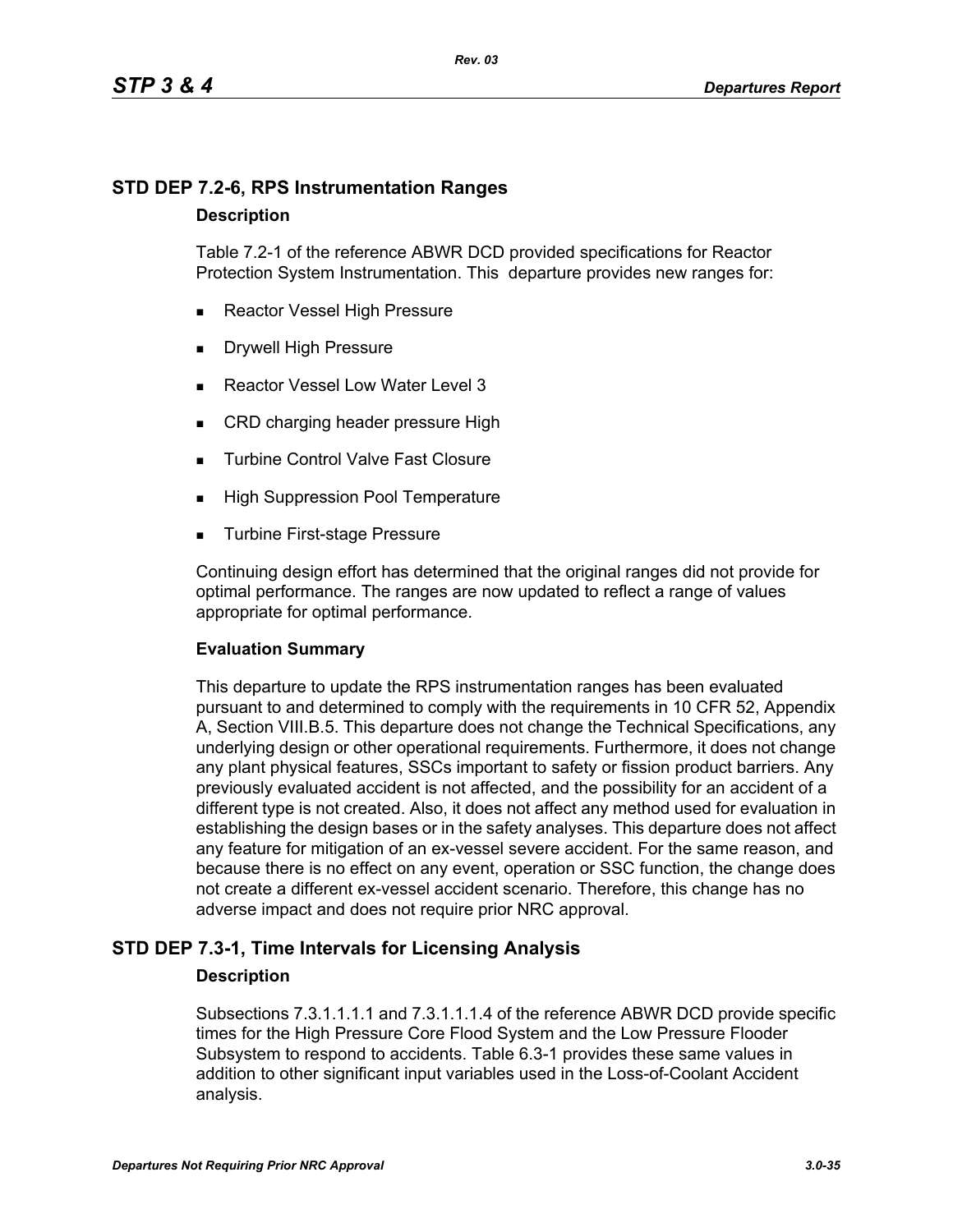To ensure consistency of information within the DCD, the specific values have been deleted from these Chapter 7 subsections and a reference has been inserted to Table 6.3-1. This ensures that all data relative to these inputs remain in one place, consistent with the accident analysis.

#### **Evaluation Summary**

This departure has been evaluated pusuant to the requirements in 10 CFR 52, Appendix A, Section VIII.B.5.

Specific response times for the Low Pressure Flooder and the High Pressure Core Flood systems exist both in the text narrative in Section 7.3 and in tables in Section 6.3 of the DCD. This change removes the specific times from the text narrative in Section 7.3 and references the appropriate table in Section 6.3. This removes the possibility of there being inconsistencies in the COLA. This change is intended to improve the quality and consistency of the information in the COLA and does not change any design or function for an SSC important to safety. Consequently, this change has no impact on the frequency or consequences of any accident or malfunction of an SSC important to safety previously evaluated. There is no impact on ex-vessel severe accident likelihood or consequences.

This change has no impact on any Tier 1, Tier 2\*, Technical Specifications, bases for the Technical Specification, or operational requirements information.

Based on the results of this evaluation, prior NRC approval of this change is not required.

## **STD DEP 7.3-2, Automatic Depressurization System (ADS) Operator**

#### **Description**

Subsection 7.3.1.1.1.2 of the reference ABWR DCD incompletely describes actuation of the automatic safety/relief valves as "with electrical power." The valve utilizes pneumatic action for the relieving function, but the operating air is introduced via an electric signal to a solenoid valve. The relief (power) mode of operation is initiated when an electrical signal is received at any of the solenoid valves located on the pneumatic actuator assembly. These valves also operate by mechanical function as described in this subsection. The STP 3 & 4 FSAR states "pneumatic action" as the actuation method to clearly describe the ADS function of the SRV.

#### **Evaluation Summary**

This departure has been evaluated pursuant to the requirements in 10 CFR 52, Appendix A, Section VIII.B.5. The change is a rewording for clarification that does not change the meaning or intent and has no impact on the ADS system design or function. As a result, there is no impact on the probability or the consequences of an accident or malfunction of an SSC important to safety. There is also no impact on the likelihood or the consequences of an ex-vessel severe accident. There is no impact on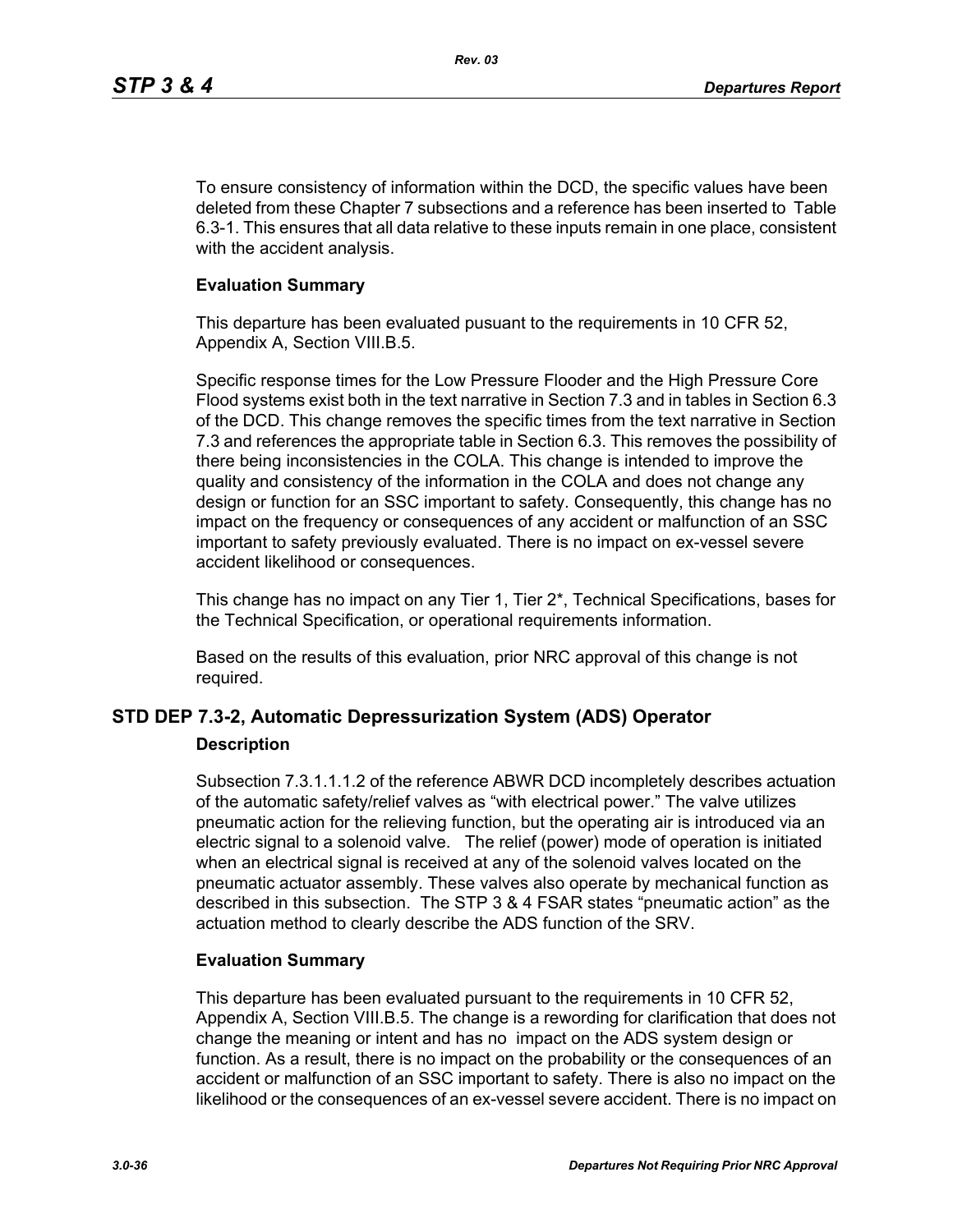any Tier 1, Tier 2\*, Technical Specifications, bases for Technical Specifications, or operational requirements information as a result of this change.

Based on the results of this evaluation, prior NRC approval of this change is not required.

## **STD DEP 7.3-4, ADS Logic**

## **Description**

Subsection 7.3.1.1.1.2 (3) (b) of the reference ABWR DCD describes the logic and sequencing for the ADS. The original description did not clearly describe the conditions under which ADS could be initiated. The description identifies the two parameters required as Reactor Water Level and Drywell Pressure. The description could be misinterpreted as requiring both parameters simultaneously to initiate ADS. The actual logic includes a bypass timer that initiates on Reactor Water Level (Level 1) that will initiate ADS without the presence of High Drywell Pressure after eight minutes (nominal). Subsection 7.3.2.1.1 discusses this timer, but does not provide the information that it is initiated by the Level 1 signal.

The above subsections are amended in the STP 3 & 4 FSAR to state that the bypass timer is initiated by the Reactor Vessel Water Level (Level 1) input. Additionally, the 8-minute exact value for the timer setting is removed from Subsection 7.3.2.1.1 to ensure that there is no conflict with Tier 1 information regarding the setting of less than or equal to 8 minutes for this timer.

## **Evaluation Summary**

This departure has been evaluated pursuant to the requirements in 10 CFR 52, Appendix A, Section VIII.B.5. This departure does not change the Technical Specifications, setpoints for the parameters or other operational requirements. Furthermore, it does not change the ADS design, any plant physical features, or SSCs important to safety or fission product barriers. Previously evaluated accidents are not affected, and the possibility for an accident of a different type is not created. Also, it does not affect any method used for evaluation in establishing the design bases or in the safety analyses. The ADS has not been identified as a design feature in the plant specific DCD for mitigating an ex-vessel severe accident. Consequently, this change has no impact on ex-vessel severe accident likelihood or consequences. Therefore, this change has no adverse impact and does not require prior NRC approval.

## **STD DEP 7.3-5, Water Level Monitoring**

## **Description**

Subsection 7.3.1.1.1.2 and 7.3.1.1.1.4 of the reference ABWR DCD describe the equipment design for the ADS and RHR/LPFL I&C using the terms "Low" and "Low-Low" when describing the initiation inputs from the Reactor Water Level instrumentation. These terms are replaced by the standard ABWR nomenclature of Level 1.5 and Level 1, respectively, for initiating signals. This instrumentation also provides initiating signals for other levels, such as Level 2, Level 3, and Level 8, etc.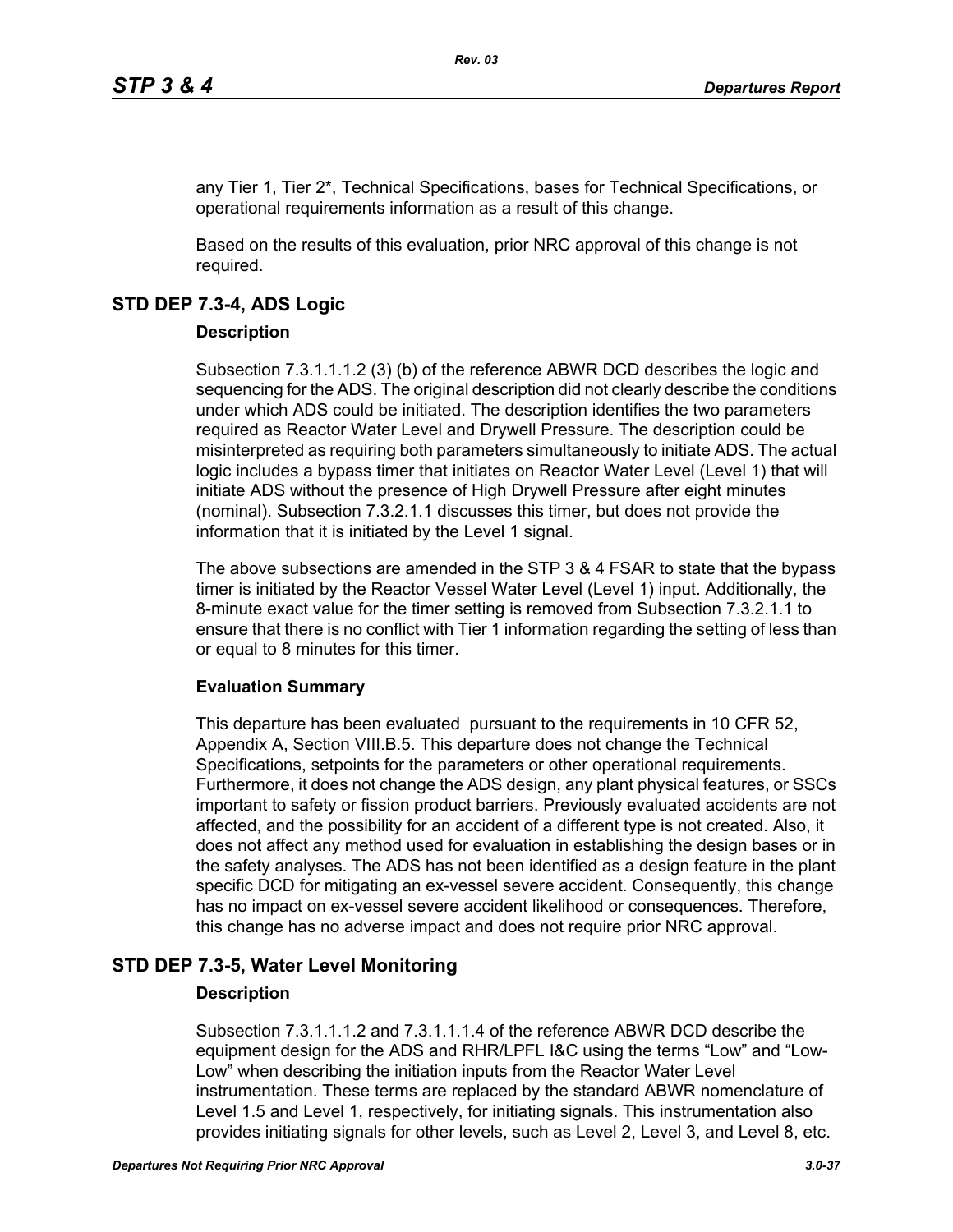To ensure clarity for all users, terms such as "Low" and "Low-Low" are replaced with the actual level nomenclature, e.g., "Level 1.5" and "Level 1," in Subsections 7.3.1.1.1.2 (3) (a), (3) (b) and (3) (d) and 7.3.1.1.1.4 (3) (a), (3) (d), and (3) (e).

## **Evaluation Summary**

This departure has been evaluated pursuant to the requirements in 10 CFR 52, Appendix A, Section VIII.B.5and determined not to require prior NRC approval. There is no underlying design change to any plant SSC. In summary, the evaluation demonstrates that this departure is a clarification since it provides the standard ABWR nomenclature for the reactor vessel level initiating instrumentation. This departure does not change any Tier 1 or Tier 2\* information, change the Technical Specifications, or other operational requirements, and does not affect any previously evaluated accident or create the possibility for an accident of a different type. Further, there is no effect on any SSC important to safety or fission product barrier, and it does not affect any method used for evaluation in establishing the design basis or in the safety analyses. Therefore, this change has no adverse impact and does not require prior NRC approval.

## **STD DEP 7.3-6, SRV Position Indication**

#### **Description**

Subsection 7.3.1.1.1.2 (3) (b) of the reference ABWR DCD describes the position indication provided in the main control room for the safety/relief valves. The description states that lights are provided when the solenoid-operated pilot valves are energized to open. It also states that linear variable differential transformers (LVDTs) are mounted on the valve operators.

As stated in the STP 3 & 4 FSAR subsection, the current design for main control room indication of safety/relief valve position is provided by a limit switch. ADS solenoid energized status is not indicated as this is not a direct indication of the safety/ relief valve position. The incorporation of the limit switch on the valve provides a direct, positive indication of the safety/relief valve position that is more reliable than the original described LVDT. The requirement for position indication of the safety/relief valve is assured by this limit switch.

## **Evaluation Summary**

This departure has been evaluated pursuant to the requirements in 10 CFR 52, Appendix A, Section VIII.B.5. There is no impact on any Tier 1, Tier 2\*, technical specifications, basis for technical specifications or operational requirements as a result of this change.

This change provides direct position indication of the safety relief valves using limit switches in place of the method described in the DCD where position of the safety relief valves was monitored with less reliable LVDTs or inferred by indication of energization of the solenoids to the pilot valves. The direct monitoring of SRV position with the more reliable limit switches versus LVDTs provides a more reliable and direct indication of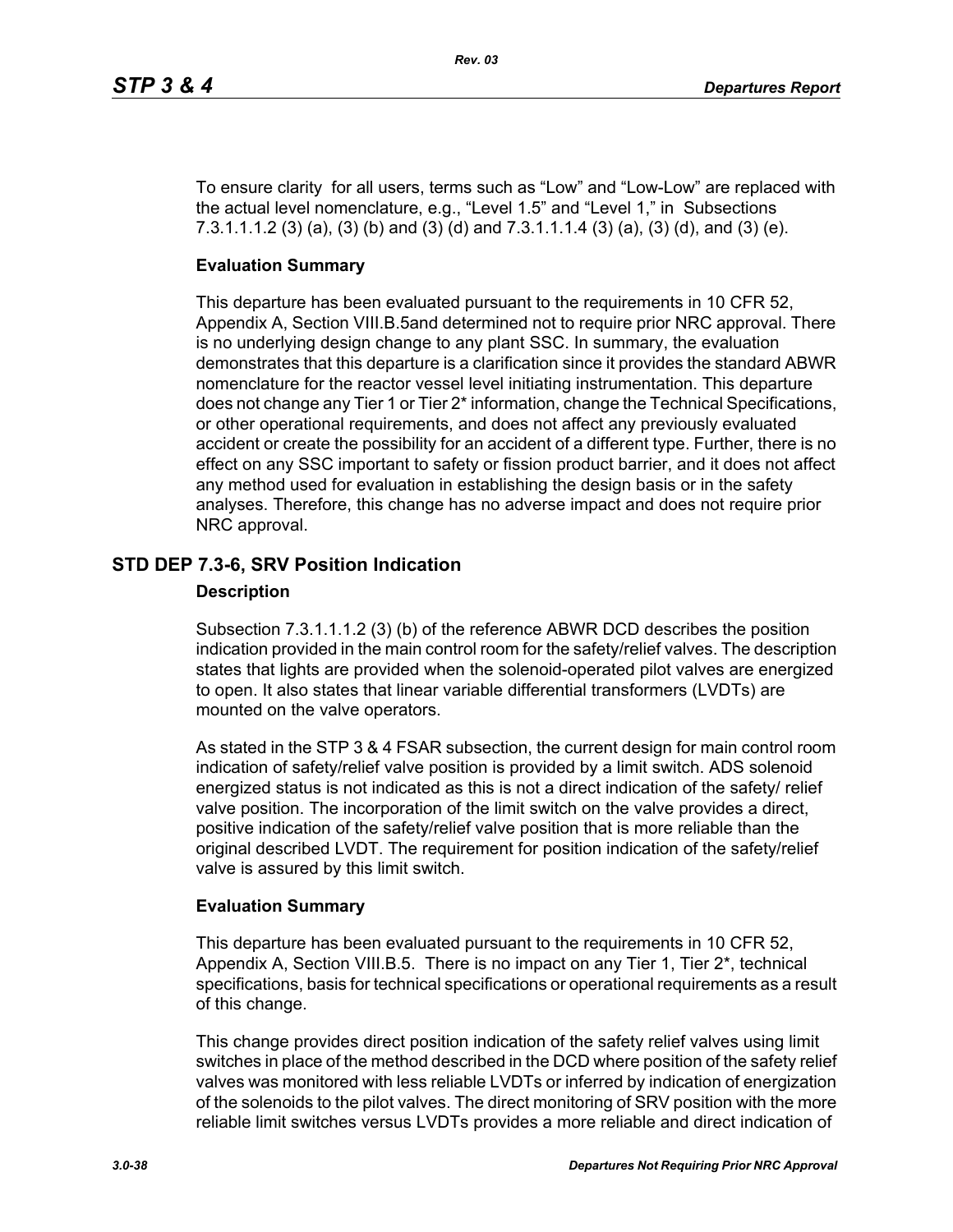SRV position status to the control room operator. There are no accidents described in the DCD or the COLA that are directly affected by this change, thus there is no adverse effect on the frequency or consequences of accidents, and the change does not affect the occurrence or consequences of a malfunction of SSCs important to safety. No accident analyses of fission product barrier design limits are impacted by this change. The change to SRV position indication swtiches has no impact on frequency of occurrence or consequences of ex-vessel severe accidents previously reviewed.

The result of the evaluation is that prior NRC approval is not required for this change.

## **STD DEP 7.3-7, Automatic Depressurization System (ADS) Manual Operation**

#### **Description**

Subsection 7.3.1.1.1.2(3)(b) of the reference ABWR DCD describes the manual controls associated with the ADS. This section describes the ADS inhibit switch as "keylocked." The ADS inhibit switches are no longer the keylock type. The subsection is modified in the STP 3 & 4 FSAR to present the current design.

#### **Evaluation Summary**

DCD Tier 1 and Tier 2\* information, Technical Specifications, Technical Specification Bases, and operational requirements were reviewed and were found to not be impacted by this change.

This departure replaces the ADS inhibit switches from a keylock type to a normal manual switch. This change does not affect the overall function of the ADS inhibit switches. This change is to facilitate operator action.

The purpose of the ADS inhibit switch is to allow one ADS division to be taken out of service. This switch is ineffective once the ADS timers have timed out and thus cannot be used to abort and reclose the valves once they are signalled to open. The inhibit mode is continuously annunciated in the main control room. This departure only changes the type of switch and does not change the functionality of ADS.

This departure does not change any of the automatic initiation capabilities of the ADS on such signals as low reactor water level and high drywell pressure. Because there is no change in design or function of an SSC important to safety. This departure has no impact on the likelihood or consequences of analyzed accidents or of a malfunction of an SSC important to safety. No new accident scenarios are created and there is no impact on the design basis limit of any fission product barrier. The ADS has not been identified as a design feature in the plant specific DCD for mitigating an ex-vessel severe accident. Therefore this change has no impact on the likelihood or consequences of an ex-vessel severe accident.

Based on the results of this evaluation, prior NRC approval of this change is not required.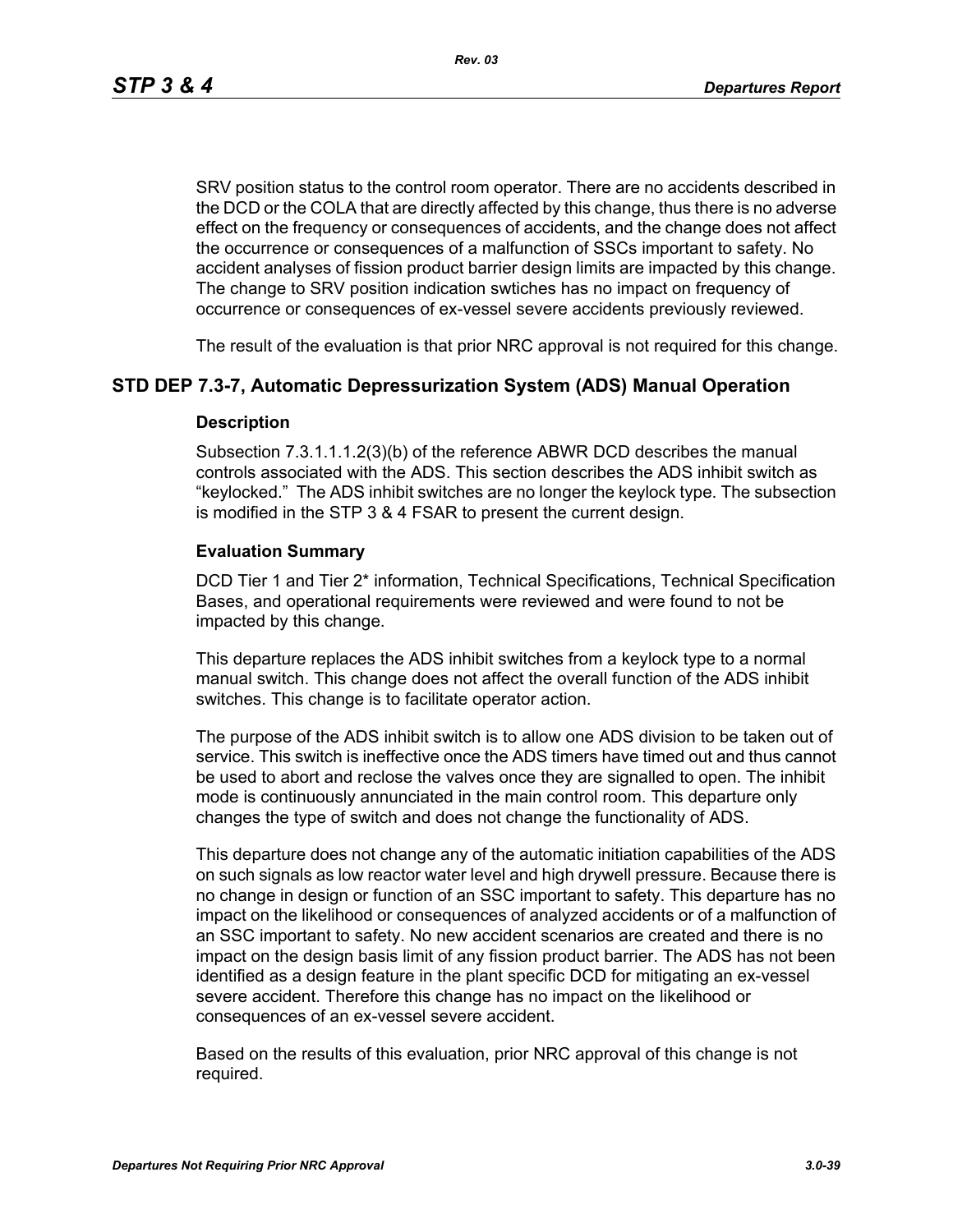## **STD DEP 7.3-9, Shutdown Cooling Operation Description**

Subsection 7.3.1.1.1.4 (3) (e) of the STP 3 & 4 FSAR clarifies the reference ABWR DCD description of the RHR Shutdown Cooling Mode valve alignment after a Low Pressure Flooder (LPFL) actuation signal. In the shutdown cooling mode of operation, the RHR System removes decay heat from the reactor core to achieve and maintain a cold shutdown condition. In this mode, each division takes suction from the RPV via its dedicated suction line, pumps the water through its respective heat exchanger tubes, and returns the cooled water to the RPV. Each shutdown cooling suction valve automatically closes if reactor water level falls below Level 3. These valves will not open on high reactor pressure.

This clarification deletes reference to automatic closure of the RHR suction valves for the SCS mode on receipt of an LPFL initiation signal on Level 1. These valves are already automatically closed on a Level 3 signal. This departure further clarifies that the shutdown cooling isolation valves must be closed to permit suction from the Suppression Pool.

## **Evaluation Summary**

This departure has been evaluated pursuant to the requirements in 10 CFR 52, Appendix A, Section VIII.B.5. This departure does not change any Tier 1 or Tier  $2^*$ information, the Technical Specifications, any underlying design or other operational requirements. This departure clarifies the correct alignment of RHR valves in the SCS mode upon receipt of an LPCF initiation signal and does not change any plant physical features, SSCs important to safety or fission product barriers. Any previously evaluated accident is not affected, and the possibility for an accident of a different type is not created. Also, it does not affect any method used for evaluation in establishing the design bases or in the safety analyses. This departure does not affect any feature for mitigation or an ex-vessel severe accident. For the same reason, and because there is no effect on any event, operation or SSC function, the change does not create a different ex-vessel accident scenario. Therefore, this change has no adverse impact and does not require prior NRC approval.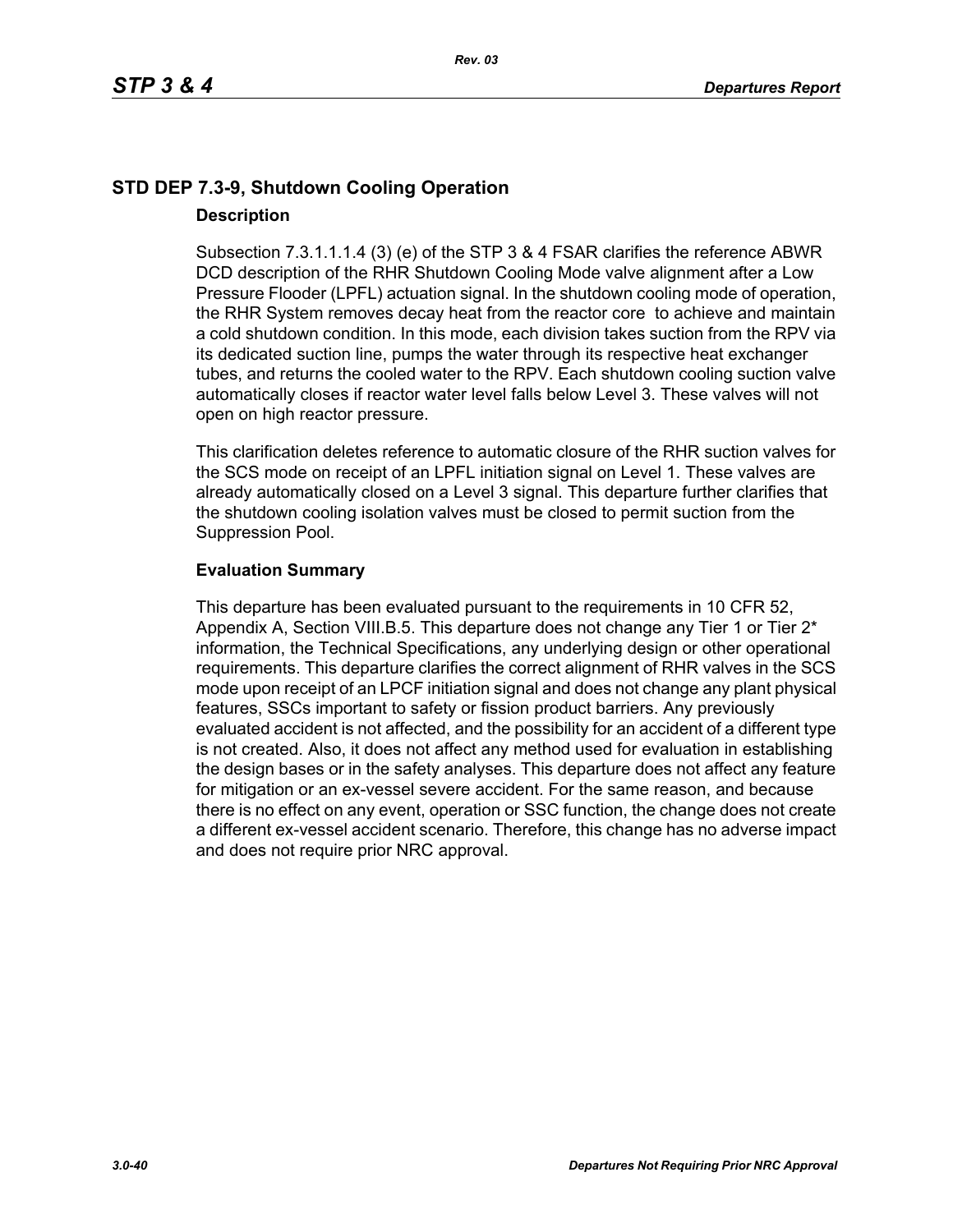## **STD DEP 7.3-10, ESF Logic and Control System (ELCS) Mode Automation Description**

Subsection 7.3.1.1.1.4(3i) of the reference ABWR DCD states that the operator may control the RHR pumps and injection valves manually after LPFL initiation by using RHR capabilities in other modes if the core is being cooled by other emergency core cooling systems. Subsection 7.3.1.1.1.4(3i) of STP 3 & 4 COLA replaces that statement with an expanded description of the Mode switches in the main control room. In order to support the displays and to reduce operator burden, RHR has specific mode operation capability. This eliminates the possibility of operator error and supports the display requirements. Mode-specific permissives are required for system alignment.

The change to Section 7.3.1.1.1.4 replaces the DCD text which states that the operator may control the RHR pumps and injection valves manually after LPFL initiation to use RHR capabilities in other modes if the core is being cooled by other emergency core cooling systems. The updated text expands this by describing the Mode switches in the main control room. These logic changes are reflected in a revision made to Figure 7.3-4, Sheets 10, 11, 13, 14, 19, 20 and 20a.

In addition, Section 7.3.1.1.1.4 (3) explains that logic power for the LPFL subsystem is from the ELCS power supply for the division involved. ELCS mode automatic logic changes are implemented for Figure 7.3-1, Sheets 5, 11, 13, 14 and 17 to assure that the HPCF "C" diverse hard-wired manual initiation function has priority over the normal automatic initiation logic for HPCF "C". This departure also modifies information in Figure 7.3-1, Sheets 2, 7-10, 15 and 16. These changes assure proper implementation of the diverse hard-wired HPCF "C" manual initiation capability described in Appendix 7C.5.

## **Evaluation Summary**

This departure has been evaluated pursuant to the requirements in 10 CFR 52, Appendix A, Section VIII.B.5.

The Tier 1 and Tier 2\* DCD, Technical Specifications, Bases for Technical Specifications and operational requirements were reviewed and it was found that none of these documents are impacted by this change.

The change to Section 7.3.1.1.1.4 replaces the DCD text which states that the operator may control the RHR pumps and injection valves manually after LPFL initiation to use RHR capabilities in other modes if the core is being cooled by other emergency core cooling systems. The updated text expands this by describing the Mode switches in the main control room. In order to support the displays and to reduce operator burden, RHR has specific mode operation capability. These changes are also reflected in revisions made to Figure 7.3-4. These changes reduce the likelihood of operator error and support the display requirements. The logic changes to the ELCS are implemented to assure that the HPCF "C" diverse hard-wired manual initiation function has priority over the normal automatic initiation logic for HPCF "C". These changes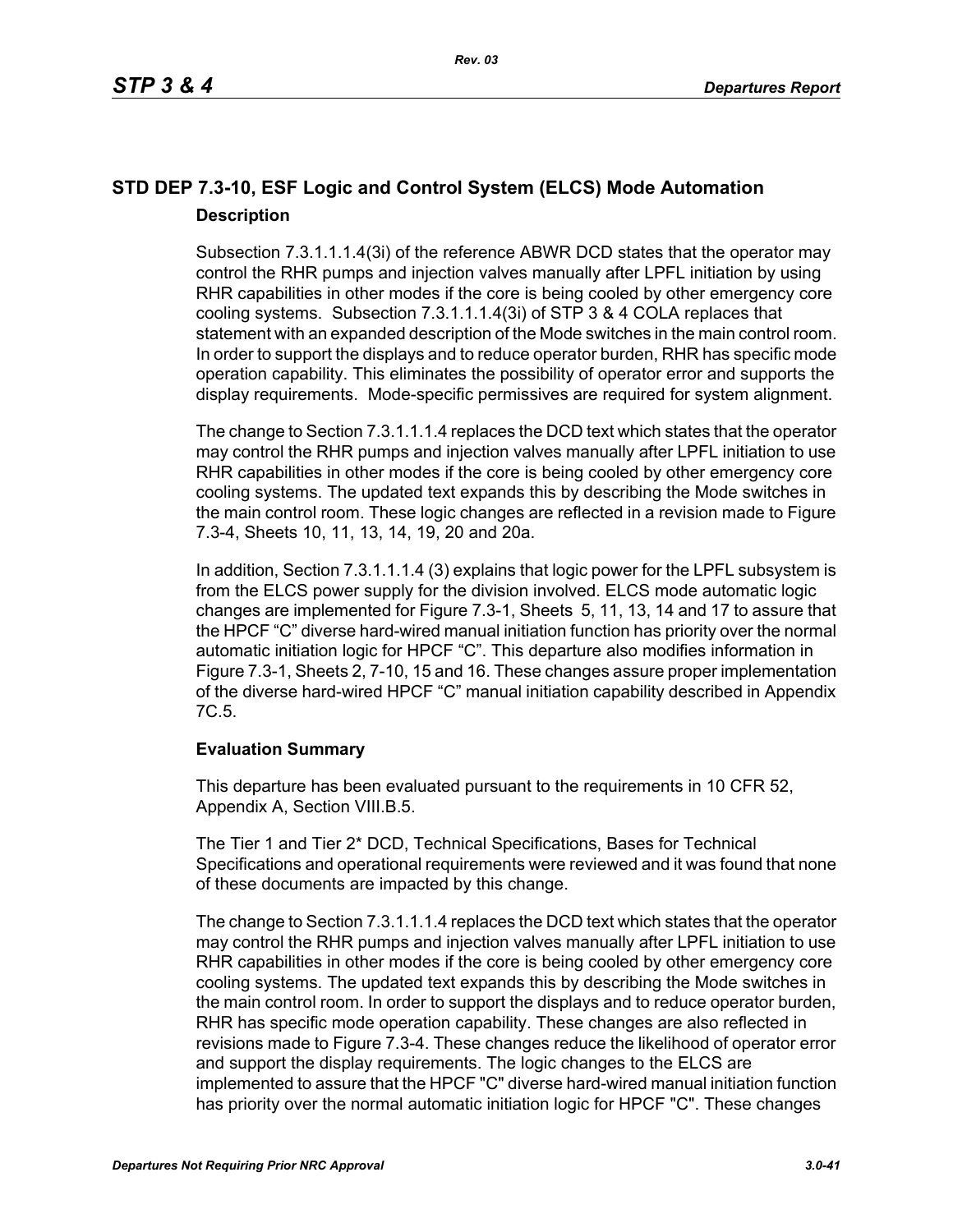assure proper implementation of the diverse hard-wired HPCF "C" manual initiation capability described in Appendix 7C.5.

These changes provide enhancements to reduce the likelihood of operator error, to support display requirements and to implement manual diversity as described in Appendix 7C.5. Consequently, these changes are favorable and have no adverse impact on the frequency or consequences of an accident or malfunction of an SSC important to safety. The changes do not create an accident of a different type than previously evaluated and do not adversely affect a fission product barrier limit. These changes also have no adverse effect on the likelihood or consequences of an exvessel severe accident.

Based on the results of this evaluation, prior NRC approval of this change is not required.

## **STD DEP 7.3-11, Leak Detection and Isolation System Valve Leakage Monitoring Description**

Reference ABWR DCD Subsection 7.3.1.1.2 (3)(l) provides a description of the leak detection instrumentation provided for valve stem leak-off lines of large bore reactor coolant pressure boundary isolation valves. Originally, valve stem packing rings were mostly made of asbestos material, which was prone to shrinkage during service. The shrinkage could cause voids in the packing chamber, which leads to leakage. To counter frequent leaks, two sets of packing rings were provided with a leak-off line from the chamber between the packing rings. The leak-off was then routed to a collection sump, where leakage was identified in accordance with pressure boundary leakage requirements. While providing relief from leakage requirements, this arrangement did not resolve the issue of stem leakage.

To resolve the stem leakage issue, valves were specified in the FSAR to use one set of expanded graphite packing to seal the valve stem penetration. Expanded graphite has shown superior sealing properties, is less likely to induce corrosion and damage to the valve stem due to trace material, retain their form longer and avoid the formation of voids that could lead to leakage. Due to the valve packing changes, during the design evolution of the ABWR, the valve stem leak-off lines have been eliminated. The valve gland leak-off lines have been eliminated for the valves and the described instrumentation is no longer applicable. The large remote power operated valves, located in the Drywell for Main Steam, Reactor Water Clean Up, Reactor Core Isolation Cooling and Residual Heat Removal Systems are affected by this change. A similar discussion is provided in STP 3 & 4 FSAR Subsection 5.2.5. The deletion of this section ensures the discussion of the Leakage Detection Instrumentation is consistent with the current design.

## **Evaluation Summary**

This departure to eliminate the RCS isolation valve stem/gland leakage monitoring system has been evaluated pursuant to the requirements in 10 CFR 52, Appendix A,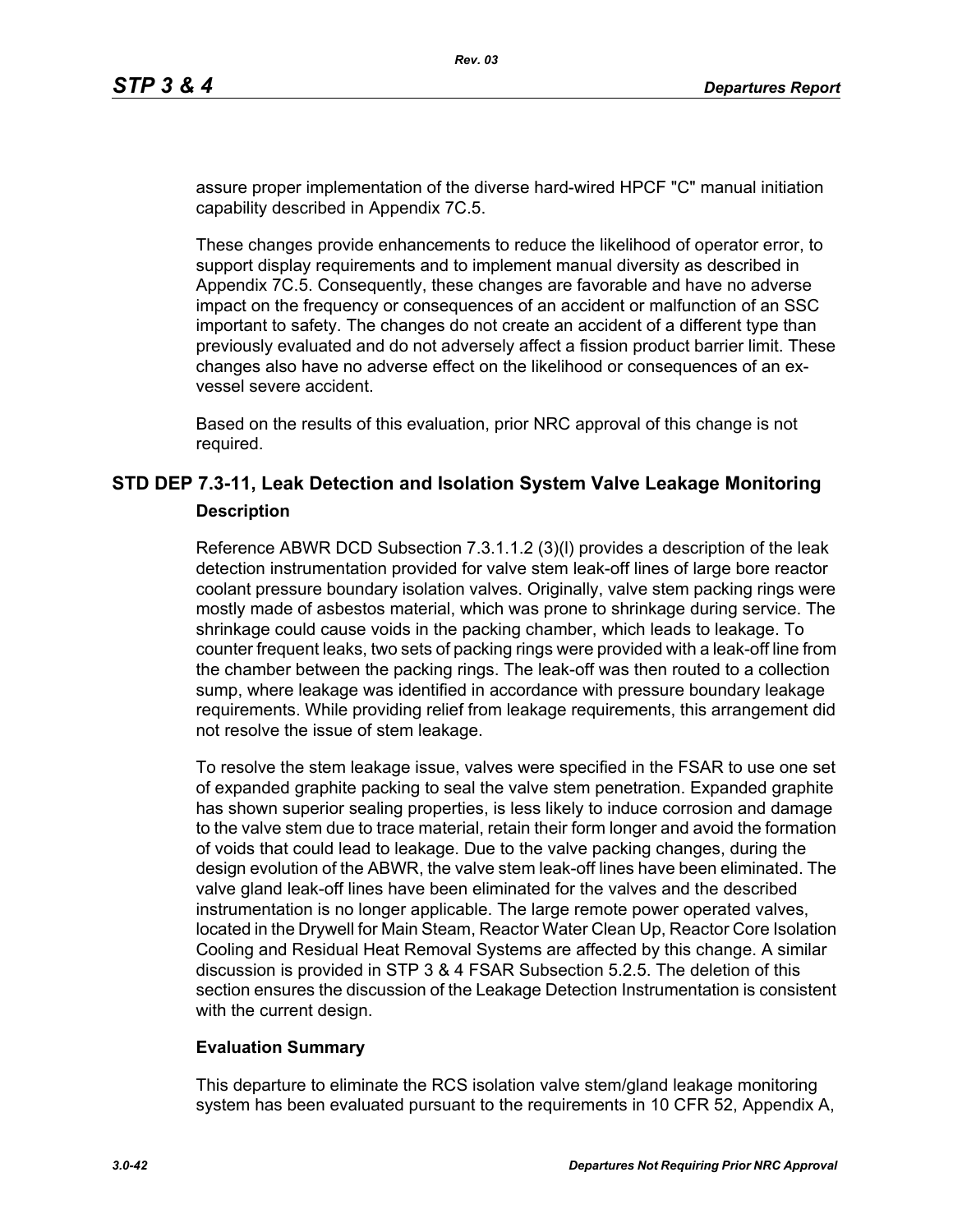Section VIII.B.5. This change is removal of the RCS isolation valve leak-off lines piping arrangement and the instrumentation for valve stem leakage monitoring.

This departure does not change any Tier 1, Tier 2<sup>\*</sup> information, the Technical Specifications, bases for technical Specifications, any underlying design or other operational requirements.

The improvements in valve packing have changed the way pressure boundary leakage from valves is assessed. The packing improvements have reduced valve stem leakage and result in a more reliable configuration. With the reduced stem leakage, and more reliable configuration, a leakage detection system is no longer needed. This conclusion results in the removal of the piping arrangement and the instrumentation for direct monitoring of valve stem leakage detection.

It does not change any functional or safety requirements to monitor and assess valve leakage. Existing systems for detection of unidentified leakage (e.g. drywell floor drain sump monitoring) as described in Subsection 5.2.5.2.1 of the STP 3 & 4 COLA are capable of monitoring and alarming any leakage from these valves, including valve stem leakage.

Since this change does not affect any plant SSC except for removing the valve leakoff piping and associated monitoring instrumentation, there is no effect on any accident previously evaluated in the DCD. Furthermore, it does not change any plant physical features, SSCs important to safety or fission product barriers. Any previously evaluated accident is not affected, and the possibility for an accident of a different type is not created. Also, it does not affect any method used for evaluation in establishing the design bases or in the safety analyses. This departure does not affect any feature for mitigation of an ex-vessel severe accident. For the same reason, and because there is no effect on any event, operation or SSC function, the change does not create a different ex-vessel accident scenario.

Therefore, this change has no adverse impact and does not require prior NRC approval.

## **STD DEP 7.3-13, Containment Spray Logic**

#### **Description**

The reference ABWR DCD states that if Containment Spray has been initiated, then the system automatically realigns to the LPFL Mode if Reactor Vessel Water Level falls below Level 1. This departure changes STP 3 & 4 FSAR Subsections 7.3.1.1.3 (3) (a), (b), and (c), and 7.3.2.3.2(1) and (4) to; 1) emphasize that the LPFL mode has precedence over containment Spray when below Level 1, 2) clarify the method by which the Drywell and Wetwell sprays can be initiated, and 3) clarify the interlocks associated with this mode of RHR operation. Figure 7.3-4 sheets 4, 6, 10, 11, 13 & 20 are revised to reflect logic changes for removal of the manual override logic for the wetwell spray valves and suppression pool return valves. The annunciator status lights for these functions are removed from the table of status lights and annunciators.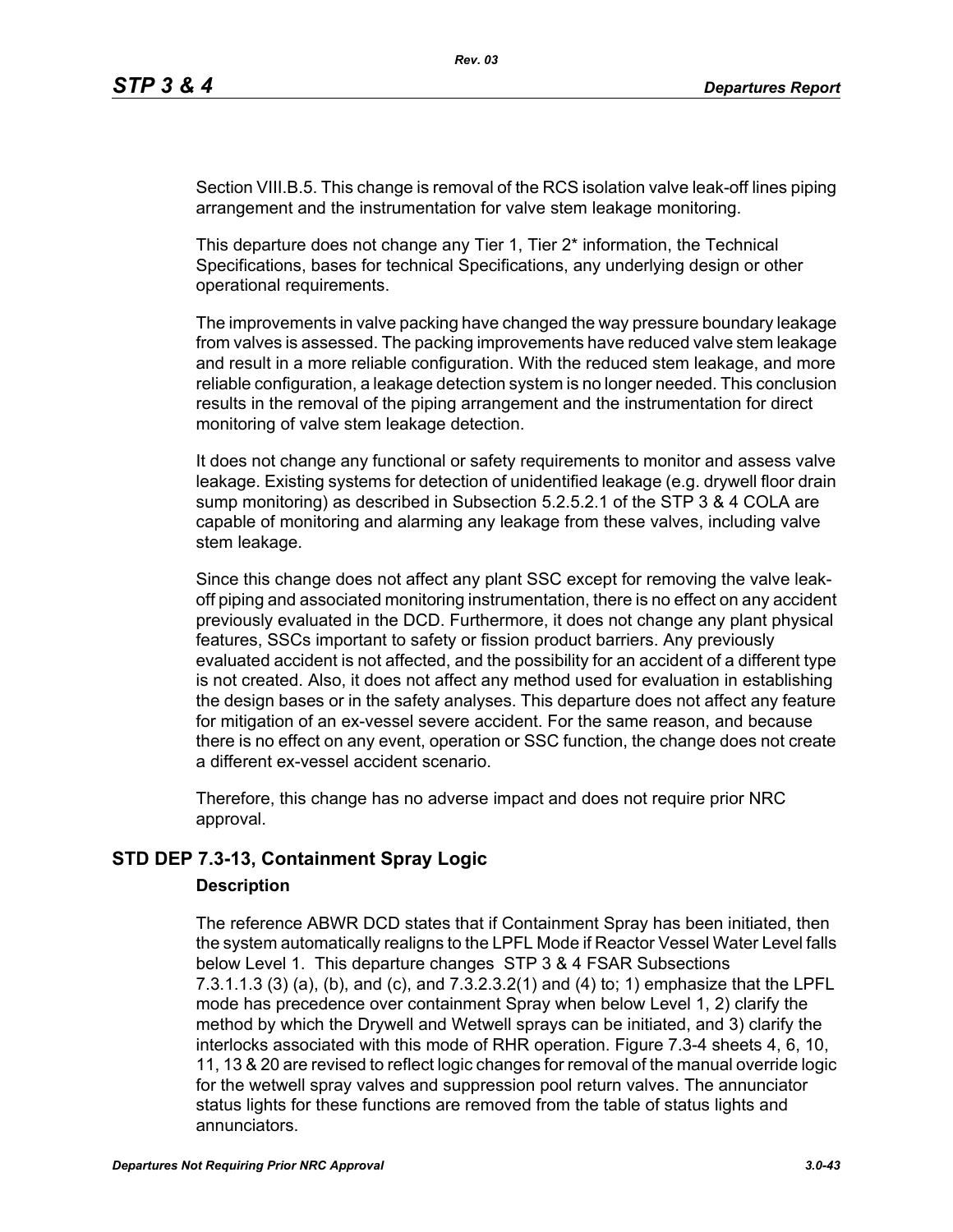#### **Evaluation Summary**

This departure clarifies the operation of the Containment Spray System, removes the manual override logic, and provides a more complete description of the operation of this mode of RHR. This departure has been evaluated in accordance with the requirements in 10 CFR 52, Appendix A, Section VIII.B.5. The containment spray system is discussed in Tier 1 and Chapter 15. Those sections have been reviewed and the departure has no adverse effect on them. The design change to remove the manual override logic is made to reflect that the spray system will continue to operate until manually terminated by the operator, or will automatically terminate and realign to the LPFL injection mode on receipt of a RPV Water Level 1 since core cooling has priority. There is no adverse effect on any SSC important to safety or fission product barrier. There is no increase in the frequency of accidents and no increase in the likelihood of a malfunction of an SSC important to safety. Any previously evaluated accident is not affected and the possibility for an accident of a different type is not created. Also, it does affect any method used for evaluation in establishing the design bases or in the safety analyses. This departure does not affect any feature for mitigation to an ex-vessel severe accident. For the same reason, and because there is no effect on any event, operation or SSC function, the change does not create a different ex-vessel accident scenario. Therefore, this change has no adverse impact and does not require prior NRC approval.

## **STD DEP 7.3-14, Residual Heat Removal Suppression Pool Cooling Logic Description**

Subsection 7.3.1.1.4 (3) (b) of the reference ABWR DCD describes the logic and sequencing of the RHR Suppression Pool Cooling Mode. The FSAR includes the following departures:

- Item (ii) has been corrected to show that valves in other RHR modes are automatically repositioned to align to the SPC mode.
- A description of the Suppression Pool Cooling Mode Switch has been added to Item (iv) to provide a more complete understanding of the initiation of this mode.
- Item (v) of this subsection has been augmented to state the SPC mode continues to operate until the operator closes the discharge valves. This operation is facilitated by the activation of another permitted mode of operation. This information has been added to ensure a complete understanding of the termination of this mode.
- Item (vi) has been added to this section to clarify that this mode only operates automatically when entered from the RHR Standby Mode.
- Figure 7.3-4 has been revised to change the SPC manual initiation switch from an "On/Off" to an "Arm/Disarm" type.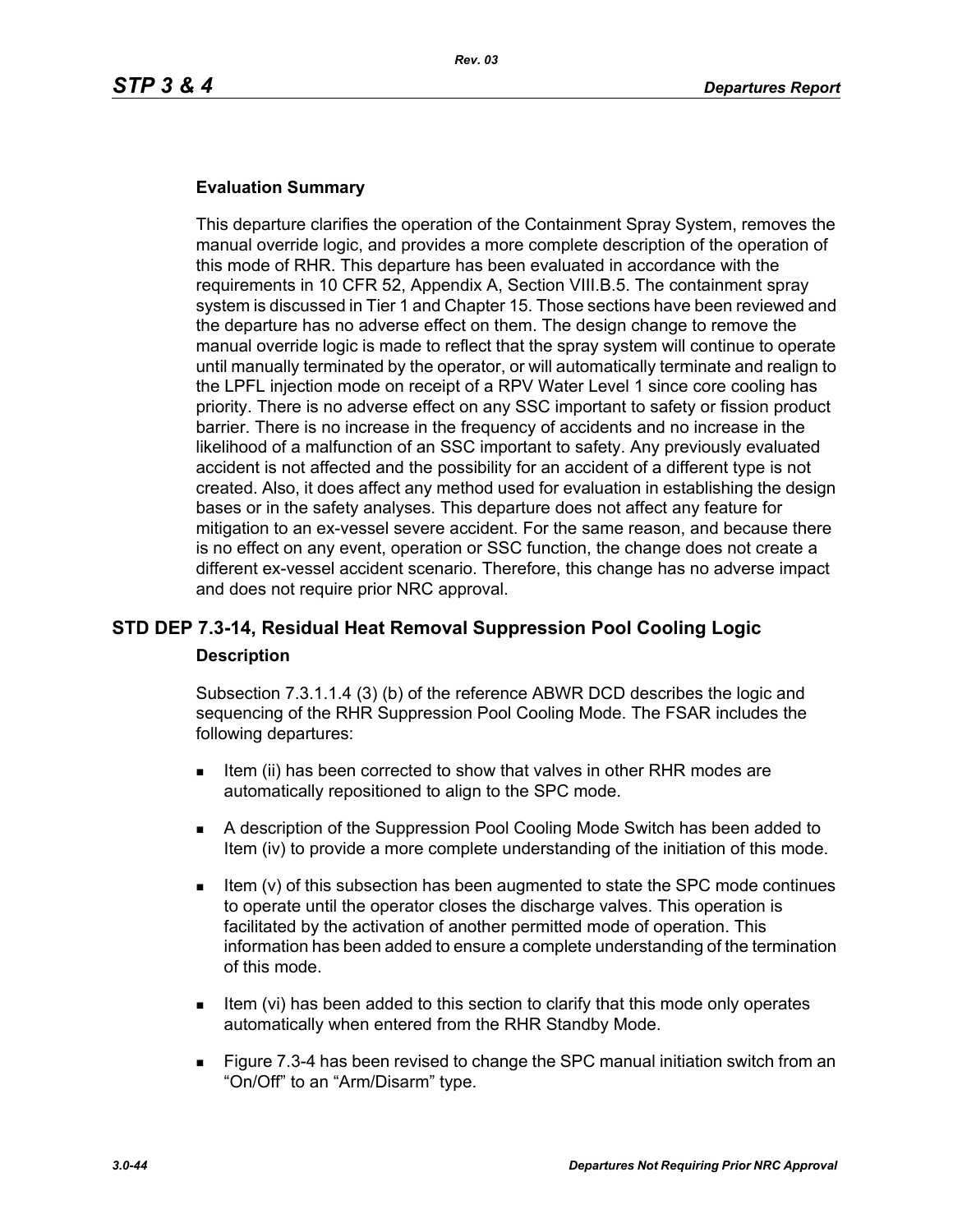### **Evaluation Summary**

 This departure has been evaluated pursuant to the requirements in 10 CFR 52, Appendix A, Section VIII.B.5. This change has no impact on Tier 1, Tier 2\*, technical specifications, basis for technical specifications and operational requirements. The logic and sequencing of the automatic and manual actions required to initiate and terminate the operation of the suppression pool cooling mode of the RHR system are correctly defined in ABWR DCD Tier 2 subsection 5.4.7.1.1.5. The changes to Section 7.3.1.1.4 provide a more complete description of the SPC mode automatic and manual operations and makes them consistent with the description in Section 5.4.7.1.1.5. The design change to an Arm and Initiate switch provides added assurance that the operator will not inadvertently switch to the SPC mode from the LPFL mode while performing the critical operation of maintaining water level in the RPV. This change does not impact the automatic initiation of the SPC mode on high SP temperature. Consequently, this change will not impact the frequency or consequences of accidents or malfunction of an SSC important to safety. There is no impact on any fission product barrier, nor is there any impact on the likelihood or consequences of an ex-vessel severe accident.

Consequently, prior NRC approval of this change is not required.

## **STD DEP 7.3-15, Reactor Service Water Logic Interfaces**

#### **Description**

Subsection 7.3.1.1.7(3i) of the reference ABWR DCD provides information about the safety interfaces for the Reactor Cooling Water controls. This description is modified in the FSAR Subsection as follows:

- The original information stated that only Division I and II provided flow signals to the Main Control Rooms. The current design provides flow signals for all three divisions (Div. I, II, and III) of RCW.
- This section also discusses the "RCW Hx A or D" differential pressure instrumentation. This equipment is actually the strainers on the discharge side of the two RSW pumps in each division. Therefore, the nomenclature of this equipment is changed to "RSW A or D strainer."

#### **Evaluation Summary**

This departure has been evaluated pursuant to the requirements in 10 CFR 52, Appendix A, Section VIII.B.5.

The Tier 1 and Tier 2\* DCD, technical specifications, basis for technical specifications and operational requirements were reviewed and were found to not be impacted by this change.

The first bullet item in the departure description is an improvement as it provides the control room operator with additional and more complete information regarding RCW flow. The second bullet item changes the annunciator alarm on high differential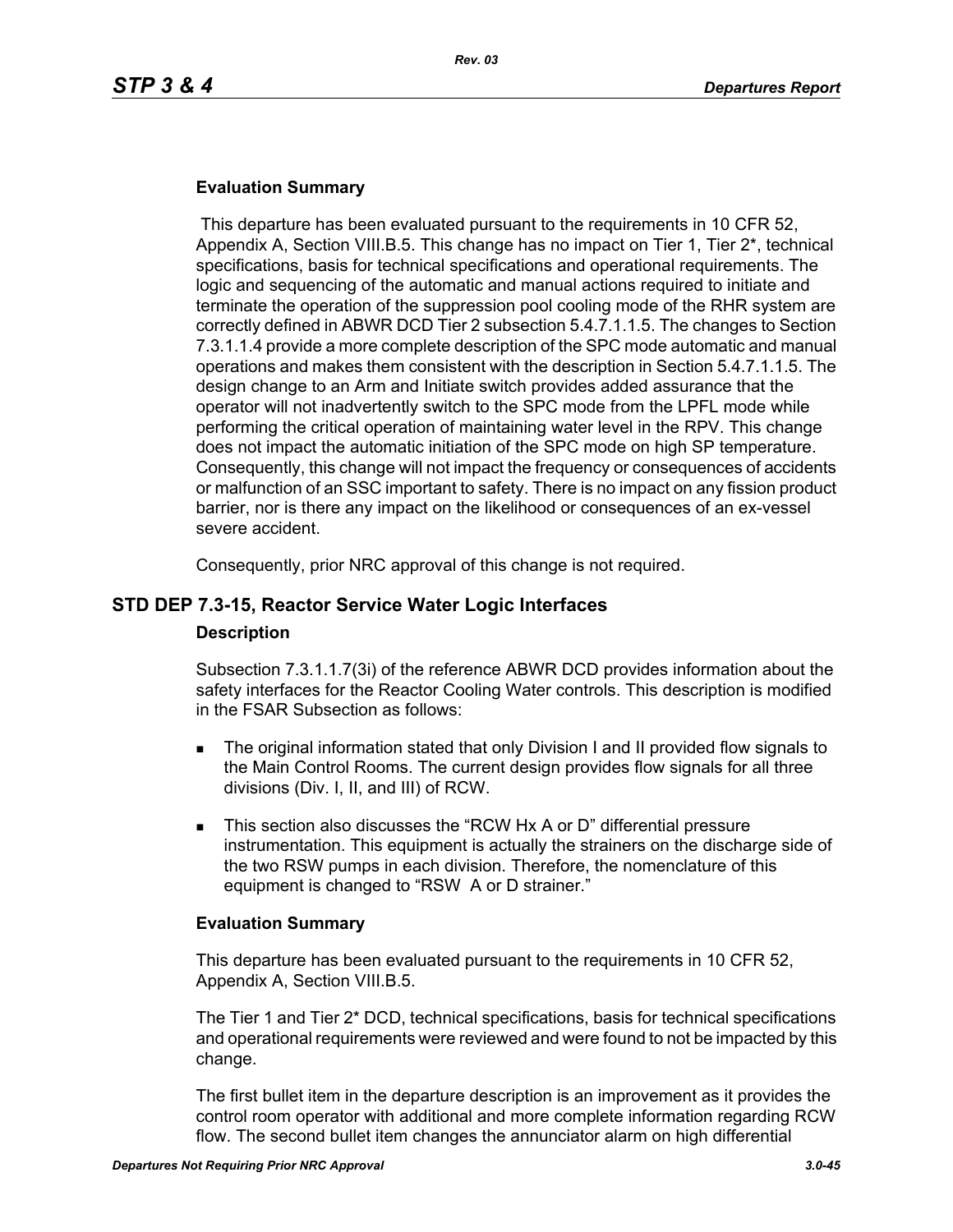*Rev. 03*

pressure from the RCW heat exchangers to the RSW A or D strainers. It does not change any control room indications concerning these systems (e.g. flow rate, differential pressure, temperature) nor does it change any SSC important to safety. Because fouling of the strainers is more likely to restrict cooling flow in the RSW than fouling of the heat exchangers, providing differential pressure monitoring of the strainers will provide more effective monitoring of conditions that could impede flow in the RSW. Based on this discussion, this change will not have an adverse affect on the reliability of heat removal capability for the RCW/RSW. Consequently, there is no adverse impact on the likelihood or consequences of an accident or malfunction of an SSC important to safety previously evaluated. There are no new accident scenarios created as a result of this change nor is there any impact on a fission product barrier design basis limit. The likelihood or consequences of an ex-vessel severe accident are not impacted by this change.

Based on this evaluation, prior NRC approval of this change is not required.

## **STD DEP 7.3-16, Testing Safety Relief Valve Solenoid Valves**

#### **Description**

Improved testing capabilities have been incorporated into the ABWR design compared with those described in of Subsection 7.3.1.1.1.2 (g) of the reference ABWR DCD. These improvements allow the testing of the safety/relief valve pilot solenoid valves to be performed at any pressure. Therefore, the restrictions that were discussed in the reference ABWR DCD are no longer applicable and have been removed.

## **Evaluation Summary**

This departure has been evaluated pursuant to the requirements in 10 CFR 52, Appendix A, Section VIII.B.5.

The Tier 1 and Tier 2\* DCD, Technical Specifications, Basis for Technical Specifications and operational requirements were reviewed and were found to not be impacted by this change.

Improved testing capabilities have been incorporated into the ABWR design described in Subsection 7.3.1.1.1.2 (g) of the reference ABWR DCD. These improvements allow the testing of the safety/relief valve pilot solenoid valves to be performed at any pressure instead of only when the reactor is not pressurized. By allowing testing at any pressure, flexibility for testing of these valves is enhanced. Consequently, this change has no adverse affect on the frequency or consequences of accidents or malfunction of an SSC important to safety. There is no adverse impact on any fission product barrier design basis limits, and there is no failure of an SSC leading to a different result than previously analyzed. The ADS has not been identified as a design feature in the plant specific DCD for mitigating an ex-vessel severe accident. Consequently, this change has no impact on ex-vessel severe accident likelihood or consequences.

As a result of this evaluation, prior NRC review of this change is not required.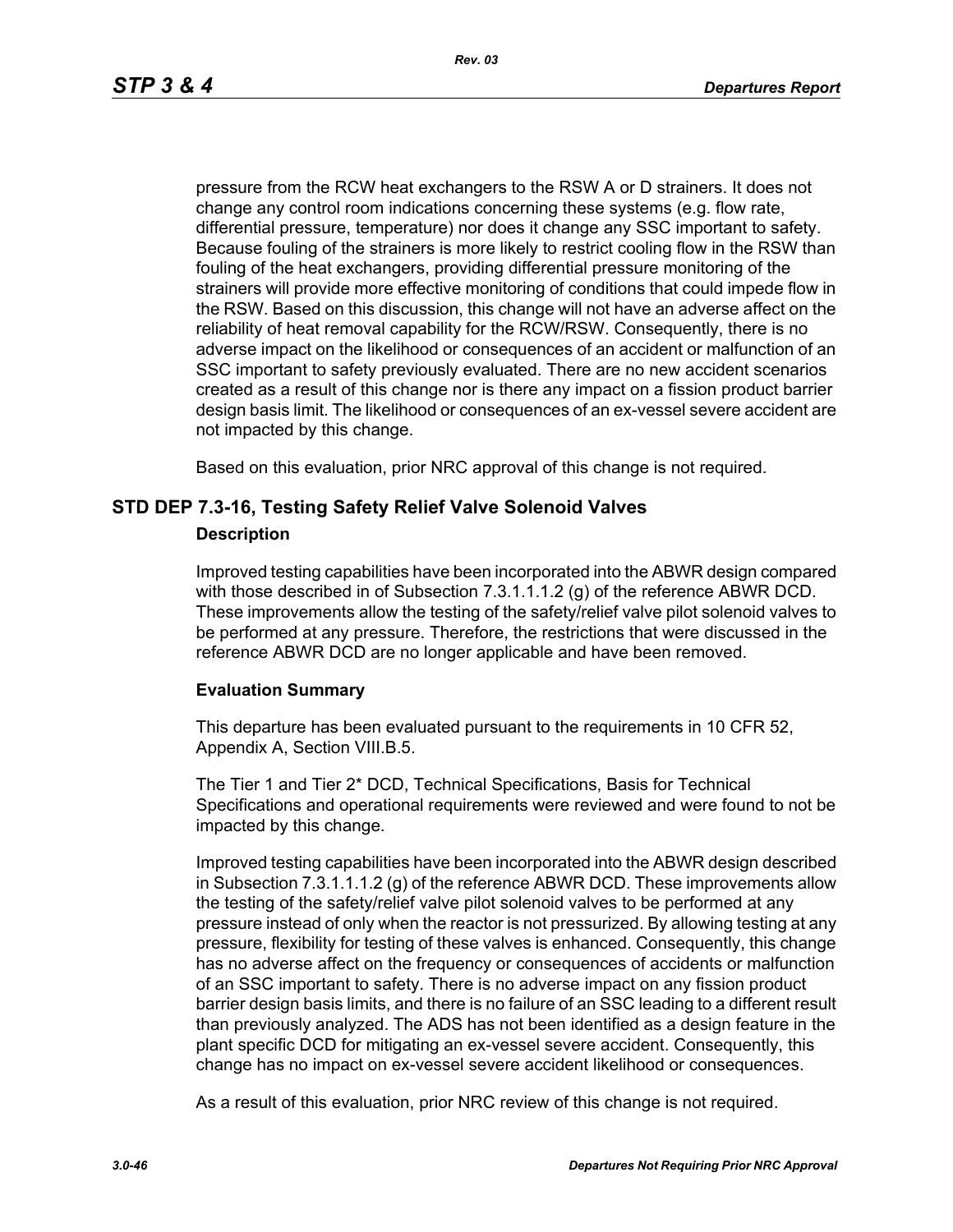## **STD DEP 7.4-1, Alternate Rod Insertion (ARI) Function Description Description**

This departure revises Subsections 7.1.1, 7.1.2, 7.4.1 and 7.4.2 of the STP 3 & 4 FSAR . The original description in the reference ABWR DCD described the implementation of the ARI function for the following features. The revised STP 3 & 4 FSAR wording clarifies the descriptions of these features. It specifies the:

- ARI function is a diverse method for inserting control rods by either hydraulic insertion or Fine Motion Control Rod Drive (FMCRD) motor run-in by providing a more complete discussion of the function.
- **Low-level signals or high vessel pressure from the safety systems (i.e., SSLC-ESF)** and the RFC system for the ARI function are isolated. The interface of the isolated signals from safety system to the non-safety RFC system ensures that no safety related functions are affected.
- Two dedicated switches on the Main Control Room Panel located near the RCIS dedicated operator interface to clarify the manual initiation capability.
- **Complete scope of the key components related to the ARI function.**

This departure provides a clear and concise understanding of the ARI function, which is not required for safety, nor are its components considered Class 1E. This departure has been evaluated pursuant to the requirements in 10 CFR 52, Appendix A, Section VIII.B.5.

## **Evaluation Summary**

The Tier 1 and Tier 2\*, technical specifications, basis for technical specifications and operational requirements were reviewed and were found to not be impacted by this change.

This departure does not change the design nor the functioning of the ARI. It's purpose is to provide additional details on the functioning of the instrumentation and controls for this nonsafety-related system. The ARI system is described in several sections of the DCD such as 7.1.1.4.1, 4.6.1.2.5.4 and 19.3. It is described as a nonsafety-related system which is separate and diverse from the RPS safety-related shutdown system, and initiated by low reactor water level or high vessel pressure signals or by manual means. This departure does not change these basic characteristics of the system but only adds further details on each of these items. Because there is no change in design or function of an SSC important to safety, this departure has no impact on the likelihood or consequences of analyzed accidents or of a malfunction of an SSC important to safety. No new accident scenarios are created and there is no impact on the design basis limit of any fission product barrier. The ARI has not been identified as a design feature in the DCD for mitigating an ex-vessel severe accident, and therefore this change has no impact on the likelihood or consequences of and ex-vessel severe accident.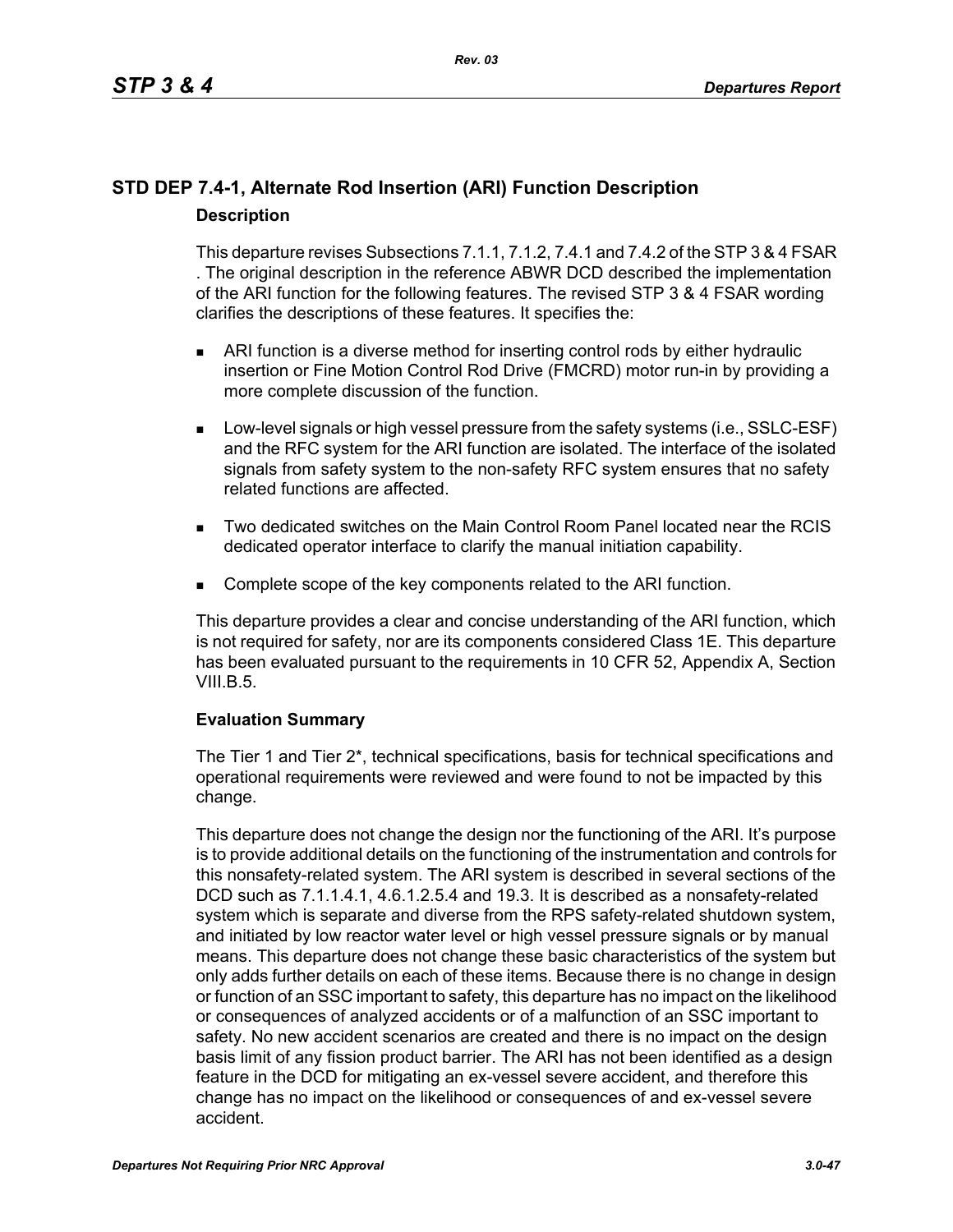Based on the results of this evaluation, prior NRC approval of this change is not required.

## **STD DEP 7.4-2, Residual Heat Removal (RHR) Alarm**

## **Description**

Subsection 7.4.2.3.1 of the reference ABWR DCD provides functional requirements for the reactor shutdown cooling mode of the RHR system. Item (3) of this section provides a list of alarms that apply to all modes of the RHR System. As a result of detailed design evolution, the STP 3 & 4 FSAR replaces the alarm for "RHR Logic Power Failure" with the more general alarm "ELCS Out of Service." The FSAR also clarifies that the only time the "Manual Initiation Armed" alarm is activated is when the RHR system is in the Low Pressure Flooder (LPFL) Mode of operation.

## **Evaluation Summary**

This departure has been evaluated pursuant to the requirements in 10 CFR 52, Appendix A, Section VIII.B.5.

The Tier 1 and Tier 2\* DCD, Technical Specifications, Bases for Techical Specifications and operational requirements were reviewed and were found to not be impacted by this change.

The replacement of the alarm for "RHR Logic Power Failure" with the alarm "ELCS Out of Service" reflects the STP 3 & 4 logic design whereby the logic for all of the ECCS (e.g. HPCF, ADS, LDS, RHR systems) is controlled and powered by the ELCS. Because the ELCS powers the logic for the RHR system, the "ELCS Out of Service" alarm description provides the control room operator with the same information as for the previous alarm description and therefore would have no effect on the information available to the operator to take actions following any accident or malfunction of an SSC.

The second change is a clarification as only the LPFL mode of the RHR system has an arming feature. Typically, when a switch is "armed" an alarm is activated alerting the operator that they are about to operate a system.

These changes do not impact any SCC design or function. The likelihood and the consequences of an accident or malfunction of an SSC important to safety are not impacted. There is no impact on a design basis limit for a fission product barrier nor is there any change to a method of analysis previously approved. There is no impact on the probability or consequences of an ex-vessel severe accident.

Based on the evaluation, prior NRC approval of this change is not required.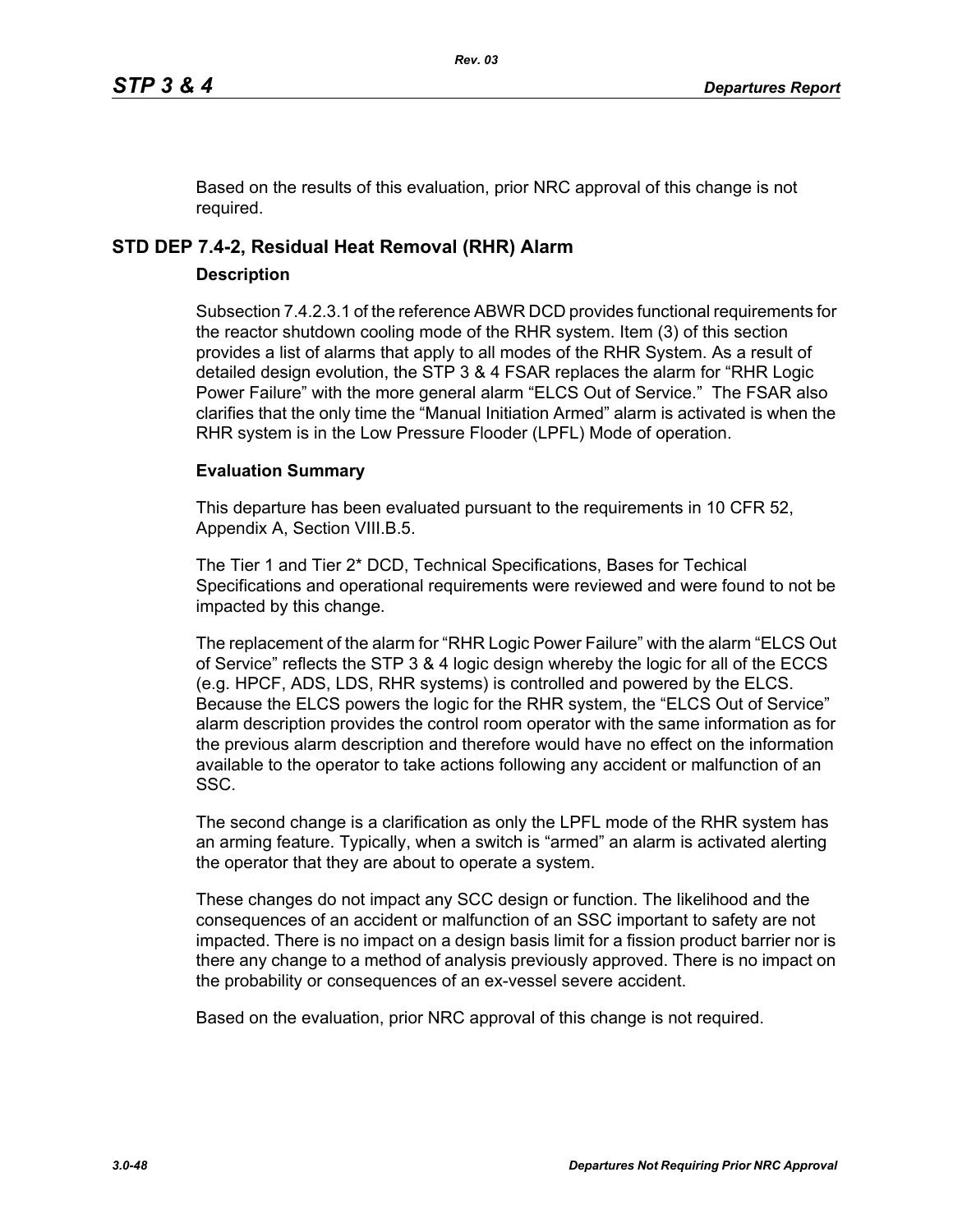## **STD DEP 7.6-1, Oscillation Power Range Monitor (OPRM) Logic Description**

Subsection 7.6.1.1.2.2 of the STP 3 & 4 FSAR has been changed and clarified to now states thestate

- $\blacksquare$  OPRM trip logic and input to RPS is performed separately from the APRM trip logic in RPS
- **Each The OPRM channel** function has its own inoperative trip, which actuates when the channel has less than the required minimum operable cells, a fault isdetectedor there is an OPRM self-test fault, the OPRM instrument watchdog timer has timed out, or if there is a loss of power to the PRNM instrument OPRM.
- The trip signals from each division of APRM and OPRM are provided separately to the RPS, where the RPS performs two-out-of-four voting.
- The period tolerance factor ( $t_{error}$ ) is limited between 0.100 and 0.300 seconds and the time constant of the averaging flux filter is set at 0.95 seconds.

Consistent with the changes above, Subsections 7.6.2.1.1 and 7.6.2.1.2 are also revised to reflect that the the OPRM is independent from the APRM.

At the Tier 1 level of design requirements, there is a brief presentation of the Neutron Monitoring System, which combines the system nomenclature and terminology with the safety and non-safety functions that are to be performed. Such presentation does not prevent implementation of robust separation of the functions to achieve enhanced reliability, fault tolerance, self-testing flexibility, and repairability of the different functions. The following information identifies the pertinent Tier 1 and Tier 2 information, which is interpreted to allow a robust design of the OPRM logic function separate from the APRM logic function, including separate trip inputs to RPS.

DCD Tier 1, Subsection 2.2.5, Neutron Monitoring System, states that the Oscillation Power Range Monitor (OPRM) is part of the APRM. Additionally, DCD Tier 1, Figure 2.2.5, Neutron Monitoring System, represents a NMS division configuration showing LPRM/APRM (includes OPRM) as an I/O function. DCD Tier 1, Table 2.2.5, Neutron Monitoring System ITAAC, item 2, states the design commitment as the OPRM protection provides trip output to the RPS. Item 6 states the design commitment as the APRM can generate high neutron flux trip, a STP trip signal, a rapid core flow decrease trip signal, or a core power oscillation trip signal. This is shown on COLA Tier 2, Figure 7.6-2, sheet 9.

In addition, the DCD Tech Specs 3.3.1.1 discuss the APRM and OPRM independently. Also, COL Item 7.2 implements the BWROG stability option III as evaluated by the NRC in NUREG-1503, Final Safety Evaluation Report Related to the Certification of the ABWR (FSER).

The revised COLA Tier 2 Figure 7.6-2, Neutron Monitoring System IBD, sheet 9b, shows that the OPRM logic is independent of the ARPM logic, but designated as part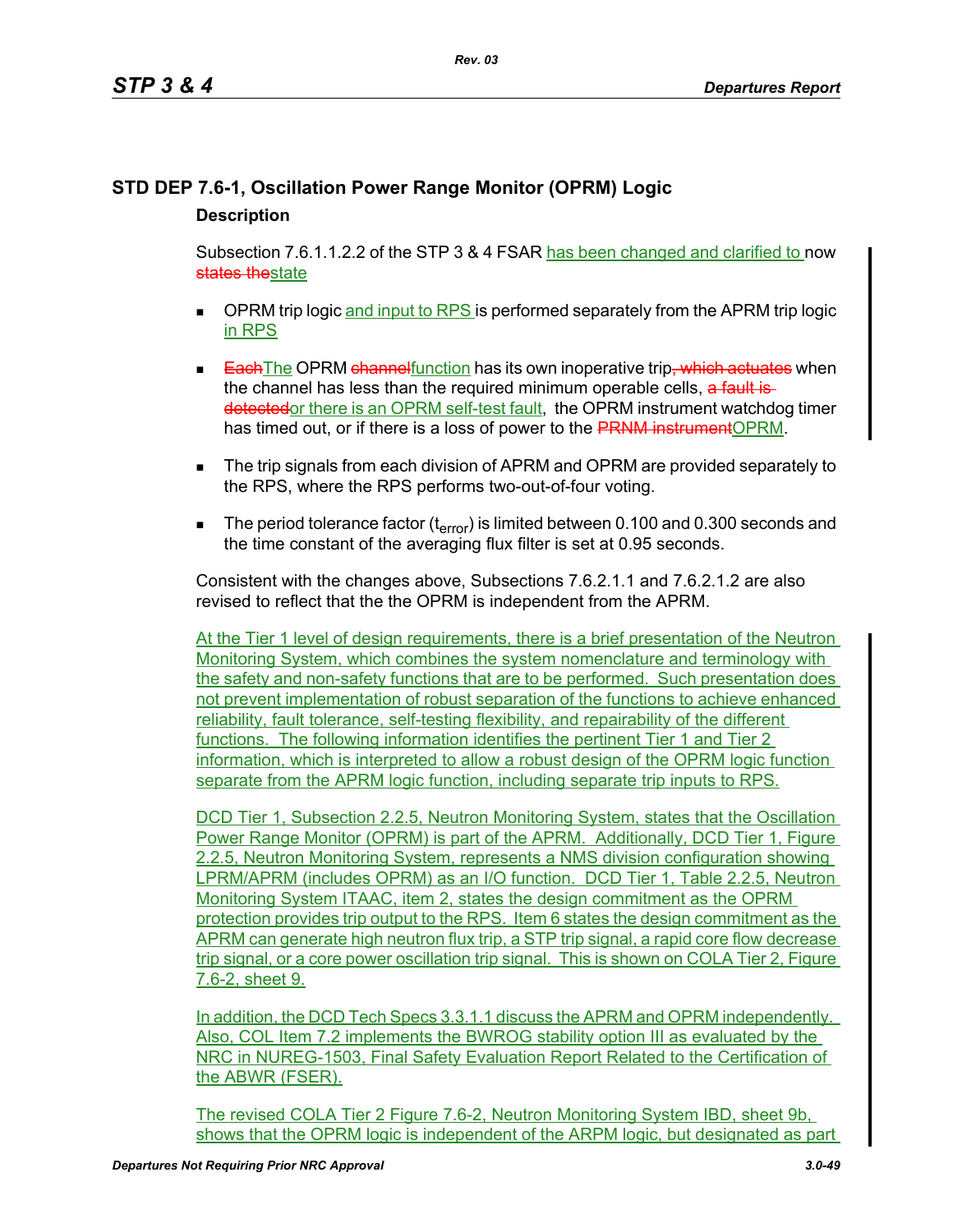of the APRM channels. Revised Figure 7.6-2, sheet 27, also shows that the ARPM bypass also bypasses OPRM.

Consistent with the information above, Subsections 7.6.2.1.1 and 7.6.2.1.2 are also revised to clarify the independence of the OPRM logic from the APRM logic, and that the departure is consistent with Tier 1 information.

#### **Evaluation Summary**

ThisAs described above, this design change to separate the OPRM trip logic and input to RPS from the APRM trip logic in RPS is an upgrade expected to reduce the likelihood of reactor scrams from separate failures of an OPRM and an APRM channels channel without impactingaffecting performance of their separate safety functions. With this logic design, a trip in one APRM channel and in one OPRM channel does not result in a reactor scram. Any two OPRM channels that sense an abnormal condition will result in a reactor scram through the RPS. The BWR Owner's Group has endorsed this separate OPRM and APRM logic configuration and there has been initial favorable response from the NRC as exhibited in NUREG-1503 and COL Item 7.2. This logic configuration also is consistent with the trip logic design philosophy implemented in the remainder of the RPS.

This departure has been evaluated pursuant to the requirements in 10 CFR 52, Appendix A, Section VIII.B.5.

This departure does not change any Tier 1 or Tier 2\* information, the Technical Specifications or Bases, any underlying design or other operational requirements. The change to separate the OPRM and APRM trip logic still meets the intent of the information in Tier 1, Subsection 2.2.5. Furthermore, it does not change any other plant physical features, SSCs important to safety or fission product barriers. Any previously evaluated accident is not affected, and the possibility for an accident of a different type is not created, nor is the consequence of any accident increased. Also, it does not affect any method used for evaluation in establishing the design bases or in the safety analyses. This departure does not affect any feature for mitigation or the consequences of an ex-vessel severe accident. For the same reason, and because there is no effect on any event, operation or SSC function, the change does not create a different ex-vessel accident scenario. Therefore, this change has no adverse impact and does not require prior NRC approval.

## **STD DEP 7.6-2, SPTM Subsystem of Reactor Trip and Isolation System**

#### **Description**

The reference ABWR DCD description for the Suppression Pool Temperature Monitoring (SPTM) System in Subsection 7.6.1.7.1 has been clarified in the STP 3 & 4 FSAR to add that SPTM System is a subsystem of the Reactor Trip and Isolation System (RTIS).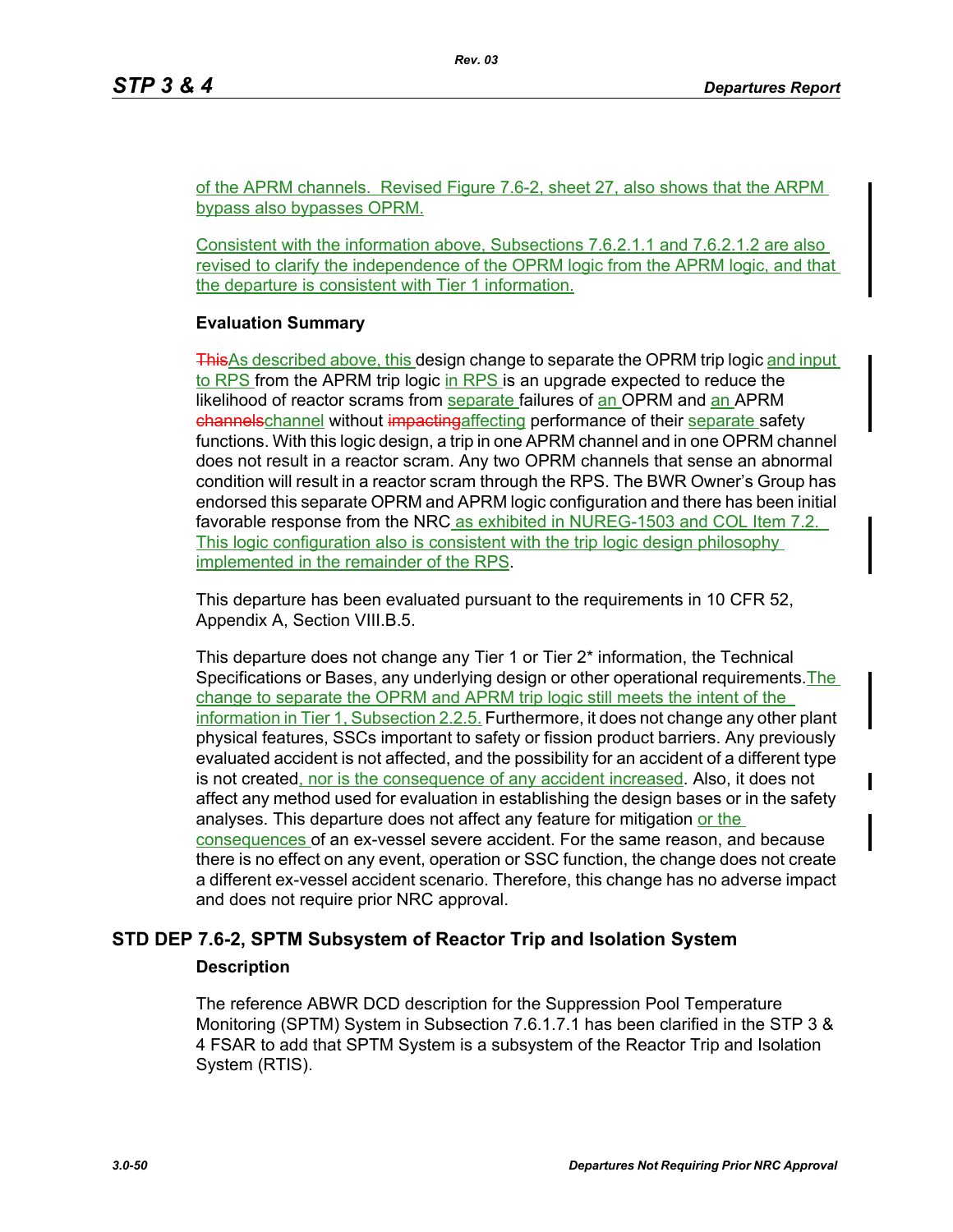## **Evaluation Summary**

This departure has been evaluated in accordance with the requirements in 10 CFR 52, Appendix A, Section VIII.B.5. Thisdeparture is clerical in that it adds further clarification as the result of STD DEP T1 3.4-1. Part 3 of STD DEP T1 3.4-1 in part states, "to better define the functional design and implementation of the digital controls platforms, specific I&C system names were assigned to the ESF digital controls systems and the Reactor Protection System (RPS)." It further states, "The RPS functions are implemented in two separate I&C systems: the Reactor Trip & Isolation System (RTIS) and the Neutron Monitoring System (NMS)."

Tier 1 changes have been reviewed separately. The SPTM System is not impacted by adding this clarification. This proposed change has no impact on Tier 1, Tier 2\*, Tech Specs, bases for Tech Specs or operational requirements.

No underlying design change is made and no SSC important to safety or fission product barrier is affected. There is no increase in the frequency of accidents and there is no increase in the likelihood of a malfunction of an SSC important to safety. Any previously evaluated accident is not affected and the possibility for an accident of a different type is not created. Also, it does affect any method used for evaluation in establishing the design bases or in the safety analyses. This departure does not affect any feature for mitigation of an ex-vessel severe accident. For the same reason, and because there is no effect on any event, operation or SSC function, the change does not create a different ex-vessel accident scenario.Therefore, this change has no adverse impact and does not require prior NCR approval.

## **STD DEP 7.6-3, SPTM Sensor Arrangement**

#### **Description**

The reference ABWR DCD description for the SPTM System in Section 7.6.1.7.3 is clarified in the FSAR to better illustrate the approximate temperature sensor locations in relation to the SRVs. The STP 3 & 4 FSAR rewording states that the SRV discharge line quenchers are in direct sight of two sets of SPTM system temperature sensors.

## **Evaluation Summary**

This departure has been evaluated pursuant to the requirements in 10 CFR 52, Appendix A, Section VIII.B.5.

The Tier 1 and Tier 2\* DCD, technical specifications, basis for technical specifications and operational requirements were reviewed and were found to not be impacted by this change.

This departure provides additional clarification and detail regarding the location of the temperature sensors in the suppression pool. The DCD indicates that the temperature sensors are in direct sight of the SRVs. The SRVs are located in the drywell and are mounted on the main steam piping whereas the suppression pool monitors are located in the suppression pool in the wetwell. The intent of this statement in the DCD was to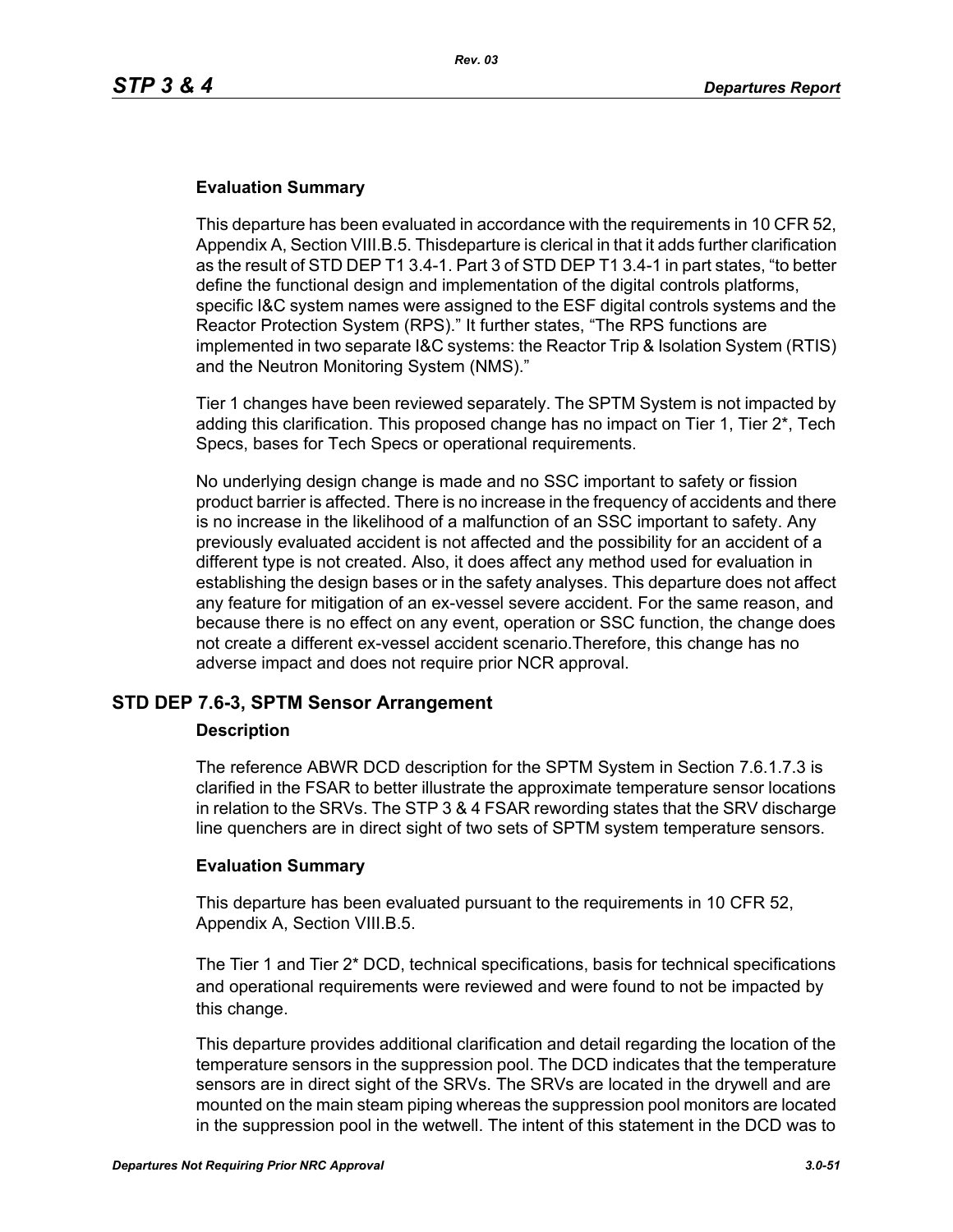*Rev. 03*

note that the discharge from the SRVs is located in proximity to the suppression pool temperature monitors in order to provide an early and reliable indication of suppression pool temperature rise as a result of a transient or accident condition. Consequently, it has been clarified that the temperature monitor location is with respect to the SRV line quenchers at the discharge into the suppression pool. This is a clarifying change only and does not impact any SSC design or function. As a result, there is no impact on the likelihood or consequences of analyzed accidents or failure of an SSC important to safety. There is no impact on a fission product design basis limit nor are there any new accident scenarios created by this change, as it is only a clarifying change. The SPTM system has been identified as a design feature in the DCD for mitigating an ex-vessel severe accident. However, because this is a clarifying change only and does not impact the system design or function, there is no increase in the probability or consequences of an ex-vessel severe accident.

Based on this evaluation, prior NRC approval of this change is not required.

## **STD DEP 7.6-4, Range of Power Range Neutron Monitoring Operability Description**

The reference ABWR DCD description for the Power Range Neutron Monitors (PRNM) in Subsection 7.6.2.1.1 stated that the PRNM provide information for monitoring the average power level of the reactor core and for monitoring the local power level when the reactor power is in the power range (above approximately 15% power). The FSAR clarifies the statement to indicate that the power range begins at approximately 5% power.

## **Evaluation Summary**

This departure has been evaluated pursuant to the requirements in 10 CFR 52, Appendix A, Section VIII.B.5. This departure does not change any Tier 1 or Tier 2\* information, Technical Specifications, bases for Technical Specifications, any underlying design or other operational requirements. This change corrects the bottom of the power range for operation of the PRNM from 15% to its actual value of 5%. Consequently, this change is favorable and correctly reflects the actual design, which provides overlap with the SRNM for neutron flux monitoring in the range of 5%-15% power. Furthermore, it does not change any plant physical features, SSCs important to safety or fission product barriers. Any previously evaluated accident is not adversely affected, and the possibility for an accident of a different type is not created. Also, it does not affect any method used for evaluation in establishing the design bases or in the safety analyses. This departure does not adversely affect any feature for mitigation of an ex-vessel severe accident. For the same reason, and because there is no effect on any event, operation or SSC function, the change does not create a different exvessel accident scenario. Therefore, this change has no adverse impact and does not require prior NRC approval.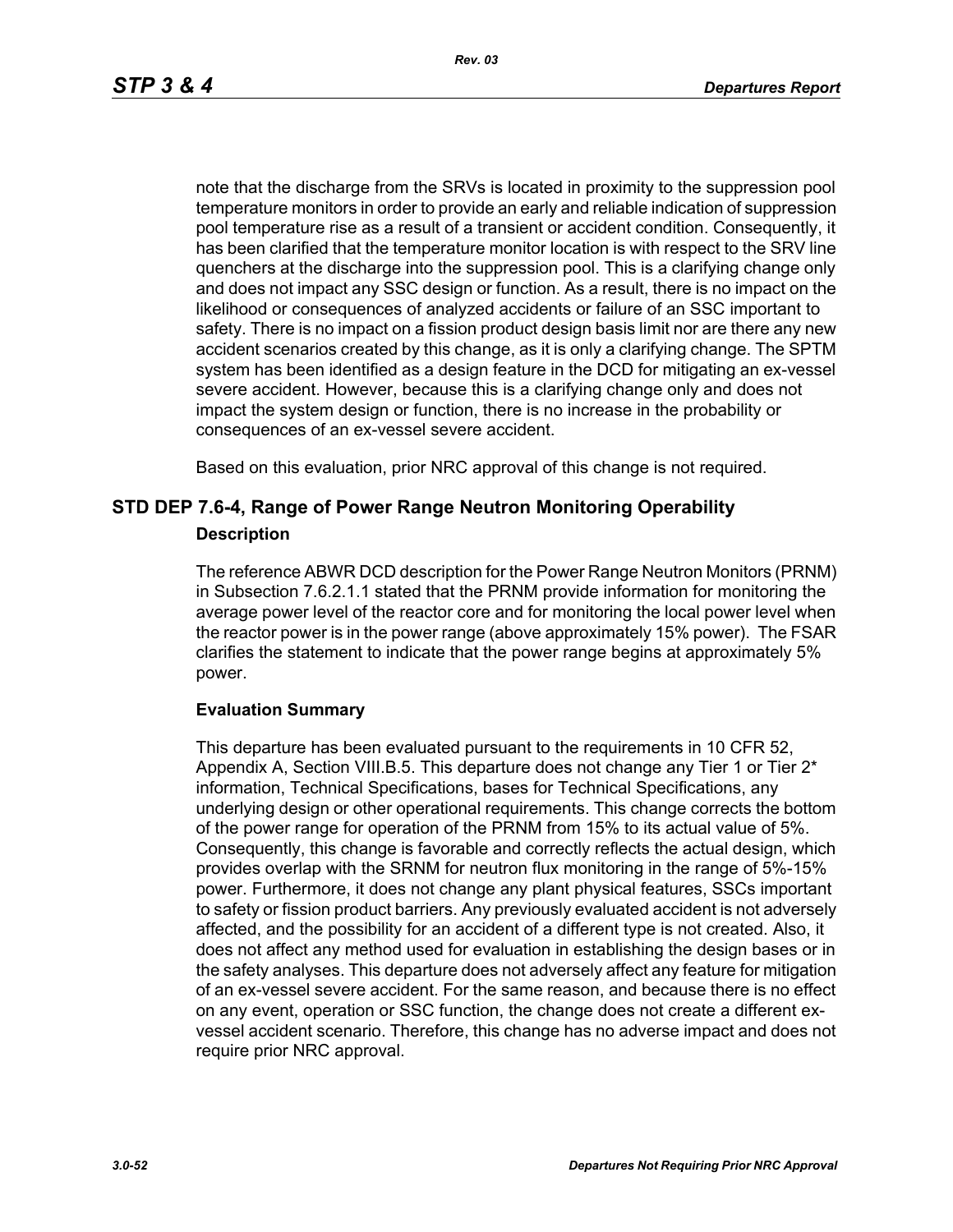## **STD DEP 7.7-1, RPV Water Level Instrumentation Description**

Subsection 7.7.1.1 of the reference ABWR DCD implies that all instrument lines are flushed even when they do not need to be. A clarification indicates that only those instrument lines with a condensing chamber can have entrained non-condensible gasses. STP 3 & 4 FSAR Subsections 4.6.1.2, 7.7.1.1, 15B.2.3 and Figure 15B-1 now state that the concern of non-condensible gas build-up in the water column in the reactor vessel reference leg water level instrument lines, i.e. the reactor vessel instrument lines at the elevation near the main steam line nozzles, has been addressed by continually flushing these instrument lines with water supplied by the Control Rod Drive (CRD) System for those instrument lines with a condensing chamber.

The original design intent was to have flushing only apply to lines with condensing chambers which was not clear in the original DCD. Subsection 7.7.1.1 of the FSAR provides this clarification.

In addition, this departure also updates Section 4.6.1.2 and 15B.2.3 of the reference ABWR DCD to clarify that the Control Rod Drive Hydraulic System (CRDHS) supplies the purge flow for the NBS instrument lines.

## **Evaluation Summary**

This departure has been evaluated pursuant to the requirements in 10 CFR 52, Appendix A, Section VIII.B.5.

This departure does not change any Tier 1, Tier 2<sup>\*</sup> information, the Technical Specifications or Bases, any underlying design or other operational requirements.

This departure clarifies that the source of water for purging of the instrument lines in the Nuclear Boiler System (NBS) is the CRD hydraulic system (CRDHS). It further clarifies that for the RPV level instruments, this purging is only performed on instrument lines with condensing chambers. The purpose of the instrument line purging is to eliminate any non-condensible gases which could lead to erroneous level indications. Because only those RPV level instruments with condensing chambers have the potential for buildup of non-condensible gases, this purging is only required for those lines. The function of the purging system for removal of non-condensible gases from instrument lines is unaffected by this change. This departure has no impact on any SSC system design intent or function and has no impact on the likelihood or consequences of analyzed accidents or malfunction of an SSC important to safety. Furthermore, it does not change any plant physical features, SSCs important to safety or fission product barriers. Any previously evaluated accident is not affected, and the possibility for an accident of a different type is not created. Also, it does not affect any method used for evaluation in establishing the design bases or in the safety analyses. This departure does not adversely affect any feature for mitigation of an ex-vessel severe accident. For the same reason, and because there is no effect on any event, operation or SSC function, the change does not create a different ex-vessel accident scenario.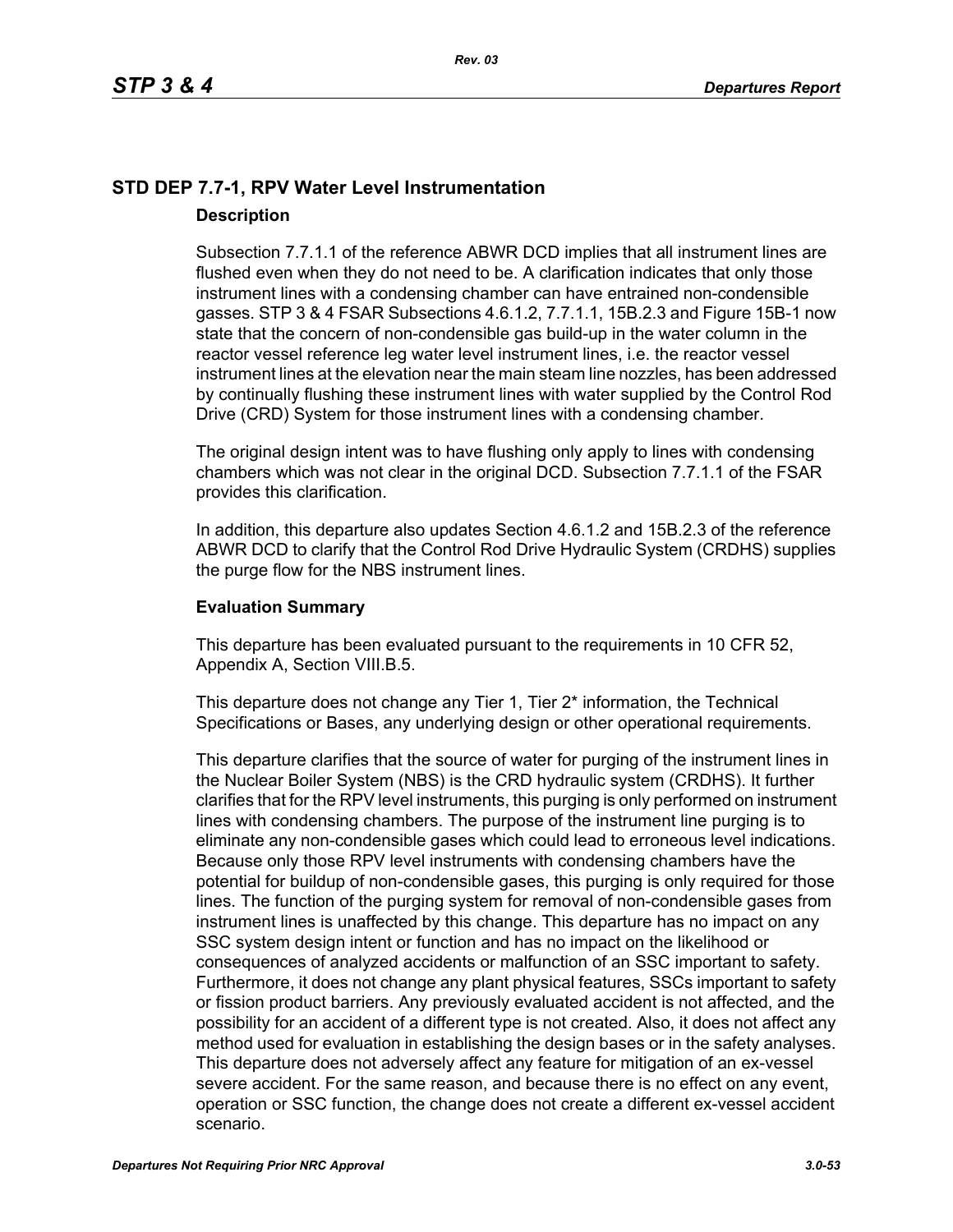Therefore, this change has no adverse impact and does not require prior NRC approval.

# **STD DEP 7.7-2, SRV Discharge Pipe Temperature Data Recording**

## **Description**

There have been significant technological advances in data recording since the reference ABWR DCD was written. Subsections 7.3.1.1.1 and 7.7.1.1 of the FSAR now state that the discharge temperatures of all the safety/relief valves are shown on an historian function in the control room.

Recording SRV discharge temperature data is now performed in a more accurate manner and is easily retrievable. The recorded data rate meets all design criteria. The data recorded remains the same along with the parameters.

## **Evaluation Summary**

This departure has been evaluated pursuant to the requirements in 10 CFR 52, Appendix A, Section VIII.B.5. This departure does not change any Tier 1 or Tier  $2^*$ information, the Technical Specifications, the bases for Technical Specifications, any other underlying design or other operational requirements.

SRV discharge pipe temperature data recording and alarm change is a design upgrade to replace the multipoint recorders with a historian function digital system. It does not adversely affect any functional or safety requirements for temperature monitoring, does not affect temperature detection or high temperature alarm setpoints, and the data recorded and parameters remain the same. Since this change does not affect any other plant SSCs, there is no effect on any accident previously evaluated in the DCD. Furthermore, it does not change any plant physical features other than that affected by this design change, SSCs important to safety or fission product barriers. Any previously evaluated accident is not affected, and the possibility for an accident of a different type is not created. Also, it does not affect any method used for evaluation in establishing the design bases or in the safety analyses. This departure does not affect any feature for mitigation of an ex-vessel severe accident. For the same reason, and because there is no effect on any event, operation or SSC function, the change does not create a different ex-vessel accident scenario.Therefore this change has no adverse impact and prior NRC approval is not required.

## **STD DEP 7.7-3, Feedwater Turbidity**

## **Description**

The reference ABWR DCD Subsection 7.7.1 discusses the measurement of feedwater turbidity and signal transmission to the MCR, but turbidity is normally determined by sampling. There is no practical manner in which to perform this measurement. Because of this, and since measurement of turbidity is not considered to have any safety significance, it is being deleted.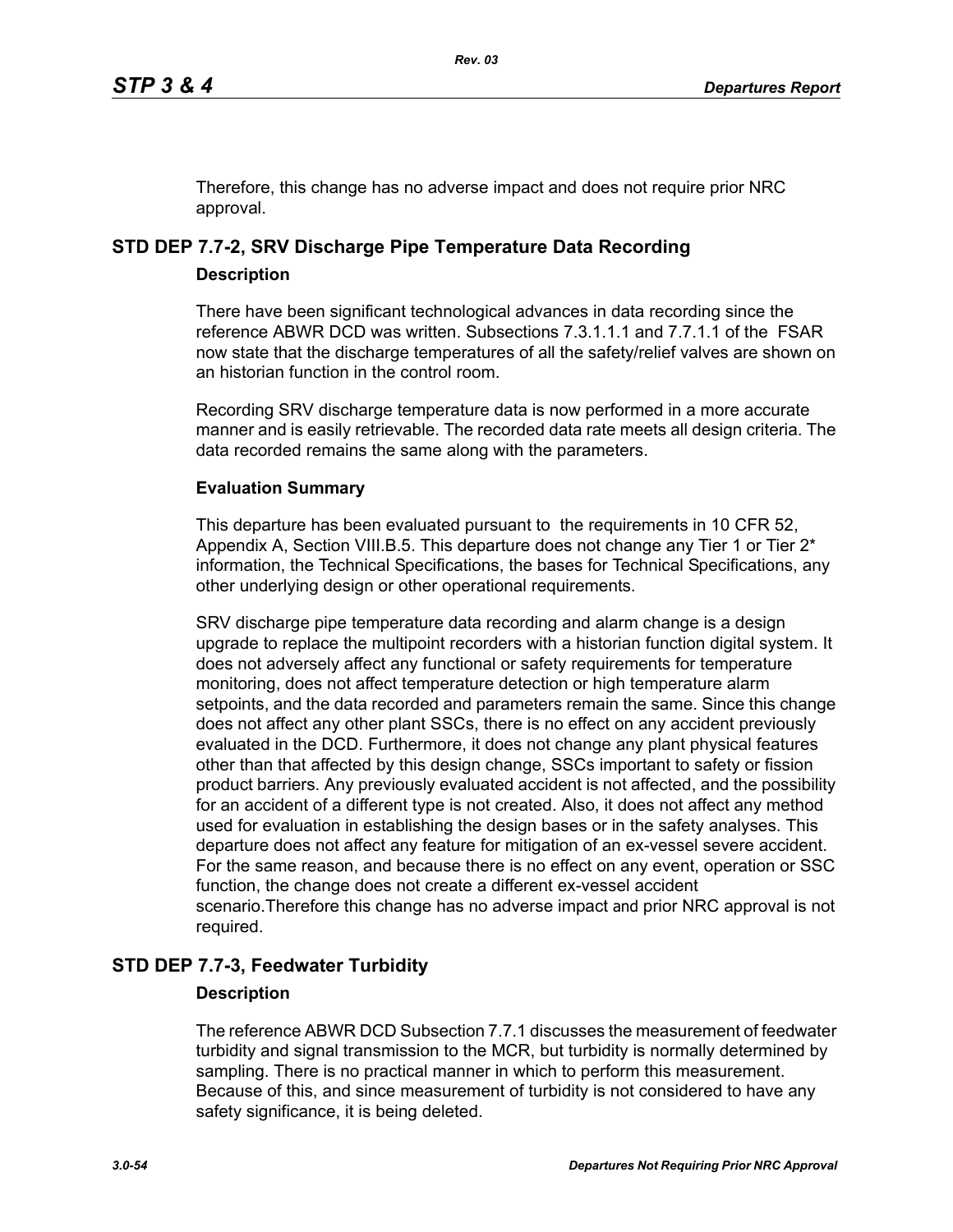### **Evaluation Summary**

This departure to remove the feedwater turbidity monitoring subsystem has been evaluated pursuant to the requirements in 10 CFR 52, Appendix A, Section VIII.B.5. This departure does not change any Tier 1 or Tier 2\* information, the Technical Specifications and Bases, any underlying design or other operational requirements.

It does not change the functional or safety requirements of the feedwater or condensate systems. Filtering of corrosion products and other impurities from the feedwater system is accomplished by the condensate purification system and the reactor water cleanup system. The adequacy of performance of these systems is indicated by instruments such as conductivity monitors to assure adequate purity of water flowing to the reactor vessel. Any determination of turbidity for a system such as feedwater, if needed, could be performed through sampling techniques. Furthermore, this change does not impact any plant physical features, SSCs important to safety or fission product barriers. Any previously evaluated accident is not affected, and the possibility for an accident of a different type is not created. Also, it does not affect any method used for evaluation in establishing the design bases or in the safety analyses. This departure does not affect any feature for mitigation of an ex-vessel severe accident. For the same reason, and because there is no effect on any event, operation or SSC function, the change does not create a different ex-vessel accident scenario.

Therefore, this change has no adverse impact and does not require prior NRC approval.

## **STD DEP 7.7-4, Automatic Power Regulator / Rod Control and Information System Interface**

#### **Description**

Section 7.7.1.2 (1) (a) (ii) of the reference ABWR DCD described the Power Generation and Control System (PGCS) as initiating control changes in the automatic rod movement mode. The STP 3 & 4 FSAR now clarifies that the APR is actually the direct controlling system that interfaces with the RCIS for accomplishing automatic rod movement mode and the PGCS interfaces only with APR for initiating various reactor power change control tasks.

#### **Evaluation Summary**

This departure has been evaluated pursuant to the requirements in 10 CFR 52, Appendix A, Section VIII.B.5, .

The Tier 1, and Tier 2\*, DCD, Technical Specifications, basis for Technical Specifications and operational requirements were reviewed and not impacted by this change.

This departure clarifies and corrects Section 7.7.1.2(1)(a)(ii) of the DCD. As noted in Section 7.7.1.5.2 of the DCD, "The PGCS contains the algorithms for the automated control sequences associated with plant startup, shutdown and normal power range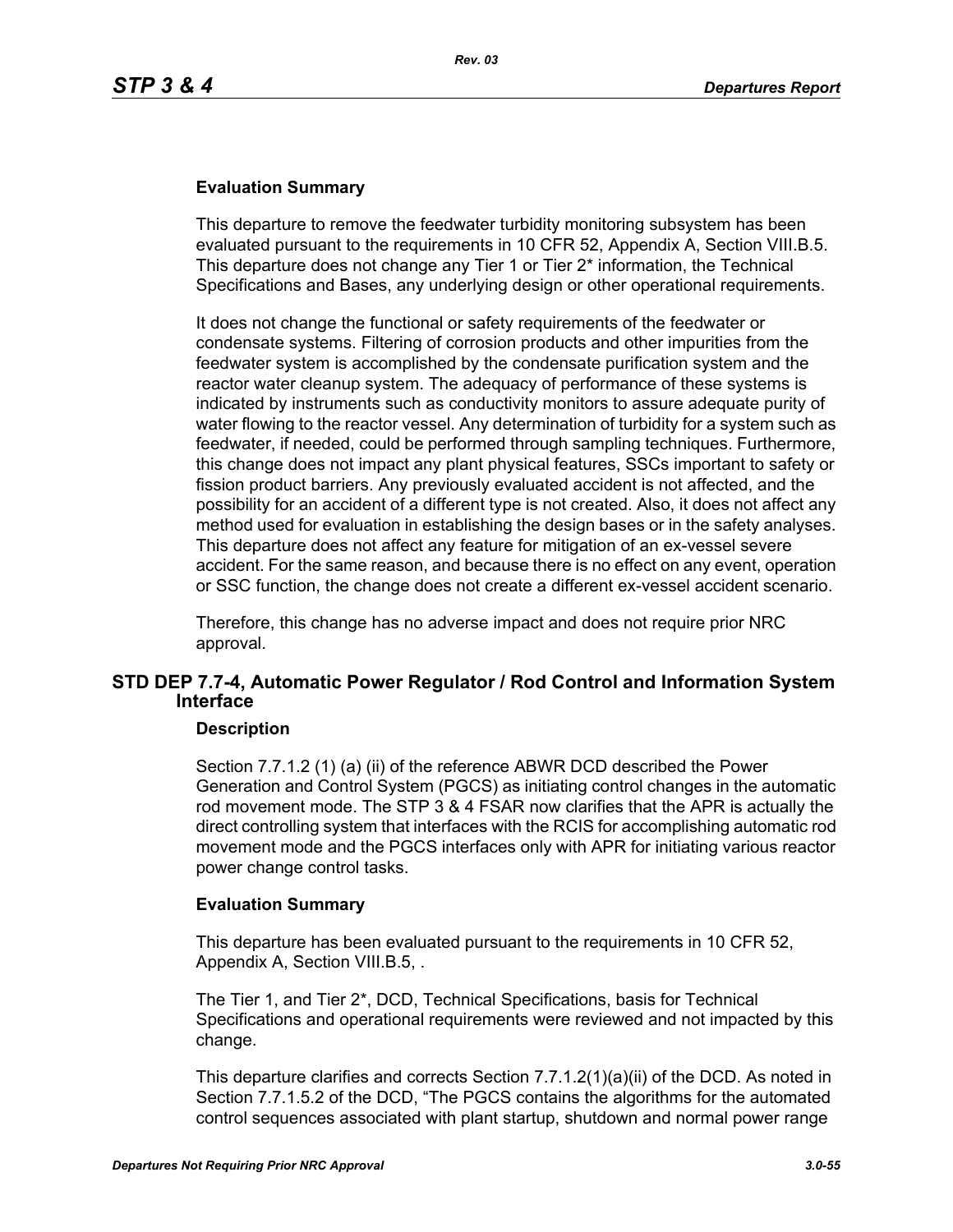operation. The PGCS issues reactor command signals to the automatic power regulator (APR). The reactor power change algorithms are implemented in the APR." Section 7.7.1.2 was updated to be consistent with this DCD description which reflects the proper role of the APR and PGCS systems. This departure is a clarification only and does not affect the design or function of any SSC important to safety. As a result, there is no adverse impact on the likelihood or consequences of accidents or malfunction of any SSC important to safety. There are no new accident scenarios created as a result of this change nor is there any change to a fission product barrier design basis. The likelihood and consequences of ex-vessel severe accidents are not impacted by this change.

As a result of this evaluation, prior NRC review of this change is not required.

## **STD DEP 7.7-5, Rod Control and Information System (RCIS) Display**

#### **Description**

Subsection 7.7.1.2 (1) (b) of the STP 3 & 4 FSAR clarifies the wording of the reference ABWR DCD by providing more precise information about available display information at the RCIS dedicated operator interface on the main control panel.

#### **Evaluation Summary**

This departure has been evaluated and determined to comply with the requirements in 10 CFR 52, Appendix A, Section VIII.B.5. The change has no adverse impact.

The Tier 1 and Tier 2\* DCD, Technical Specifications, basis for Technical Specifications, and operational requirements were reviewed and are not impacted by this departure.

This departure clarifies descriptions to provide more complete design descriptions. This departure dose not affect the design or function of any SSC important to safety. As a result, there is no adverse impact on the likelihood or consequences of accidents or malfunction of any SSC important to safety. There are no new accident scenarios created as a result of this change nor is there any change to a fission product barrier design basis. The likelihood and consequences of ex-vessel severe accidents are not impacted by this change.

As a result of this evaluation, prior NRC review of this change is not required.

## **STD DEP 7.7-6, Rod Control and Information System Commands**

#### **Description**

ABWR DCD Tier 2 Subsection 7.7.1.2 (1) (f) describes the command signal from the Recirculation Flow Control System (RFCS) to the Rod Control and Information System (RCIS) for the Alternate Rod Insertion (ARI) and Subsection 7.7.1.2 (1) (g) describes the command signal from the RFCS to the selected control rod run-in (SCRRI). This COLA change implements the following clarifications to Subsections 7.7.1.2 (f) and (g):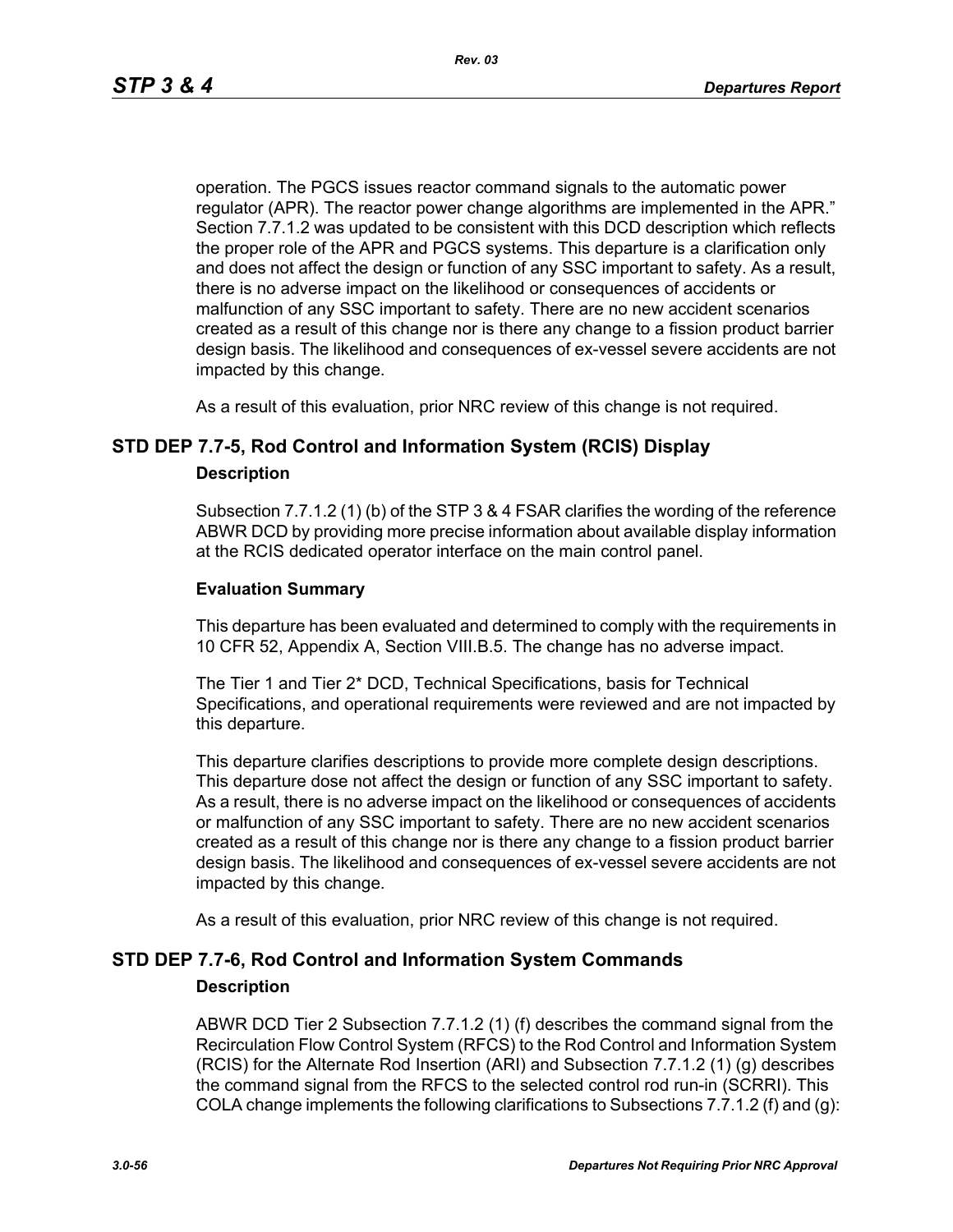*Rev. 03*

- **Subsection 7.7.1.2 (1) (f) is revised to clarify that redundant command signals** (more than a single signal) are sent from RFCS to RCIS for the ARI function.
- Subsection 7.7.1.2 (1) (g) is revised to clarify that redundant command signals (more than a single signal) are sent from RFCS to RCIS for the SCRRI function.

#### **Evaluation Summary**

These changes are consistent with the details of RCIS IED (Figure 7.7-2) and with the description of the command signals as provided in Section 7.7.1.2.2 (2) of the DCD.

This departure has been evaluated pursuant to the requirements in 10 CFR 52, Appendix A, Section VIII.B.5. Therefore this change has no adverse impact and prior NRC approval is not required.

This departure does not change any Tier 1, Tier 2<sup>\*</sup> information, the Technical Specifications or Bases, any underlying design or other operational requirements.

This departure is a clarification to Sections 7.7.1.2 (1) (f) and 7.7.1.2 (1) (g) of the DCD to make them consistent with the description of the command signals to the RCIS from the RFCS for the ARI and SCCRI functions, respectively, as provided in more detail in Section 7.7.1.2.2 (2) (a) and (b) of the DCD. In those sections, it is noted that the three channels of the RFCS provide each of the two channels of the RCIS logic with the ARI and SCRRI signals. RCIS internal logic to initiate the RCIS ARI and SCRRI functions is based on two-out-of-three logic within each channel of the RCIS. Consequently, initiation of the ARI and SCRRI functions is based on multiple signals from the RFCS.

The description of that initiation was accordingly changed in Sections 7.7.1.2 (1) (f) and 7.7.1.2 (1) (g) from a "signal" to "signals". This is also consistent with the IED in Figure 7.7-2. This change has no impact on the logic for the initiation of the ARI or SCRRI from the RFCS and changes no design or function of an SSC important to safety. It has no impact on any analyzed accident. This departure has no impact on any SSC system design or function and has no impact on the likelihood or consequences of analyzed accidents or malfunction of an SSC important to safety. Furthermore, it does not change any plant physical features, SSCs important to safety or fission product barriers. Any previously evaluated accident is not affected, and the possibility for an accident of a different type is not created. Also, it does not affect any method used for evaluation in establishing the design bases or in the safety analyses. This departure does not adversely affect any feature for mitigation of an ex-vessel severe accident. For the same reason, and because there is no effect on any event, operation or SSC function, the change does not create a different ex-vessel accident scenario.

## **STD DEP 7.7-7, Rod Control and Information System (RCIS) Design Details Description**

Changes were made to the reference ABWR DCD RCIS descriptions in FSAR Subsections 7.7.1.2 (2), (3), (5), and (6), 7.7.1.2.1, and 7.7.1.2.2 to provide clarity,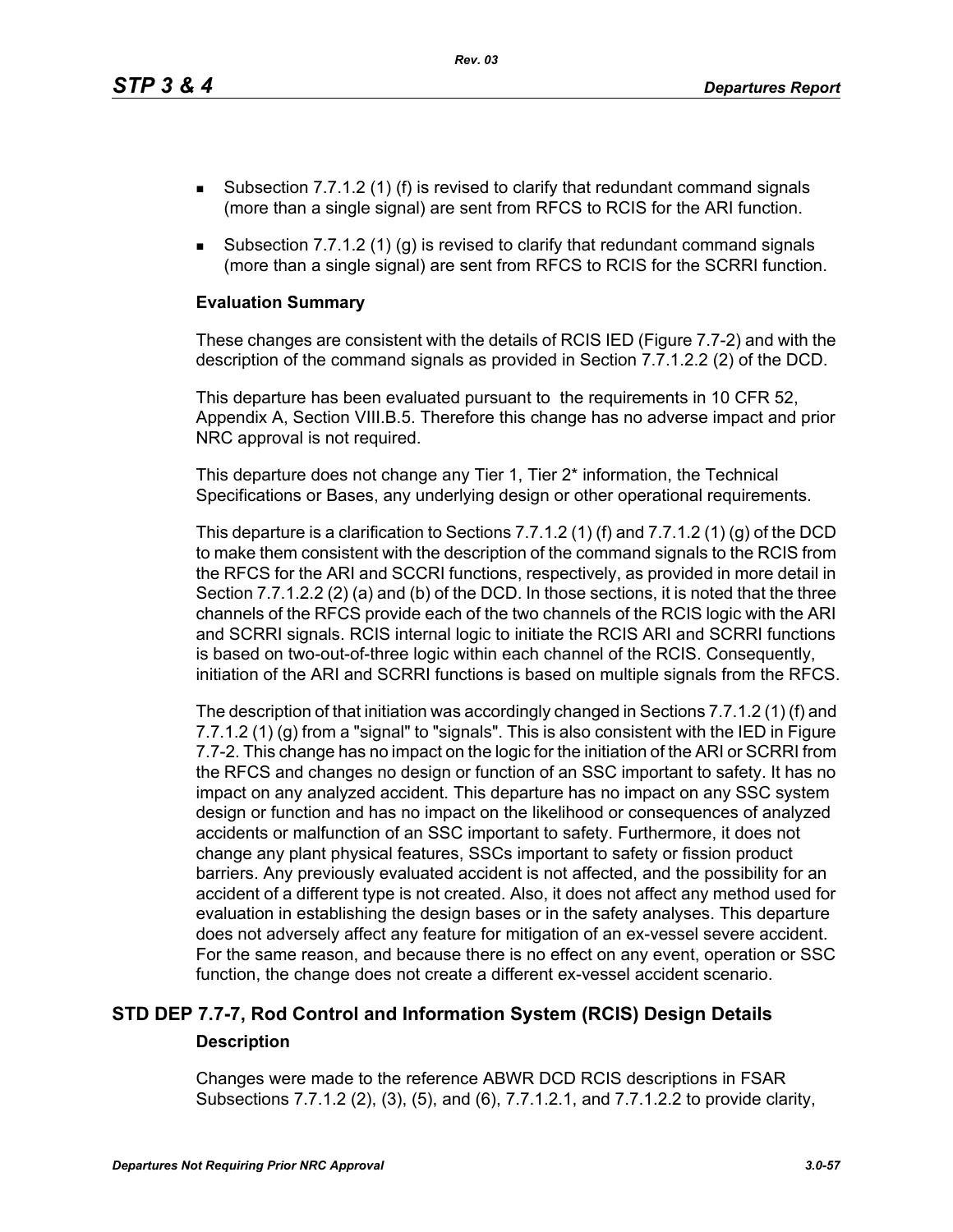additional information, and provide a more complete design description. The changes addressed the following:

- **Description of RCIS monitoring channels.**
- "Rod Action Control Cabinet (RACC)" was changed to "Rod Action Control Subsystem (RACS) Cabinets" because the various major subsystem functions were segregated to different cabinets (RAPI panel and ATLM / RWM panel).
- Descriptions of additional RCIS-related panels/cabinets were provided to be consistent with figure 7.7-2 and various major RCIS subsystem functions were allocated into several cabinets.
- **Final Remote Communication Cabinet (RCC) implementation details.**
- Final Fine Motion Driver Cabinet (FMDC) implementation details.
- **Detailed descriptions of the RCIS Multiplexing Network information and the** interfaces with class -1E systems are provided
- Detailed descriptions of the RCIS power source are provided.

#### **Evaluation Summary**

This departure has been evaluated pursuant to the requirements in 10 CFR 52, Appendix A, Section VIII.B.5.

This change to the STP 3 & 4 FSAR provides a more clear and complete description of the design and operation of the RCIS system. These changes are a result of RCIS design evolution based on experience at operating plants and involve segregation by RCIS subsystems of electronic, electrical, and logic circuitry to different cabinets/panels. This enhanced discussion is not the result of any underlying design change and functional requirements of the RCIS system are unchanged. This departure does not change any Tier 1 or Tier 2\* information, the Technical Specifications or Bases or other operational requirements. Furthermore, it does not change any plant physical features, SSCs important to safety or fission product barriers. Any previously evaluated accident is not affected, and the possibility for an accident of a different type is not created. Also, it does not affect any method used for evaluation in establishing the design bases or in the safety analyses. This departure does not affect any feature for mitigation of an ex-vessel severe accident. For the same reason, and because there is no affect on any event, operation or SSC function, the change does not create a different ex-vessel accident scenario.

Therefore this change has no adverse impact and does not require prior NRC approval.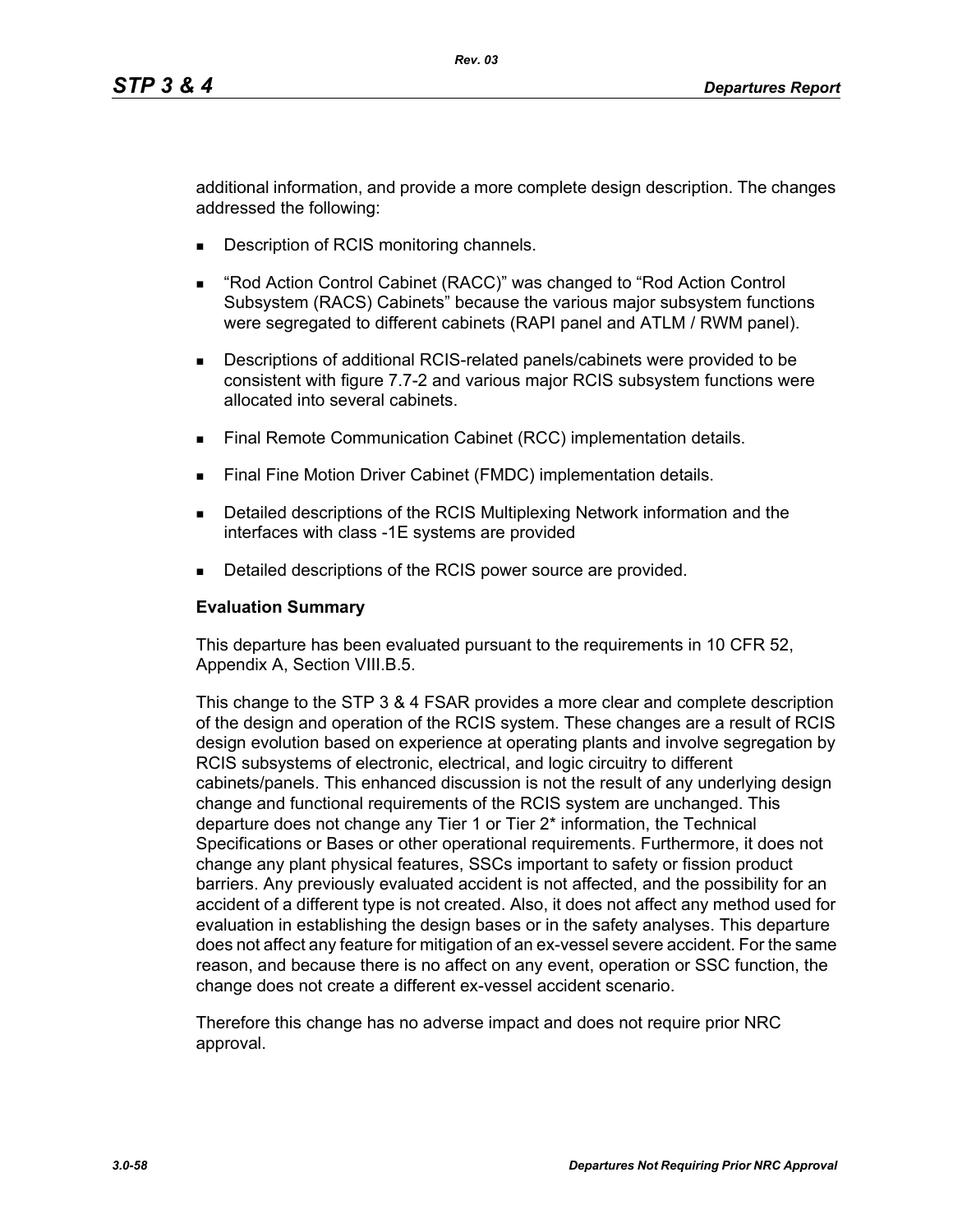## **STD DEP 7.7-9, Selected Control Rod Run-In (SCRRI) Function Description**

Subsection 7.7.1.2(6) of the reference ABWR DCD states that the Control Rod Drive (CRD) System provides for electromechanical insertion of selected control rods for core thermal/hydraulic stability control. The STP 3 & 4 FSAR adds that the CRD system also provides for mitigation of a loss of feedwater heating event. This change provided clarity with the additional information and a more complete design description showing the two functional needs for SCRRI.

## **Evaluation Summary**

This departure has been evaluated pursuant to the requirements in 10 CFR 52, Appendix A, Section VIII.B.5. This departure does not change any Tier 1, Tier  $2^*$ information, the Technical Specifications or their Bases, any underlying design or other operational requirements.

This departure revises Subsection 7.7.1.2(6) to add that the CRD system provides for insertion of selected control rods in response to a loss of feedwater heater event. This function of the SCRRI system is already detailed in the DCD in Sections 7.7.1.2(1)(g) and in 7.7.1.2.2 (2) (b). Consequently, this departure does not change any system design as currently described in the DCD but only updates one particular section, Section 7.7.1.2(6), for completeness and accuracy of the overall documentation. This departure has no impact on any SSC system design or function and has no impact on the likelihood or consequences of analyzed accidents or malfunction of an SSC important to safety. Furthermore, it does not change any plant physical features, SSCs important to safety or fission product barriers. Any previously evaluated accident is not affected, and the possibility for an accident of a different type is not created. Also, it does not affect any method used for evaluation in establishing the design bases or in the safety analyses. This departure does not adversely affect any feature for mitigation of an ex-vessel severe accident. For the same reason, and because there is no effect on any event, operation or SSC function, the change does not create a different exvessel accident scenario. Therefore this change has no adverse impact and does not require prior NRC approval.

## **STD DEP 7.7-11, Rod Withdrawal Sequence Restrictions**

## **Description**

The STP 3 & 4 FSAR Section 7.7.1.2.1 (5) significantly expands the DCD discussion of the ganged rod movement and ganged withdrawal sequence restrictions. The STP 3 & 4 FSAR provides complete descriptions of these clarifications:

- **Provides additional details on the ganged rod mode consisting of one or two sets** of fixed control rod gang assignments
- States that the system allows up to 26-rod gangs, for control rods in rod groups 1, 2, 3, and 4, to be withdrawn simultaneously when the reactor is in the startup or run mode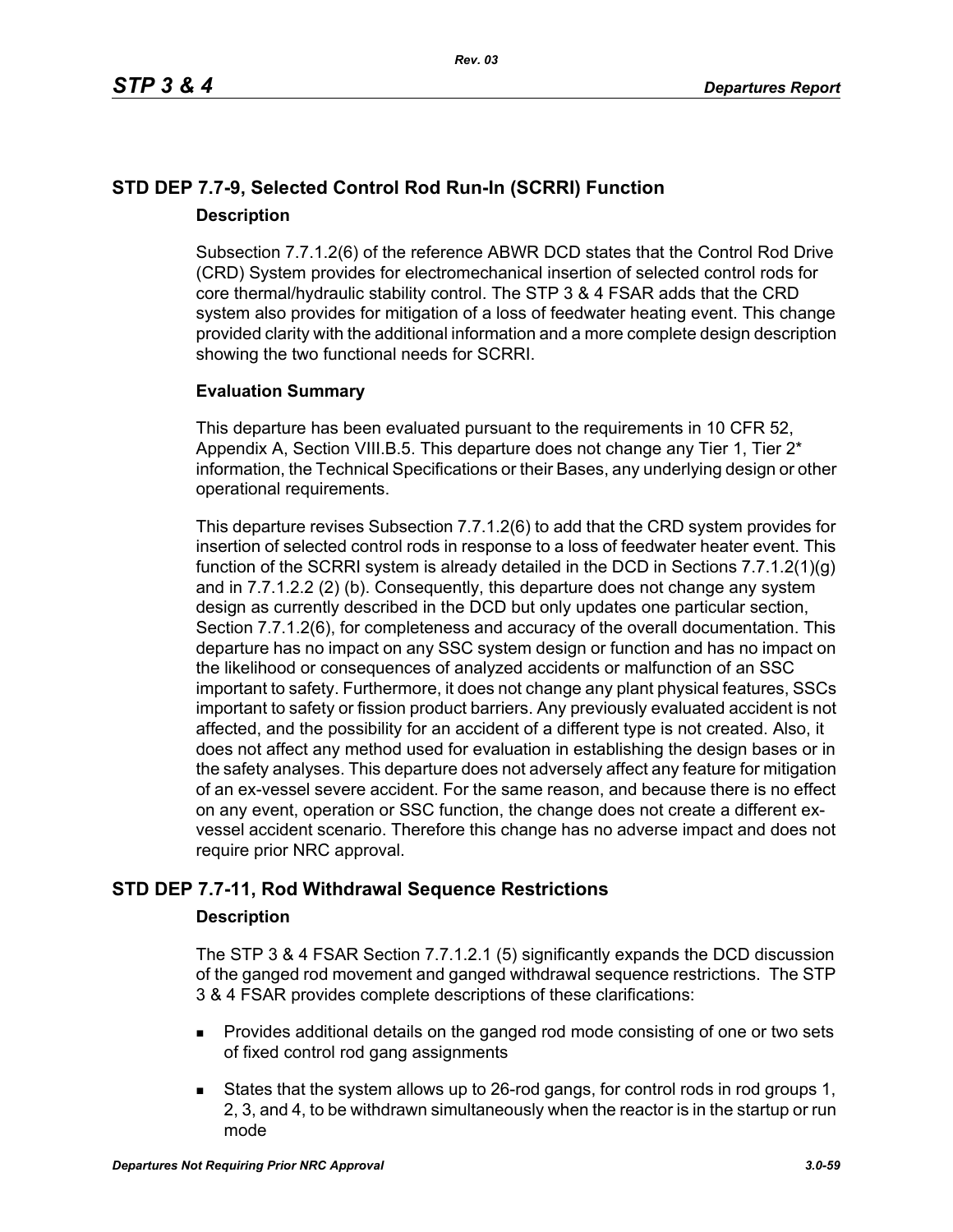*Rev. 03*

- **Revises the maximum allowable difference in rod positions between the leading** and trailing operable control rods
- Revises the restrictions on withdrawal of rods in groups

## **Evaluation Summary**

These changes provide an updated design description showing the implemented system design. This departure has been evaluated pursuant to the requirements in 10 CFR 52, Appendix A, Section VIII.B.5.

This departure does not change any Tier 1, Tier 2<sup>\*</sup> information, the Technical Specifications or Bases, any underlying design or other operational requirements.

The departure changes as outlined in the description above have been evaluated to determine the impact on the likelihood of accidents previously evaluated. These changes are primarily adding further details to the description of the ganged rod withdrawal restrictions in the STP 3&4 FSAR. This provides for a more complete understanding of the implemented system design. The basic functioning of the RWM of the RCIS to ensure that there exist restrictions on certain ganged control rod movements is unchanged. This departure has no impact on any SSC system design or function and has no impact on the likelihood or consequences of analyzed accidents (e.g. contral rod drop or ATWS) or malfunction of an SSC important to safety. Furthermore, it does not change any plant physical features, SSCs important to safety or fission product barriers. Any previously evaluated accident is not affected, and the possibility for an accident of a different type is not created. Also, it does not affect any method used for evaluation in establishing the design bases or in the safety analyses. This departure does not adversely affect any feature for mitigation of an ex-vessel severe accident. For the same reason, and because there is no effect on any event, operation or SSC function, the change does not create a different ex-vessel accident scenario.

Therefore, this change has no adverse impact and does not require prior NRC approval.

## **STD DEP 7.7-12, Rod Control and Information System Indication**

## **Description**

This departure updates the discussion of the detailed design of the reference rod pull sequence (RRPS) in STP 3 & 4 FSAR Subsection 7.7.1.2.1 (6). Included in these updates are the following:

- Clarifying that the Plant Computer Function (PCF) and not the Performance Monitoring and Control System (PMCS) is used for storing, modifying and providing compliance verification for the RRPS.
- Clarifying that download of the new RRPS data can only be completed when the RCIS is in manual and when a permissive switch located at the RAPI panel is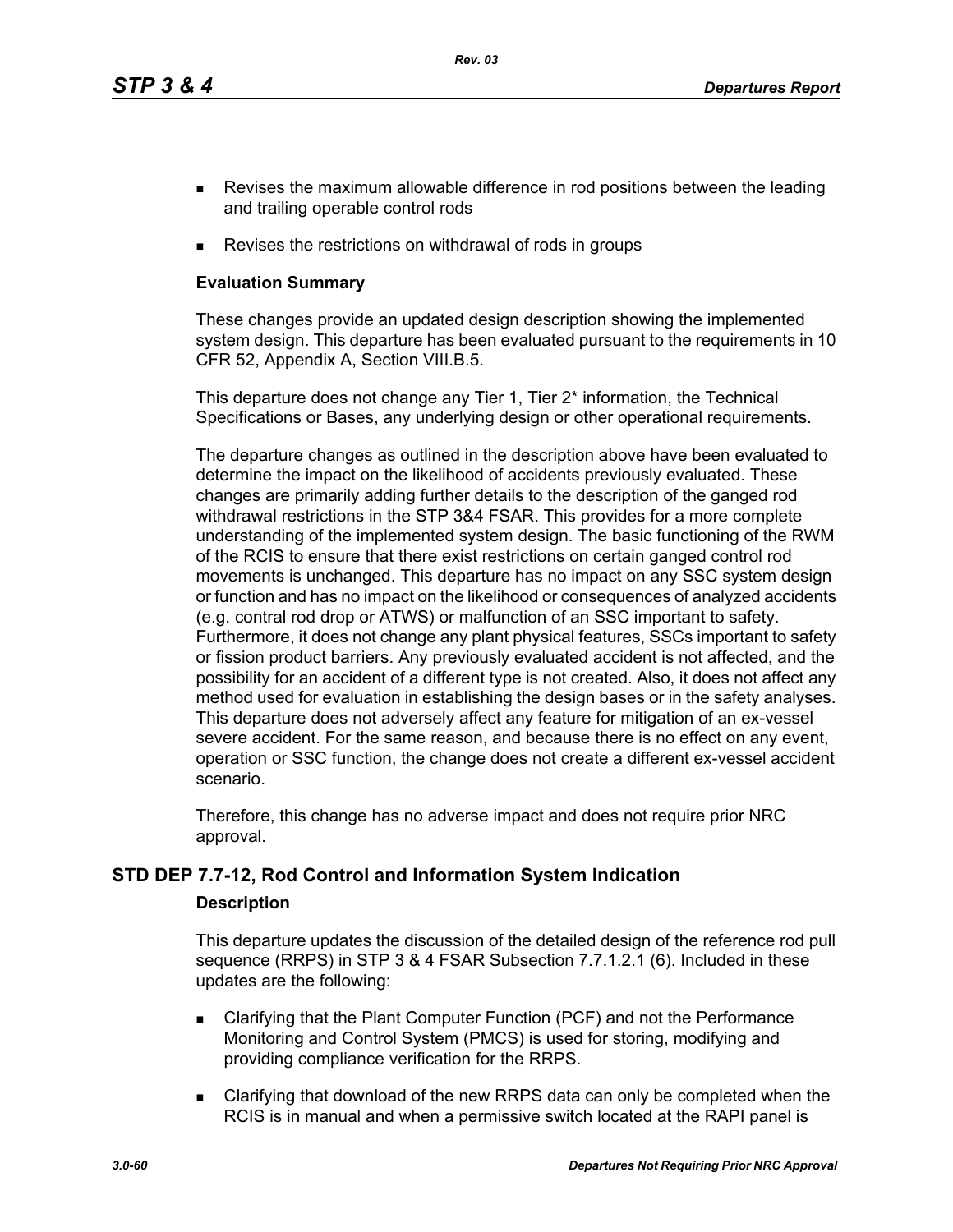activated and not when both keylock permissive switches located at each rod action control cabinet are activated.

- Clarifying that a rod withdrawal block signal (not signals) is generated whenever selected ganged (not single or ganged) rod movements differ from those allowed by the RRPS, when the RCIS is in automatic or semi-automatic rod movement mode.
- Clarifying that the RCIS "activates" an audible alarm instead of "sounding" an audible alarm.

#### **Evaluation Summary**

This departure has been evaluated pursuant to the requirements in 10 CFR 52, Appendix A, Section VIII.B.5.

This departure does not change any Tier 1, Tier 2<sup>\*</sup> information, the Technical Specifications or Bases, any underlying design or other operational requirements.

These changes are primarily editorial in nature as noted in the departure description and update and correct several items in the detailed description of the establishment of reference rod pull sequence (RRPS). These changes have no impact on the how the RRPS data is stored, modified or verified. The ability to download the RRPS data using the RCIS is not impacted. Controls continue to be in place to prevent control rod withdrawals when movements differ from those allowed by RRPS. This departure has no impact on any SSC system design or function and has no impact on the likelihood or consequences of analyzed accidents or malfunction of an SSC important to safety. Furthermore, it does not change any plant physical features, SSCs important to safety or fission product barriers. Any previously evaluated accident is not affected, and the possibility for an accident of a different type is not created. Also, it does not affect any method used for evaluation in establishing the design bases or in the safety analyses. This departure does not adversely affect any feature for mitigation of an ex-vessel severe accident. For the same reason, and because there is no effect on any event, operation or SSC function, the change does not create a different ex-vessel accident scenario.

Therefore, this change has no adverse impact and does not require prior NRC approval.

## **STD DEP 7.7-13, Optical Isolation**

#### **Description**

This departure removes overly restrictive optical isolation information from the STP 3 & 4 FSAR Subsection 7.7.1.2.1(7) discussion of the Rod Block Function. The change removes the detailed description of the specific type of technology used for optical isolation of rod block signals received by the non-safety Rod Control and Information System (RCIS) from Class 1E systems. The reference ABWR DCD wording discusses the details of a specific technology. The description that all rod block signals from Class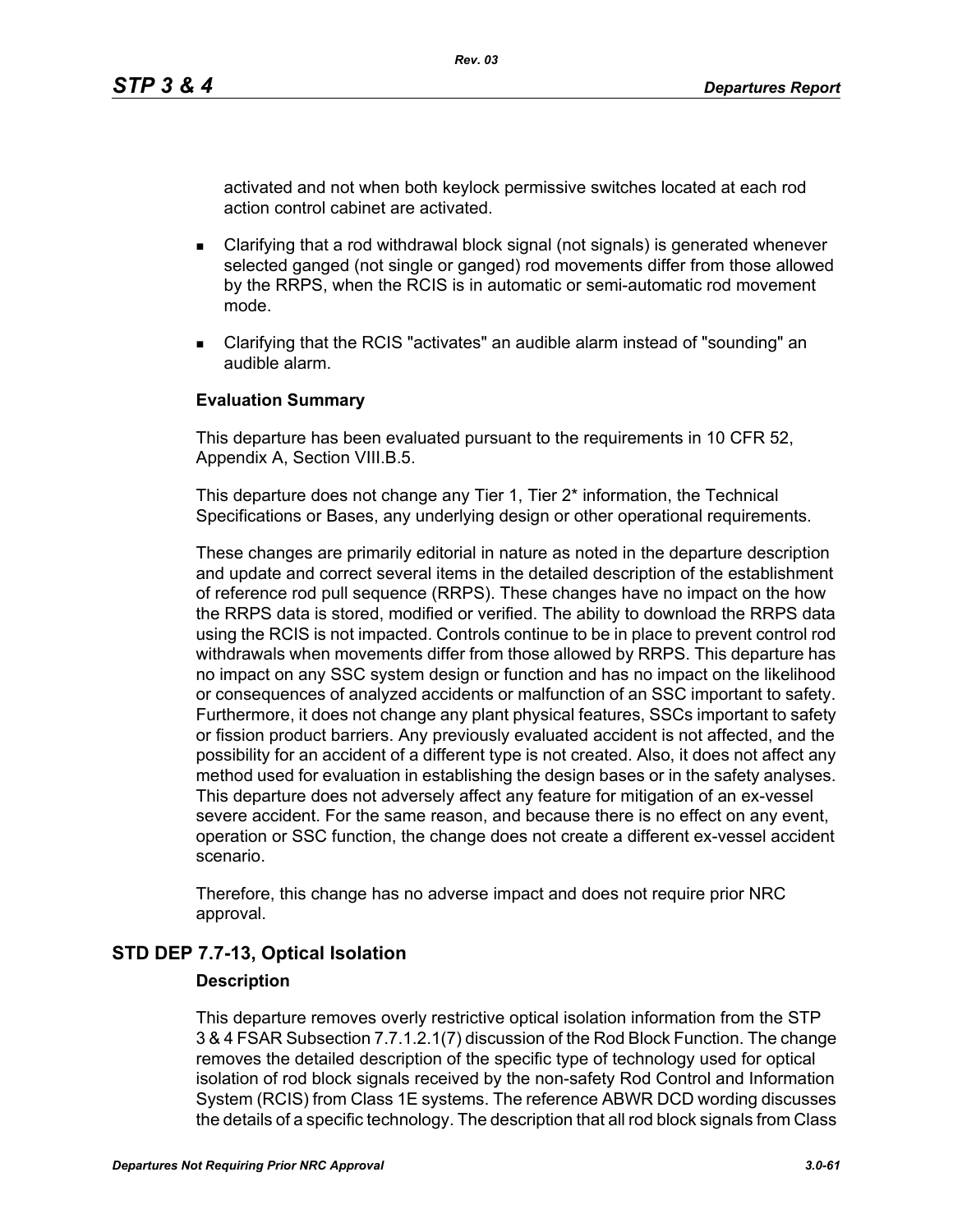1E systems provided to the RCIS are optically isolated is retained. Also, the description that the optical isolation provides complete isolation while keeping electrical failures from propagating into the RCIS and vice versa is also retained. The retained descriptions adequately cover the requirements for optical isolation of the rod block signals.

#### **Evaluation Summary**

This change is deemed necessary to prevent overly restrictive description wording of the type of technology that can be used for achieving suitable optical isolation of the RCIS rod block signals.

This departure has been evaluated pursuant to and determined to comply with the requirements in 10CFR 52, Appendix A, Section VIII B.5. This departure does not change the Technical Specifications, any underlying design or other operational requirements. Furthermore, it does not change the requirements for non-safety system isolation from Class 1E systems, any plant physical features, SSCs important to safety or fission product barriers. Any previously evaluated accident is not affected, and the possibility for an accident of a different type is not created. Also, it does not affect any method used for evaluation in establishing the design bases or in the safety analyses.

This departure does not affect any feature for mitigation of an ex-vessel severe accident. For the same reason, and because there is no effect on any event, operation or SSC function, the change does not create a different ex-vessel accident scenario. Therefore, this change has no adverse impact and does not require prior NRC approval.

## **STD DEP 7.7-14, Rod Control and Information System Bypass**

#### **Description**

Changes are incorporated in the STP 3 & 4 FSAR Subsection 7.7.1.2.1 discussion of the Rod Control and Information System (RCIS) bypass capabilities:

- Changes to the description of capabilities provided for performing bypass of either the Synchro A or Synchro B position feedback signals for any individual control rod, including the description of RCIS logic that prevents simultaneous bypassing of both synchro signals for an individual control rod.
- Changes in the descriptions regarding the specific location and related operator interface where specific bypass functions can be performed (e.g., update of control rods to be placed in the "Inoperable" status can be performed at the RCIS Dedicated Operator Interface and descriptions of bypass permissive switch for performing certain bypass operations is added for clarity) and the operator interface where bypass status information is available are incorporated.
- Change in the maximum number of control rods that can be placed into the "inoperable" bypass condition only when the reactor mode switch is in REFUEL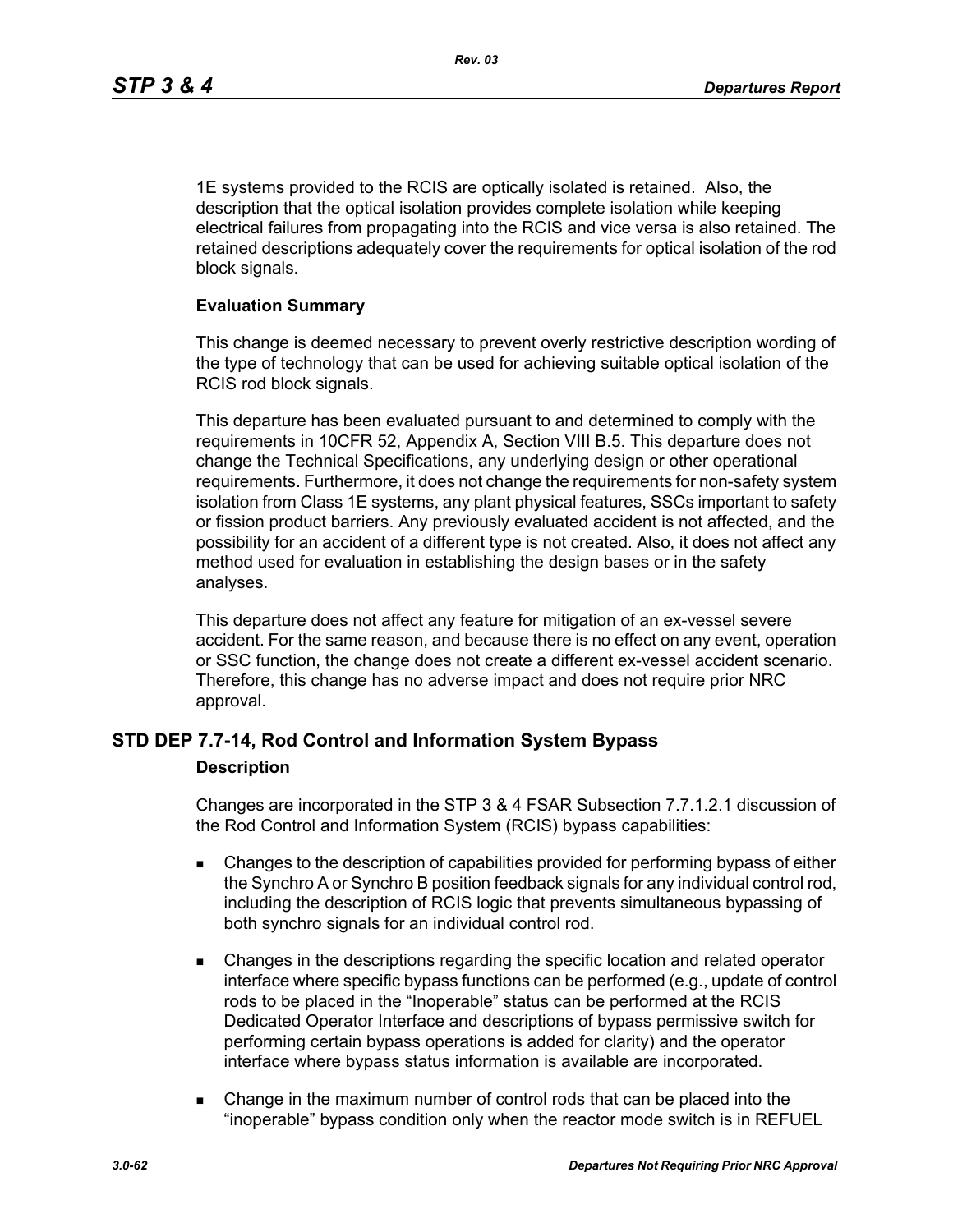mode is incorporated (i.e., change required to support control rod maintenance activities during a planned refueling outage nominally every 18 months, instead of nominally every 12 months).

- Changes in the description of the Single/Dual Rod Sequence Restrictions Override (S/DRSRO) bypass to reflect that it is applied to the one or two control rods associated with the same hydraulic control unit (HCU) when performing scram time surveillance testing (and is not a bypass that can be selected for specific individual control rods).
- **Addition of a new section to more clearly distinguish the Single Channel RCIS** Bypass features from the other RCIS bypass capabilities (i.e., synchro bypass, "Inoperable" bypass, and S/DRSRO bypass are RCIS bypass functions that do not bypass a single channel of the dual redundant RCIS channel equipment). Single Channel RCIS Bypass features are those RCIS bypass functions provided to allow bypass of single channel of dual channel RCIS equipment. The specific list of the available types of Single Channel RCIS Bypass features is also clarified by the changes incorporated.

## **Evaluation Summary**

These changes provide an updated design description showing the implemented system design.This departure has been evaluated pursuant to the requirements in 10 CFR 52, Appendix A, Section VIII.B.5. This change to the STP 3 & 4 FSAR provides a clearer and more complete description of the design and operation of the RCIS system. These changes are a result of RCIS design evolution based on experience at operating plants and involve an enhanced discussion of RCIS bypass capabilies. This departure is not the result of any underlying design change and functional requirements of the RCIS system are unchanged. This departure does not change any Tier 1 or Tier  $2^*$ information, the Technical Specifications or Bases or other operational requirements. Furthermore, it does not change any plant physical features, SSCs important to safety or fission product barriers. Any previously evaluated accident is not affected, and the possibility for an accident of a different type is not created. Also, it does not affect any method used for evaluation in establishing the design bases or in the safety analyses. This departure does not affect any feature for mitigation of an ex-vessel severe accident. For the same reason, and because there is no affect on any event, operation or SSC function, the change does not create a different ex-vessel accident scenario. Therefore this departure has no adverse impact and does not require prior NRC approval.

## **STD DEP 7.7-20, Recirculation Flow Control Logic**

## **Description**

Subsection 7.7.1.3 (1) of the reference ABWR DCD describes automatic operation of the Recirculation Flow Control System as only available above 70% power. Subsection 7.7.1.3 (4) provides a more complete description by stating the 70% limit is for a "rod pattern where rated power accompanies 100% flow." This subsection provides further information concerning manual and automatic operation for other rod patterns and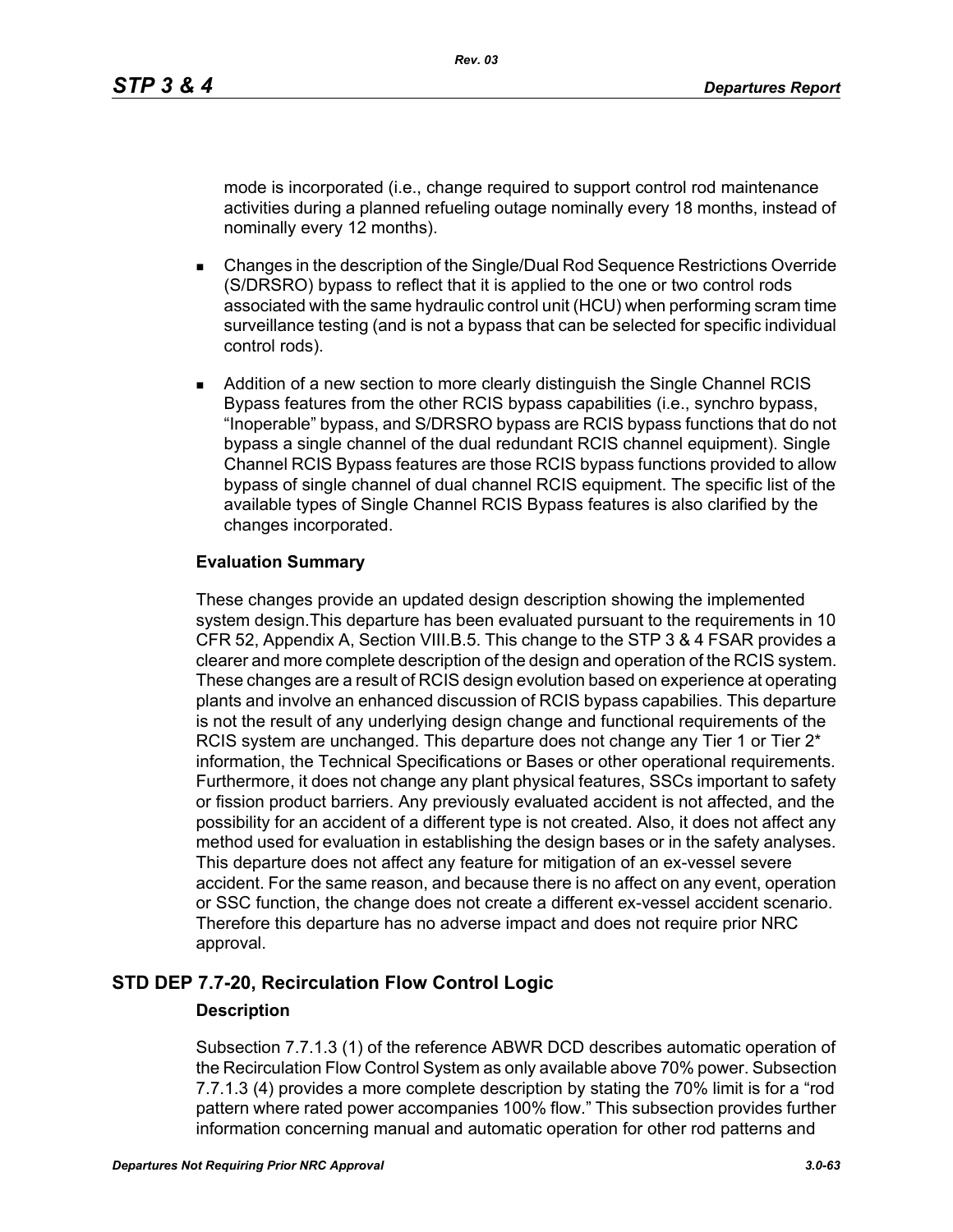power levels. Therefore, the statement "if the power level is above 70% rated" is removed from 7.7.1.3 (1).

FSAR Subsection 7.7.1.3 (4) is further clarified as follows:

- **Dearation below approximately 25% has been described in lieu of previous** information about operation below 70%,
- **Load follow capability has been enhanced to include the specific interfacing** systems required for this mode of operation in lieu of the original "main turbine regulator control" and
- **Terminology for the "main turbine pressure regulator" is changed to "APR" and** "semi-automatic mode" is changed to "core flow mode".

Subsection 7.7.1.3(8)(e) revises the rate limiter rate of change to +5% for increasing speeds and -5% for decreasing speeds, consistent with the speed change rate described in DCD Tier 2 Subsections 15.3.2.1.1 and 15.4.5.1.1.

The terminology is updated in Figure 7.7-5 and Figure 7.7-7 to be consistent with Subsection 7.7.1.3.

## **Evaluation Summary**

This departure has been evaluated pursuant to the requirements in 10 CFR 52, Appendix A, Section VIII.B.5.

This change to the STP 3 & 4 FSAR to clarify and correct inconsistencies regarding operation of the recirculation flow control system does not change any Tier 1 or Tier  $2^*$ information, the Technical Specifications or Bases or other operational requirements. Furthermore, it does not change any plant physical features, SSCs important to safety or fission product barriers. Any previously evaluated accident is not affected, and the possibility for an accident of a different type is not created. Also, it does not affect any method used for evaluation in establishing the design bases or in the safety analyses. This departure does not affect any feature for mitigation of an ex-vessel severe accident. For the same reason, and because there is no effect on any event, operation or SSC function, the change does not create a different ex-vessel accident scenario.

Therefore this change has no adverse impact and does not require prior NRC approval.

## **STD DEP 7.7-22, Automated Thermal Limit Monitor (ATLM) Description Description**

The description of the ATLM setpoint and rod block action in reference ABWR DCD Subsections 7.7.1.5 (7) (c) and (7) (e), and 7.7.1.5.1 have been expanded in the STP 3 & 4 FSAR to further describe the interface of interacting systems and this application. The FSAR states that when an ATLM setpoint update is requested, after calculating the power distribution within the core, the computer sends data to the ATLM of the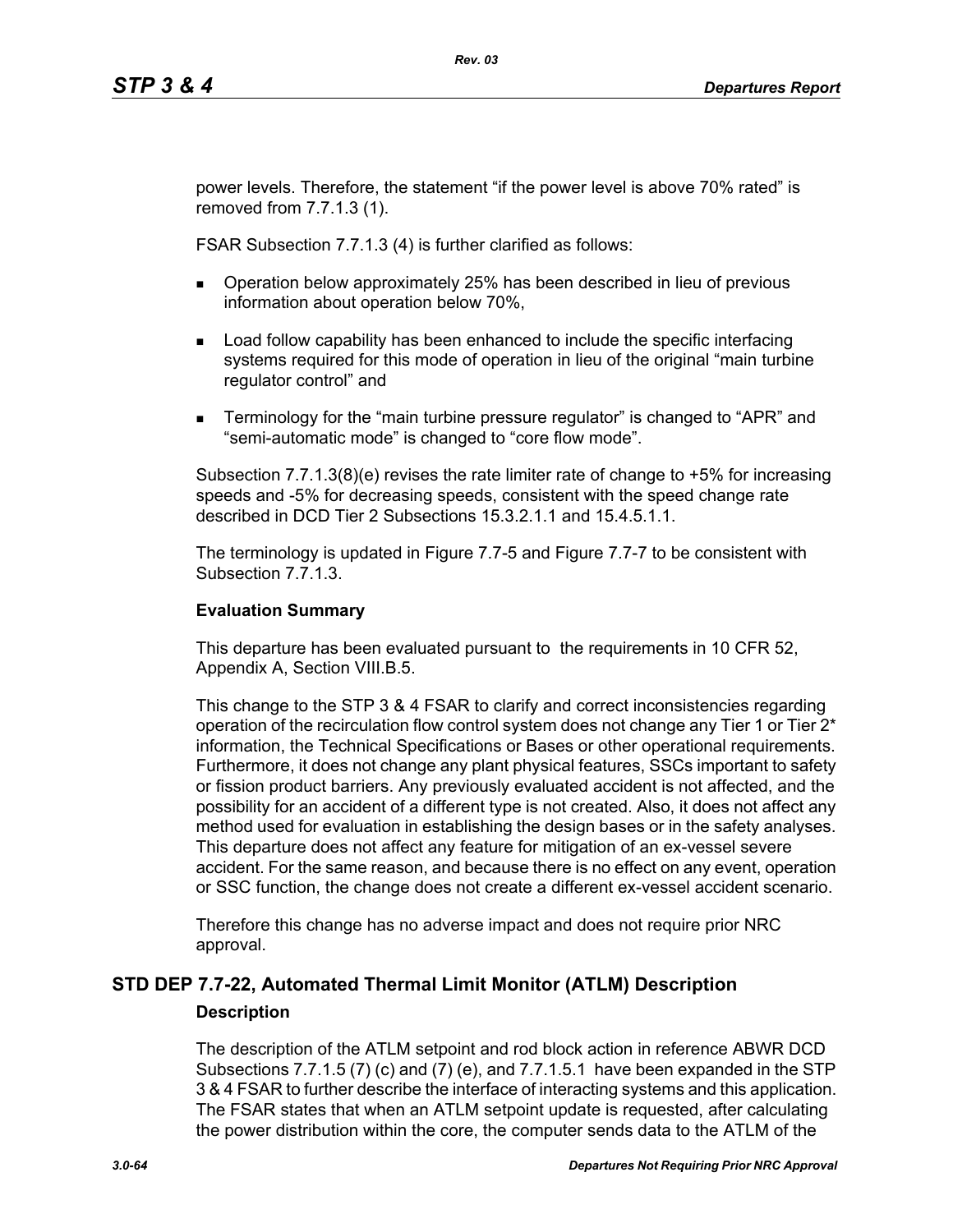RCIS on the calculated fuel thermal operating limits and corresponding initial LPRM values. The ATLM monitors various functions and issues rod block signals to prevent violation of the fuel operating limits.

#### **Evaluation Summary**

This departure has been evaluated in accordance with the requirements in 10 CFR 52, Appendix A, Section VIII.B.5, as described previously. The Automated Thermal Limit Monitor (ATLM) is discussed in Tier 1, the Tech Spec Bases and the LCOs for Control Rod Block Instrumentation. Those sections have been reviewed and the proposed change in the departure has no effect on them. This change is an expansion of the description of the interface of interacting systems and the ATLM. No underlying design change is made and no SSC important to safety or fission product barrier is affected. There is no increase in the frequency of accidents and there is no increase in the likelihood of a malfunction of an SSC important to safety. Any previously evaluated accident is not affected, and the possibility for an accident of a different type is not created. Also, it does not affect any method used for evaluation in establishing the design bases or in the safety analyses. This departure does not affect any feature for mitigation of an ex-vessel severe accident. For the same reason, and because there is no effect on any event, operation or SSC function, the change does not create a different ex-vessel accident scenario. Therefore, this change has no adverse impact and does not require prior NRC approval.

## **STD DEP 7.7-23, Automated Traversing Incore Probe (ATIP) Function**

#### **Description**

Subsection 7.7.1.5.1 of the reference ABWR discusses inputs from the "automatic fixed incore probe (AFIP)" to be used for gain adjustment factors for Local Power Range Monitoring. The STP 3 & 4 FSAR explains that this function is provided by the ATIP rather than the AFIP in the US ABWR.

Subsection 7.7.1.6.1 (2) of DCD states that the ATIP is nonsafety-related, but the STP 3 & 4 FSAR expands that description to include that this sub-system of the Neutron Monitoring System has no safety function, but the system does contain safety-related components. In response to a containment isolation signal resulting from either low reactor water level or high drywell pressure, the ATIP system automatically initiates TIP probe withdrawal followed by closure of the ball valves and purge line valves to ensure containment isolation.

Subsection 7.7.2.6.2 adds that the ATIP system has isolation valves, and is required to perform automatic containment isolation function in compliance with GDC 56 by following the guidance of Reg. Guide 1.11.

Subsection 7.7.1.6.1 (4) of the DCD states that the ATIP equipment is tested and calibrated using heat balance data and procedures described in the instruction manual. The STP 3 & 4 FSAR states that only the procedures from the instruction manual are required for the calibration of this equipment.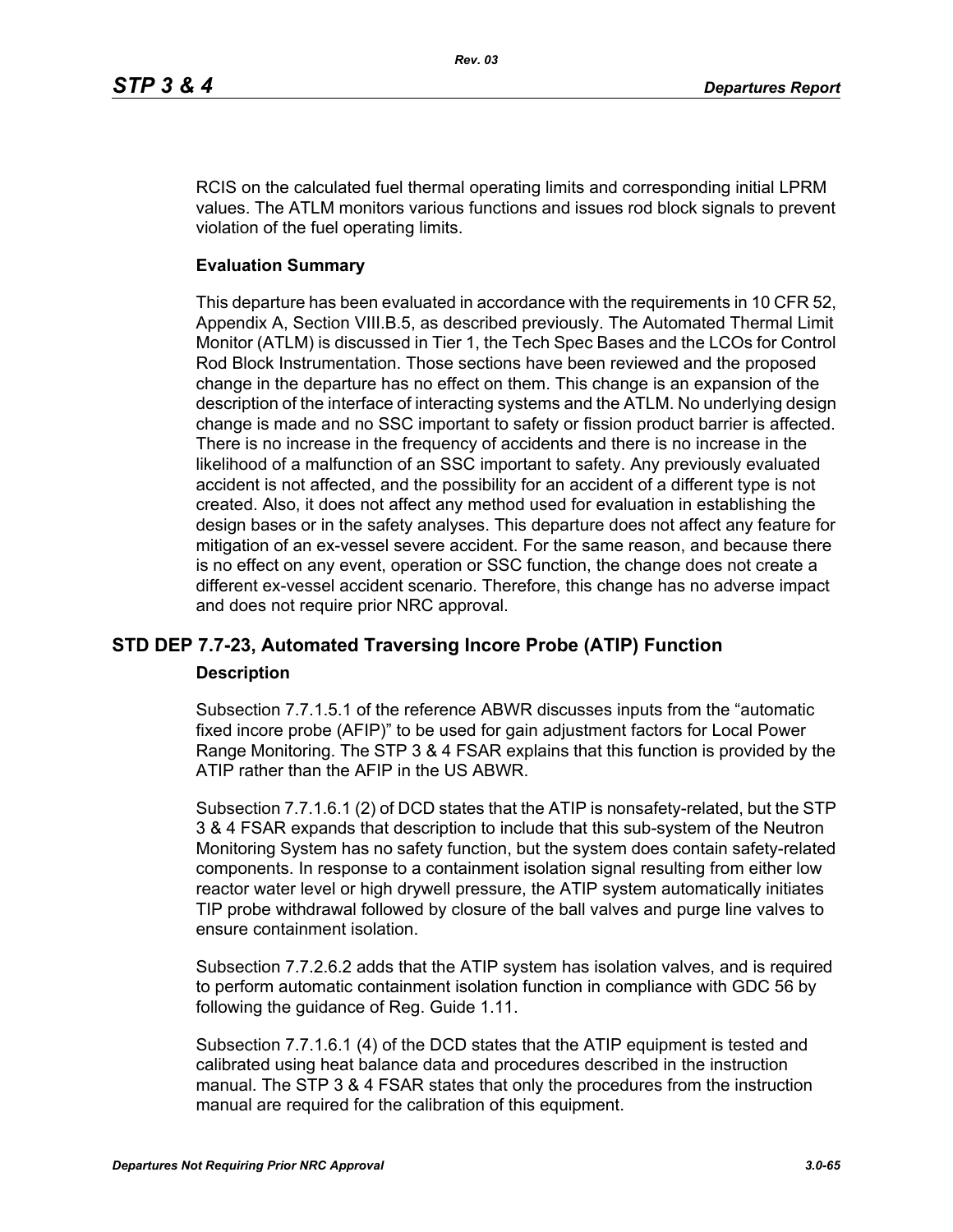#### **Evaluation Summary**

This departure has been evaluated pursuant to the requirements in 10 CFR 52, Appendix A, Section VIII.B.5.

There is no impact on any Tier 1, Tier 2\*, DCD, technical specifications, basis for technical specifications or operational requirements as a result of these changes.

These items are all clarifying changes which do not involve a change to the ATIP design or function. The ATIP operation is a nonsafety related function which is used to calibrate the LPRM system. Consequently, there is no impact on the probability or consequences of an accident or malfunction of an SSC important to safety.

The ATIP System is not identified as a design feature in the DCD for mitigating an exvessel severe accident. These changes to the ATIP system description are clarifying, and therefore the likelihood or consequences of a severe accident are not impacted. As a result of this evaluation, prior NRC approval of these changes is not required.

#### **STD DEP 7.7-24, Steam Bypass and Pressure Control Interfaces**

#### **Description**

Subsection 7.7.1.8 (7a) of the reference ABWR DCD states that an external signal interface for the Steam Bypass and Pressure Control (SB&PC) System is narrow range dome pressure signals from the SB&PC System to the Recirculation Flow Control System. STP 3 & 4 FSAR Subsection 7.7.1.8 (7a) states that the "narrow range dome pressure signals" are replaced by "validated dome pressure signals." The signals are validated based on the value of the pressure and the number of signals that are in the valid range.

Based on pressure demand, the SB&PC System calculates position error and flow demand for each turbine valve. Based on these signals, the SB&PC System calculates emergency bypass valve fast opening signal and servo current signal for each turbine valve. Tier 2 Subsection 7.7.1.8 (7h) of the reference ABWR DCD lists these signals as an external interface from the Turbine Bypass System. Tier 2 Subsections 7.7.1.8 (7h) and (7i) of the STP 3 & 4 FSAR list servo current signals as external signal interfaces sent from the SB&PC to the Turbine Bypass System. This clarifies which is the sending unit and which is the receiving unit.

Tier 2 Subsection 7.7.1.8 (7l) of the reference ABWR DCD lists "Governor free demand signal" as an external interface from the APR System. In STP 3 & 4 FSAR Subsection 7.7.1.8 (7l), this signal is replaced by "Automatic Frequency Control signal".

Tier 2 Subsection 7.7.1.8 (7m) of the reference ABWR DCD lists "reactor power compensation signal" as an external interface to the APR System. This list has been changed in Subsection 7.7.1.8 (7m) and (7o) of the STP 3 & 4 FSAR and now it lists "limited speed regulator output" and "pressure regulator output signal" as external interfaces sent to the APR System.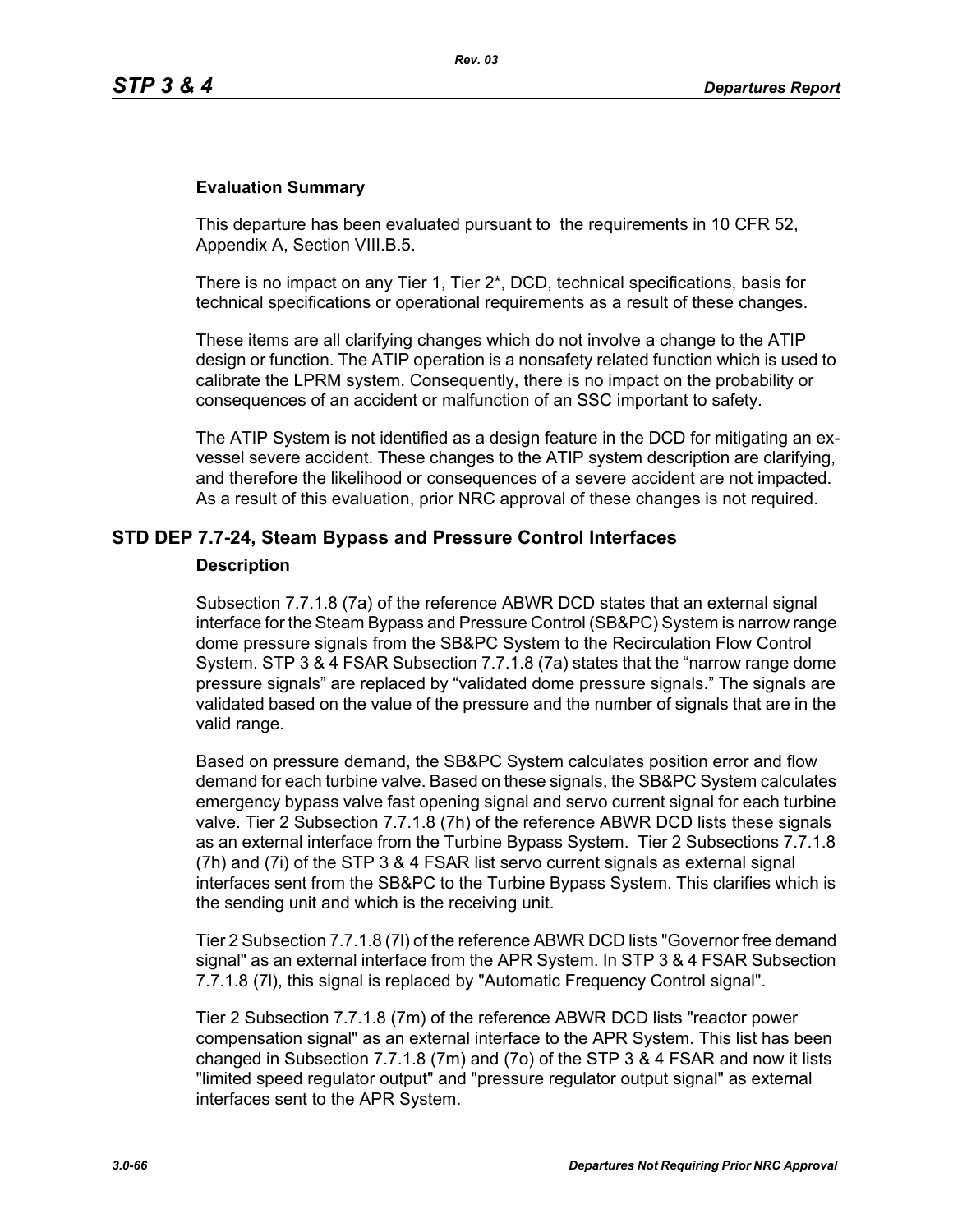Tier 2 Subsection 7.7.2.8.1 of the reference ABWR DCD states that the SB&PC does not interface with any engineered safeguard or safety related system. STP 3 & 4 FSAR Tier 2 Subsection 7.7.2.8.1 states that the SB&PC System receives reactor pressure and water level from the NBS system but only from nonsafety instrumentation. This clarifies that the SB&PC System does not interface with any safety related instrumentation even though it interfaces with a safety related system.

Figure 7.7-12 and Figure 7.7-13 are also revised to be consistent with the revised description.

#### **Evaluation Summary**

The Tier 1 and Tier2\* DCD, Technical Specifications, Bases for Technical Specifications and operational requirements were reviewed and were determined not to be impacted by this departure.

This departure clarifies and corrects the description of the I&C interface for the SB&PC System. This departure does not change any plant physical features, SSCs important to safety or fission product barriers. Any previously evaluated accident is not affected, and the possibility for an accident of a different type is not created. This departure does not affect any method of evaluation used in establishing the plant design bases or in the safety analyses. This departure does not affect any feature for mitigation of an exvessel severe accident. This departure does not create a possibility for an accident of a different type than any previously evaluated.

This departure has been evaluated and determined to comply with the requirements in 10 CFR 52, Appendix A, Section VIII.B.5. The change has no adverse impact and does not require prior NRC approval.

## **STD DEP 7.7-27, RCIS Table Deletion**

#### **Description**

Table 7.7-1 of the reference ABWR DCD provides the environmental conditions for the Rod Control and Information System (RCIS) module operation environment, consisting of temperature, relative humidity, atmospheric pressure, radiation levels, and seismic acceleration. There is no reference to this table in DCD Section 7.7. or elsewhere in the DCD. DCD Subsection 7.7.1.2.5 references Section 3.11, which provides the requirements for nonsafety-related equipment subject to adverse environments. Therefore, Table 7.7-1 is removed from the STP 3 & 4 FSAR because it is unnecessary.

#### **Evaluation Summary**

This departure has been evaluated pursuant to the requirements in 10 CFR 52, Appendix A, Section VIII.B.5. This departure does not change any Tier 1 or Tier 2\* information, Technical Specifications, any underlying design or other operational requirements. This change is editorial in nature and deletes a table which is not referenced in the DCD and therefore is not necessary. Furthermore, it does not change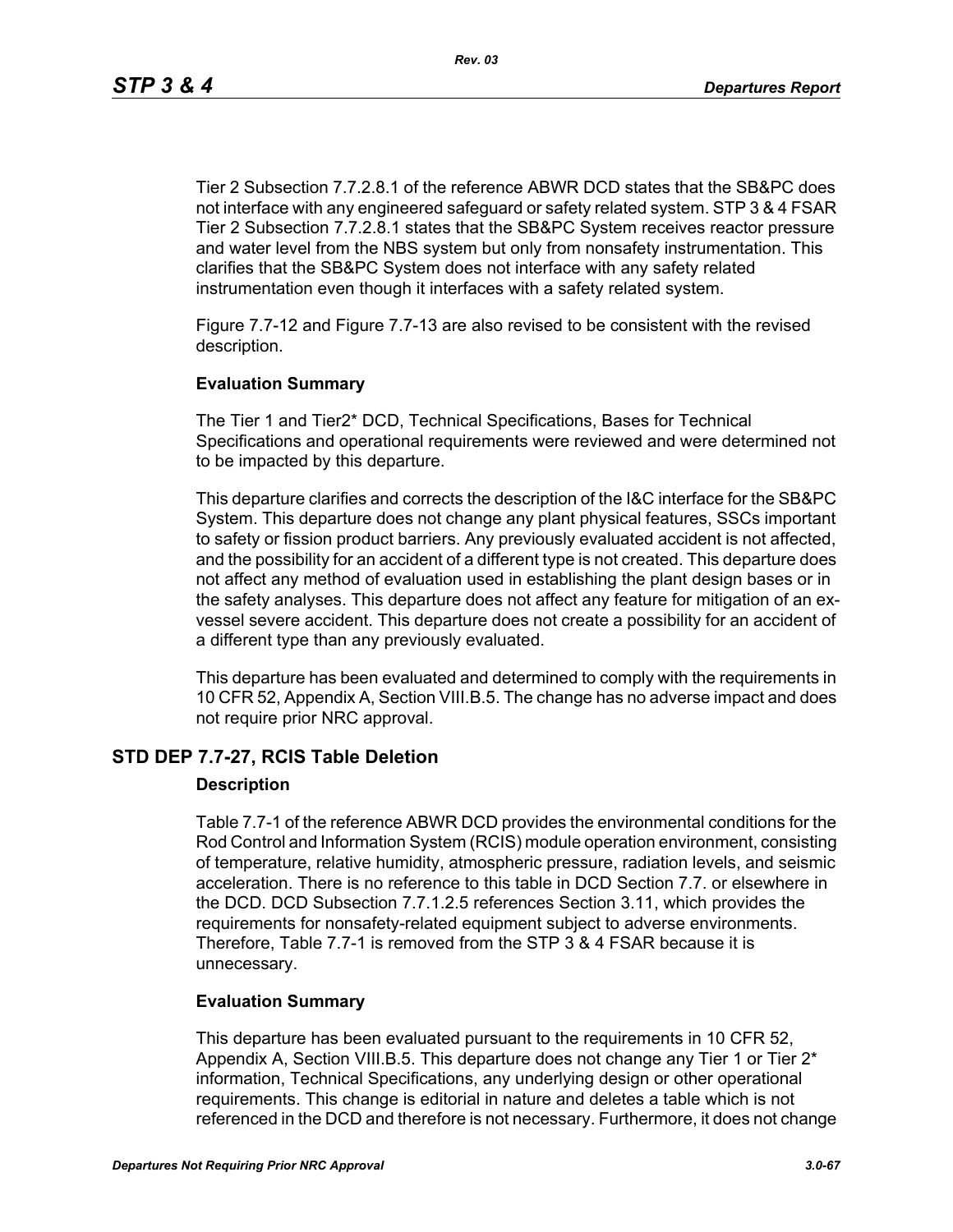any plant physical features, SSCs important to safety or fission product barriers. Any previously evaluated accident is not affected, and the possibility for an accident or a different type is not created. Also, it does not affect any method used for evaluation in establishing the design or in the safety analyses. This departure does not affect any feature for mitigation of an ex-vessel severe accident. For the same reason, and because there is no effect on any event, operation or SSC function, the change does not create a different ex-vessel accident scenario. Therefore, this change has no adverse impact and does not require prior NRC approval.

## **STP DEP 8.2-1, Electrical Equipment Numbering**

#### **Description**

Due to the site arrangements of the switchyard and other auxiliary structures, the internal routing of the major power circuits can differ between applicants. Bus assignments and nomenclature may also vary due to site-specific factors. (Also see associated STD DEP 8.3-1 which revised the medium voltage electrical distribution system.) Figure 8.2-1, Sheets 1-7, have been revised to show the new bus numbers and equipment location in the turbine building. Reference subsections were added to the interface requirements to direct the reader to those sections in which the requirements are incorporated.

#### **Evaluation Summary**

This departure has been evaluated pursuant to the requirements in 10 CFR 52, Appendix A, Section VIII.B.5.This departure to update Figure 8.2-1 to reflect the STP 3 & 4 design for electrical power distribution as described in the FSAR does not change any Tier 1 or Tier 2\* information, the Technical Specifications or Bases or other operational requirements. Furthermore, it does not change any plant physical features other than the location of non-Class 1E electrical power distribution equipment. It does not change SSCs important to safety or fission product barriers. Any previously evaluated accident is not affected, and the possibility for an accident of a different type is not created. Also, it does not affect any method used for evaluation in establishing the design bases or in the safety analyses. This departure does not affect any feature for mitigation of an ex-vessel severe accident. For the same reason, and because there is no effect on any event, operation or SSC function, the change does not create a different ex-vessel accident scenario.

Therefore this change has no adverse impact and does not require prior NRC approval.

#### **STP DEP 8.3-3, Electrical Site-Specific Power and Other Changes**

This departure description and evaluation summary has been moved to Section 2.2.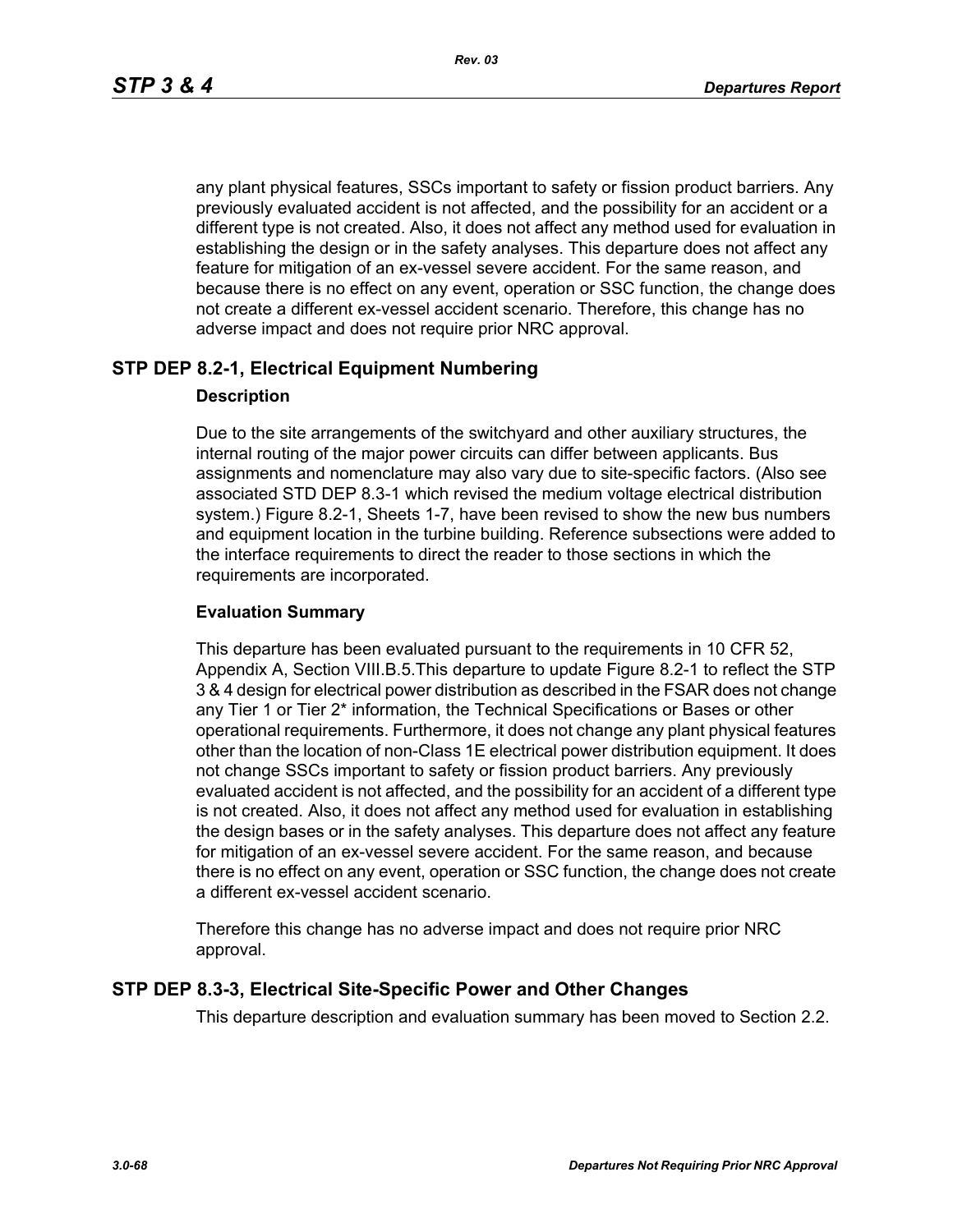## **STD DEP 8A.1-1, Regulatory Guidance for the Lightning Protection System Description**

This departure provides a change from the reference ABWR DCD in STP 3 & 4 FSAR Section 8A.1.2 to acknowledge availability of SRP and regulatory guidance for the lightning protection system. It adds a reference to RG 1.204, November 2005, which is cited in NUREG-0800, Section 8.1, Rev. 3. It also adds references to the applicable sections of IEEE Standards 666, 1050, and C62.23 as they relate to RG 1.204.

## **Evaluation Summary**

This departure has been evaluated pursuant to the requirements in 10 CFR 52, Appendix A, Section VIII.B.5.

This departure does not change any Tier 1, Tier 2<sup>\*</sup> information, the Technical Specifications or Bases, any underlying design or other operational requirements.

This departure updates the lightning protection system requirements from the DCD to reflect the issuance of RG 1.204, which had not been issued at the time of ABWR certification. This RG provides an acceptable approach for the design of lightning protection systems for nuclear power plants. There is no impact on the design or function of an SSC important to safety, and consequently, there is no impact on the likelihood or consequences of analyzed accidents or malfunction of an SSC important to safety. Furthermore, it does not change any plant physical features, SSCs important to safety or fission product barriers. Any previously evaluated accident is not affected, and the possibility for an accident of a different type is not created. Also, it does not affect any method used for evaluation in establishing the design bases or in the safety analyses. This departure does not adversely affect any feature for mitigation of an exvessel severe accident. For the same reason, and because there is no effect on any event, operation or SSC function, the change does not create a different ex-vessel accident scenario.

Therefore, this change has no adverse impact and does not require prior NRC approval.

## **STD DEP 9.1-1, Update of Fuel Storage and Handling Equipment**

## **Description**

Standard Departure 9.1-1 includes the following specific changes:

9.1 Fuel Storage and Handling

The spent fuel storage rack capacity was clarified to be a minimum of 270% to match the description provided in Tier 1 Subsection 2.5.6 and to be consistent with the response to NRC certification question 410.33. In Subsection 9.1.3.3, the maximum 270% has been clarified to be the capacity used for the bounding heat load evaluation. For a pool having a capacity larger than 270%, the additional capacity may not be utilized without revision to the bounding heat load evaluation.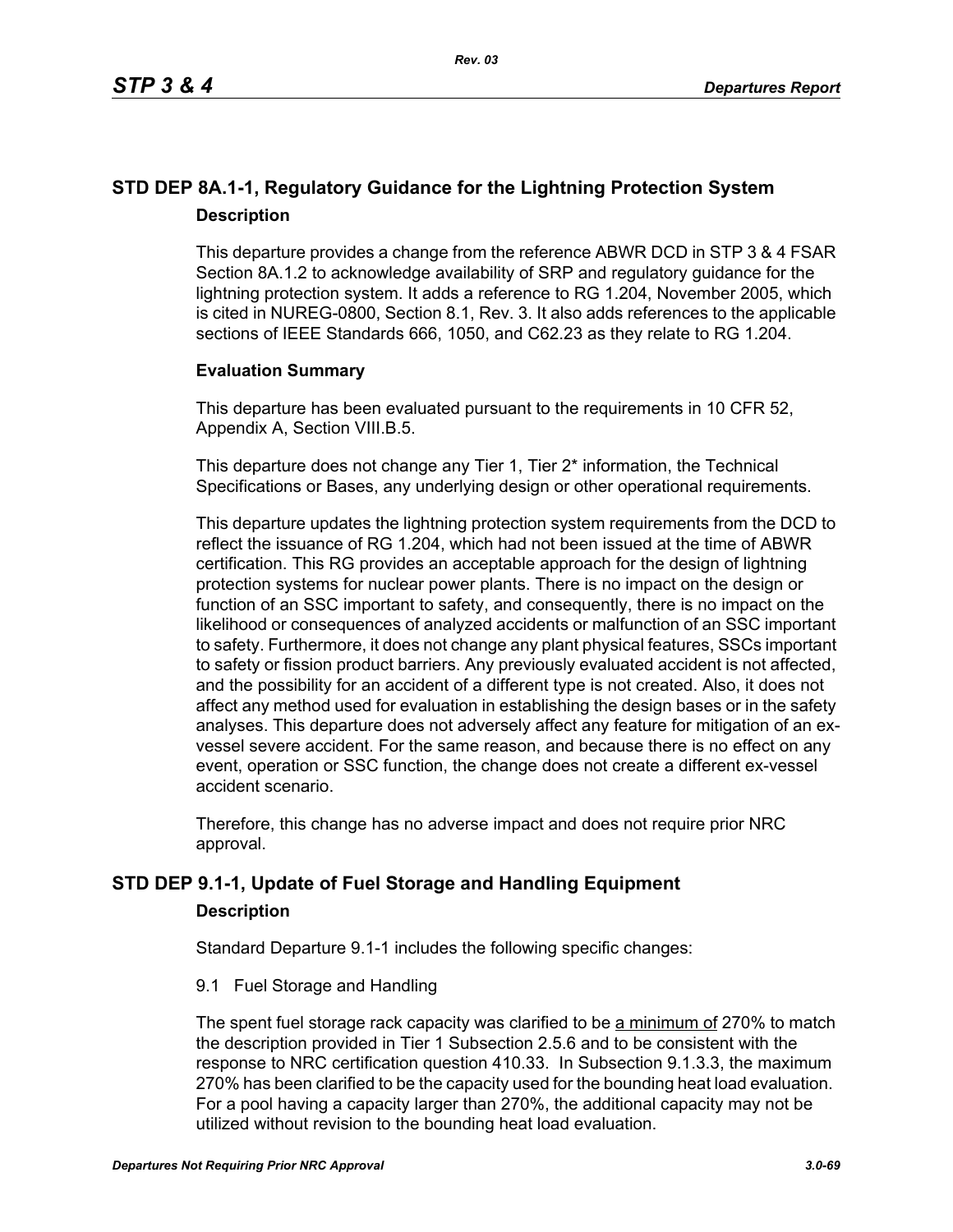The last paragraph was deleted because the new fuel storage racks are revised for dry storage in a fuel vault and are a different design than the spent fuel storage. This requires different analyses and support structures than for the spent fuel racks. Separate discussions are provided for new fuel storage and spent fuel storage.

#### 9.1.1.1.1 Nuclear Design

Subsection 9.1.6 was changed to Subsection 9.1.6.1 to provide the specific reference number to COL License information.

#### 9.1.1.1.3 Mechanical and Structural Design

The reference to Subsection 9.1.2.1.3 was deleted because it was desired to have a stand-alone description for new fuel storage. Most of the information added to this section previously existed in Subsection 9.1.2.3 and is not a technical change from the DCD. The new or revised information includes the following:

- Changes related to dry vs. wet storage include deleting a liner, and adding a drain and curb to preclude accidental flooding of the new fuel storage racks. Although measures are provided to preclude flooding, COL License Information Item 9.1 (Subsection 9.1.6.1) will demonstrate that  $K_{\text{eff}}$  is maintained less than or equal to 0.95 with the new fuel racks flooded with unborated water or with the addition of fire extinguishing aerosols.
- The new fuel rack design uses the load combinations described in SRP 3.8.4 Appendix D instead of the DCD description of load combinations.
- The discussion of rack overturning due to horizontal loads was updated and reference to uplift from vertical loads was deleted.
- The supporting gap around new fuel is clarified as being between the fuel and rack instead of between the spent fuel and support tube.

#### 9.1.1.1.4 Thermal-Hydraulic Design

The reference to thermal-hydraulic design for new fuel storage was deleted because it is not applicable to the new fuel dry storage.

#### 9.1.1.1.5 Material Considerations

The reference to Subsection 9.1.2.1.5 was deleted because it was desired to have a stand-alone description for new fuel storage. The information added to Subsection 9.1.1.1.5 previously existed in Subsection 9.1.2.1.5 and is not a technical change from the DCD.

#### 9.1.1.3.2 Structural Design

Anchoring/support details for the new fuel racks were updated to reflect current ABWR practice for new fuel storage.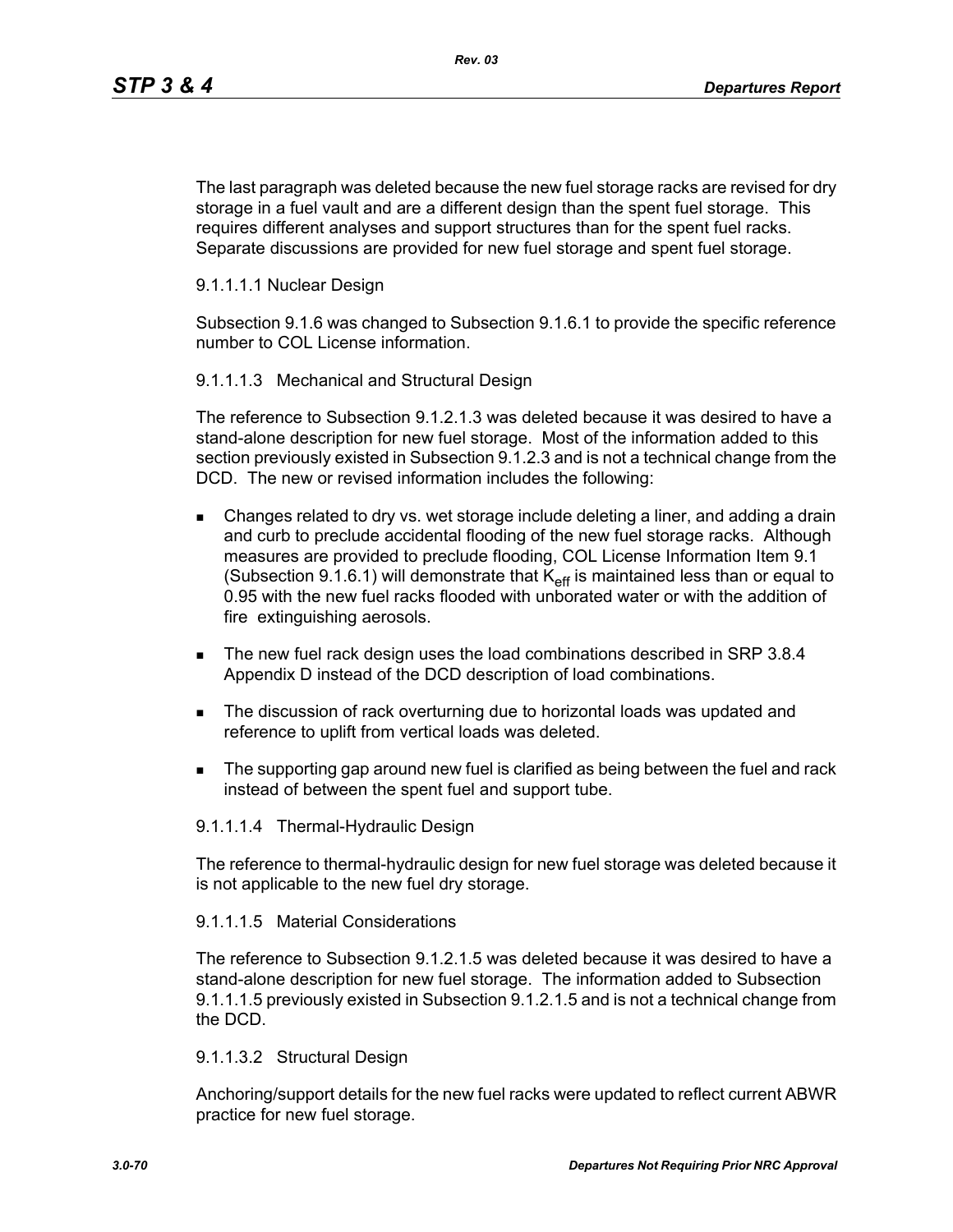9.1.1.3.3 Protection Features of the New-Fuel Storage Facilities

Subsection 9.1.1.3.3 is clarified to note that the auxiliary hoist on the Reactor Building crane can be used (vs. is used) for some new fuel movements. The intent is to use the telescoping grapple on the refueling machine for most movements. Refer to Subsection 9.1.4.1 for additional discussion.

A reference to the "rechanneling" area was corrected by substituting "fuel preparation machine" area.

9.1.2.1.2 Storage Design

The spent fuel storage rack capacity was clarified to be a minimum of 270% to match the description provided in Tier 1 Subsection 2.5.6 and to be consistent with the response to NRC certification question 410.33. In Subsection 9.1.3.3, the maximum 270% has been clarified to be the capacity used for the bounding heat load evaluation. For a pool having a capacity larger than 270%, the additional capacity may not be utilized without revision to the bounding heat load evaluation.

9.1.2.1.3 Mechanical and Structural Design

Active vacuum breaker valves in potential siphon paths have been replaced by locating passive vent holes in each pool recirculation line.

The spent fuel rack design uses the load combinations described in SRP 3.8.4, Appendix D, instead of the previous DCD description of load combinations.

Language implying there is one acceptable dynamic analysis method was clarified to permit analysis by different methods if they are approved. Refer also to the COL License Information Item in Subsection 9.1.6.2

Reference to the AISI code for compressive stability of light gauge structures was eliminated.

9.1.2.1.5 Material Considerations

The missing temperature unit for 16°C was inserted.

9.1.2.3.2 Structural Design and Material Compatibility Requirements

Spent fuel rack anchoring/support details were updated to reflect current ABWR practice.

9.1.3 Fuel Pool Cooling and Cleanup:

9.1.3.1 Design Bases

An acronym for Residual Heat Removal was provided along with the clarification that FPC load is a heat load.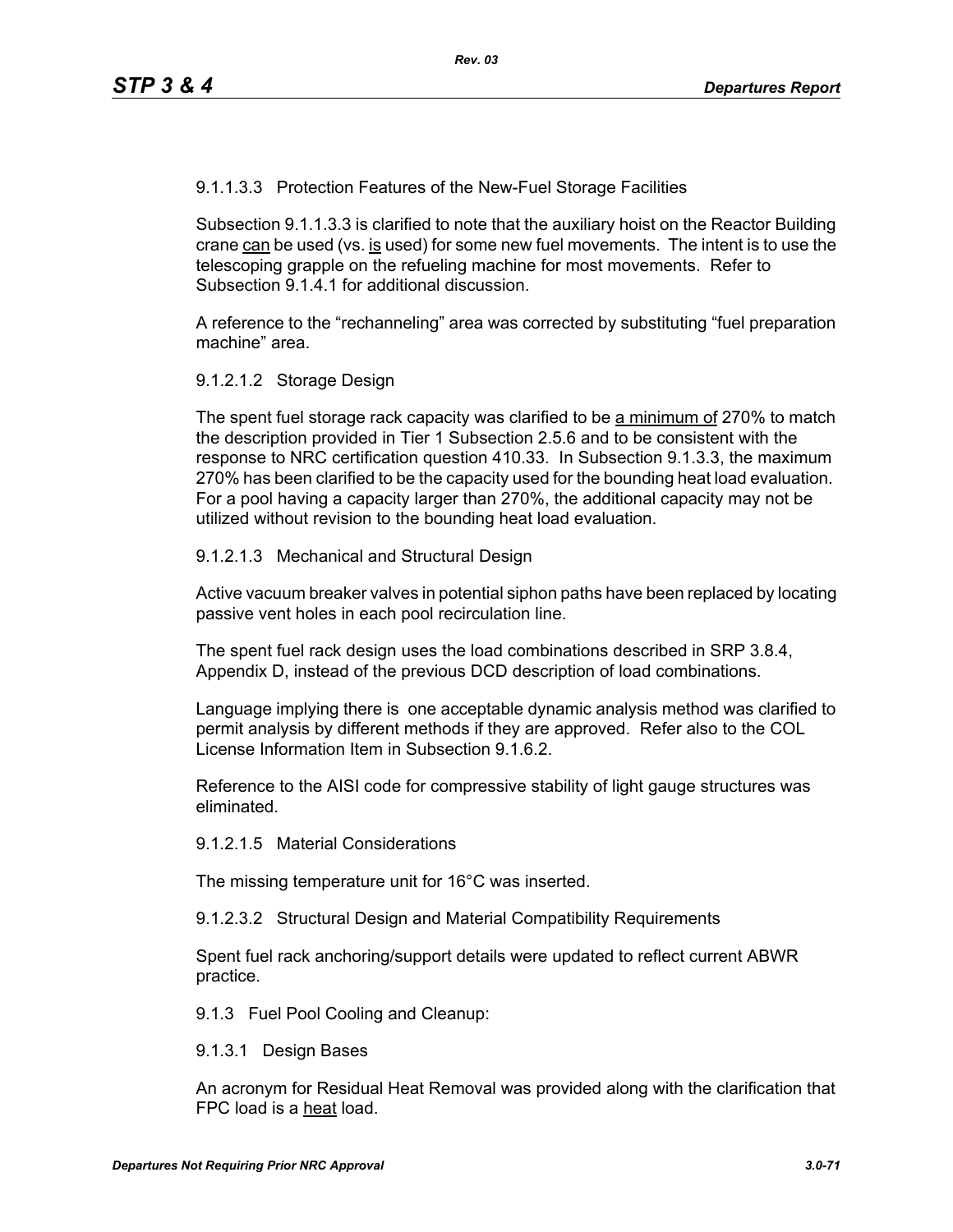9.1.3.2 System Description:

The word Closed was deleted from "Reactor Building Closed Cooling Water System" for consistency throughout DCD.

The discussion of an RHR loop being available for meeting Mode 4/5 ECCS operability requirements was deleted because this discussion is more appropriately addressed in the Technical Specifications and associated Bases.

The discussion of fuel pool cleanup system performance was supplemented and clarified to add suspended solids removal capability, total corrosion product metal below 30 ppb, and a flow rate of two water changes per day.

9.1.3.3 Safety Evaluation

In previous sections, the spent fuel storage rack capacity was clarified to be a minimum of 270% to match the description provided in Tier 1 Subsection 2.5.6 and to be consistent with the response to NRC certification question 410.33. In this section the maximum 270% has been clarified to be the capacity used for the bounding heat load evaluation. For a pool having a capacity larger than 270%, the additional capacity may not be utilized without revision to the bounding heat load evaluation.

Clarified that the makeup water supply to the fuel pool is from the Makeup Water Condensate System (MUWC).

Clarified the description of the valve arrangement for isolating the non-seismic filterdemineralizers to be consistent with Figure 2.6.2 of the Tier 1 DCD.

Updated the COL License Item in Subsection 9.1.6.9.

9.1.4 Light Load Handling System (Related to Refueling)

Changes in this subsection were made to update the equipment and special tools utilized in ABWR refueling operations, including the inspection of new fuel. The Refueling machine is described as Seismic Category I. Outdated equipment (e.g. vacuum sipper) that is no longer utilized was deleted. The specific changes are noted in Subsection 9.1.4 and include the following:

- *(a)* Revised the channel bolt wrench size.
- *(b)* Revised the channel bolt wrench size.
- *(c)* Deletion of the Fuel Vacuum Sipper and restoration of the Fuel Assembly Sampler.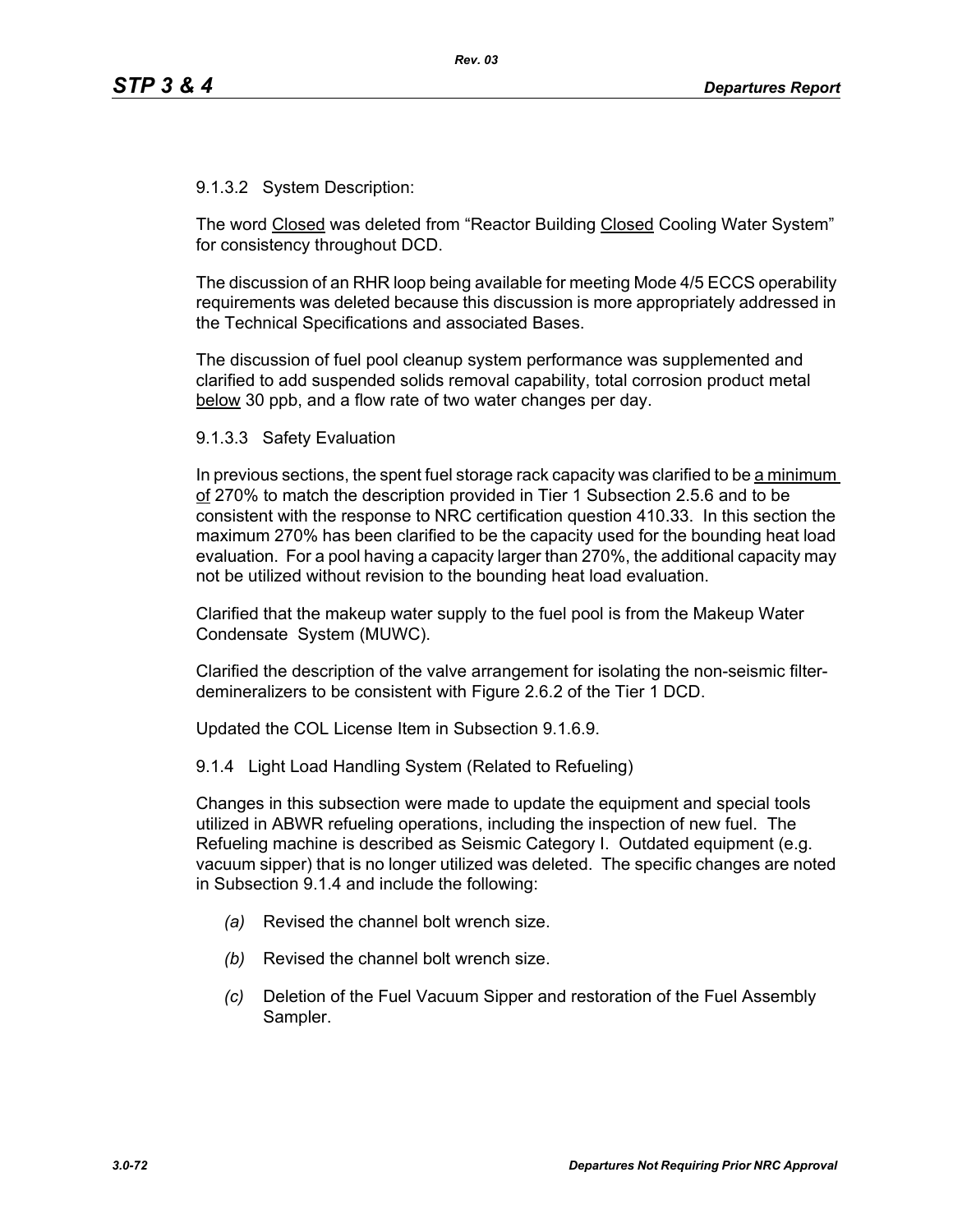- *(d)* Renamed some of the reactor vessel service tools.
- *(e)* Clarified the description and operation of the RPV head strongback and stud tensioner.
- *(f)* Revised the capacity of one refueling machine auxiliary hoists.
- *(g)* Deletion of the use of In-vessel Rack.
- *(h)* Identified the maximum speed of the refueling machine grapple hoist.
- *(i)* Upgraded the steamline plug description to include materials and seals.
- *(j)* Upgraded the shroud head stud wrench description of materials.
- *(k)* Removed the description of the blade guide weight.
- *(l)* Corrected the weight and dimensions of the RIP motor.
- *(m)* Revised the description of the general purpose grapple.
- *(n)* Removed the spring reel for incore servicing.
- *(o)* Removed the incore flange seal test plug.

Additionally, Subsection 9.1.4 is updated to clarify the use and operation of the various equipment and special tools.

Other changes in this subsection not specifically related to equipment or special tools involved in refueling are:

9.1.4.1 Design Bases

Clarified that the minimum water level for shielding is the height above the top of active fuel (TAF).

9.1.4.2.1 Spent Fuel Cask

Revised this subsection to reflect that information related to a spent fuel cask will be the subject of future updates to the FSAR when movement of fuel from the spent fuel pool becomes necessary.

9.1.5 Overhead Heavy Load Handling Systems (OHLH)

Changes were made to update OHLH utilized in ABWR refueling operations, including the addition of ASME NOG-1 as a technical standard for the Type I Reactor Building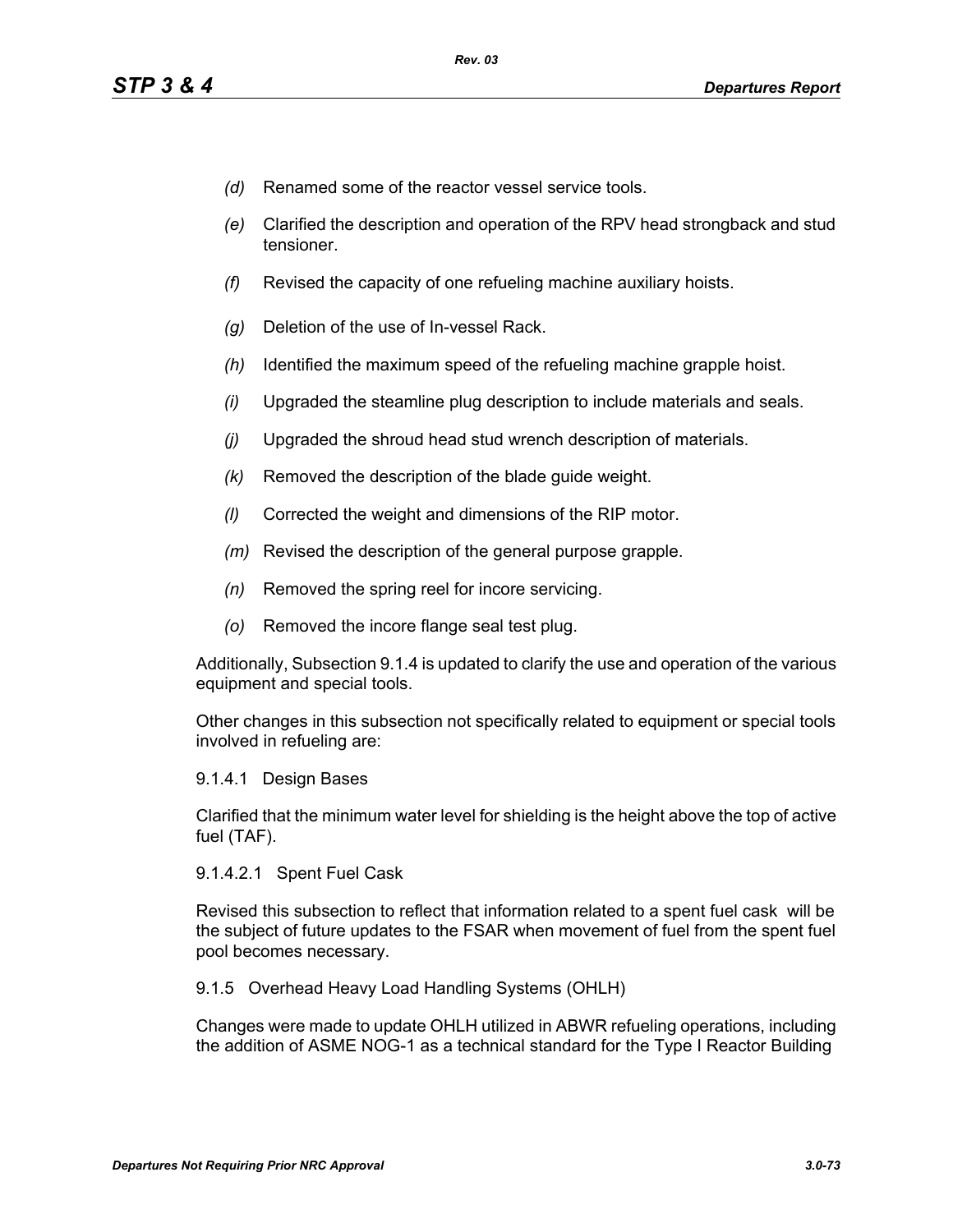$\mathbf I$ 

crane. The description and use of the under vessel rotating platform was also updated. The specific changes are noted in Subsection 9.1.5 and summarized as follows:

- *(a)* Updated the RIP motor weight and dimensions.
- *(b)* Removed the in-vessel rack.

## 14.2.12.1.50 Fuel-Handling and Reactor Component Servicing Equipment Preoperational Test

The flange seal test plug is replaced with sealing equipment to be consistent with the information in Subsection 9.1.4.

Tables and Figures

Tables 9.1-1, 9.1-9, 9.1-10 and 9.1-12 were not changed. The remaining tables were revised to reflect revisions made in the text and other additional changes as shown. Table changes are presented as new tables with all changes incorporated.

Table 1.8-21a was revised to reflect the 2004 edition of ASME NOG-1.

Figures 9.1-4, 9.1-7, and 9.1-10 are deleted.

Figures 9.1-1, 9.1-2, 9.1-5, 9.1-8, 9.1-11, 9.1-12 and 9.1-14 are revised.

## **Evaluation Summary**

This departure has been evaluated pursuant to and determined to comply with the requirements in 10 CFR 52, Appendix A, Section VIII.B.5. The changes to fuel handling equipment and special tools are essentially material, weight and dimensional changes, corrections or clarifications (e.g., for wrenches and grapples, Steamline Plug, RIP motors, Blade Guide), use of the Fuel Assembly Sampler instead of the Fuel Vacuum Sipper, design changes to the RPV Stud Tensioner System, and Refueling Machine Auxiliary Hoist (for increased capacity) to adapt previous ABWR or other BWR plant experience, the addition of sealing to the Steamline Plug for more effective and reliable sealing, and the deletion of the In-Vessel Rack to minimize potential for objects to drop in the reactor during temporary moves.

This departure does not change the Technical Specifications, or other operational requirements of the fuel-handling operation. Furthermore, it does not change any plant physical features other than fuel-handling equipment and tools, and does not affect any SSCs important to safety or fission product barriers. Any previously evaluated accident is not affected, and the possibility for an accident of a different type is not created. Also, it does not affect any method used for evaluation in establishing the design bases or in the safety analyses. This departure does not affect any feature for mitigation of an ex-vessel severe accident. For the same reason, and because there is no effect on any event, operation or SSC function, the change does not create a different ex-vessel accident scenario. Therefore, this change has no adverse impact and does not require prior NRC approval.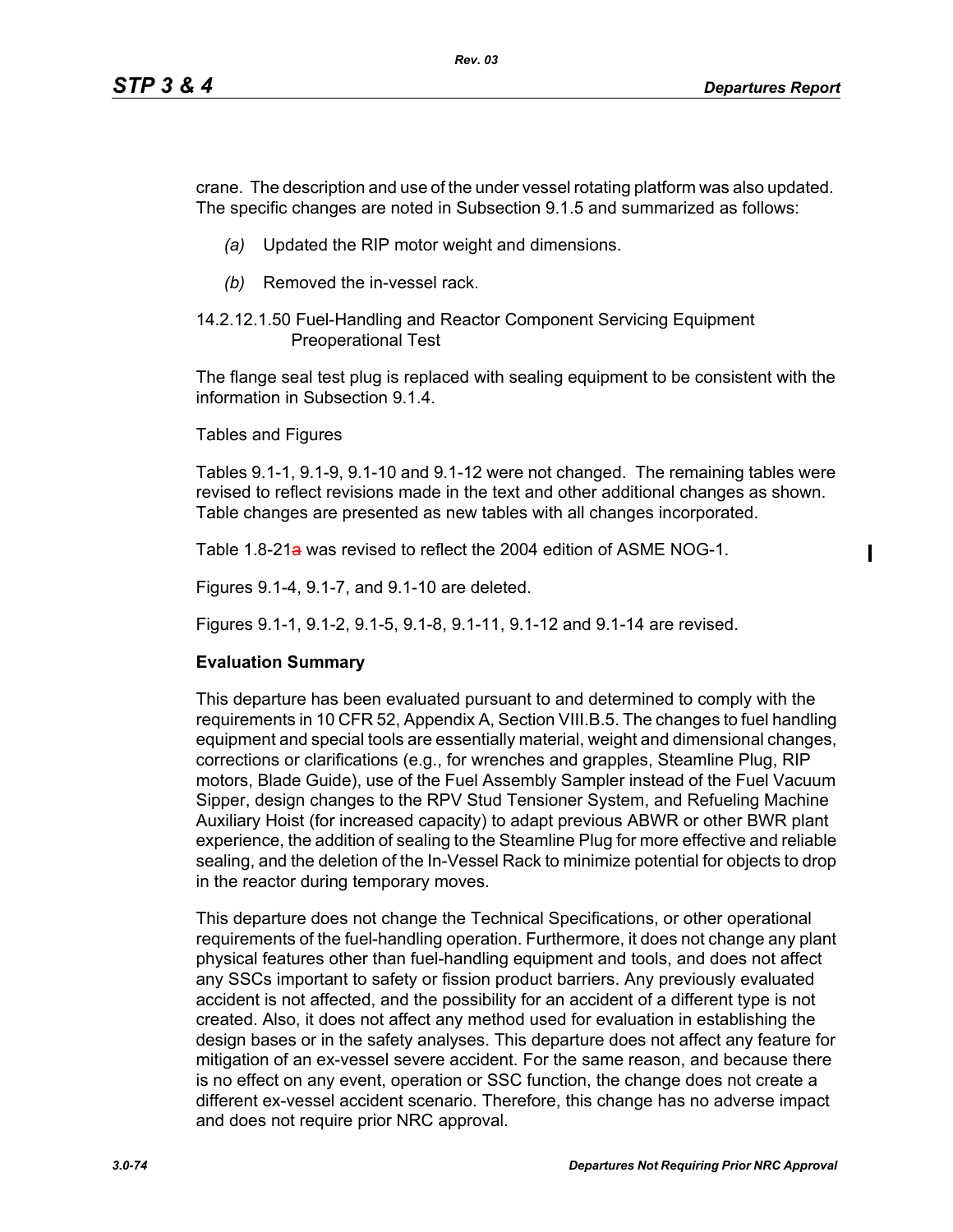# **STD DEP 9.2-1, Reactor Building Cooling Water System Description**

This departure revises the Design Characteristics Table 9.2-4d as follows: The Reactor Building Cooling Water (RCW) System heat exchanger design capacity for divisions A and B is increased from 47.73 GJ/h to 50.1 GJ/h each, and division C is increased from 44.38 GJ/h to 46.1 GJ/h. The increased RCW heat exchanger design capacity values are based on meeting the LOCA heat loads with a performance margin of 20% to allow for fouling. This also provides a greater heat removal capability during RHR operation. These changes represent a conservative increase in the ability of the system to perform its safety and power generation heat removal design functions.

This departure also corrects inconsistencies in the System Description in Section 9.2.11.2. The design heat removal capability of each division of the RCW from RHR was corrected in the text from 107.6 GJ/h to 108.02 GJ/h to make it consistent with the numbers already provided in Tables 9.2-4a, 9.2-4b and 9.2-4c. As a result of that change, the amount of sensible heat removed by each division with 3 divisions operating was revised in the text from 63.2 GJ/h to 63.62 GJ/h. Also as a result of that change, the amount of sensible heat removed by each division with 2 divisions operating was revised from 41.0 GJ/h to 41.42 GJ/h.

In addition, a clarification is made in Section 9.2.11.3.2 that all heat exchangers and pumps "are normally placed in operation" as opposed to "will be required" for shutdown cooling. Previous discussions in that section showed that shutdown cooling can be performed with less than all of the pumps and heat exchangers operating.

## **Evaluation Summary**

This departure has been evaluated in accordance with the requirements in 10 CFR 52, Appendix A, Section VIII.B.5.

This change increases the heat exchanger design capacity for the Reactor Building Cooling Water (RCW) System for all 3 divisions of this system. As a result, this change will provide a greater heat removal capability during RHR operation both for normal shutdown cooling and in response to a LOCA event. Greater margin is being provided between the decay and sensible heat generated in the reactor core following a LOCA event and the capability of the cooling system to remove the heat. The change in capacity does not introduce new equipment nor does it affect system redundancy. Essential plant cooling can still be met by the remaining operable heat exchangers should one fail and as such this change will not result in an increase in the frequency or consequences of an accident or malfunction of an SSC important to safety. No design basis limit for a fission product barrier is being exceeded or altered by this departure. There is no impact on any Tier 1, Tier 2\* DCD, technical specifications, bases for technical specifications or operational requirements as a result of this departure. Consequently, prior NRC approval is not required.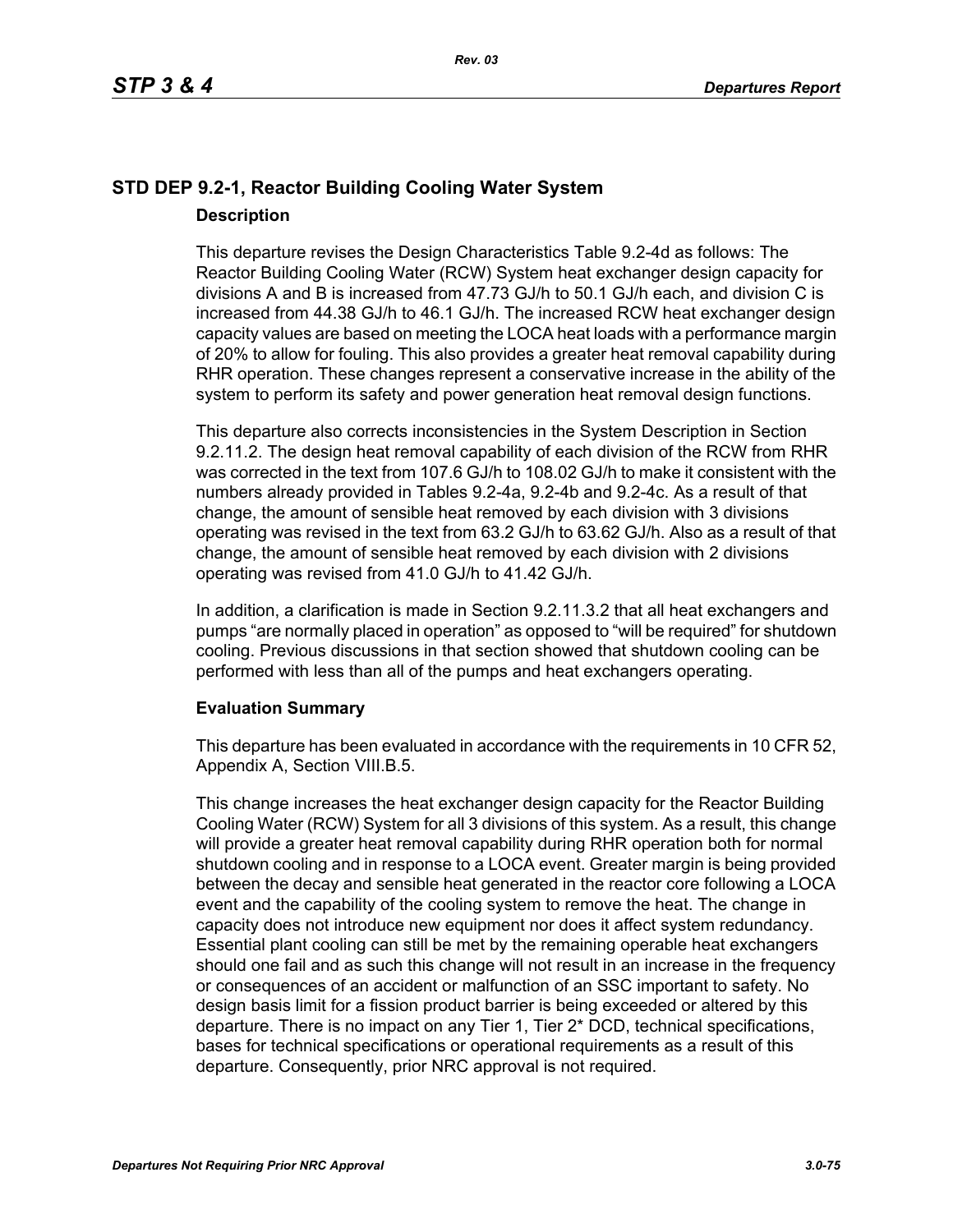# **STP DEP 9.2-2, Makeup Water Preparation System**

## **Description**

Changes specific to the operation of the Makeup Water Preparation (MWP) System are:

- The flow capacity of each division of the MWP System has been doubled from 45 m<sup>3</sup>/h to 90 m<sup>3</sup>/h.
- The storage capacity for demineralized water has been increased from 760  $m^3$  to at least 5320  $m<sup>3</sup>$ .
- **The MWP System is capable of providing demineralized water at the reference** ABWR DCD specified flow rate of 135  $\mathrm{m}^3$ /h per unit, but for periods of short duration. Average sustainable flows will be lower as needed to meet demands.
- **The MWP System is designed to supply makeup water to the Ultimate Heat Sink** (UHS) basin and the Fire Protection system on an as needed basis. New interfaces to the UHS basin and the Fire Protection System provide an additional makeup water supply. The MWP system interfaces do not serve any safety functions. The UHS and Fire Protection System are designed with adequate storage to serve all their safety related functions without the supply of makeup water.
- The capacity of the MWP System to provide water to the Potable and Sanitary Water System has been doubled from 45  $\mathrm{m}^3$ /h to 90  $\mathrm{m}^3$ /h for instantaneous flows and the source is well water, not filtered water. The potable water is supplied unfiltered directly from the wells in accordance with state and local codes and regulations. This is consistent with the STP 1 & 2 Potable Water System.
- **Demineralized water prover tanks have been added to increase the storage** capacity and monitor water quality and sulfuric acid chemical feed tanks have been added to further reduce fouling and scaling in the reverse osmosis filter membranes.

This is another dual unit change such that the MWP System is capable of supplying both STP Units 3 & 4. See STP DEP 1.1-2 for a discussion of shared structures, systems and components between STP 3 & 4.

Increased capacities of various tanks/basin provide more flexibility to accommodate peak demands for the MWP system.

# **Evaluation Summary**

This departure has been evaluated pursuant to the requirements in 10 CFR 52, Appendix A, Section VIII.B.5.

There is no impact on any Tier 1, Tier 2\*, technical specifications, basis for technical specifications or operational requirements as a result of this change.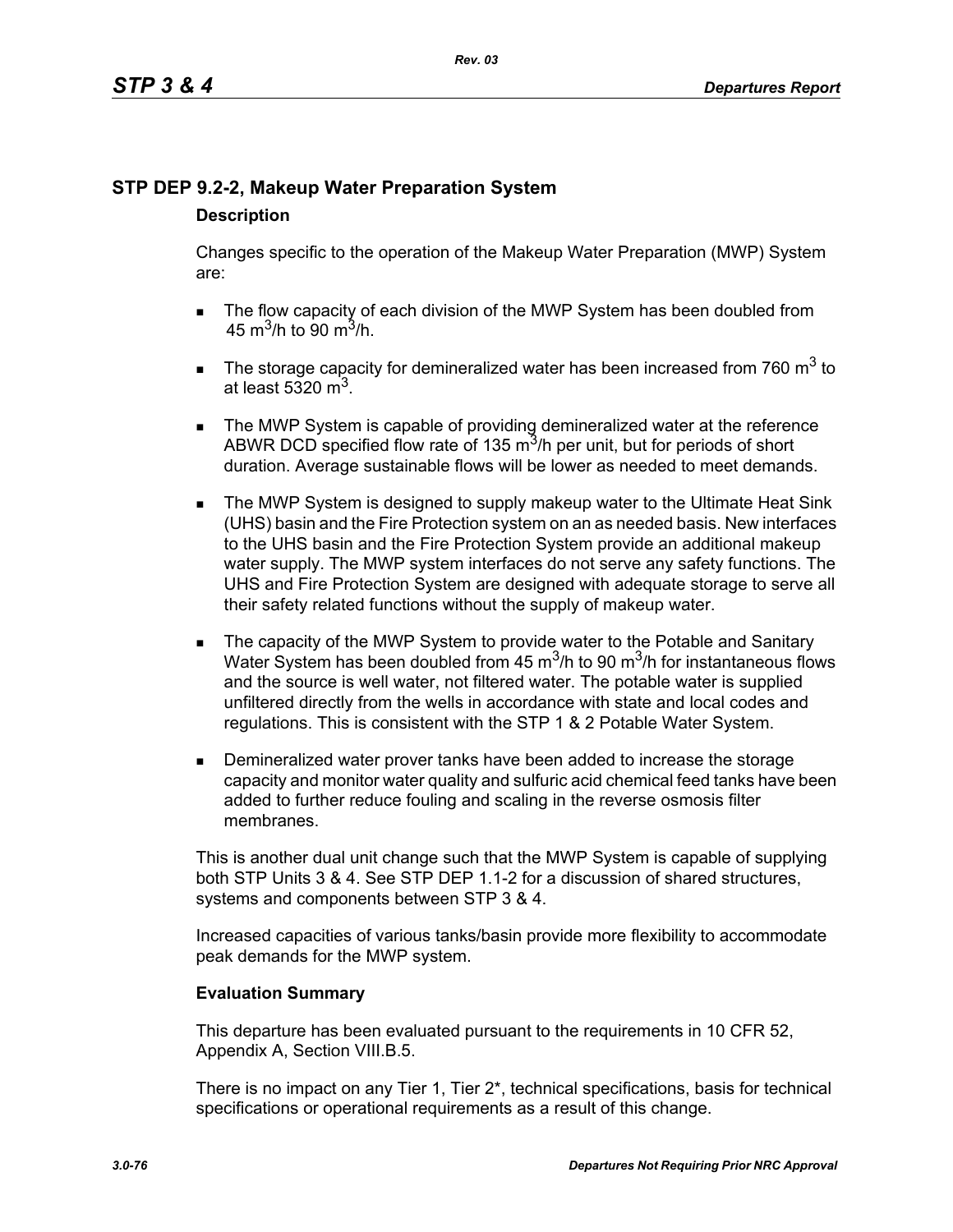The MWP System is described in the reference ABWR DCD and is not designated as equipment important to safety. The basic function of the MWP System as described by the DCD is not significantly changed by this departure nor do these changes affect interactions with previously designated equipment important to safety. Changing the description of the source of water to the Potable and Sanitary Water System, well water that is not filtered, and clarifications to the characteristics of MWP System equipment does not affect critical parameters associated with the cause of a previously described accident or malfunction of equipment important to safety. The MWP System is not relied upon to mitigate the consequences of accidents or equipment important to safety. Changes associated with this departure do not affect fission product barriers. These changes do not affect the probability of occurrence of a severe accident as described by the DCD, nor do they increase the consequences of a severe accident.

Based on the evaluation, prior NRC approval of the change is not required.

## **STP DEP 9.2-3, Turbine Building Cooling Water System**

### **Description**

The heat removal capacity of each of the three heat exchangers in the Turbine Building Cooling Water System is increased from 68.7 GJ/h to 114.5 GJ/h and the flow rate of each of the three pumps is increased from 3405  $\mathrm{m}^3$ /h to 4550  $\mathrm{m}^3$ /h due to increased heat loads caused by alterations to Turbine Island equipment (e.g., number of pumps and increased non-essential chiller size).

The following heat loads are changed from DCD:

- Additional Heat Loads
- Generator  $H_2$  gas dryer cooler
- Offgas condensers
- Condensate booster pumps
- Sample coolers

Deleted Heat Loads:

- Generator breaker coolers
- Seal oil coolers
- Exciter coolers

Modified Equipment Quantities:

- Mechanical vacuum pump seal water cooler: from one to two
- Heater drain pump oil and motor air cooler: from two to four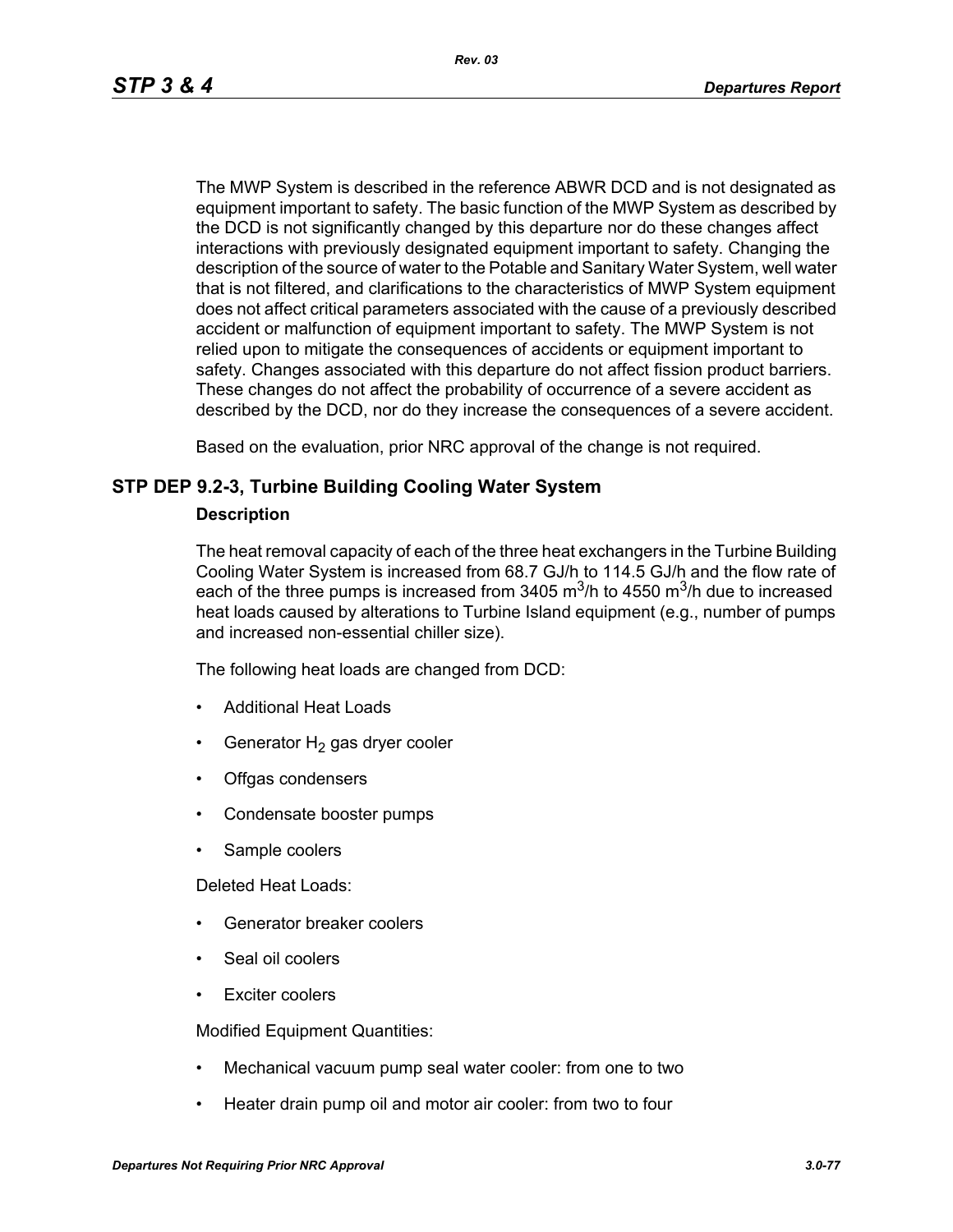- Reactor feedwater pump oil, motor air, and ASD coolers: from three to four
- Iso Phase Bus coolers: from two to three

### Relocated

• Lube oil temperature control valve from cooler downstream to upstream

## **Evaluation Summary**

The change discribed above is limited to the heat load capacity of the TCW equipment. This change does not affect the safety analyses as discussed below:

- The systems are all nonsafety-related. Therefore, they provide no safety functions and are not used to mitigate the consequences of any accidents.
- The departure does affect any safety system, structure and component. The departure does not cause an increase in dose exposure to public.
- The departure is not used as the assumption for plant transient analysis nor safety analysis. Therefore, the departure does not cause an increase in the dose exposure to public.
- The departure does not increase the consequence of a malfunction of systems, structures, and components important to safety.
- The departure will not cause any accident of a different type than evaluated previously in the reference ABWR DCD. There is no impact on the probability or consequences of an accident of malfunction of an SSC important to safety. This departure does not cause an increase in the dose exposure to public.

This departure has been evaluated pursuant to the requirements in 10 CFR 52, Appendix A, Section VIII.B.5, as described previously. The change has no adverse impact, and affects the function, but is bounded by the safety analysis.

There is no impact on any Tier 1 or Tier 2\* DCD, technical specifications, or operational requirements as a result of these changes. Consequently, prior NRC approval is not required for this departure.

## **STP DEP 9.2-5, Reactor Service Water (RSW) System**

### **Description**

During preparation of the STP 3 & 4 FSAR, it was identified that the RSW flow rate specified in the reference ABWR DCD needs to be increased in order for the sitespecific RSW system to accomplish its safety and power generation design bases. Increasing the RSW flow rate results in the following changes to Subsection 9.2.15:

- RSW system pipe sizes in Figure 9.2-7, Sheets 1-3, are increased
- RSW flow rate per pump in Table 9.2-13 is increased from 1,800  $\text{m}^3$ /h to 3,290  $m^3/h$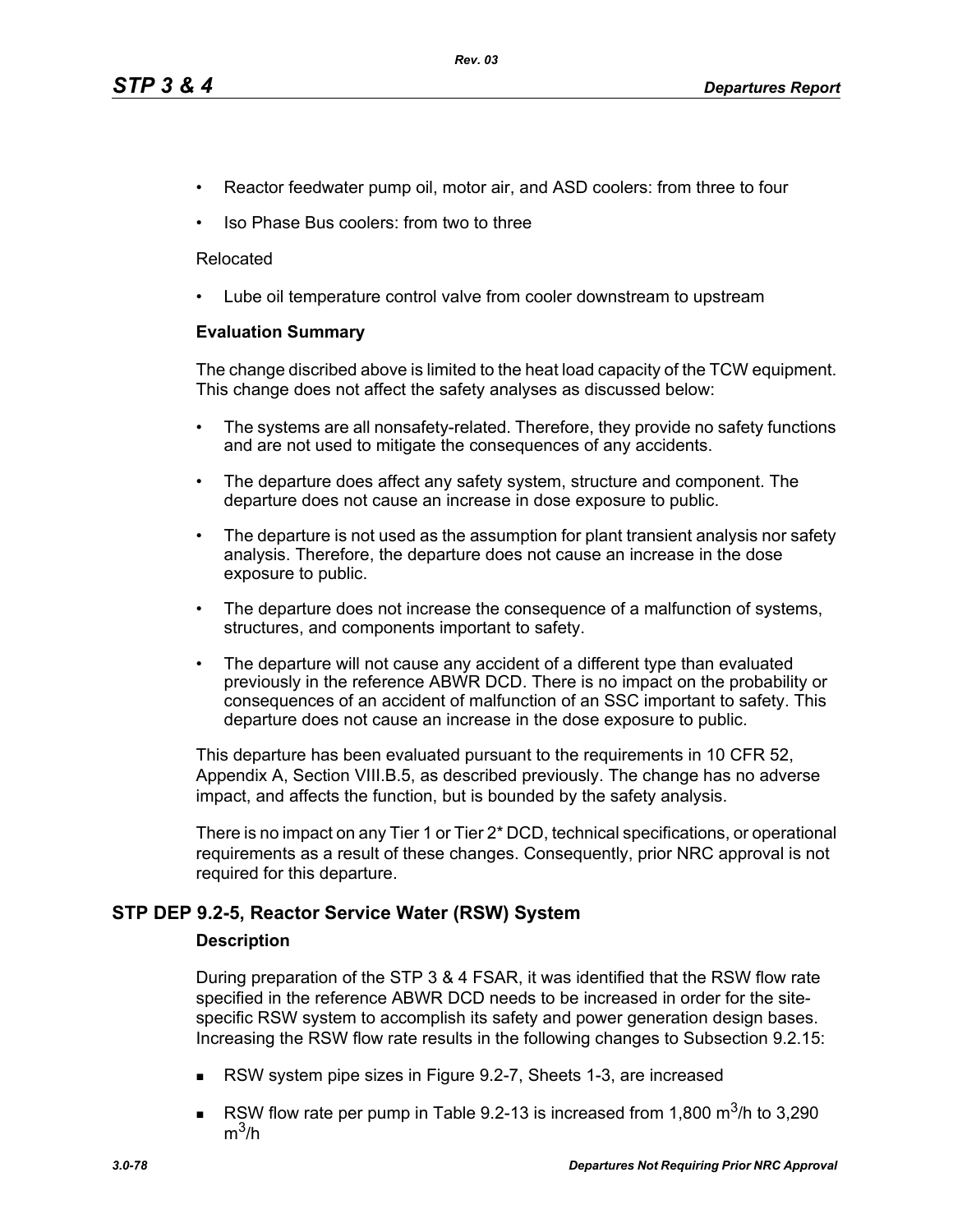RSW heat exchanger flow (heat removal requirement) has been increased due to the heat load from RCW System. This flow will be accommodated by higher capacity pumps and larger pipe diameter.

This departure also adds in-service testing requirements for the system valves as shown in Table 3.9-8.

Additionally, this departure is affected by the change in configuration of the UHS. The change of the UHS results in the following changes to Subsection 9.2.15:

- In Table 9.2-13, "Pump total head 0.34 MPa" is changed to "Pump total discharge pressure 0.67 MPa".
- **IF IN Table 9.2-13, "Design pressure 0.79 MPa" for RSW pump is changed to "Max.** operating pressure 1.42 MPa".
- Design pressure of RSW piping and valves in Table 9.2-13 is increased from 1.08 MPa to 1.56 MPa.

This departure has been evaluated pursuant to the requirements in 10 CFR 52, Appendix A, Section VIII.B.5.

### **Evaluation Summary**

This departure does not change any Tier 1, Tier 2\* information, the Technical Specifications or Bases, or other operational requirements.

This departure updates the STP 3 & 4 FSAR to provide site specific information on the RSW system in-service testing requirements. It further increases the heat removal capability of this system relative to that specified in the DCD. The individual pump flow rate was increased from 1800 m<sup>3</sup>/h to 3290 m<sup>3</sup>/h, "Pump total head, 0.34 MPa" was changed to "Pump total discharge pressure, 0.67 MPa", "Design pressure, 0.79 MPa" for RSW pump was changed to "Max. operating pressure, 1.42 MPa" and design pressure of RSW piping and valves was changed from 1.08 MPa to 1.56 MPa in Table 9.2-13. Piping sizes were also increased to accommodate the higher flow rate. This additional heat removal capability is required because of the additional RCW heat exchanger design heat removal capacity as identified in Departure STD DEP 9.2-1. That additional RCW capacity was based on meeting the LOCA heat loads with a performance margin of 20% to allow for fouling. As noted in the evaluation of that departure, the increased capacity of the RCW provides a greater heat removal capability during RHR operation both for normal shutdown cooling and in response to a LOCA event. Greater margin is being provided between the decay and sensible heat generated in the reactor core following a LOCA event and the capability of the cooling system to remove that heat and as such this is a favorable change.

On the other hand, increase in the RSW pump flow rate and diameter of the discharge piping has a potential to adversely impact the Control Building flooding analysis. Separation of each division of the RSW heat exchanger room and interlocks to trip the RSW pump and to close the motor-operated valves F013 and F014 by the flooding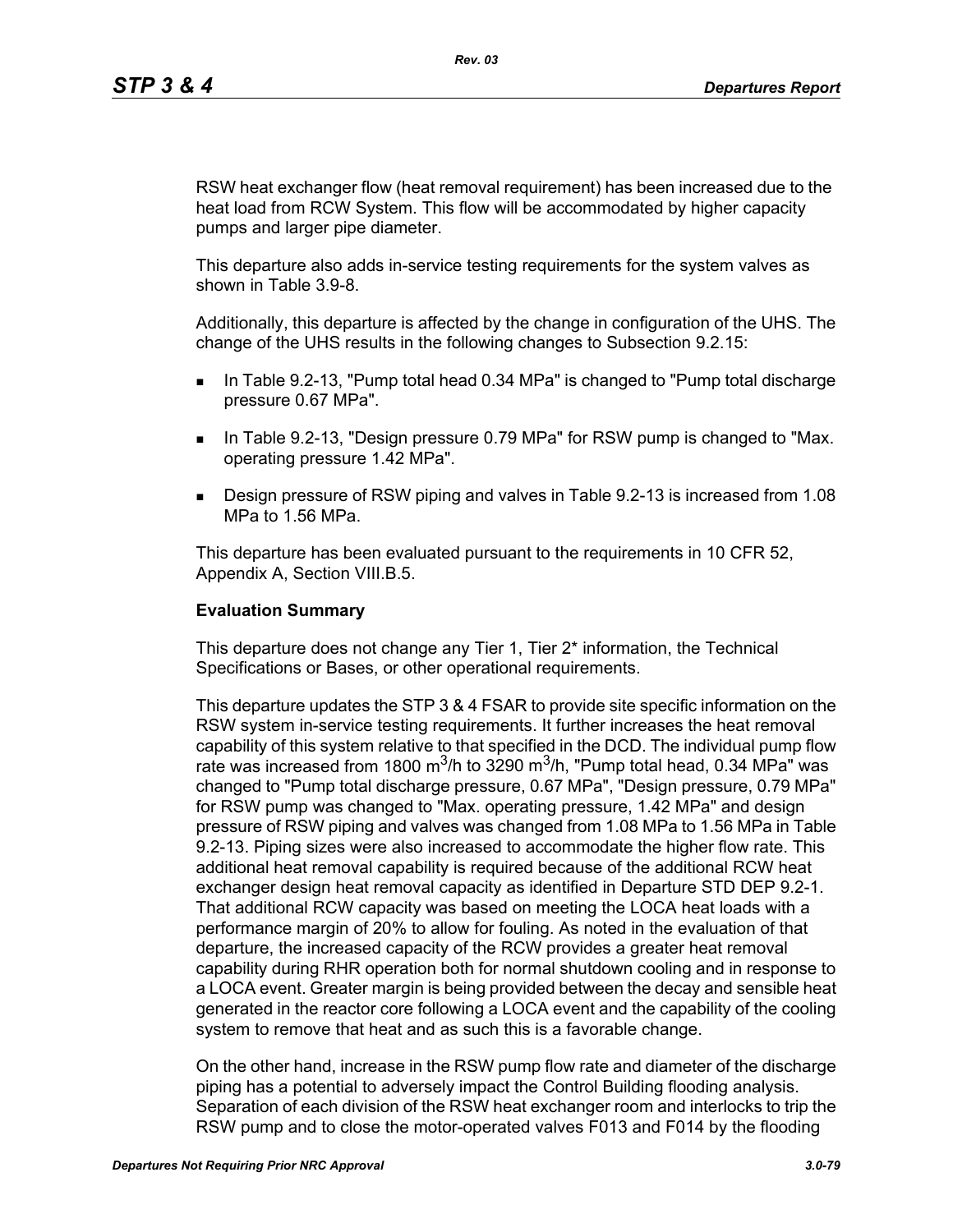level high signal mitigate the impact. Detail is indicated in COL License item 19.9.26. Consequently, this departure has no adverse impact on any SSC system design or function and has no adverse impact on the likelihood or consequences of analyzed accidents except the flooding or malfunction of an SSC important to safety. Furthermore, it does not change any fission product barriers. Any previously evaluated accident is not affected, and the possibility for an accident of a different type is not created. Also, it does not affect any method used for evaluation in establishing the design bases or in the safety analyses. This departure does not adversely affect any feature for mitigation of an ex-vessel severe accident. For the same reason, and because there is no effect on any event, operation or SSC function, the change does not create a different ex-vessel accident scenario.

Therefore, this change has no adverse impact and does not require prior NRC approval.

## **STD DEP 9.2-7, HVAC Normal Cooling Water System**

### **Description**

This departure reflects a design change to correct inconsistencies in reference ABWR DCD Tables 6.2-9, 9.2-6, 9.2-7, 9.4-1, and Figure 9.2-2 such that the nonsafety-related HVAC Normal Cooling Water (HNCW) system waterside heat removal rate is greater than or equal to the airside cooling duty heat loads. The capacity and flow rate for each HNCW chiller are also increased to include the revised heat loads. This will ensure that the waterside heat removal design capacity is sufficient to remove the heat load from the airside. Note that departure 9.2-9 increased the chilled water return temperature to help offset the impact of departure 9.2-7 on increased HNCW equipment size. Therefore the changes made in the Tables affected by departure 9.2-7 also included the effect of departure 9.2-9 with the exception of chiller cooling capacity and condenser water flow per unit, in Table 9.2-6.

### **Evaluation Summary**

This departure has been evaluated pursuant to the requirements in 10 CFR 52, Appendix A, Section VIII.B.5.

This design change from the ABWR DCD reflects changes to the HVAC Normal Cooling Water (HNCW) System to ensure there is sufficient heat removal capability for the revised heat loads. This change to the STP 3 & 4 FSAR to reflect the HNCW design does not change any Tier 1 or Tier 2\* information, the Technical Specifications or Bases or other operational requirements. Furthermore, it does not change any plant physical features other than the HNCW system. Any previously evaluated accident is not affected, and the possibility for an accident of a different type is not created. Also, it does not affect any method used for evaluation in establishing the design bases or in the safety analyses. This change modifies the HNCW line size, which penetrates the secondary containment, which is a fission product barrier. However, the small increase (by 50 mm) of the penetration size does not alter the design basis limit for this fission product barrier. The small diameter increase has a minimal effect on the secondary containment stresses, and does not result in the design basis limit being exceeded.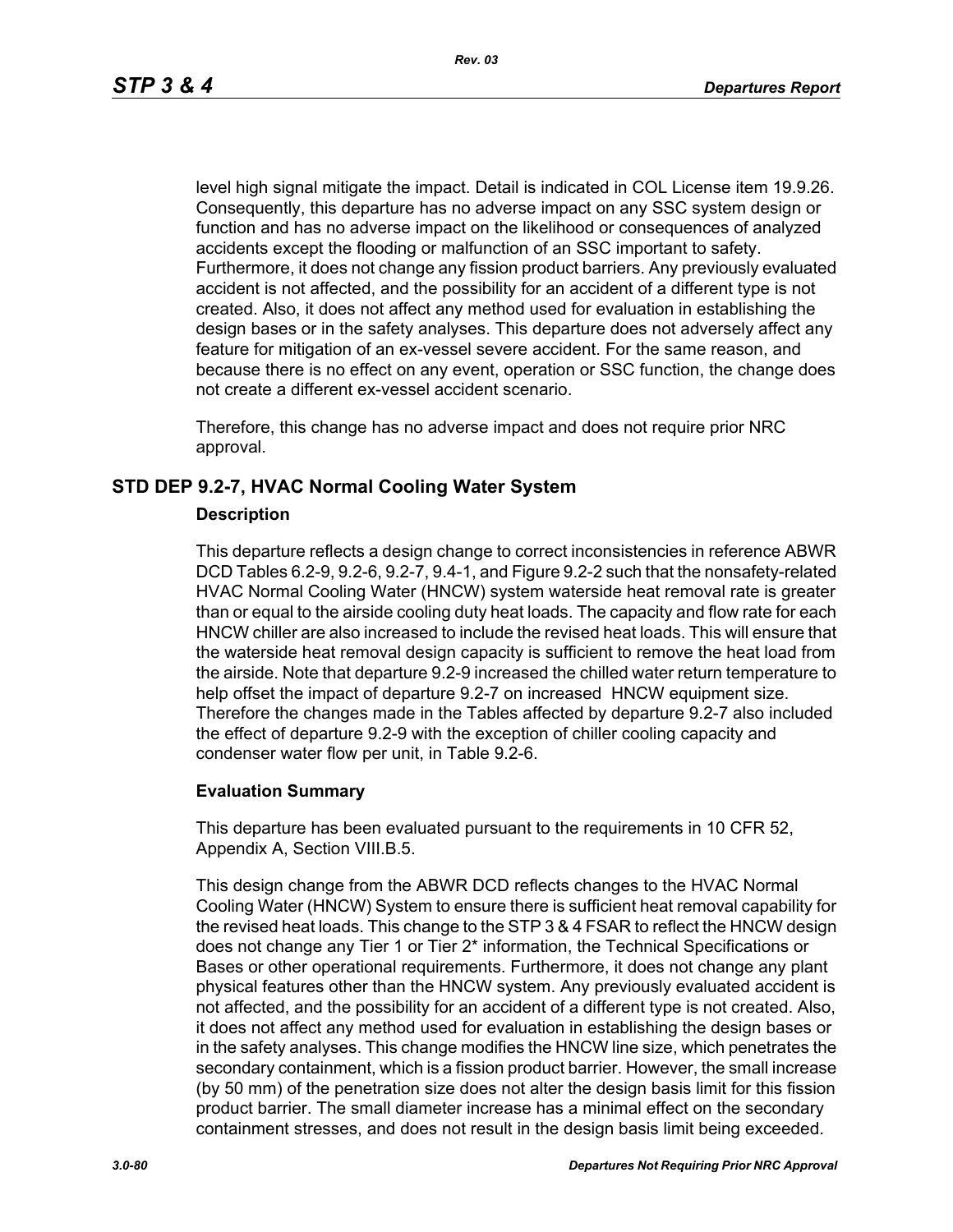This departure does not adversely affect the function of any feature for mitigation of an ex-vessel severe accident. For the same reason, and because there is no affect on any event, operation or SSC function, the change does not create a different ex-vessel accident scenario. Therefore, this change has no adverse impact and does not require prior NRC approval.

## **STP DEP 9.2-8, Potable and Sanitary Water System**

## **Description**

This departure makes the following changes specific to the operation of the Potable and Sanitary Water (PSW) System:

- **The minimum flow capacity of the PSW System has been doubled from 45 m<sup>3</sup>/h to** 90 m<sup>3</sup>/h to ensure that potable water is provided to all buildings at STP 3 & 4, intermittently, during peak demands.
- **Potable water is not filtered, is supplied directly off of the well water system, and is** chemically treated to prevent harmful physiological effects on plant personnel.
- **The Sewage Treatment System, including the Sanitary Drainage System, is** provided and sized to treat sanitary waste for all four units at the STP site.

This is another dual-unit change such that the potable water subsystem is capable of supplying both STP 3 & 4 and the sewage treatment subsystem is capable of treating sanitary wastes collected from all four units located at the site. This increase in system capacity ensures flexibility and reliability for future needs at the site.

### **Evaluation Summary**

This departure has been evaluated pursuant to the requirements in 10 CFR 52, Appendix A, Section VIII.B.5.

There is no impact on any Tier 1, Tier 2\*, technical specifications, basis for technical specifications or operational requirements as a result of this change.

The PSW System is described for the standard ABWR plant in the DCD and is not addressed as equipment important to safety, The basic function of the PSW System as described by the DCD is not significantly changed by this departure nor do these changes affect interactions with previously designated equipment important to safety. Changing the description of the source of water to the Potable and Sanitary Water System well water that is not filtered, and clarifications to the characteristics of PSW System equipment does not affect critical parameters associated with a previously described accident or malfunction of equipment important to safety. The PSW System is not relied upon to mitigate the consequences of accidents or equipment important to safety. Changes associated with this departure do not affect fission product barriers. These changes do not affect the probability of occurrence of a severe accident as described by the DCD, nor do they increase the consequences of a severe accident.

Based on the evaluation, prior NRC approval of the change is not required.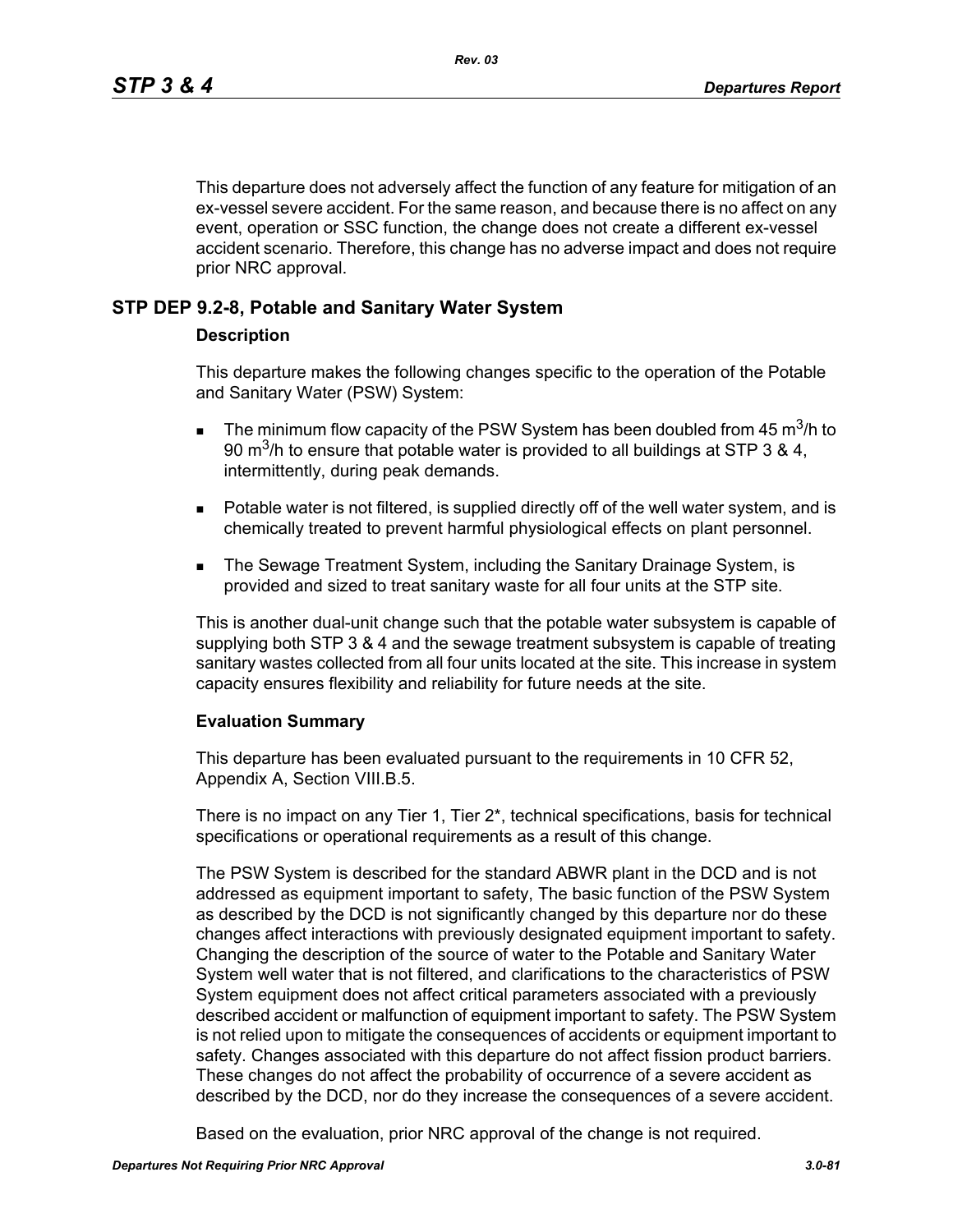# **STP DEP 9.2-9 HNCW Cooling Water System Description**

This departure changes the HNCW return temperature from  $12^{\circ}$ C to  $14.7^{\circ}$ C and modifies the HNCW equipment to reduce equipment, piping, valve sizing and electrical power for better maintainability. This departure affects Subsection 9.2.12 (Tables 9.2- 6 and 9.2-7), Table 9.4-1 and Table 6.2-9. Note that in Table 9.2-6, the increased chilled water delta T only impacted the chilled water flow rate and pump capacity of 560 cubic meters/hour.

This change is closely related to departure 9.2-7 which tended to increase the chilled water flow rates to equipment cooled by HNCW. By raising the chilled water return temperature, departure 9.2-9 offset the increase in chilled water flow rate that would have resulted from departure 9.2-7 by itself and permitted the resulting adverse impact on equipment size to be minimized.

# **Evaluation Summary**

This departure has been evaluated and determined to comply with the requirements in 10 CFR 52, Appendix A, Section VIII.B.5. There is no impact on any Tier 1, Tier 2\* and technical specifications.

The departure increases the HNCW return temperature. As indicated above, by raising the chilled water return temperature, departure 9.2-9 offsets the increase in chilled water flow rate that would have resulted from departure 9.2-7 by itself and permitted the resulting adverse impact on equipment size to be minimized.Therefore, this change has minimal effect on the frequency or consequences of accidents, or the probability of consequences of malfunctions. The systems involved are not relied upon for ex-vessel severe accident mitigation.

As a result, prior NRC approval of this departure is not required.

# **STP DEP 9.2-10, Turbine Service Water System**

## **Description**

The Turbine Service Water (TSW) pumps transfer Main Cooling Reservoir water for the Turbine closed cooling water heat exchangers installed inside of the turbine building. The TSW System design parameters are revised to reflect site specific information. These changes include the TSW pump head and discharge flow, the TSW system design pressure, the location of the TSW pump house, the temperature increase and pressure drop across the Turbine Cooling Water (TCW) heat exchangers, and the number of TCW discharge lines. A filling line is also added to the TSW pump discharge, and the TSW system inlet and outlet are modified to reflect that these lines come from and go to the main cooling reservoir. This departure impacts FSAR Subsection 9.2.16.2, Tables 9.2-16, 19R-1, and Figure 9.2-8.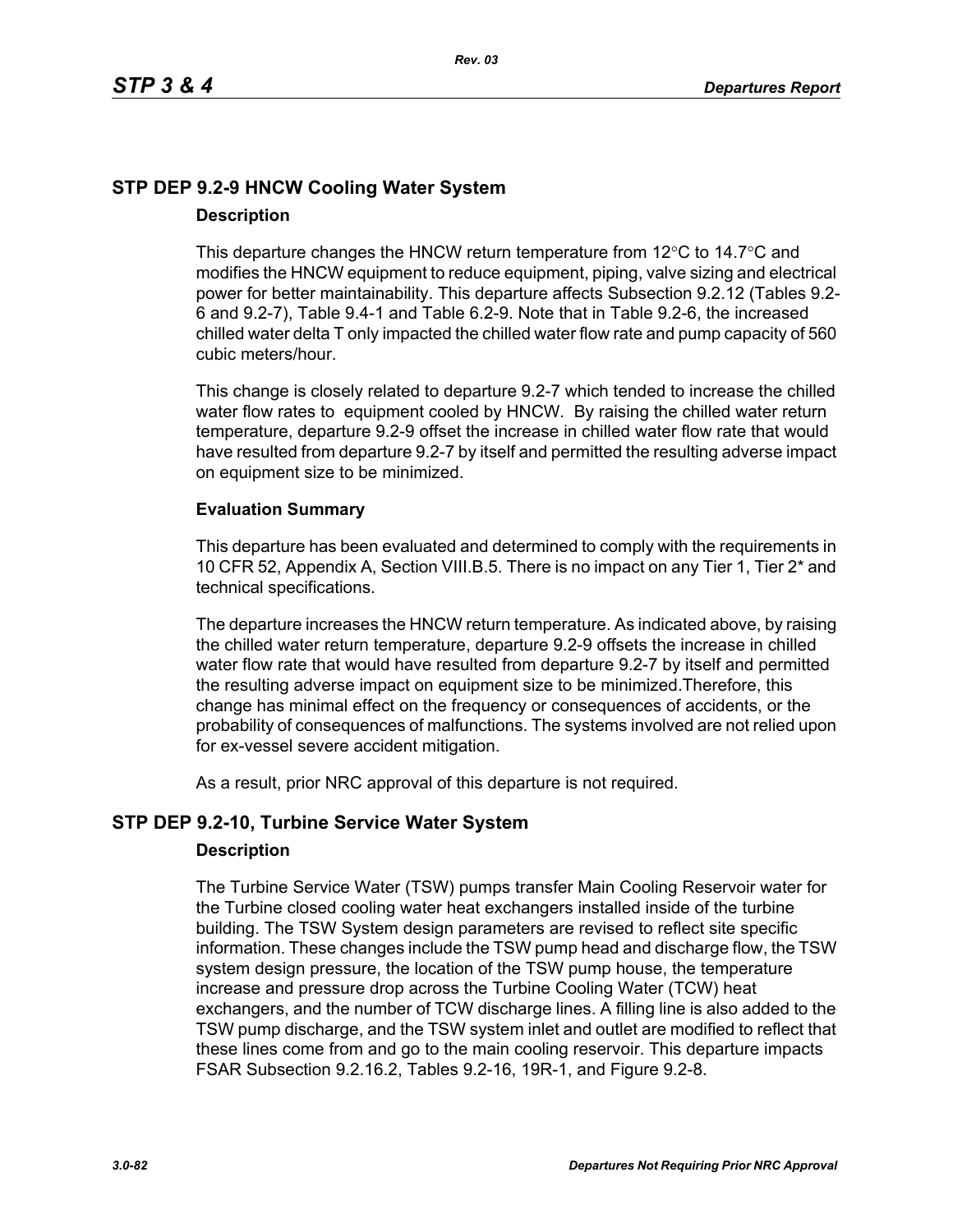## **Evaluation Summary**

This departure has been evaluated pursuant to the requirements in 10 CFR 52, Appendix A, Section VIII.B.5. There is no impact on any Tier 1, Tier 2\*, technical specifications, basis for technical specifications or operational requirements as a result of these changes. The TSW system is a nonsafety-related system. The proposed changes to the Turbine Service Water system proposed in this departure are to meet site specific conditions. The proposed changes do not impact the design or function of any SSC important to safety as a result of this change. Furthermore, the TSW system is not used to mitigate any accident. As a result of this departure, there is no effect on the frequency or consequences of any accidents or the likelihood or consequences of malfunctions of SSC important to safety previously evaluated in the DCD. There is no possibility of a new type of accident, and there is no impact on fission product barriers or ex-vessel severe accident events.

Therefore, the change has no adverse impact and does not require prior NRC approval.

## **STD DEP 9.3-1, Radwaste Drain Materials**

#### **Description**

This departure replaces the carbon steel piping in the Radwaste Collection System with stainless steel piping. Due to the greater corrosion resistance of stainless steel compared with carbon steel, this change will significantly reduce the amount of contaminated corrosion products, the load on the liquid radwaste system, and the solid radwaste shipment volume. This is consistent with NRC and industry initiatives for radwaste volume reduction.

### **Evaluation Summary**

This departure has been evaluated pursuant to the requirements in 10 CFR 52, Appendix A, Section VIII.B.5.

The Tier 1 and Tier 2\* DCD, technical specifications, basis for technical specifications and operational requirements were reviewed and were not impacted by this change.

As noted above, this departure is a design improvement in the materials specified for the radwaste piping which will reduce the volume of liquid and solid radwaste. This is a favorable change which will not adversely affect the likelihood or consequences of analyzed accidents or malfunction of SSC important to safety. There is no change to any design basis for a fission product barrier nor are there any new accident scenarios created.

The radwaste collection system has not been identified as a design feature in the DCD for mitigating an ex-vessel severe accident. In addition this is a design improvement which will reduce the volume of liquid and solid radwaste. Therefore, there is no increase in the probability or consequences of an ex-vessel severe accident.

Based on the results of this evaluation, prior NRC approval is not required.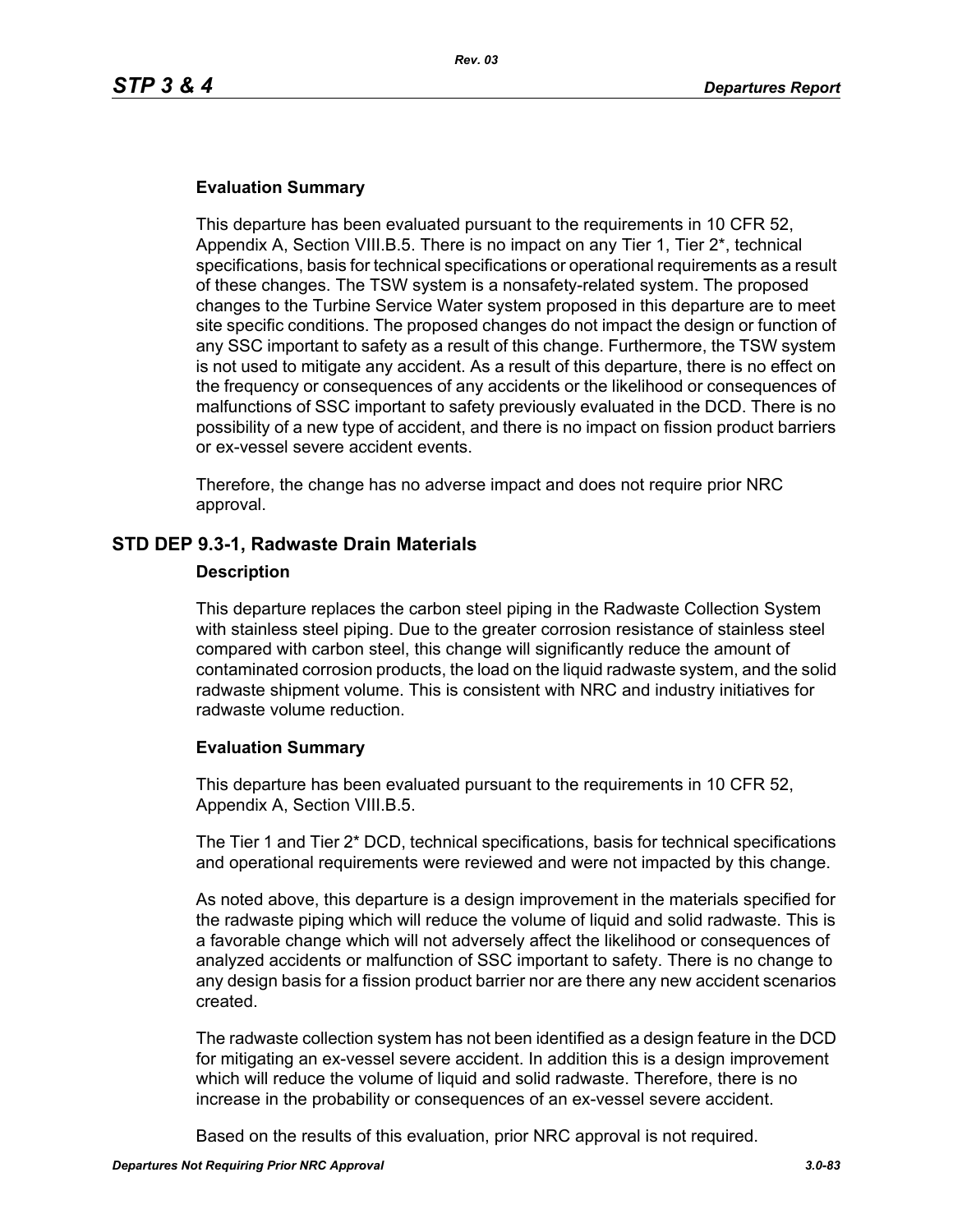# **STD DEP 9.3-2, Breathing Air System Description**

For industrial health reasons and as recommended by the Utility Requirements Document, this departure provides a new breathing air system (BAS) that is entirely separated from the existing service air system (SAS) as described in the reference ABWR DCD. The system consists of a bottled breathing air supply and a portable or permanent breathing air compressor supply system as-needed. The BAS will supply the Turbine Island, Nuclear Island and Radwaste Building. Backup to the BAS will consist of dedicated breathing air bottles.

Also, during preparation of the departure, inconsistencies in the DCD for the SAS were noted and corrected. Specifically, the SAS supply to containment is provided with a containment isolation scheme meeting the requirements of general design criterion (GDC) 56 "Primary containment isolation." The isolation scheme is a check valve inside and a locked closed manual globe valve outside containment (GDC 56, Option (2)). However in a number of places the DCD inconsistently refers to the penetration as being a GDC 57 "Closed system isolation valves" penetration, or refers to the SAS as a closed system, or refers to the inside containment isolation check valve as a globe valve. These inconsistencies are corrected.

Like the SAS, breathing air is supplied inside containment only while shutdown. This departure will utilize an existing spare containment penetration to supply the BAS inside containment and equips the penetration with two locked closed manual globe valves meeting the requirements of GDC 56, Option (1). Like SAS and the instrument air system (IAS), the new BAS penetrates secondary containment but also like SAS and IAS, the primary containment isolation scheme for BAS precludes it from being a potential bypass leakage path through the secondary containment.

## **Evaluation Summary**

This departure has been evaluated pursuant to the requirements in 10 CFR 52, Appendix A, Section VIII.B.5.

There is no impact on any Tier 1 or Tier 2\* DCD, Technical Specifications, basis for Technical Specifications or operational requirements as a result of this change.

For the SAS, this change makes editorial corrections (corrects inconsistencies) with no change to meaning or intent. The SAS was clearly intended to be considered a GDC 56 type penetration with two series containment isolation valves rather than a GDC 57 penetration with a single isolation valve. These inconsistencies have been corrected.

For the BAS this change consists of technical changes to the ABWR DCD pertaining to the separation of the BAS from the SAS.

The air supplied by the SAS and the BAS does not have a safety related use; however, the containment penetrations associated with the SAS and BAS have a safety related function to maintain containment integrity under design basis accidents. The safety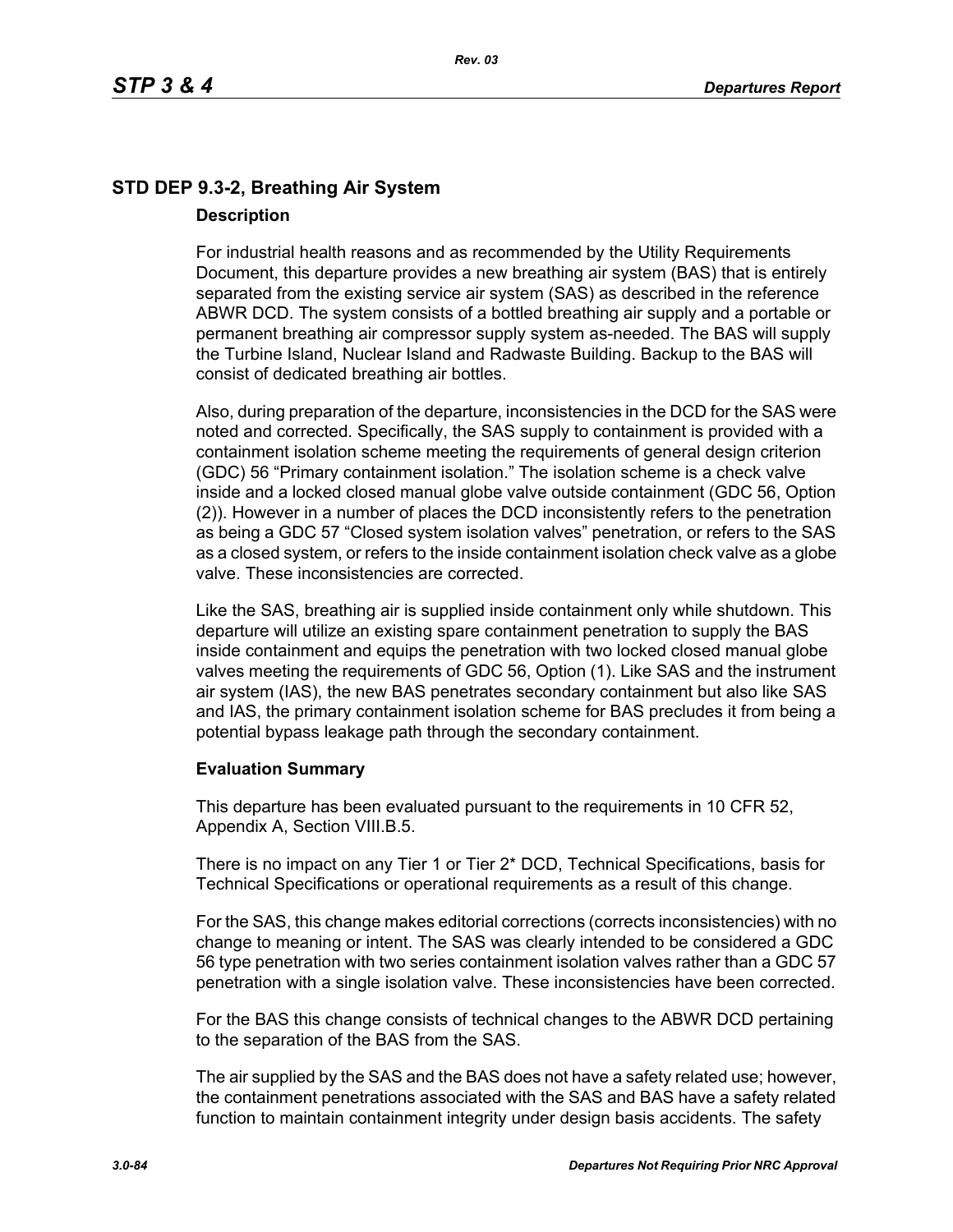significance of this departure is the change of a spare penetration to an additional functional containment penetration. However the same technical requirements that were imposed by the DCD on the BAS (as an integral part of the SAS) are now imposed by the FSAR on the new separate BAS. In addition, the locked closed containment isolation valves associated with the new BAS penetration are subject to the same locked valve administrative controls previously applied to the SAS inboard globe valve. Therefore the BAS containment penetration does not contribute to more than a minimal increase in the frequency of occurrence of an accident, nor an increase in the likelihood of occurrence of a malfunction of an SSC important to safety previously evaluated in the ABWR DCD. The changes to the BAS do not affect the probability of the occurrence of a severe accident as described by the DCD, nor do they increase the consequences of a severe accident.

Based on this evaluation, prior NRC approval of the change is not required.

## **STD DEP 9.3-3, Control Rod Drive System Sampling**

## **Description**

ABWR DCD Subsection 9.3.2.3.1 and Table 9.3.2 describe measurements of Oxygen and Conductivity for Control Rod Drive(CRD) System water. These water qualities can be monitored by Condensate Purification System (CPS) effluent and removal of these measurements has no safety significance. Therefore, these are integrated with measurement of Oxygen and Conductivity for CPS water. To keep the consistency of measurements between CPS and Feedwater, instrument range of the CPS effluent is changed from "0 to 100 ppb" to "0 to 250 ppb" and high alarm setpoint "200 ppb" is added to the CPS effluent.

## **Evaluation Summary**

This departure has been evaluated and determined to comply with the requirements in 10 CFR 52, Appendix A, Section VIII.B.5, as described previously.

It does not change the functional or safety requirements of the CRD system. The CRD water sources are the effluent from the CPS and the Condensate Storage Tank (CST). During plant operation, CRD water source is the effluent from the CPS. Water qualities of CRD system and CPS effluent are same. The changed instrument range is consistent with that of Feedwater. And the added high alarm setpoint is consistent with those of the CRD system and Feedwater. Furthermore, this change does not impact any plant physical features, SSCs important to safety or fission product barriers. Any previously evaluated accident is not affected, and the possibility for an accident of a different type is not created. Also, it does not affect any method used for evaluation in establishing the design bases or in the safety analyses. This departure does not affect any feature for mitigation of an ex-vessel severe accident. For the same reason, and because there is no effect on any event, operation or SSC function, the change does not create a different ex-vessel accident scenario.

Therefore, this change has no adverse impact and does not require prior NRC approval.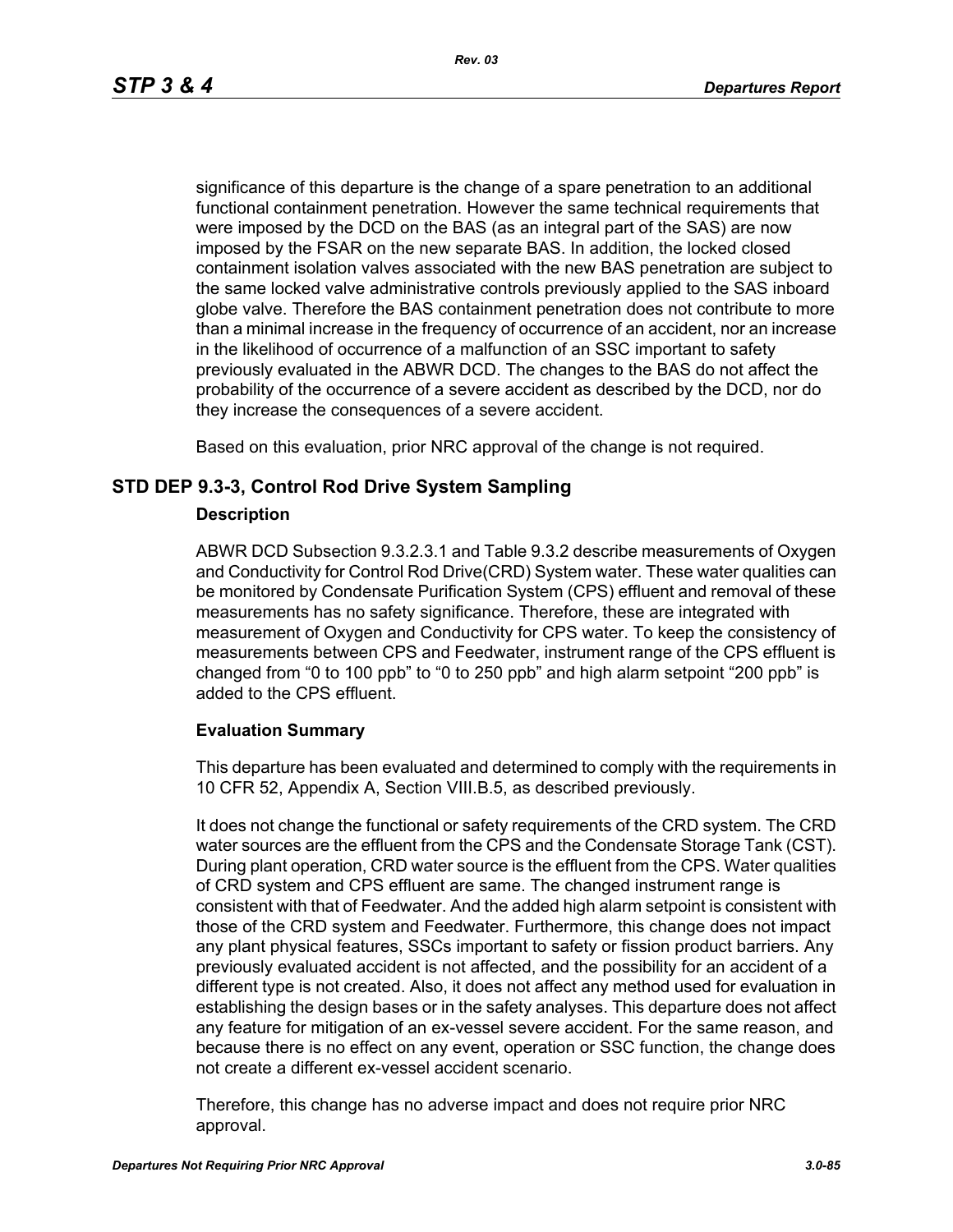# **STP DEP 9.4-1, Service Building HVAC System Description**

This site-specific departure modifies the reference ABWR DCD for the Service Building HVAC System. It revises the outside inlet air monitoring instrumentation design by removing the provisions for toxic gas monitors and the Technical Support Center (TSC) alarm for high toxic gas concentration. The toxic gas monitors and the TSC alarm can be deleted from the design based on the site-specific evaluation of on-site and off-site mobile and stationary sources of toxic gases described in FSAR Subsection 2.2S in accordance with Regulatory Guide 1.78.

## **Evaluation Summary**

This departure has been evaluated pursuant to the requirements in 10 CFR 52, Appendix A, Section VIII.B.5.

There is no impact on any Tier 1, Tier 2\*, technical specifications, basis for technical specifications or operational requirements as a result of this change.

The Service Building HVAC System toxic gas monitors and alarms are not safetyrelated but are important to safety. The toxic gas monitors and alarms from the system are not needed based on the analysis contained in the FSAR Section 2.2S and their elimination does not affect the operation of the Service Building HVAC System. The basic function of the Service Building HVAC System as described by the DCD is not significantly changed by this departure and this change does not affect interactions with previously designated equipment important to safety. Elimination of the toxic gas monitors and alarms from the Service Building HVAC System does not affect previously described accidents or malfunction of equipment important to safety. The toxic gas monitors and alarms are not needed to mitigate the consequences of accidents or malfunctions of equipment important to safety. Changes associated with this departure do not affect fission product barriers. These changes do not affect the probability of occurrence of a severe accident as described by the DCD, nor do they increase the consequences of a severe accident.

Based on this evaluation, prior NRC approval of the change is not required.

# **STD DEP 9.4-2, Control Building HVAC System**

### **Description**

This standard departure provides for changes from the reference ABWR DCD of the smoke removal mode of operation of the Control Building HVAC System described in FSAR Subsections 6.4.4.2, 9.4.1.1.4 and 9.5.1.1.6 as described below:

 FSAR Figure 9.4-1, sheets 1 and 2 are revised to include a control room main air supply duct bypass line around the air-handling unit with two motor operated dampers for each of the two control room habitability area HVAC divisions.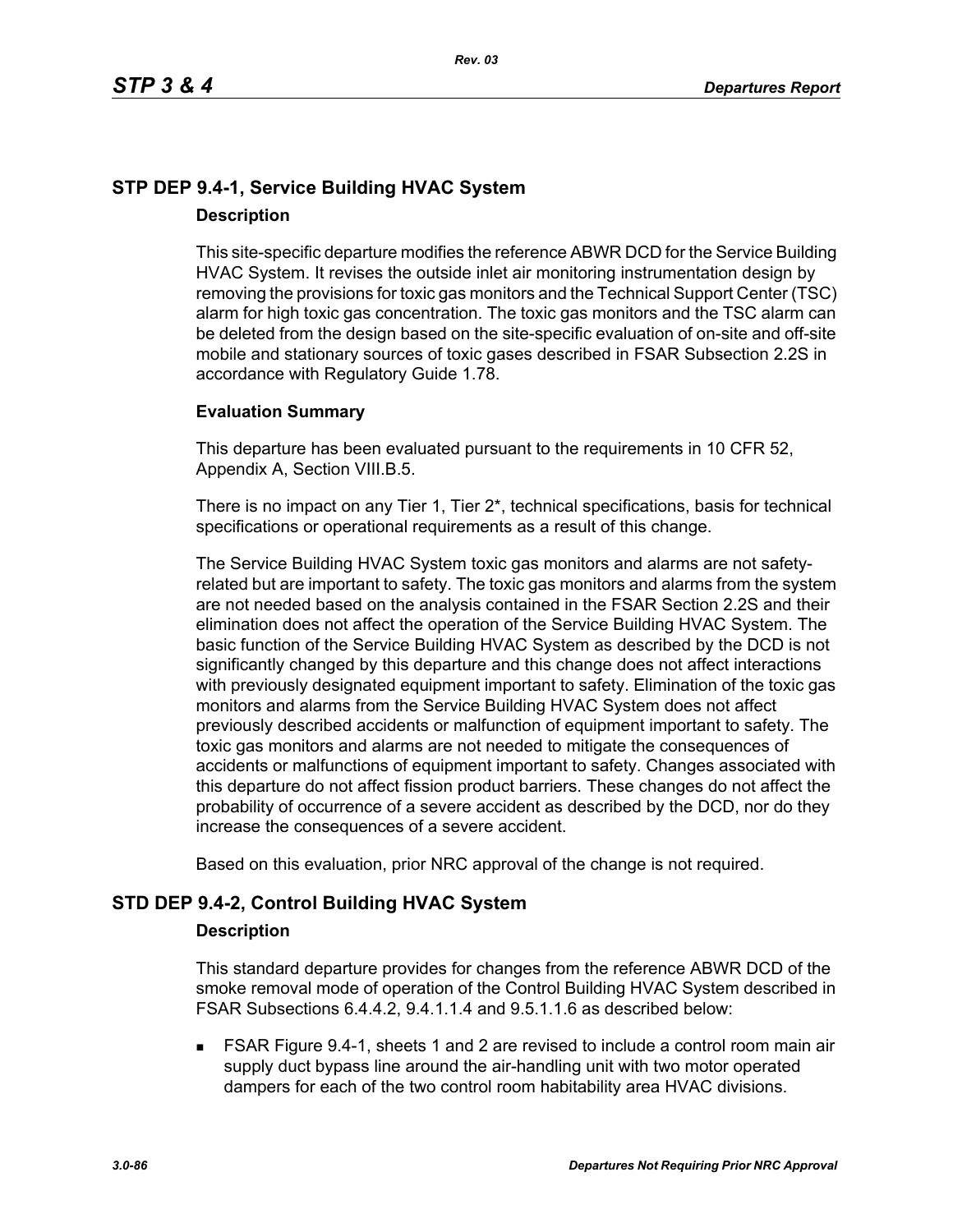This departure has been evaluated pursuant to the requirements in 10 CFR 52, Appendix A, Section VIII.B.5. There is no impact on any Tier 1, Tier 2\*, technical specifications, bases for technical specifications or operational requirements as a result of these changes.

Providing the Control Building HVAC Air Handling Units with bypass lines and associated dampers provides the necessary assurance that smoke is exhausted and not transported to other areas of the Control Building. As such, this change provides equivalent or better smoke removal, and thus does not have any effect on the frequency of occurrence or consequences of accidents or malfunction of SSC important to safety previously analyzed.

This change involves the design of the control room HVAC to assure air balance during smoke removal; this has no effect on the probability or consequences of an ex-vessel severe accident.

As a result of this evaluation, prior NRC approval of the change is not required.

# **STD DEP 9.4-3, Service Building HVAC System**

**Evaluation Summary**

## **Description**

The Service Building HVAC System described in the reference ABWR DCD had two subsystems, the Clean Area HVAC System and the Controlled Area HVAC System. This standard departure described in STP FSAR Subsection 9.4.8 deletes the subsystems and consolidates the Service Building HVAC System to supply air to both the Clean Area and the Controlled Area. The Service Building HVAC System is included as a load powered by the Combustion Turbine Generator that can be manually loaded by the operator. This allows the Technical Support Center and Operations Support Center to be habitable under accident conditions.

- FSAR Figure 9.4-1, sheets 3 through 5 are revised to include a control building air supply bypass line with two motor operated dampers around the air-handling unit in each of the three safety-related equipment HVAC areas.
- FSAR Sections 6.4.4.2, 9.4.1.1.4 and 9.5.1.1.6 are revised to describe how the dampers (described in the two bullets above) operate during the smoke removal mode.

Each air supply bypass line and damper arrangement as described above is required

to provide a balanced air flow such that smoke is exhausted and not transported into other areas of the control building. This air balance during smoke removal mode of operation is required because of the large mismatch between the air inlet supply (80,000 $\mathrm{m}^3$ /h) and the air exhaust (10,000  $\mathrm{m}^3$ /h total; 5,000  $\mathrm{m}^3$ /h for each exhaust fan).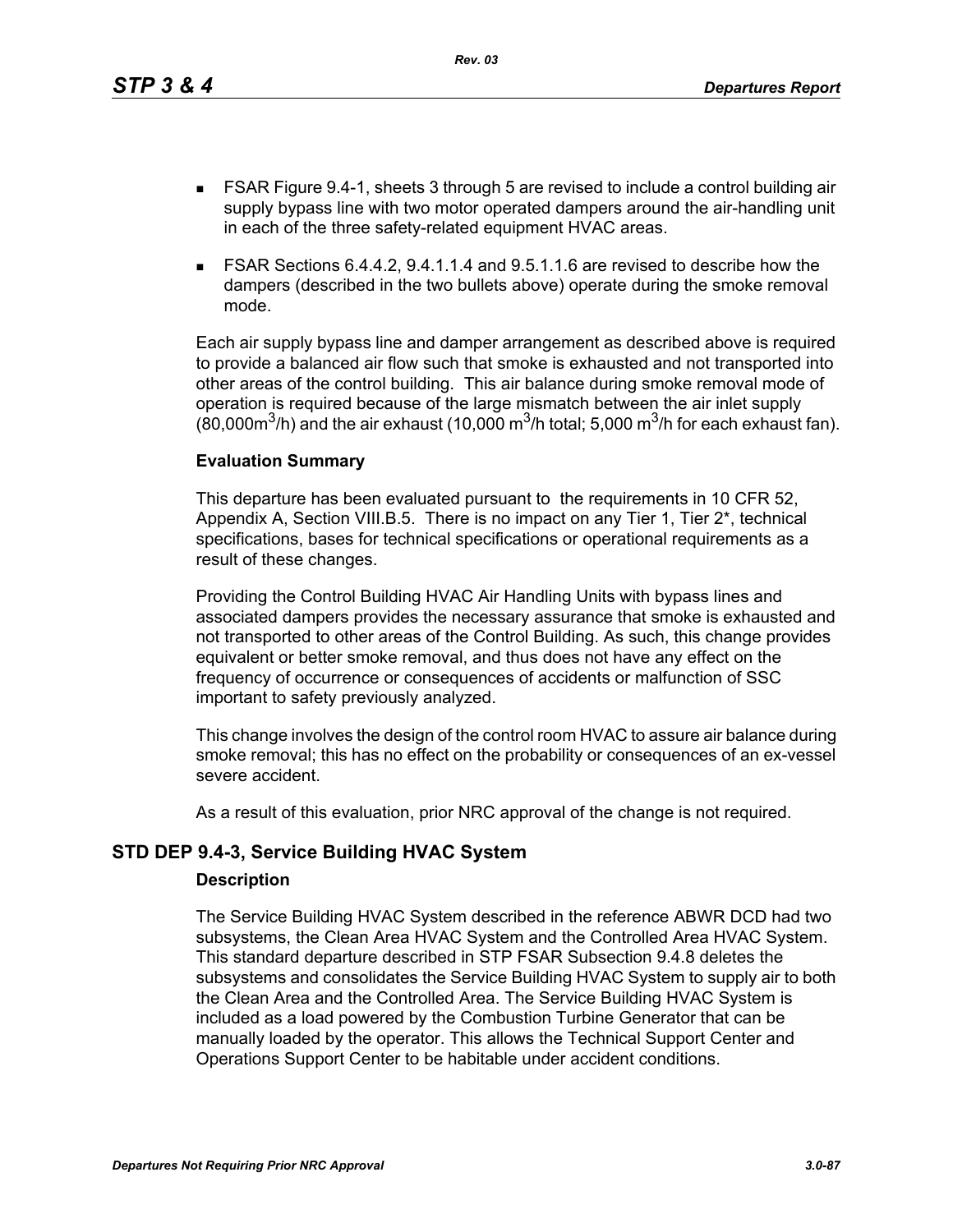## **Evaluation Summary**

This departure has been evaluated pursuant to the requirements in 10 CFR 52, Appendix A, Section VIII.B.5.

There is no impact on any Tier 1, Tier  $2^*$ , technical specifications, basis for technical specifications or operational requirements as a result of this change.

The proposed changes to the Service Building HVAC System include descriptive changes from two HVAC subsystems to one HVAC system that are consistent with the functional description of the system currently described by the ABWR DCD. An additional provision is included with the proposed change under this departure to make it possible for operation of Service Building HVAC using power from the Combustion Turbine Generator during loss of offsite power conditions. The basic function of the Service Building HVAC System and Combustion Turbine Generator as described by the DCD is not significantly changed by this departure and this change does not affect interactions with previously designated equipment important to safety. These changes do not affect a previously described accident or malfunction of equipment important to safety. The proposed changes are an enhancement to the ability to operate the Service Building HVAC System using power supplied by the Combustion Turbine Generator during a loss of offsite power event. Changes associated with this departure do not affect fission product barriers. These changes do not affect the probability of occurrence of a severe accident as described by the DCD, nor do they increase the consequences of a severe accident.

Based on this evaluation, prior NRC approval of the change is not required.

### **STD DEP 9.4-4, Turbine Island HVAC System**

### **Description**

This departure revises STP 3 & 4 Turbine Island HVAC system flow rate and cooling/heating load to accommodate the effect of change of the Turbine Building General Arrangement and systems located in Turbine Building including the following changes specified in other departures:

- STP 3 & 4 turbine generator has been changed. (STD DEP 10.2-1)
- The power generation heat sink described in the DCD (natural draft cooling tower) is being replaced by a cooling reservoir. (STD DEP 10.4-2)
- The DCD medium voltage electrical system design is being replaced by a dual voltage design.
- STP 3 & 4 Off Gas system charcoal adsorber vault in OG Holdup room temperature range adopts newest design.(STD DEP 11.3-1)
- **EXECT** Various other departures which change the quantity and arrangement of equipment in the Turbine Building. (e.g. STD DEP 10.4-5 for increased number of Feed Water Pumps.)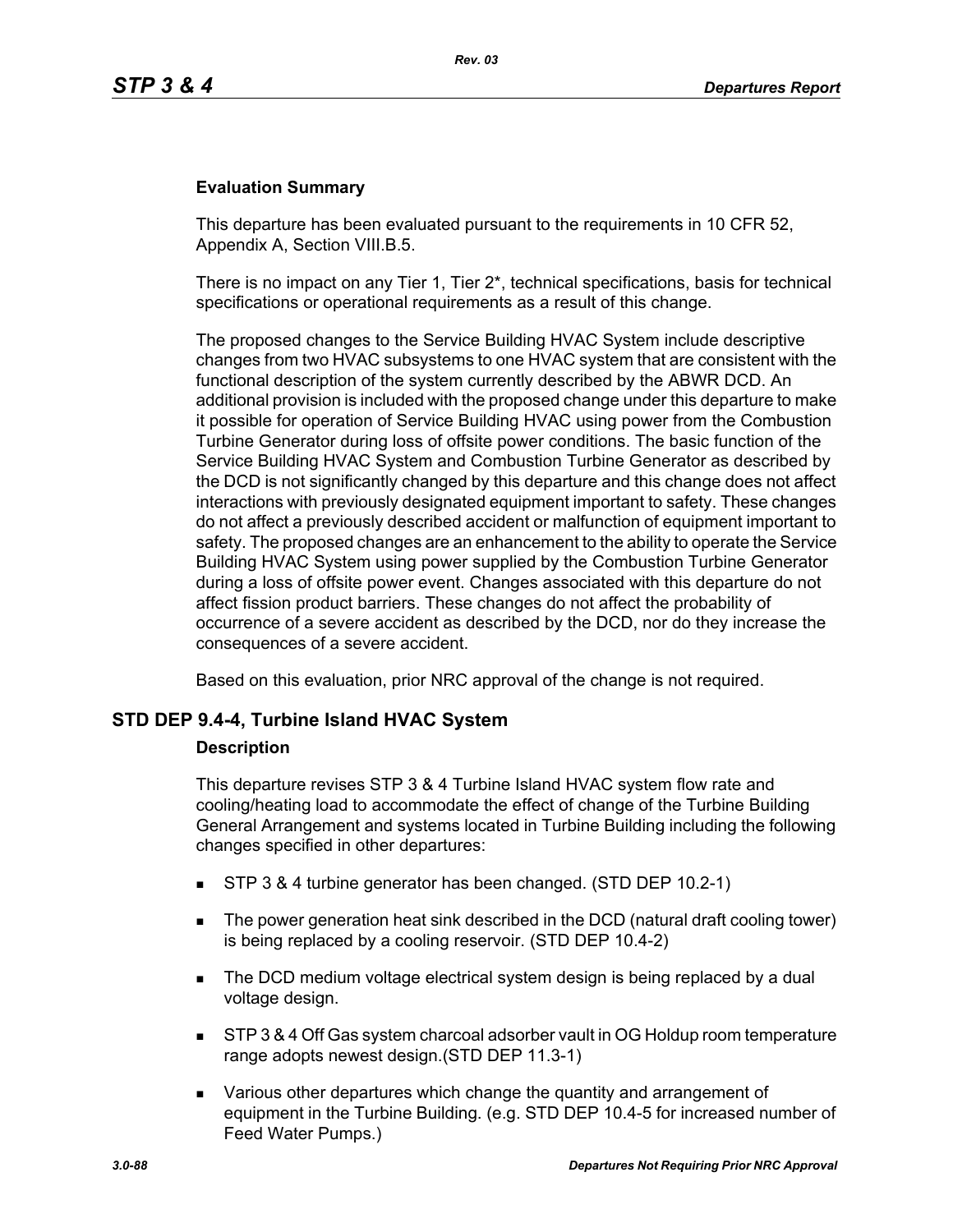This departure adds the OG Holdup room temperature range limits to Subsection 9.4.4.1.2. Also, subsections 9.4.4.2.1.5 and 9.4.4.2.2.2 are revised to explain that local unit coolers and heaters are installed in high heat load areas, and the descriptions of specific areas with local unit coolers are deleted since the list of those areas is added to Figures 9.4-2b (Sheet 2) & c. The system and equipment specifications in Tables 9.4-3 and 9.4-5, and Figure 9.4-2a are changed as a result of a heat load re-calculation for the revised Turbine Building General Arrangement and Off Gas System requirements. The departure changes the HNCW water load described in Table 9.2-7 due to the changes in the Turbine Island HVAC.

STP 3 & 4 nonsafety-related electrical equipment is installed in a non-radioactive controlled area of Turbine Building, and ventilating and air-conditioning of these areas is performed by the Turbine Building Electrical Equipment Area (TBEEA) HVAC. Thus, it is necessary to change the Turbine Island HVAC subsystem name in section 9.4 from Electrical Building (E/B) HVAC to Turbine Building Electrical Equipment Area (TBEEA) HVAC.

#### **Evaluation Summary**

This departure has been evaluated pursuant to the requirements in 10 CFR 52, Appendix A, Section VIII.B.5. There is no impact on any Tier 1, Tier 2<sup>\*</sup>, technical specifications, basis for technical specifications or operational requirements as a result of these changes.

This departure changes STP 3 & 4 Turbine Island HVAC system flow rate and cooling/heating load based on revised Turbine Building General Arrangement and Off Gas System requirements. Since this change does not affect any other plant SSCs, there is no effect on any accident previously evaluated in the DCD. Furthermore, although changes are made to certain plant physical features as described above, SSCs important to safety and fission product barriers are not affected in any way. Therefore, previously evaluated accidents are not affected, and the possibility for an accident of a different type is not created. Also, it does not affect any method used for evaluation in establishing the design bases or in the safety analyses. This departure does not affect any feature for mitigation of an ex-vessel severe accident. For the same reason, and because there is no effect on any event, operation or SSC function, the change does not create a different ex-vessel accident scenario.

Therefore, the change has no adverse impact and does not require prior NRC approval.

### **STD DEP 9.4-5, Radwaste Building Ventilation**

#### **Description**

This standard departure aligned the system described in the FSAR text with the figures depicting the system and eliminated HVAC equipment supporting the radwaste incinerator, which was deleted. The radwaste control room HVAC description was modified to be consistent with Figure 9.4-10 and the description of control room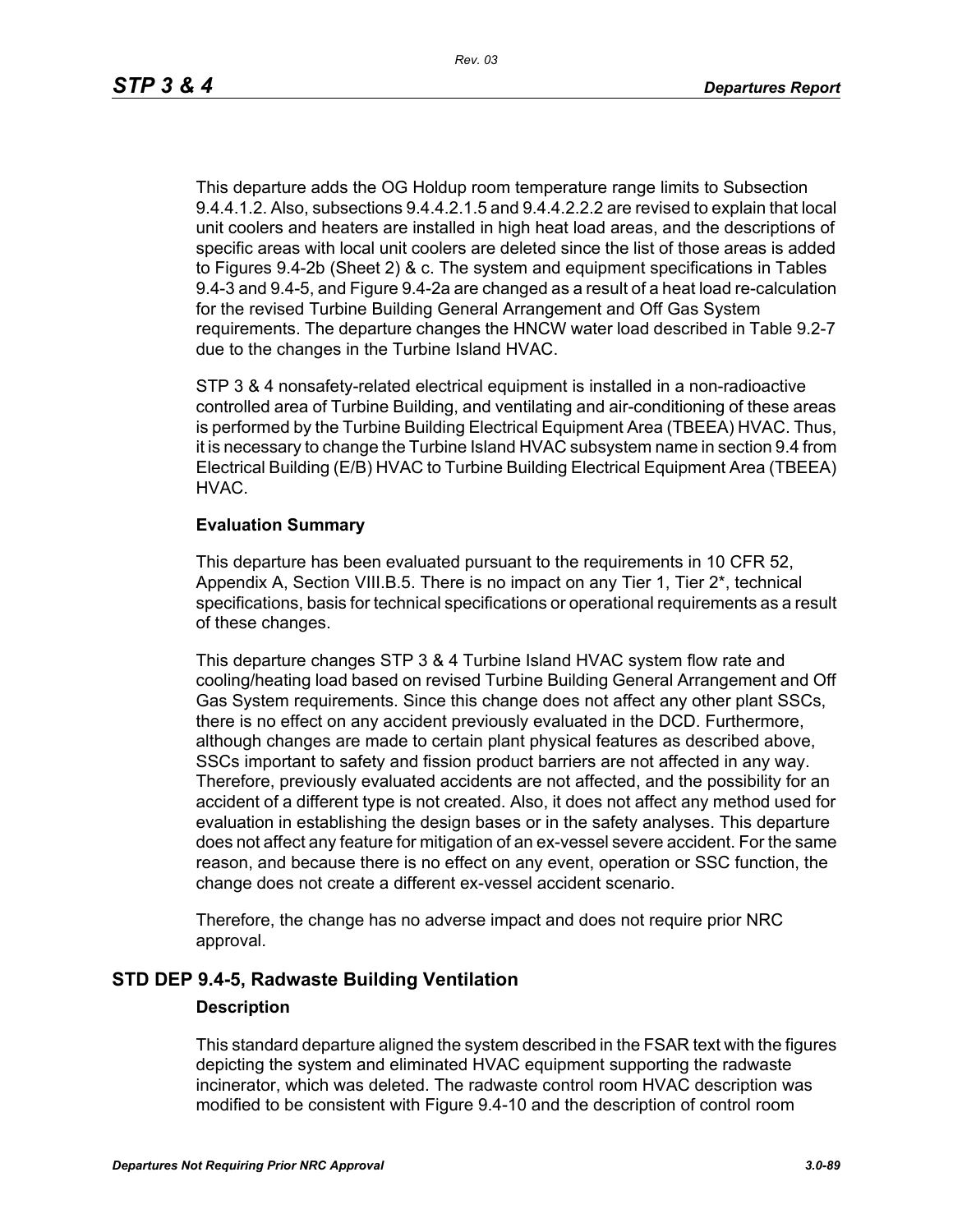systems operation was clarified to demonstrate proper control room boundary pressurization.

A dedicated air conditioning system for electrical, HVAC equipment rooms and other areas was added as a result of design evolution.

Operation control of the exhaust air system from the radwaste process areas is augmented to automatically route the exhaust air through the filtration equipment upon detection of airborne radioactivity in the exhaust airflow, this will provide control of radioactivity release from the building and also reduces the replacement frequency of the filter banks of the air filtration equipment.

### **Evaluation Summary**

The changes to the Figure 9.4-10, sheets 1,2, & 3 were based on calculations and site specific general arrangements and temperatures.

This departure has been evaluated and determined to comply with the requirements in 10 CFR 52, Appendix A, Section VIII.B.5, as described previously. The change has no adverse impact, and affects the function, but is bounded by the safety analysis.

Although this departure alters the physical plant by adding a dedicated air conditioning system for electrical, HVAC equipment rooms and other areas, and thus is a change to the plant physical features, SSCs important to safety and fission product barriers are not affected. Therefore, previously evaluated accidents are not affected, and the possibility for an accident of a different type is not created. Also, it does not affect any method used for evaluation in establishing the design bases or in the safety analyses. This departure does not affect any necessary feature for mitigation of an ex-vessel severe accident. For the same reason, and because there is no effect on any event, operation or SSC function, the change does not create a different ex-vessel accident scenario. Therefore, this change has no adverse impact and does not require prior NRC approval.

## **STD DEP 9.4-6, Control Building HVAC System**

### **Description**

The reference ABWR DCD, Tier 2 Subsection 9.4.1, contains one flow element/flow switch (FE/FS) in the common discharge duct of each emergency filtration unit which is used to automatically start the standby emergency filtration unit in the event of operating unit low flow or fan failure. This departure changes the number, location and logic of these FEs/FSs. Instead of one FE/FS per division installed in the common discharge duct, a FE/FS is to be installed on the discharge side of each emergency filtration unit fan (two fans per redundant division, 4 total for the Control Room Habitability Area(CRHA) HVAC System, as depicted in Figure 9.4-1, Sheets 1 and 2. Within each redundant division, a two-out-of-two logic signal is required to automatically initiate switchover to the standby division. Utilization of 2 FEs/FSs in this manner places the system in conformance with Technical Specification 3.3.7.1.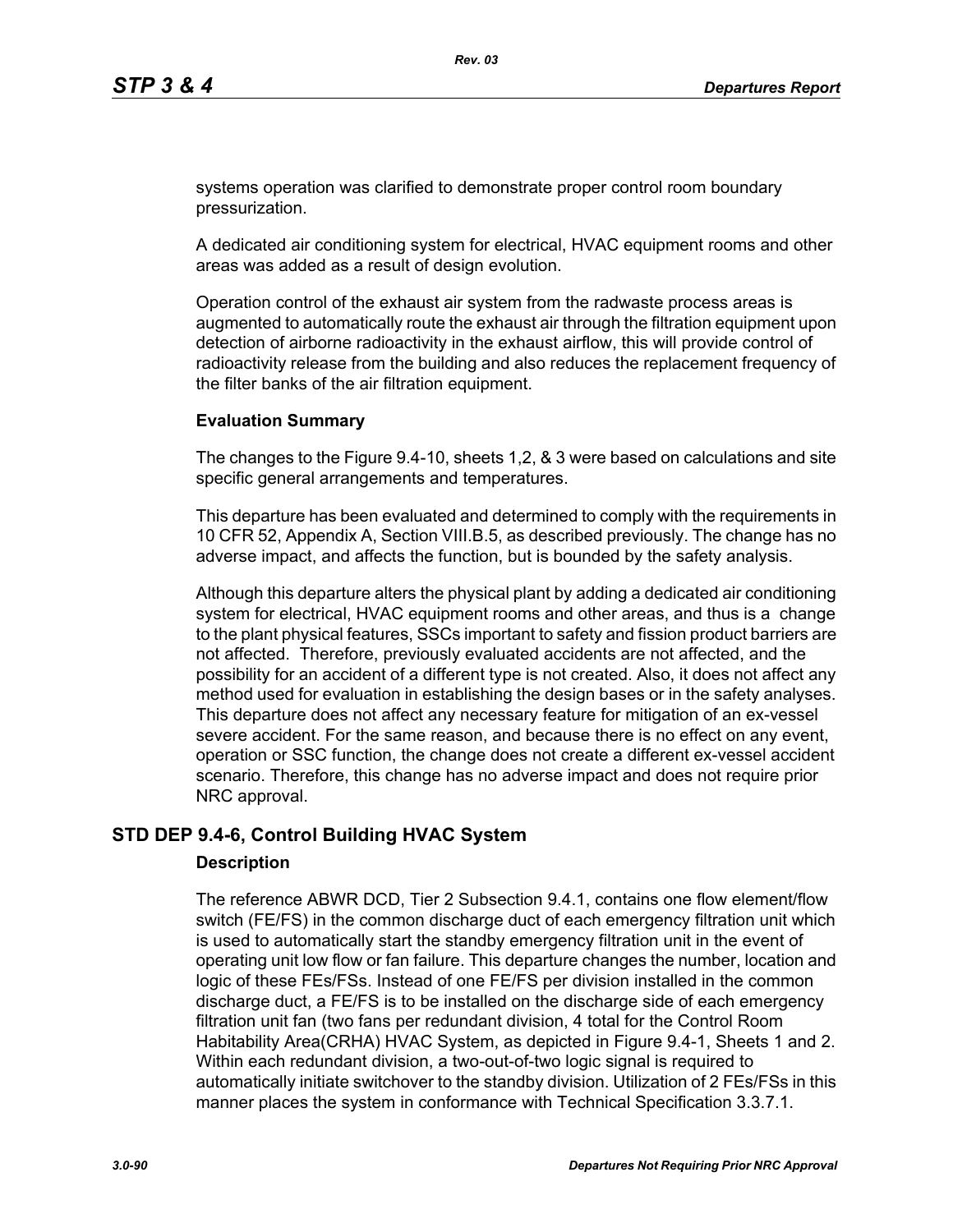## **Evaluation Summary**

This departure has been evaluated pursuant to the requirements in 10 CFR 52, Appendix A, Section VIII.B.5. There is no impact on any Tier 1, Tier 2\*, technical specifications, bases for technical specifications or operational requirements as a result of these changes.

Providing two channels per emergency filtration (EF) division instead of one, with two out of two logic for switchover to the standby division, provides added assurance that switching to the standby division only occurs when the primary EF has low flow in both fan units. This change provides equivalent or better EF operation in response to emergency conditions, thus does not have any effect on the frequency of occurence or consequences of accidents or malfunction of SSC important to safety previously analyzed.

This change involves the operation and switching of the primary and redundant emergency filtration divisions for the CRHA; these have no effect on the probability or consequences of an ex-vessel severe accident.

As a result of the evaluation, prior NRC approval of the change is not required.

## **STD DEP 9.4-7, Control Building HVAC System**

#### **Description**

The reference ABWR DCD states that the MG sets are located in the CB and the MG Set rooms are ventilated by CB Safety-Related Equipment Area (CBSREA) HVAC and cooled by MG Set Room AHUs. This standard departure addresses the requirements for ventilation of the Control Building Annex (CB Annex) due to moving the Reactor Internal Pump (RIP) motor generator (MG) sets from the Control Building (CB) to the CB Annex. This departure modifies the CB Annex HVAC to provide appropriate ventilation, filtering cooling and heating of the MG Set rooms in the Control Building Annex.

### **Evaluation Summary**

This departure has been evaluated pursuant to the requirements in 10 CFR 52, Appendix A, Section VIII.B.5.

There is no impact on any Tier 1, Tier 2\*, technical specifications, bases for technical specifications or operational requirements as a result of these changes.

Revising the design of the Control Building Annex HVAC system to appropriately accommodate the MG sets relocated from the control building provides similar HVAC performance for this added nonsafety-related equipment, thus does not have any effect on the frequency of occurrence or consequences of accidents or malfunction of SSC important to safety previously analyzed.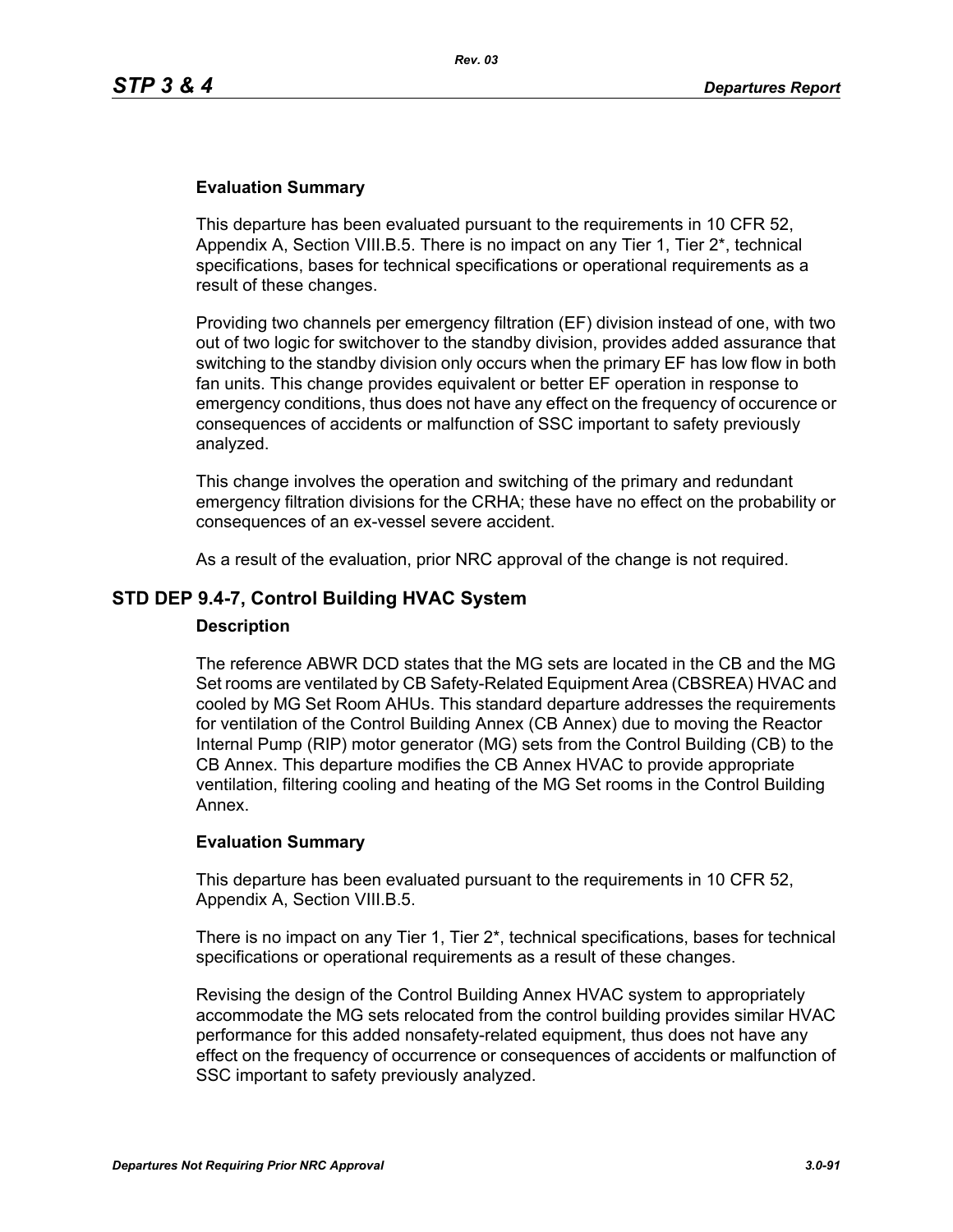This change involves systems which are not relied upon for mitigation of ex-vessel severe accident. Therefore the likelihood or consequences of an ex-vessel severe accident is not impacted.

As a result of this evaluation, prior NRC approval of the change is not required.

## **STP DEP 9.4-8, Reactor Building HVAC**

### **Description**

Tornado dampers are added to the Tier 2 Figure 9.4-1 Control Building HVAC Flow Diagram inlet and exhaust sections to make them consistent with Tier 1 depictions.

The inlet air handling fans and equipment are rearranged and inlet tornado dampers are added to the Tier 2 Figure 9.4-3 Secondary Containment HVAC System diagram to make it consistent with the Tier 1 depiction.

Tornado dampers are added to the inlet and exhaust sections and fire dampers are removed from Tier 2 Figure 9.4-4 R/B Safety Related Electrical Equipment HVAC System to make them consistent with Tier 1 depictions.

In addition, this departure also clarifies that the nonsafety-related system design temperature limits are at the 1% exceedance values provided in Table 2.0-2. This includes the Secondary Containment HVAC System.

The change to the tornado dampers air handling fans and equipment and the fire dampers are a standard departure (STD). The change to the nonsafety-related system design temperature limits are a site specific departure (STP).

### **Evaluation Summary**

This departure has been evaluated pursuant to the requirements in 10 CFR 52, Appendix A, Section VIII.B.5. As stated above, the changes are made to the Tier 2 drawings to make them consistent with the Tier 1 drawings. The changes have no effect on the frequency or consequences of accidents, or the probability or consequences of malfunctions. The systems involved are not relied upon for ex-vessel severe accident mitigation.

As a result, prior NRC approval of this change is not required.

## **STD DEP 9.4-9, Turbine Building HVAC System**

### **Description**

This departure revises the STP 3&4 Turbine Building HVAC design room temperature, system air flow, and main heating coil. The changes incorporated into the FSAR are as follows:

 Subsection 9.4.4.1.2 (1) lists the Turbine Building HVAC areas and specifies room temperature design limits. Some of the area and room temperatures specified in the DCD are unnecessarily conservative and are revised. Specifically: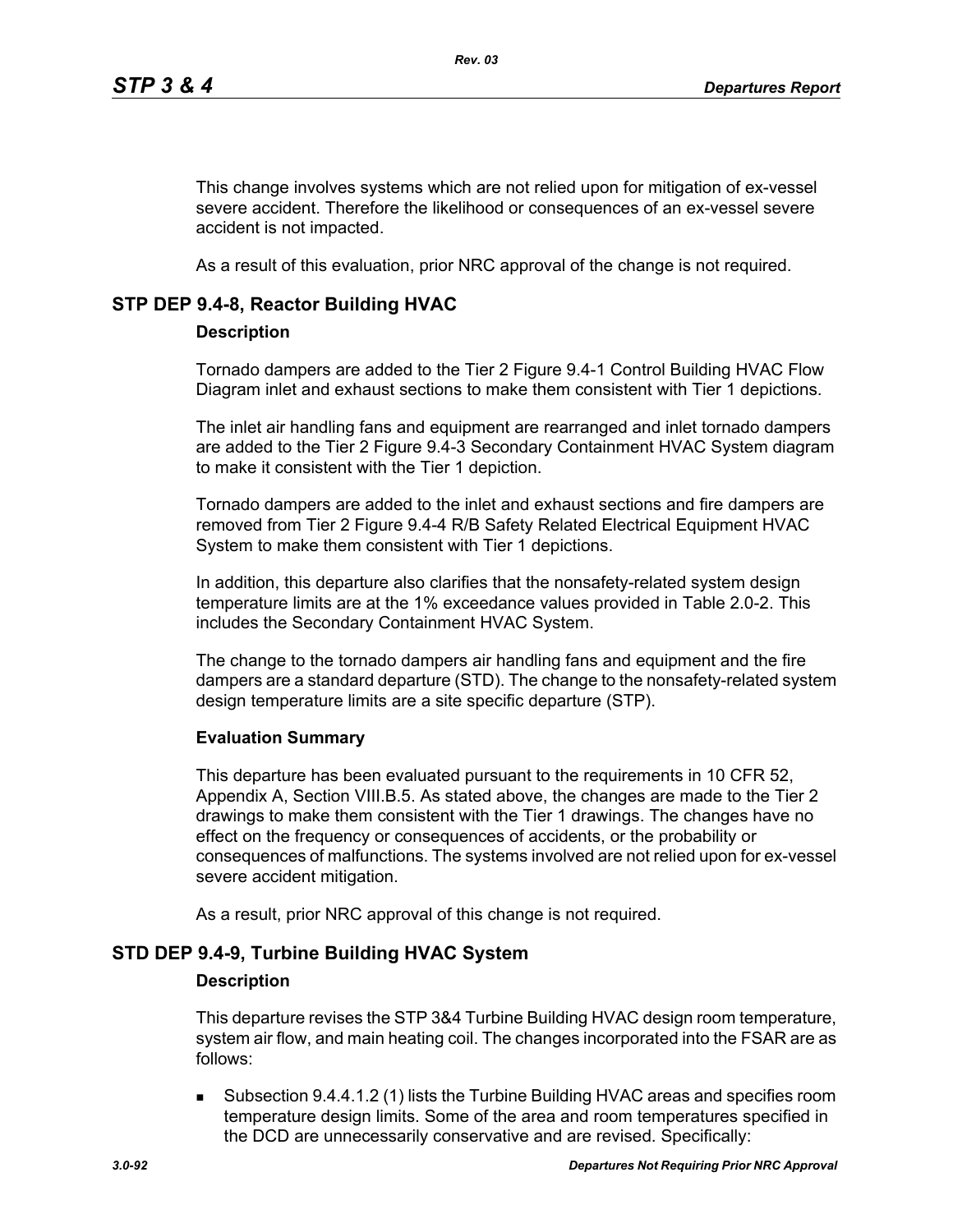*Rev. 03*

- Minimum temperature in Turbine Building changed from  $15^{\circ}$ C to  $10^{\circ}$ C. (consistent with other HVAC systems described in the ABWR DCD, such as R/B HVAC and C/B HVAC)
- Steam tunnel area maximum temperature changed from 49°C to 60°C. (consistent with Table 3I-6)
- $-$  Moisture separator compartment maximum temperature changed from 49 $\degree$ C to 60°C. (consistent with Table 3I-6)
- The Turbine Building HVAC system changed from a recirculating air flow system to a once-through air flow system to minimize contamination/exposure for controlled areas of the Turbine Building. This change is reflected in Section 9.4.4.1.2 (3) & (6), 9.4.4.2.1, 9.4.4.2.1.1, 9.4.4.2.1.2, Figure 9.4-2a, and Figure 9.4- 2b (Sheets 1 & 2).
- The Turbine Building HVAC main heating coil changed from a hot water coil to an electric heater coil. This change is reflected in Sections 9.4.4.2.1.1, 9.4.4.2.2.1, Figure 9.4-2a and Figure 9.2-2b (Sheet 1). Also, the last column is deleted from Table 9.4-5c (Steam to Hot Water Heat Exchanger Area).

## **Evaluation Summary**

This departure has been evaluated pursuant to the requirements in 10 CFR 52, Appendix A, Section VIII. B.5. There is no impact on any Tier 1 or Tier 2<sup>\*</sup>, Technical Specifications, Basis for Technical Specifications or operation requirements as a result of these changes.

This departure changes STP 3 & 4 Turbine Building HVAC design room temperature, system air flow, and main heating coil. Although this change alters some area and room temperatures specified in the DCD that are unnecessarily conservative, it does not affect any other plant SSCs; therefore, there is no effect on any accident previously evaluated in the DCD or fission product barrier. Any previously evaluated accident is not affected, and the possibility for an accident of a different type is not created. Also, it does not affect any method used for evaluation in establishing the design bases or in the safety analyses. This departure does not affect any feature for mitigation of an ex-vessel severe accident. For the same reason, and because there is no effect on any event, operation or SSC function, the change does not create a different ex-vessel accident scenario.

Therefore, the change has no adverse impact and does not require prior NRC approval.

# **STD DEP 9.5-1, Diesel Generator Jacket Cooling Water System Description**

The reference ABWR DCD stated that the Diesel Generator Jacket Cooling Water System conformed to the inspection and testing requirements in Regulatory Guide (RG) 1.108. RG 1.108 was withdrawn in August 1993 with the issuance of RG 1.9,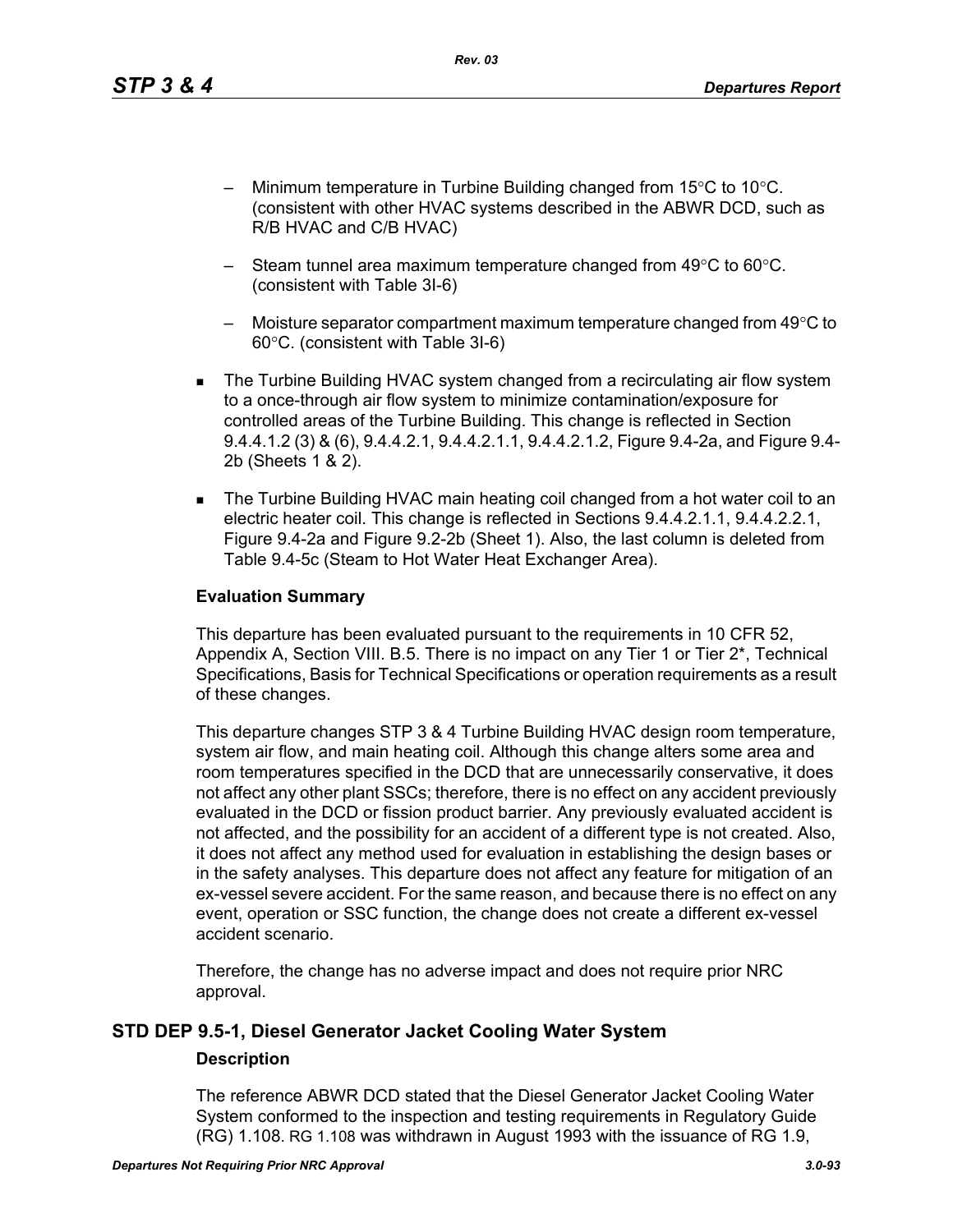Rev. 3, which endorses IEEE-387 and addresses qualification, preoperational and periodic testing of the diesel generators. As a result, references to RG 1.108 are superseded by the requirements of RG 1.9.

### **Evaluation Summary**

This departure has been evaluated pursuant to the requirements in 10 CFR 52, Appendix A, Section VIII.B.5. As noted above, this change updates reference to the NRC requirements by deleting reference to an obsolete RG and replacing it with the current RG. The existing diesel generator jacket cooling water system has been evaluated to Regulatory Guide 1.9 and shown to meet these current requirements. There is no change to any design or function of an SSC important to safety. This change has no impact on the likelihood or consequences of analyzed accidents or malfunction of an SSC important to safety. There is no change to any design basis for a fission product barrier nor are there any new accident scenarios created. There is no impact on the probability or consequences of an ex-vessel severe accident.

Based on the results of this evaluation, prior NRC approval is not required.

## **STD DEP 9.5-2, Lower Drywell Flooder Fusible Plug Valve**

### **Description**

The reference ABWR DCD contained specific engineering design details about the fusible plugs based on an older design concept and patent application, but the actual fusible plugs were never built and tested. The changes made to the STP 3 & 4 FSAR describe the fusible plugs in less prescriptive generic terms to the system design requirements and incorporate design experience from actual design and test results:

- Clarified that 260°C is the nominal temperature for fusible plugs to open.
- Specified the opening temperature as  $260^{\circ}$ C  $\pm$  10<sup>o</sup>C.
- Added clarification of the isolation valve contained in each piping line in the lower drywell which is locked open during normal operation.
- Replace specific design details of the fusible plug configuration with less prescriptive generic functional and operational characteristics.
- Clarified that the fusible plug valves are not ASME Code components.
- **EXEC** Clarified that the temperature of the surrounding air in the drywell is the measurement point for the opening temperature.
- Revised testing information and expanded the requirement to permit the functions of the fusible plugs to be tested separately, if applicable.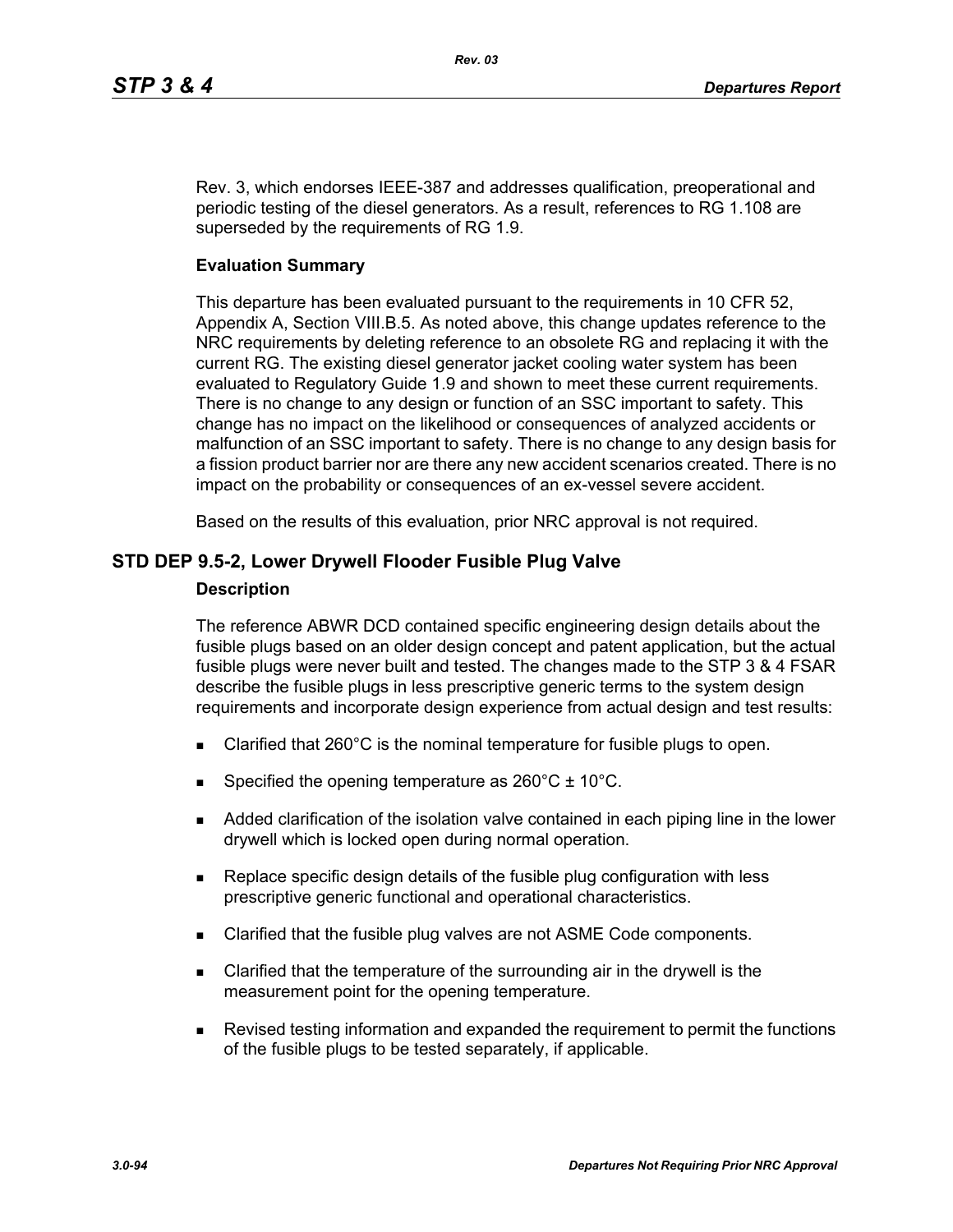## **Evaluation Summary**

This departure has been evaluated pursuant to the requirements in 10 CFR 52, Appendix A, Section VIII.B.5.

This departure does not change any Tier 1 information, Tier 2\* information, Technical Specifications, bases for the Technical Specifications, operational requirements, or design, performance, or testing requirements.

This departure includes two basic changes. First, this departure clarifies the performance and test requirements for the fusible plug valves. For example, instead of only specifying a nominal opening temperature for this valve, the change adds a tolerance to that temperature and further specifies how that temperature is measured. Second, the departure removes specific design details which were in the DCD and replaces them with less prescriptive, more generic performance requirements. Those performance requirements are unchanged from the DCD, but this departure provides additional flexibility to satisfy those requirements. As such, this departure does not change any design, performance or testing requirements for these valves, which are required to function following a severe accident. As a result, this departure has no impact on the likelihood or consequences of analyzed accidents or malfunction of an SSC important to safety. Furthermore, it does not change the performance of any plant physical features, SSCs important to safety or fission product barriers. Any previously evaluated accident is not affected, and the possibility for an accident of a different type is not created. Also, it does not affect any method used for evaluation in establishing the design bases or in the safety analyses. This departure does not adversely affect the performance of features for mitigation of an ex-vessel severe accident. For the same reason, and because there is no effect on any event, operation or SSC function, the change does not create a different ex-vessel accident scenario.

Therefore, this change has no adverse impact and does not require prior NRC approval.

# **STD DEP 9.5-3, System Description - Reactor Internal Pump Motor-Generator Sets Description**

This standard departure consists of several changes to the technical description of the non-safety Motor-Generator (MG) Set equipment that provides power to connected reactor internal pumps (RIPs). These changes are being made to clarify the original DCD technical descriptions or to reflect changes in the actual equipment design implementation details that have evolved since the original DCD descriptions were written. Basic changes in Section 9.5.10.2 are: (1) a clarification in the first paragraph that there is more than one auxiliary transformer; (2) An MG set to ASD RIP loads interface is through three vacuum circuit breakers and three ASD input transformers. In Paragraph 7.7.1.3(7), a specific power device type "gate-turn-off (GTO)" is deleted. The purpose of this sentence is to describe how to implement the Recirculation Pump Trip (RPT) function in the ASDs. The description is consistent with the ASD design. Paragraph 7.7.1.3(8)(c) includes clarification changes.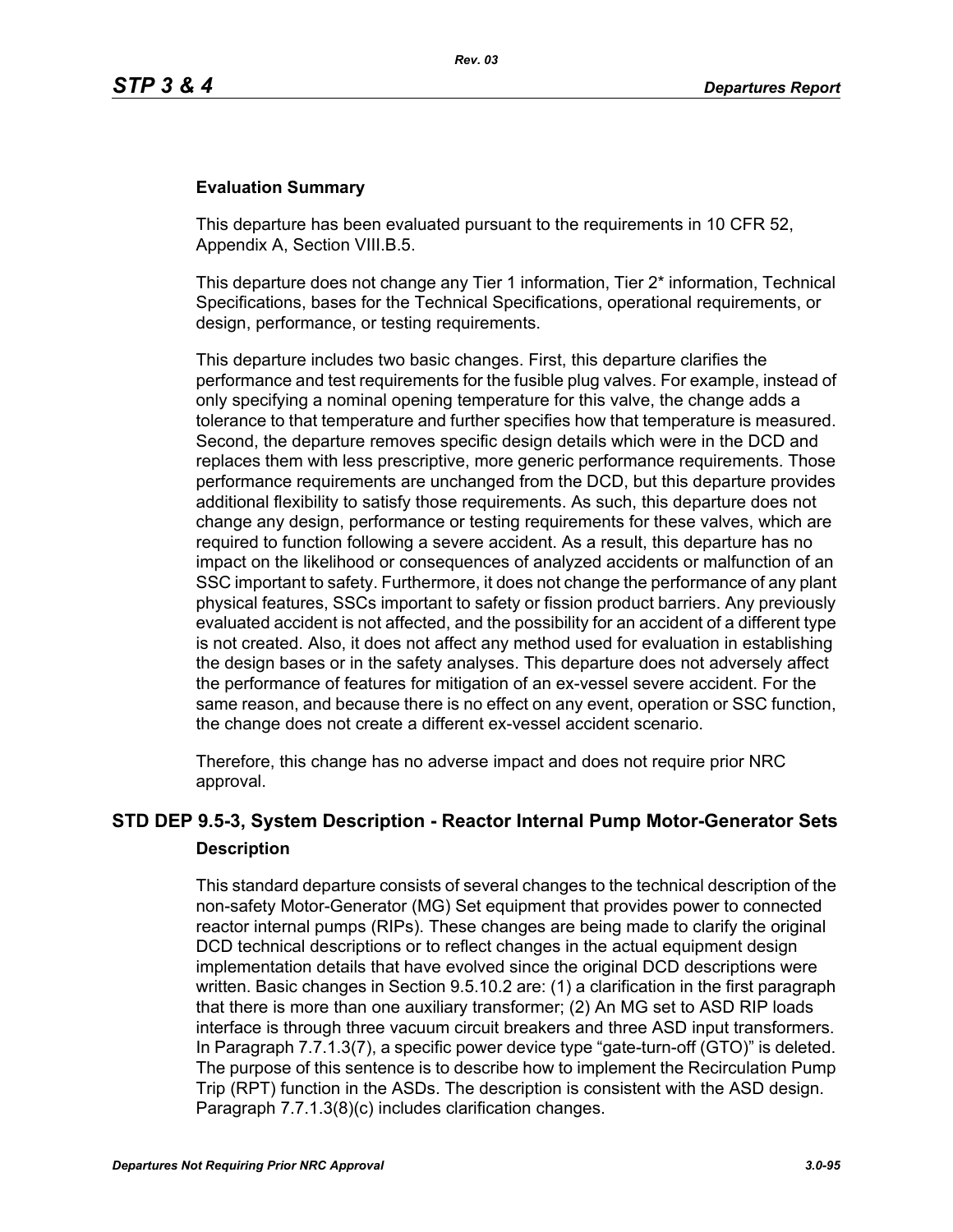## **Evaluation Summary**

This departure has been evaluated pursuant to the requirements in 10 CFR 52, Appendix A, Section VIII.B.5. There is no impact on any Tier 1, Tier 2\*, Technical Specifications, Bases for Technical Specifications or operational requirements as a result of these changes. The recirculation flow control system (RFC), which includes four adjustable speed drives (ASDs) and two MG Sets and associated ASDs, has no safety setpoints (see DCD Tier 2 Section 7.7.1.3 (13)).

The departure involves the electrical side of the MG-set/ASD design, but not the function. The design change reflects changes in the actual equipment design details that have been implemented in operating plants. The MG-set/ASD equipment, which has a nonsafety-related function of controlling the speed of the RIPs, is for power generation purposes only (see DCD Tier 2, Sections 7.7.1.3 (10) and 9.5.10.3), and evaluated in the Accident Analyses (see DCD Tier 2, Sections 15.2.6 and 15.3.1). In Section 15.2.6, "Loss of Non-Emergency AC Power to Station Auxiliaries", the analysis includes the six RIPs powered by MG sets that are capable of maintaining their original speeds for one second. This COLA change does not affect the analysis. In Section 15.3.1 "Reactor Internal Pump Trip", the analysis considers a loss of three RIPs. The change from one breaker per three ASDs to one breaker per ASD causes a loss of one RIP in a single failure event of a breaker, ASD or RIP, which is bounded by the current analysis. There is no impact on the probability or consequences of a previously evaluated accident. Consequently, there is no impact on the probability or consequences of an accident or malfunction of an SSC important to safety.

The MG-set/ASD equipment have not been identified as a design feature in the DCD for mitigating an ex-vessel severe accident. The likelihood or consequences of a severe accident are not impacted. Therefore, this change has no adverse impact and prior NRC approval is not required.

## **STD DEP 9.5-4, Lighting and Servicing Power Supply System**

### **Description**

Reference ABWR DCD Subsection 9.5.3 provides for the use of mercury lamps (or equivalent) for high ceilings, except where breakage could introduce mercury into the reactor coolant system. This standard departure replaces the mercury lamps with highpressure sodium (HPS) lamps. All references to mercury lamps have been replaced with HPS lamps. This standard departure is being taken because the Federal Energy Policy Act of 2005 bans the use of mercury vapor ballasts manufactured or imported after January 1, 2008.

### **Evaluation Summary**

This departure has been evaluated pursuant to the requirements in 10 CFR 52, Appendix A, Section VIII.B.5.

There is no impact on any Tier 1, Tier 2\*, technical specifications, bases for technical specifications or operational requirements as a result of these changes.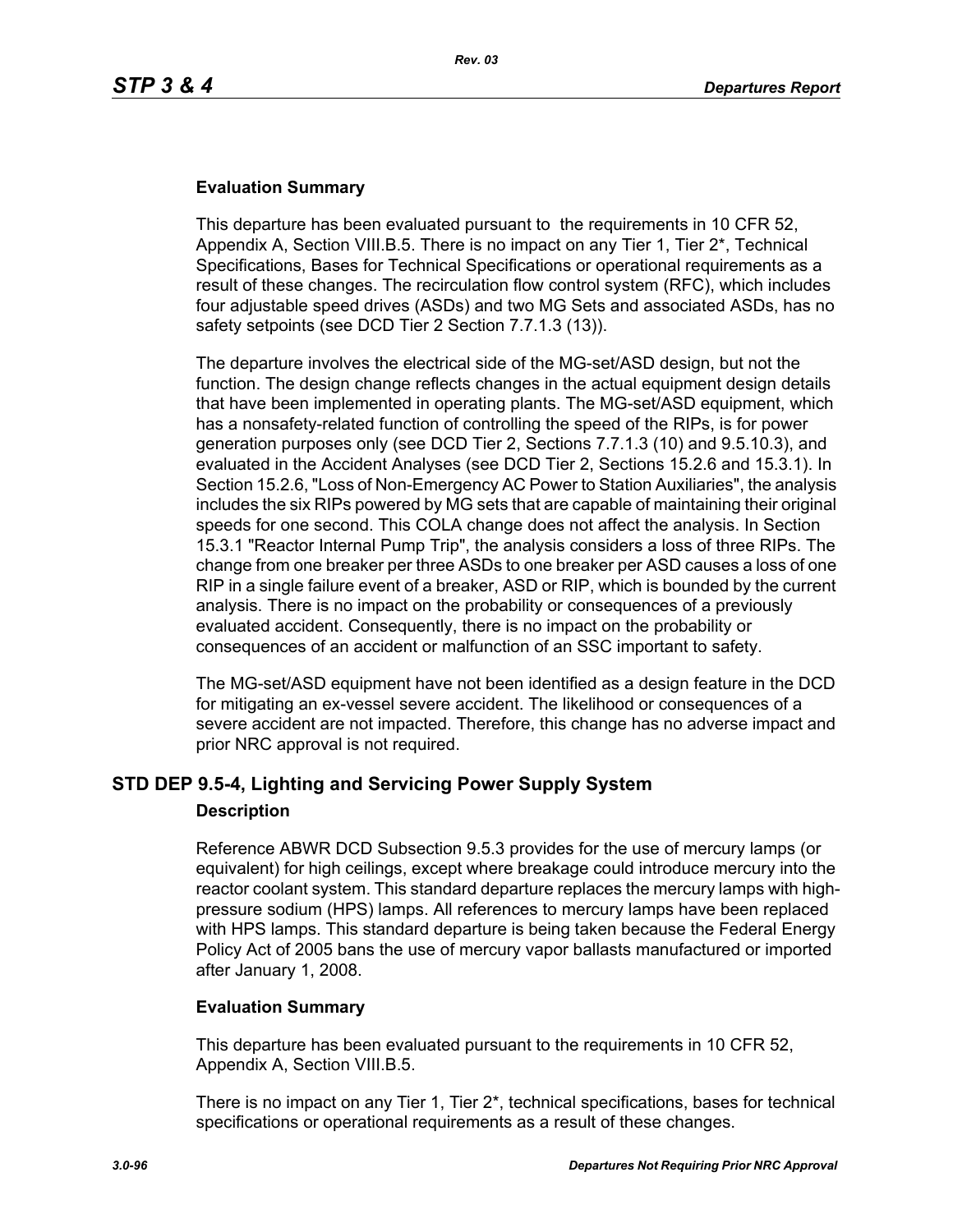*Rev. 03*

Changing the high ceiling lamps from mercury vapor to HPS only affects the lighting design. The removal of mercury vapor precludes the inadvertent introduction of mercury into the reactor coolant system. It has no effect on any safety systems and provides equivalent lighting. Thus this departure does not have any effect on the frequency of occurrence or consequences of accidents or malfunction of SSCs important to safety previously analyzed.

This change involves systems which are not relied upon for mitigation of ex-vessel severe accident. Therefore the likelihood or consequences of an ex-vessel severe accident is not impacted.

As a result of this evaluation, prior NRC approval of the change is not required.

# **STP DEP 9.5-6, Diesel Generator Fuel Oil Storage and Transfer System Description**

This site-specific departure addresses the following design changes from the reference ABWR DCD:

- The sample connection for the Fuel Oil Storage Tank is relocated slightly above grade elevation. The fill connection is relocated at grade elevation and the vent is extended to an elevation that exceeds the maximum flood level at STP 3 & 4.
- The fuel oil storage tanks are relocated in concrete vaults underground. Stick gauge access and a gravity drain from the bottom of the tank will be added. Piping will be routed underground in concrete tunnels between the storage tanks and the Reactor Building. Cathodic protection is deleted because piping and tanks will not be directly buried.
- **Locked closed isolation valves have been added to the fill and sample lines.**
- A second transfer pump for the Diesel Generator Fuel Oil System has been added and the pumps have been relocated inside the 7-day storage tank as a result of the STP 3 & 4 flood level.

## **Evaluation Summary**

This departure for design improvement to the Diesel Generator Fuel Oil Storage and Transfer System has been evaluated pursuant to and determined to comply with the requirements in 10 CFR 52, Appendix A, Section VIII.B.5. This change is considered a necessary design upgrade because of the potential STP 3 & 4 flooding level. It does not adversely affect any functional or safety requirements for storage and transfer but instead is an upgrade as described above. Since this change does not affect any other plant SSCs, there is no effect on any accident previously evaluated in the DCD. This departure does not change any Tier 1 information, Tier 2\* information, Technical Specifications, bases for the Technical Specifications, any other underlying design or other operational requirements. Furthermore, it does not change any plant physical features (other than those affected by this design change), SSCs important to safety or fission product barriers. Any previously evaluated accident is not affected, and the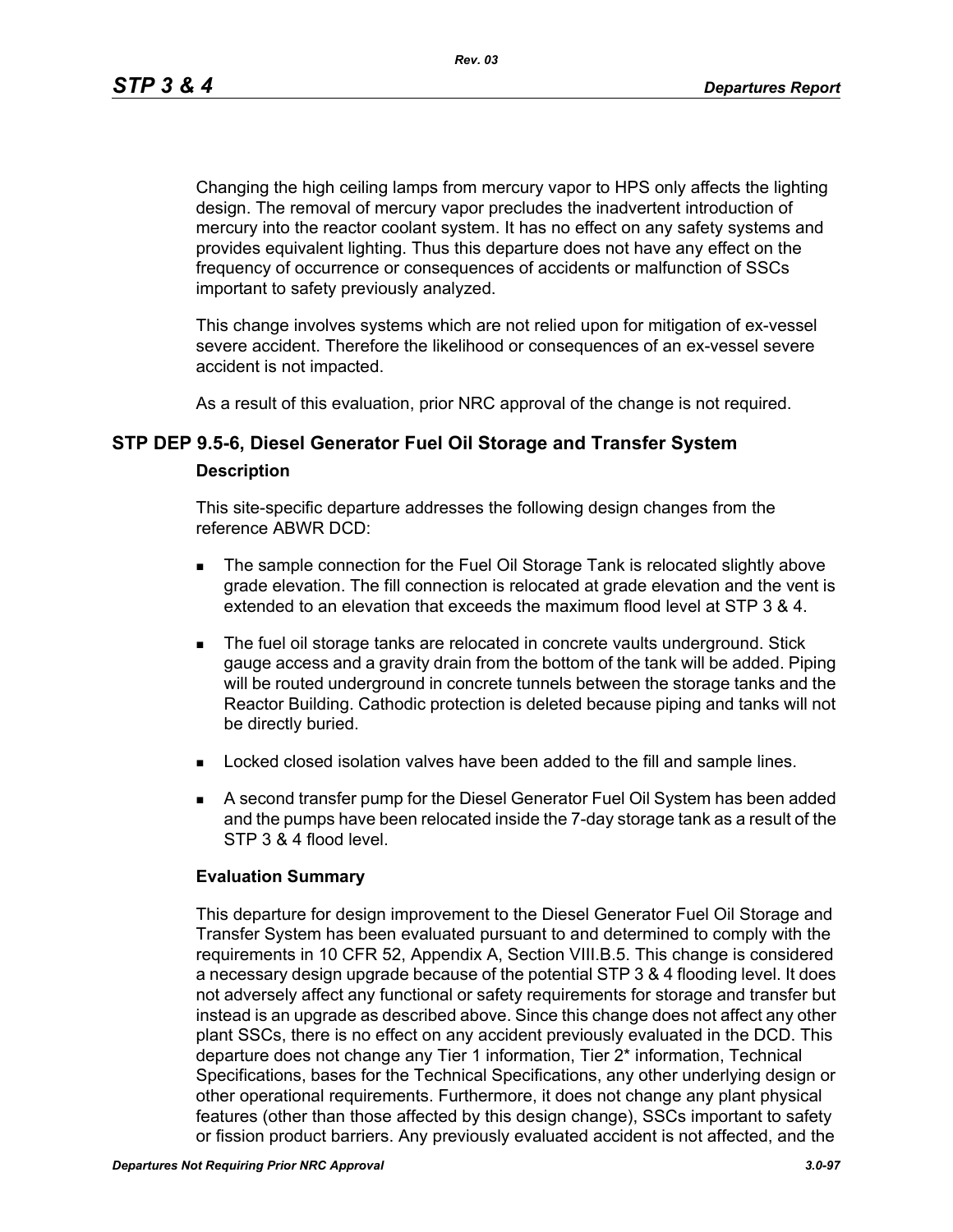possibility for an accident of a different type is not created. Also, it does not affect any method used for evaluation in establishing the design bases or in the safety analyses. This departure does not affect any feature for mitigation of an ex-vessel severe accident. For the same reason, and because there is no effect on any event, operation or SSC function, the change does not create a different ex-vessel accident scenario. Therefore, this change has no adverse impact and does not require prior NRC approval.

# **STP DEP 9.5-7, Fire Protection - House Boiler Area of the Turbine Building Description**

An electrically-heated house boiler will replace the fuel oil-heated boiler. Therefore, fuel oil will not be a part of the combustible loading in that room. Replacing the fuel oilheated boiler with an electrically-heated boiler represents an improvement from a fire protection standpoint, as it decreases the combustible loading in room 247 and eliminates a potential open flame ignition source in this plant area. The combustible categories "lubricants" and "cables" remain and the combustible loadings will be quantified by a fire hazards analysis.

## **Evaluation Summary**

This departure has been evaluated pursuant to the requirements in 10 CFR 52, Appendix A, Section VIII.B.5.

There is no impact on any Tier 1, Tier 2\*, technical specifications, basis for technical specifications or operational requirements as a result of this change.

This departure involves a reduction in combustible material that improves the fire protection posture of the house boiler area. The house boiler is not important to safety and is not addressed by the ABWR DCD as an initiator of an accident or as a potential cause of a malfunction of structures, systems or components that are important to safety. The house boiler does not have a described function to mitigate the consequences of an accident or to mitigate the consequences of a malfunction of structures, systems or components that are important to safety. The reduction of combustible loading in the house boiler area does not increase the possibility of an accident or malfunction of equipment important to safety of a different type than previously evaluated by the ABWR DCD. The change associated with this departure does not affect fission product barriers and does not change the method of evaluation used to establish design bases or safety analyses. This change does not affect the probability of occurrence of a severe accident as described by the DCD, nor does it increase the consequences of a severe accident.

Based on this evaluation, prior NRC approval of the change is not required.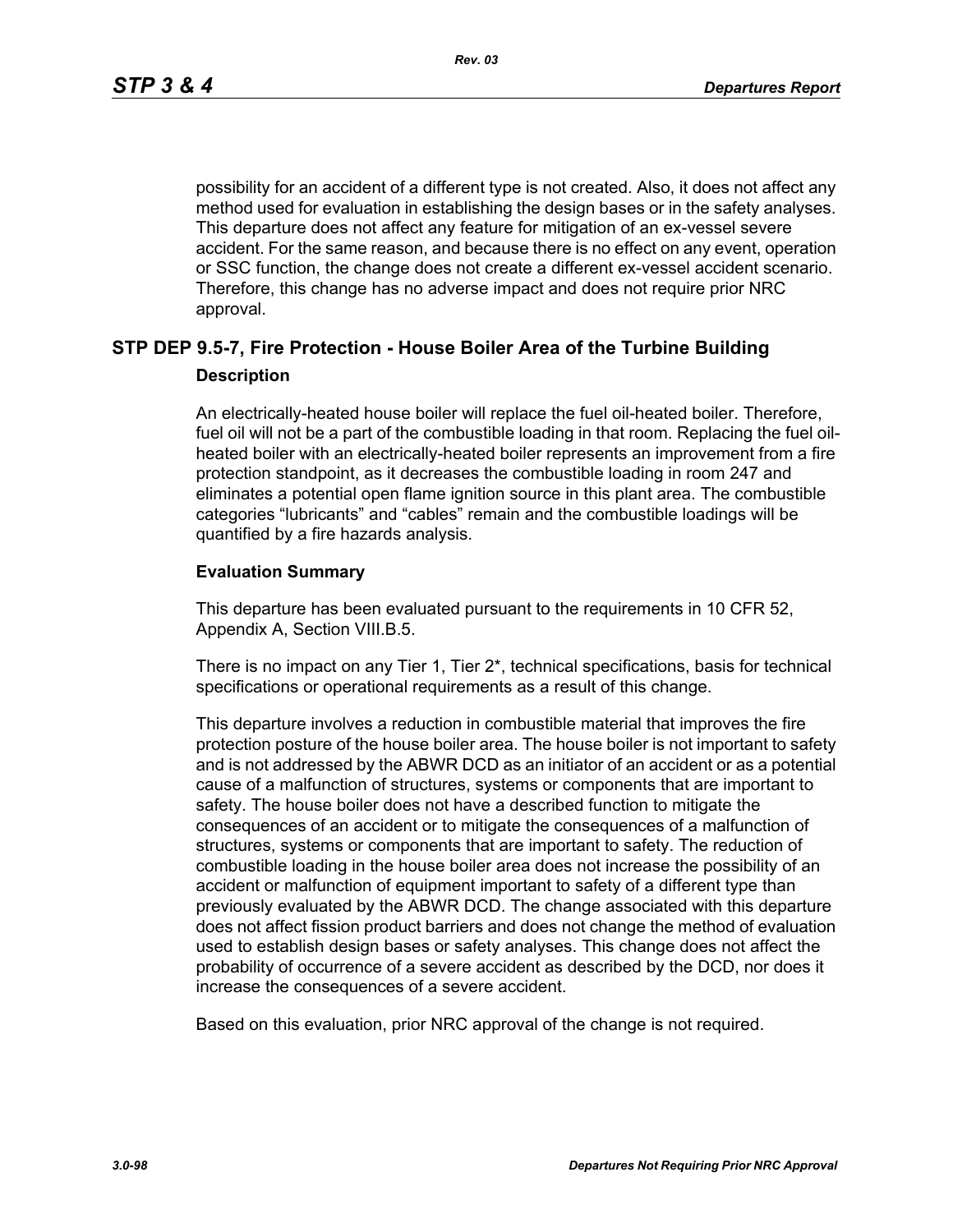# **STP DEP 10.1-1, Turbine Pressure Description Description**

The reference ABWR DCD description of inlet pressure at the turbine main steam valves in Section 10.1 is correct for BWRs when the turbine inlet pressure is controlled by the pressure regulator, such that turbine inlet pressure varies linearly with reactor power level. For the ABWR, reactor dome pressure is controlled by the pressure regulator, and the turbine inlet pressure is determined by the steam line pressure drop. In this case, reactor vessel pressure is linear, while the pressure at the turbine inlet varies as a function of steam flow and steam line pressure drop. At approximately 70% power, the turbine inlet pressure is higher than the pressure at 100% power. Consequently, increase in flow above 100% will not result in a turbine inlet pressure that exceeds the pressure at approximately 70% power. In the STP 3 & 4 FSAR, the description is changed to the following:

The inlet pressure at the turbine main steam valves reflects reactor power, steam line flow and pressure regulator programming, but never exceeds the pressure for which the turbine components and steam lines are designed.

Tier 2 Section 10.1 of the referenced DCD describes the method to limit turbine inlet pressure for a typical BWR where the turbine control valve is regulated based on turbine inlet pressure. As described in DCD Tier 2 Subsection 7.7.1.8, the pressure regulation uses feedback signals from reactor steam dome pressure sensors. Therefore, Section 10.1 was revised to consistently describe the inlet pressure at the turbine main steam valves based on reactor power and reactor steam dome pressure.

## **Evaluation Summary**

There is no impact on any Tier 1 or Tier 2\* DCD, Technical Specifications, Bases of Technical Specifications or operational requirements as a result of this change. This departure does not affect any safety function; therefore there is no impact on the probability or consequences of an accident or malfunction of an SSC important to safety, and this departure does not cause an increase in the dose exposure to the public.

This departure has been evaluated pursuant to the requirements in 10 CFR 52, Appendix A, Section VIII.B.5 and does not require prior NRC approval.

# **STP DEP 10.1-2, Steam Cycle Diagram**

### **Description**

Figure 10.1-1 of the reference ABWR DCD reflects the steam and power conversion system consisting of four condensate pumps, a prescribed number of filters and demineralizers, three feedwater pumps, two high pressure heater drain tanks, a typical multipressure condenser design, and a main turbine with single stage reheat. For STP 3 & 4, four condensate booster pumps, three low pressure heater drain tanks, and separate No.1 feedwater heater drain coolers are added to this system, with three filters and six demineralizers, four reactor feedpumps, four heater drain pumps, one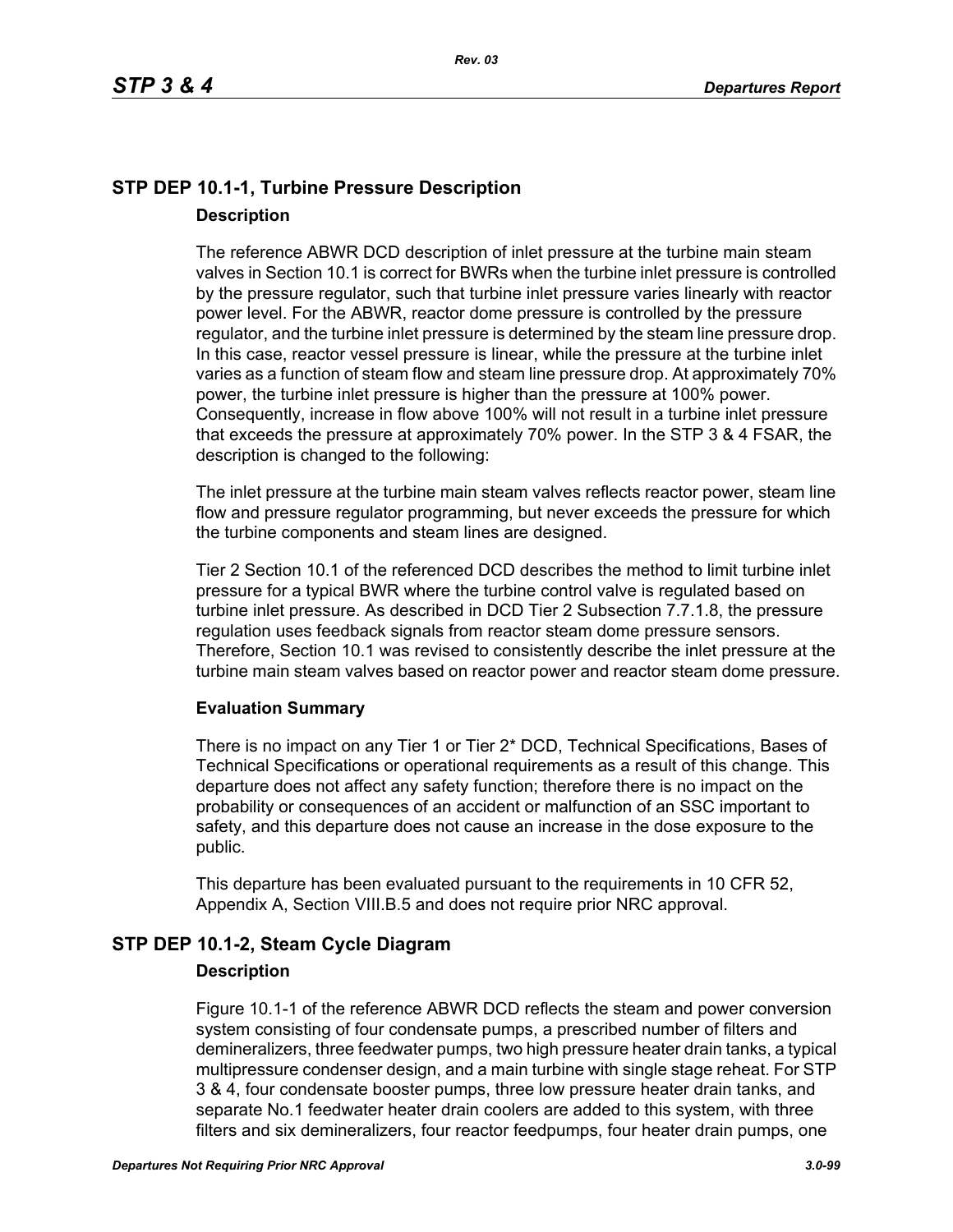high pressure heater drain tank, and a turbine design with two stages of reheat. These changes are made to improve the overall cycle efficiency, plant reliability, and availability. Figure 10.1-1 is replaced to indicate these features.

## **Evaluation Summary**

This departure has been evaluated pursuant to the requirements in 10 CFR 52, Appendix A, Section VIII.B.5.

The described systems are nonsafety-related and provide no safety functions. Therefore, there is no impact on the probability or consequences of an accident or malfunction of SCC important to safety, and no effect on the safety analysis. The departure does not impact any Tier 1 or Tier 2\* DCD, Technical Specifications, Bases for Technical Specifications or operational requirements. This change has no adverse impact and does not require prior NRC approval.

# **STP DEP 10.1-3, Rated Heat Balance**

## **Description**

Figure 10.1-2 of the reference ABWR DCD heat balance diagram reflects the turbine and steam cycle design as indicated in Figure 10.1-1 of the DCD. This figure is replaced in its entirety due to the changes in Figure 10.1-1 and the new Toshiba turbine design as described in STP 3 & 4 FSAR Section 10.2. Tier 2 Figure 1.1-2 of the reference ABWR DCD is the reactor heat balance. This figure is updated with the slightly increased (~0.06%) feedwater flow. This figure is also updated to reflect STP 3 & 4 changes in the RIP and CRD purge flows. The reactor heat balance is also updated to use ASME Steam Tables (IAPWS-IF97) and three significant figures for pressures.

Tier 2 Figure 5.1-1, Tier 2 Subsection 5.4.5.2, and Tier 2 Table 11.1-6 are also updated for consistency with the heat balance.

## **Evaluation Summary**

This departure has been evaluated pursuant to the requirements in 10 CFR 52, Appendix A, Section VIII.B.5. This departure does not change any Tier 1 or Tier 2<sup>\*</sup> DCD information, the Technical Specifications, Bases for Technical Specifications, any underlying design, or other operational requirements.

The proposed changes in this departure affect only performance data of SSCs not important to safety. The feedwater flow and rated main steam flow increase by less than 0.1% will have a negligible impact on the frequency of occurrence or consequences of an accident. The changes have no impact on fission product barriers or ex-vessel severe accidents.

Therefore, this change has no adverse impact and does not require prior NRC approval.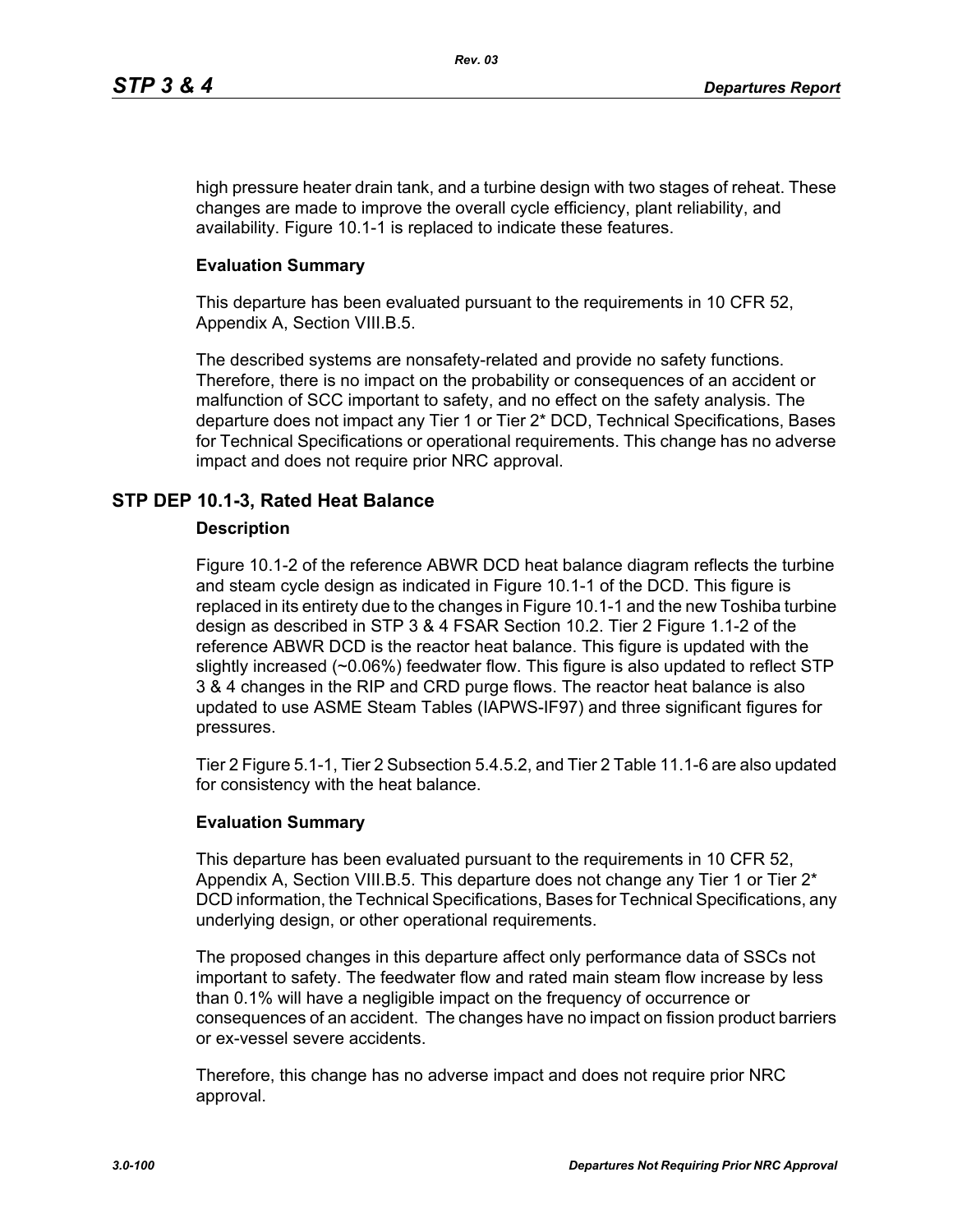# **STP DEP 10.1-4, Valves Wide Open Heat Balance Description**

Figure 10.1-3 of the reference ABWR DCD heat balance diagram reflects the turbine and steam cycle design as indicated in Figure 10.1-1 of the DCD for turbine valve wide open conditions. This figure is replaced in its entirety due to the changes in Figure 10.1-1 and the new Toshiba turbine design as described in STP 3 & 4 FSAR Section 10.2. The changes have no impact on safety or transient analysis assumptions. The inlet feedwater temperature and flow remain the same as those in the DCD.

## **Evaluation Summary**

This departure has been evaluated and determined to comply with the requirements in 10 CFR 52, Appendix A, Section VIII.B.5. There is no impact on any Tier 1 or Tier 2\* DCD, Technical Specifications, Bases for Technical Specifications or operational requirements as a result of these changes.

This departure reflects the different design due to the changes in Figure 10.1-1 and the new Toshiba turbine compared to the reference DCD, and the differences from the plant specific design affect only the performance data for each system or component. All information related to the system and component data described in the heat balance diagram is nonsafety-related.

Therefore, the changes for this departure do not affect the inputs for evaluation for an accident, malfunction of a SSC important to safety, design basis limit for a fission product, the establishing design bases, safety analyses, nor ex-vessel severe accident, in the DCD, and do not create a possibility for an accident of a different type than any evaluated previously in the DCD.This change has no adverse impact and does not require prior NRC approval.

# **STP DEP 10.2-1, Turbine Design**

### **Description**

Compared to the product that formed the basis of the reference ABWR DCD, the following are the significant technical differences in the latest turbine design:

- Two stages of reheat in the steam cycle instead of the single stage utilized in the reference ABWR DCD, to improve turbine steam cycle efficiency
- **Replacing the separate reheater shells with symmetrically combined reheater** shells of two stages of four U-tube bundles, reducing the number of moisture separator reheaters (MSRs) from four to two.
- Separate Intermediate Stop and Intercept Valves are applied instead of the Combined Intermediate Valves described in the DCD, to provide for enhanced performance, reliability, and maintainability.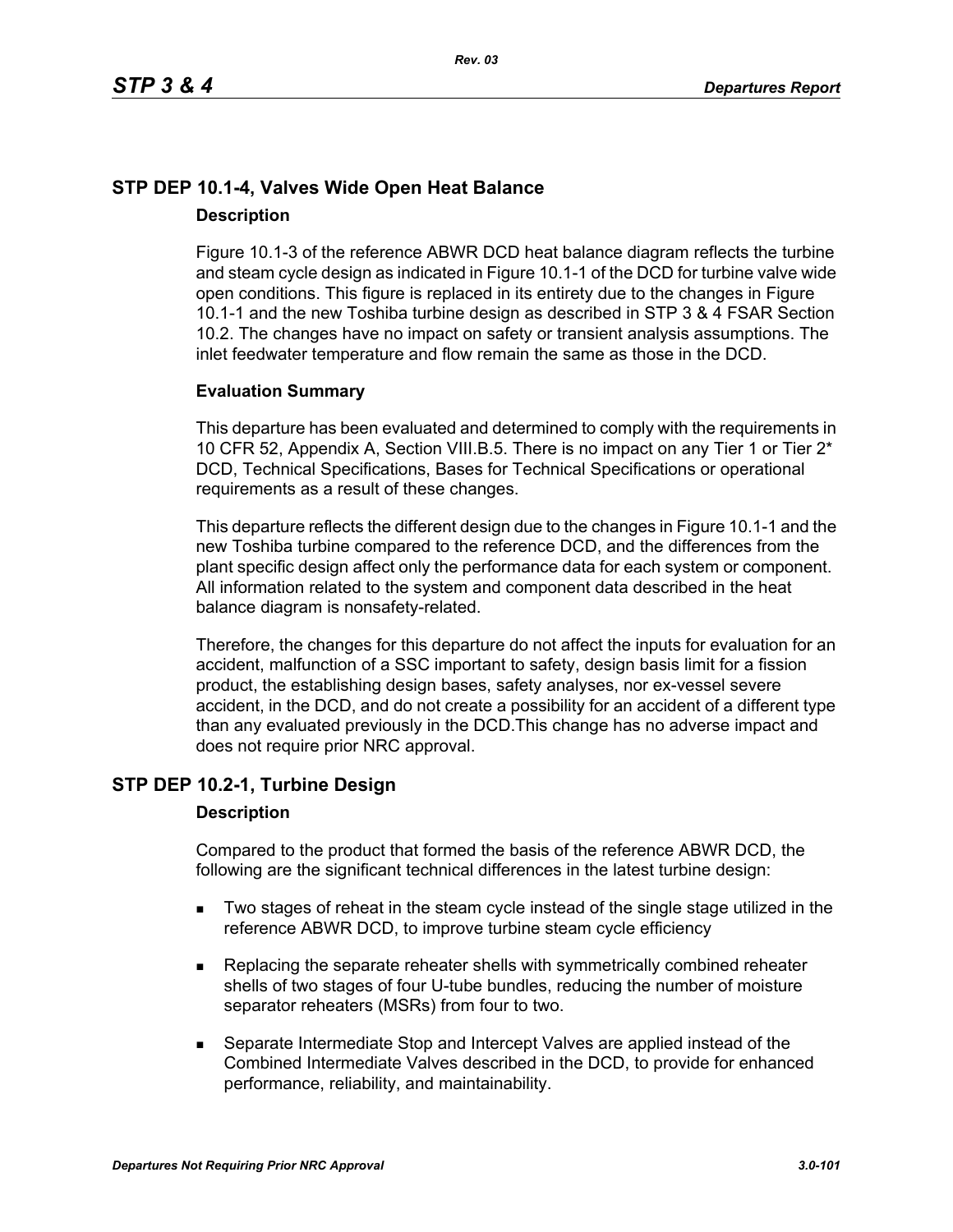Additionally, the following subsections are revised to provide clarification and changes based on the design, procedures, and vendor/manufacturer recommendations:

- Subsection 10.2.2.2-Component Descriptions, including the MSRs, Intermediate Stop and Intercept Valves, Low Pressure Turbines, Extraction Non-Return Valves, and the Generator
- Subsection 10.2.2.6-Turbine Protection System to describe main turbine trip logic as well as trip signals and trip response
- Subsection 10.2.3.5-Preservice Inspection Procedures and Acceptance Criteria
- Subsection 10.2.3.6-Inservice Inspection Requirements for Turbine Generator components and Turbine Steam Valves

## **Evaluation Summary**

The changes do not result in any functional departure from the referenced DCD. The Turbine Main Steam System is classified nonsafety-related. All the changes associated with this departure are to SSCs that are not important to safety, and do not alter the function of SSC important to safety as described in the DCD. Therefore, the changes have no impact on the probability or consequences of an accident or malfunction of SCC important to safety. Therefore these changes do not affect the safety or transient analysis assumptions.

This departure has been evaluated pursuant to with the requirements in 10 CFR 52, Appendix A, Section VIII.B.5. There is no impact on any Tier 1 and Tier 2\* DCD information, Technical Specifications, Bases for Technical Specifications, or operational requirements as a result of these changes. Therefore, this departure has no adverse impact and does not require prior NRC approval.

## **STP DEP 10.2-2, Turbine Rotor Design**

### **Description**

In sections related to turbine rotor integrity, the reference ABWR DCD considered rotors of built-up construction. Today, the standard is the use of monoblock rotor forgings. Clarification has been provided in the STP 3 & 4 FSAR to enhance the description of turbine overspeed, design speed and their relationship to turbine rotor integrity.

The changes have no impact on safety or transient analysis assumptions. The monoblock rotor design greatly reduces the probability of turbine missiles due to overspeed, improves reliability and reduces maintenance.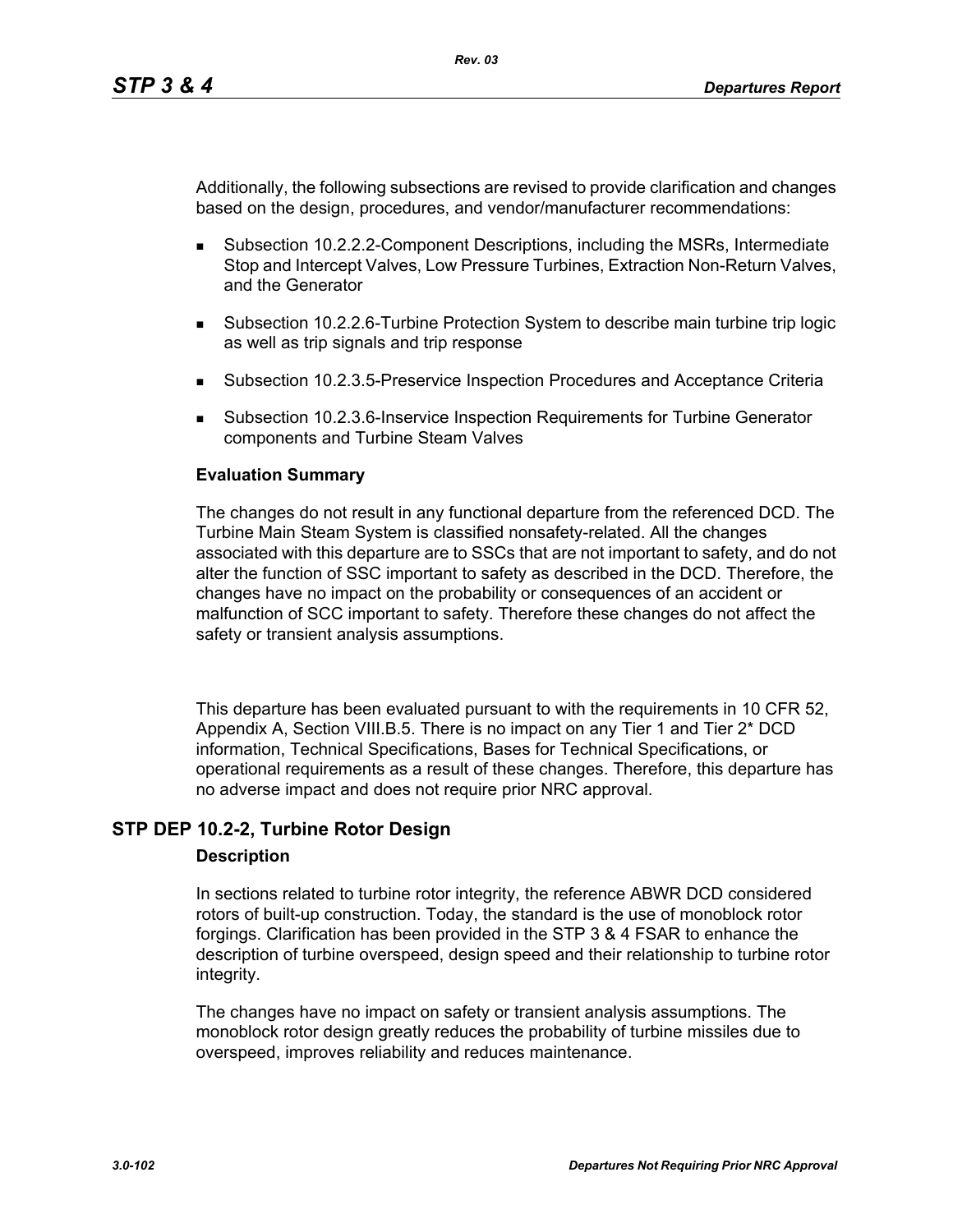## **Evaluation Summary**

This departure has been evaluated pursuant to the requirements in 10 CFR 52, Appendix A, Section VI II.B.5. There is no impact on any Tier 1 or Tier 2\* DCD, Technical Specifications, Bases for Technical Specifications or operational requirements as a result of these changes.

The proposed change provides a turbine rotor design with improved reliability which reduces the probability of turbine missiles during overspeed conditions. As such, the design improvement has no adverse effect on accidents, malfunctions of a SCC important to safety, design basis limits for a fission product, safety analyses, the establishing design bases, safety analyses, and ex-vessel severe accidents, previously evaluated in the DCD, and does not create a possibility for an accident of a different type than any evaluated in the DCD. Therefore, this departure has no adverse impact and does not require prior NRC approval.

# **STP DEP 10.2-3, Turbine Digital Control**

### **Description**

Several modifications to the control logic for the turbine generator are described in Section 10.2. These modifications resulted from implementation of digital turbine controls for machine protection and reliability. This departure implements the following modifications:

- The control system uses electronic monitoring for control and overspeed protection of the main turbine.
- **Redundancy for overspeed trip is implemented using electrical overspeed trip** devices based on a hardware configuration. The overspeed trip system consists of the Primary and Emergency overspeed trip functions with two-out-of-three logic employed in each trip circuitry for additional reliability.

The expected speed range resulting from sudden loss load as 106 to 109% and the limit of turbine speed when overspeed trip devices activate as 120% were defined.

In addition, Subsection 10.2.2.7 is modified to define the frequency to which main turbine valves (stop valves, control valves, intermediate stop valves, and intercept valves) are exercised to include verification of the fast closure function.

### **Evaluation Summary**

These modifications allow for full online testability of any protective function and significantly reduce the possibility of tripping the main turbine during testing. Most major components of the overspeed monitoring and control system are located in low radiation areas and are designed for safe, online troubleshooting and maintenance of mission critical components (e.g. turbine trip logic circuit and turbine valve control function).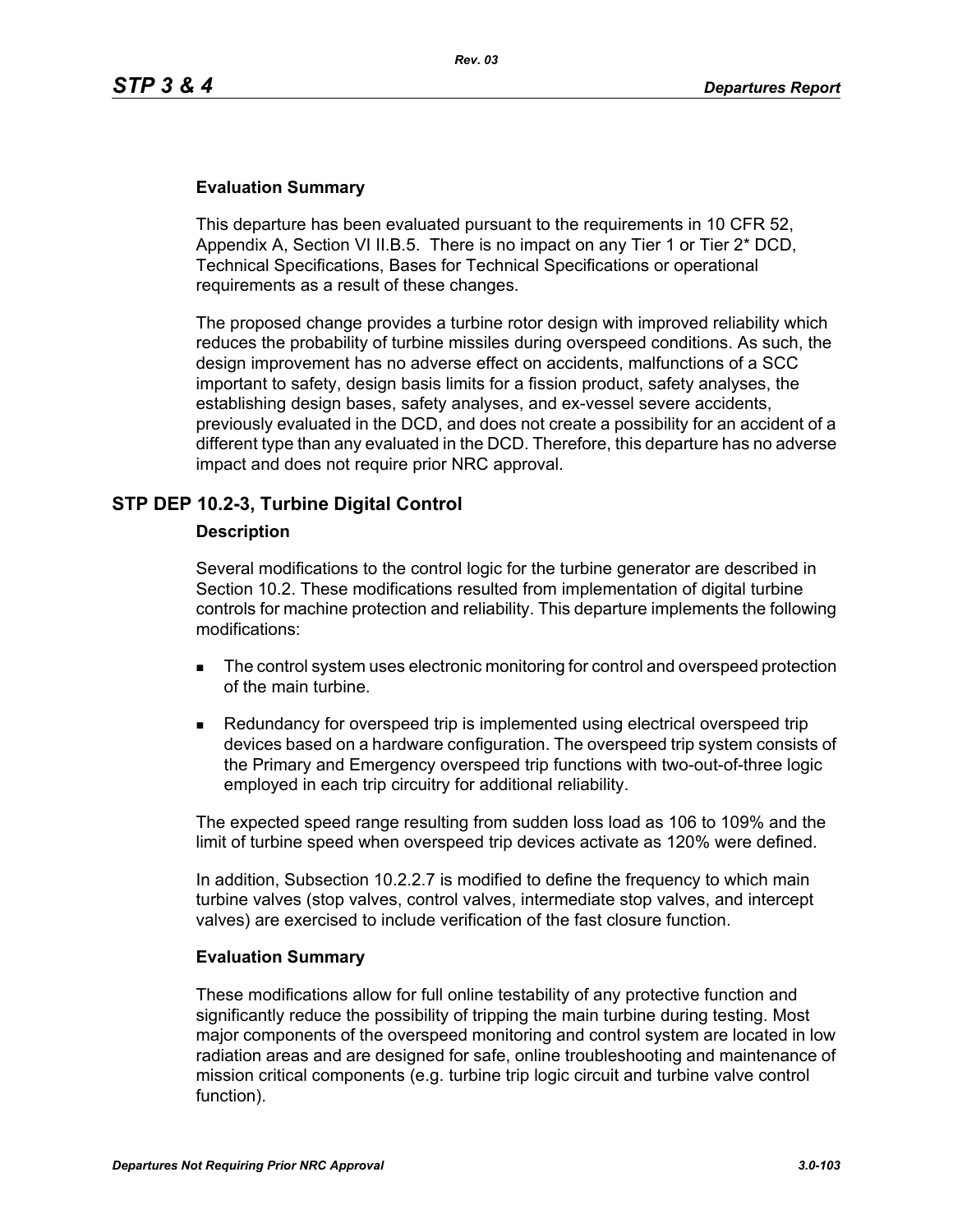Reliability for the electrical trip system is achieved by using two sets of redundant speed sensing probes, which input to the independent Primary and Emergency Trip hardware logic in the control system. A common cause failure of the software-based logic cannot occur because the trip logic is based on a hardware configuration.

Also this departure defines the frequencies to exercise main turbine valves, which will provide a basis for improved component reliability.

The main turbine and turbine control system are classified as nonsafety-related. The turbine digital controller increases plant availability because a single failure will not result in a turbine trip and plant shutdown. There is no effect on the frequency or consequences of any accidents or malfunctions of SSC important to safety previously evaluated in the ABWR DCD. The overspeed protection system is not identified as equipment needed for any fission product barrier or mitigation of ex-vessel severe accidents. Therefore, this change has no impact on the probability of an ex-vessel severe accident, there is no possibility of a new type of accident, and there is no impact on fission product barriers or ex-vessel severe accident events.

This departure has been evaluated pursuant to the requirements in 10 CFR 52, Appendix A, Section VIII.B.5. There is no impact on Tier 1 or Tier 2\* DCD, Technical Specifications, Bases of Technical Specifications, or operational requirements as a result of the changes. Therefore, this departure has no adverse impact on the safety analysis and does not require prior NRC approval.

## **STP DEP 10.2-4, Bulk Hydrogen Storage**

### **Description**

Subsection 10.2.2.2 of the reference ABWR DCD states that bulk hydrogen for the generator is stored outside but near the turbine building. This departure changes the description to state that bulk hydrogen for STP 3 & 4 will be stored well away from the power block buildings. Storing the bulk hydrogen away from the power block buildings reduces the probability of inadvertent explosion or fire causing damage to the buildings.

## **Evaluation Summary**

This departure has been evaluated in accordance with the requirements in 10 CFR 52, Appendix A, Section VIII.B.5. This change does not adversely affect the frequency of occurrence or impact of an accident on any SSCs, since any damage to the Power Block by inadvertent explosion, fire or missile generated due to bulk hydrogen tank failure will be reduced by increasing the distance between the Bulk Hydrogen Storage Building and the Power Block.

In addition, this departure only moves the location of the Bulk Hydrogen Storage System and does not make any other changes. Therefore, this change does not result in new potential accident scenarios or new analysis methodologies.

Thus, the departure has no adverse impact, and prior NRC approval is not required.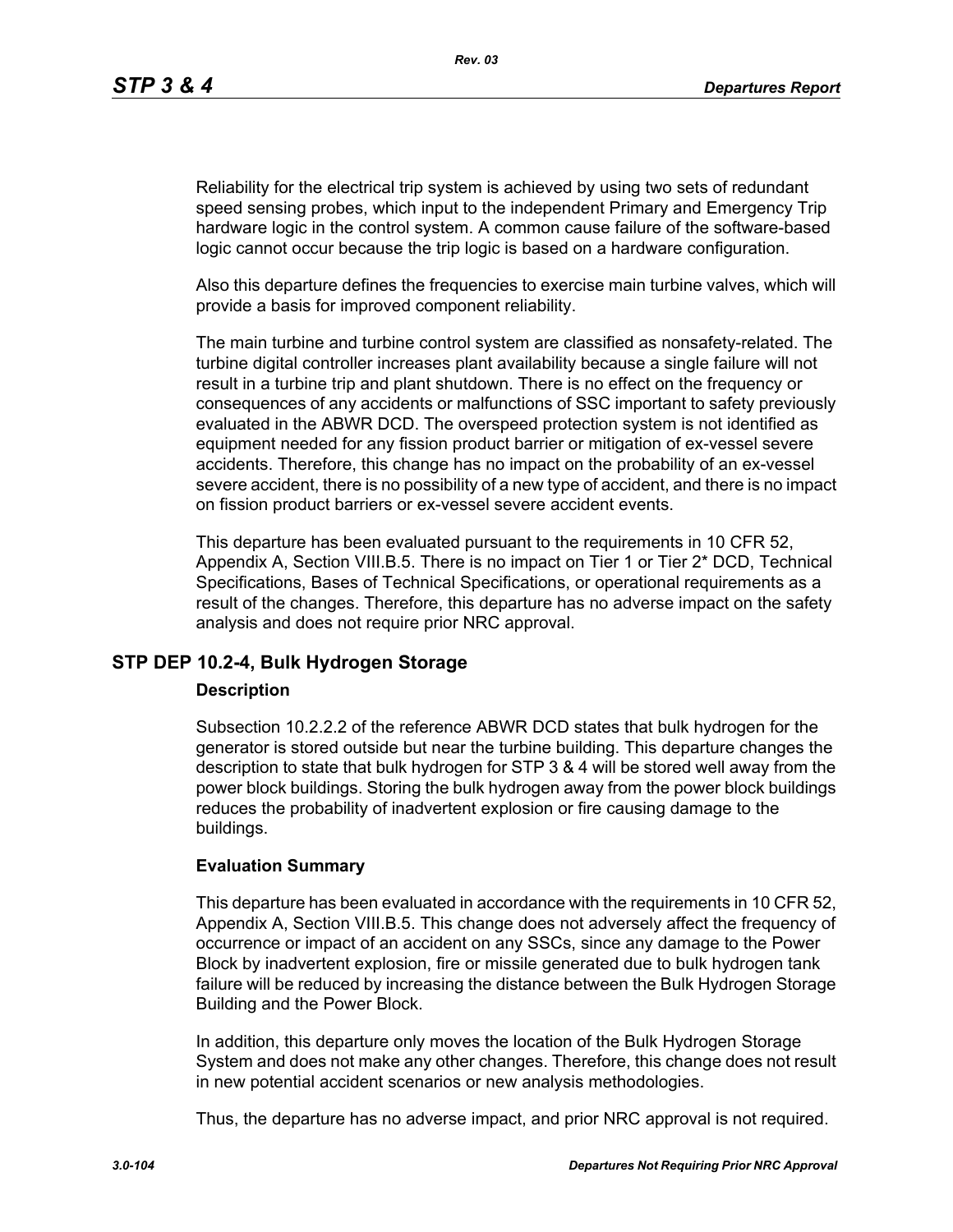# **STD DEP 10.3-1, Main Steam Line Drains**

## **Description**

Subsection 10.3.2.1 of the reference ABWR DCD states that the drains from the steamlines inside containment are connected to the steamlines outside the containment to permit equalizing pressure across the MSIVs during startup and following a steamline isolation. FSAR Subsection 10.3.2.1 expands that discussion to state that the Main Steam System also serves as the main steam line leakage path to contain the radioactive steam which passes the main steam isolation valves before they close to isolate the reactor under emergency conditions. The discussion provides the details of design that provide the leakage path. Details concerning the slope of the main steam line drain piping are also added.

## **Evaluation Summary**

This departure updates the Tier 2 Section 10.3.2.1 description of the main steam supply to include a discussion of the function of the main steam piping as the main steam line leakage path to contain the radioactive steam which passes the main steam isolation valves before they close during emergency conditions. This description is consistent with the design of the piping as provided in DCD Tier 2 Section 3.2.5.3 and does not reflect any change to that design.

Section 10.3.2.1 is updated to include additional details concerning the slope of the steam line drains. This discussion is consistent with the DCD.

These updates to Section 10.3.2.1 are intended to provide further clarification and are consistent with the main steam line and drain piping function and design as provided in the DCD. Consequently, this departure has no effect on any SSC design or function and has no impact on the likelihood or consequences of analyzed accidents or malfunction of an SSC important to safety. Furthermore, it does not change any plant physical features, SSCs important to safety or fission product barriers. Any previously evaluated accident is not affected, and the possibility for an accident of a different type is not created. Also, it does not affect any method used for evaluation in establishing the design bases or in the safety analysis. This departure does not affect any feature for mitigation of an ex-vessel severe accident. For the same reason, and because there is no effect on any event, operation or function of SSC important to safety, the change does not create a different ex-vessel accident scenario.

This departure does not change any Tier 1 or Tier 2\* DCD information, the Technical Specifications, Bases of Technical Specifications, any underlying design, or operational requirements.

This departure has been evaluated pursuant to the requirements in 10 CFR 52, Appendix A, Section VIII.B.5. The change has no adverse impact and does not require prior NRC approval.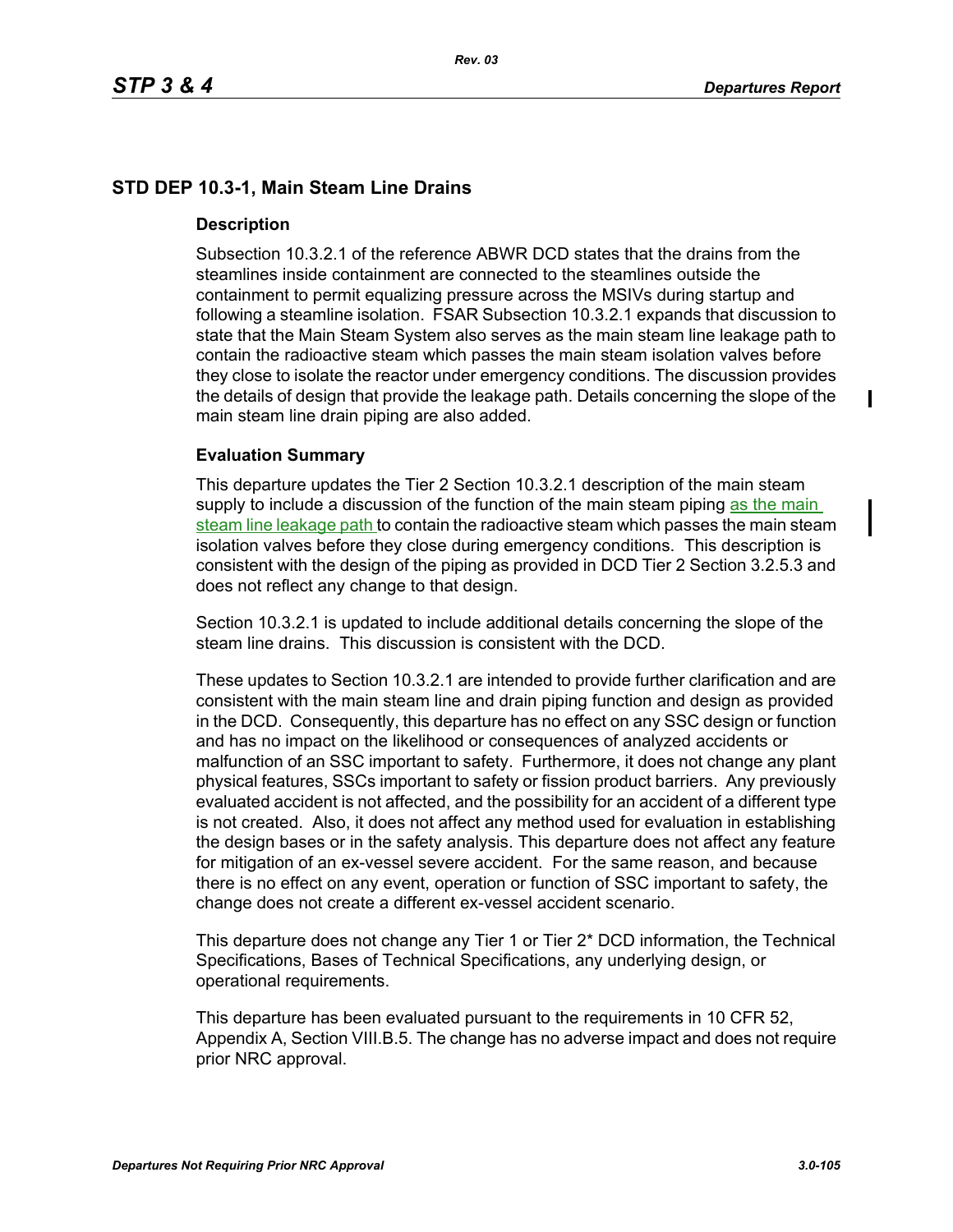# **STD DEP 10.4-1, Turbine Gland Seal Steam Description**

A nonsafety-related gland seal evaporator (GSE) is added to the reference ABWR DCD Turbine Gland Steam System to supply sealing steam to the main turbine shaft seal glands and various turbine valve stems, including the turbine bypass and main turbine stop-control valve stems.

Clean condensate makeup water is supplied to the GSE, which can be heated by either main steam or steam from the cross-around piping. The GSE will provide isolation from the potentially contaminated heating steam and the clean steam supplied to the gland seal system. The gland seal steam that can be supplied from the electrically heated auxiliary steam system is unaffected by the addition of the GSE.

The addition of the GSE will allow operational flexibility and minimize the use of the auxiliary boiler during plant startup and shutdown. Furthermore, the gland seal steam is condensed in the gland seal condenser and the non-condensible gases are discharged to the environment. The use of the clean steam for gland sealing will minimize dose release to the environment and ALARA concerns.

## **Evaluation Summary**

This departure has been evaluated pursuant to the requirements in 10 CFR 52, Appendix A, Section VIII.B.5.

There is no impact on any Tier 1 or Tier 2\* DCD, Technical Specifications, Bases for Technical Specifications, or operational requirements as a result of these changes.

As discussed in the departure description, the proposed design provides operational flexibility and minimization of components and dose release to the environment. In addition, the TGSS is a nonsafety-related system. Therefore, the changes for this departure do not affect the inputs for evaluation of an accident, malfunction of a SSC important to safety, design basis limit for a fission product, the establishing of design bases, safety analyses, or evaluation of an ex-vessel severe accident, in the DCD, and do not create a possibility for an accident of a different type than any evaluated previously in the DCD. Consequently, the change has no adverse impact and does not require prior NRC approval.

# **STP DEP 10.4-2, Main Condenser**

### **Description**

The main condenser design described in the reference ABWR DCD utilizes three independent multi-pressure single-pass shells, with each shell containing at least two tube bundles, and series circulating water flow. STP 3 & 4 will utilize three condenser shells cross-connected to equalize the pressure, with each shell containing four tube bundles, and parallel circulating water flow.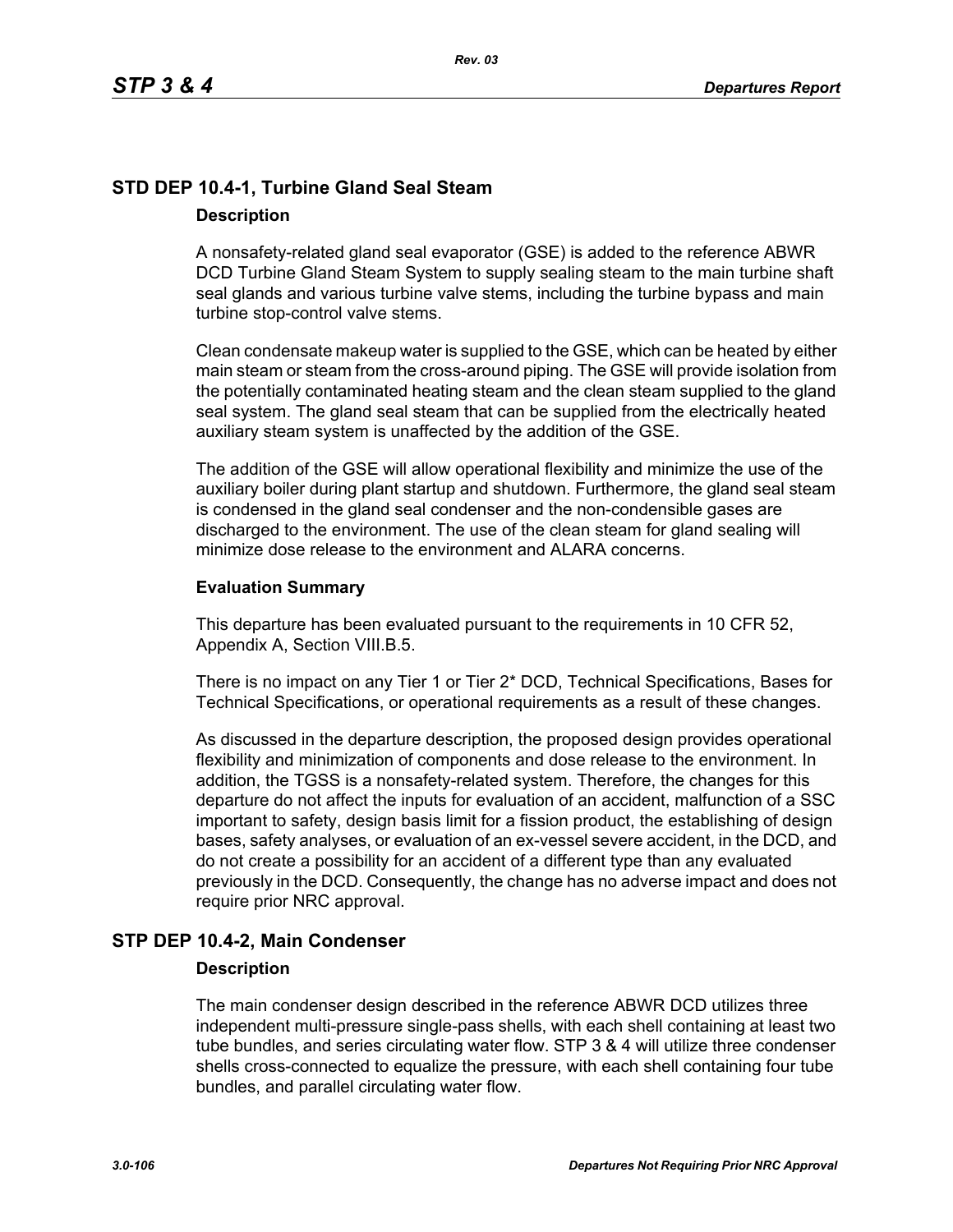This site-specific departure will provide four 25% capacity circulating water pumps discharging into a common header. This departure will also provide the water filling procedure and instrumentation not specifically included in the reference ABWR DCD.

In addition, this departure eliminates the warm water recirculation operating mode to mitigate ice effects, along with deleting the associated warm water recirculation components.

Finally, the Condenser and Circulating water system design data are provided as site specific values.

#### **Evaluation summary**

The main condenser is of a conventional design, with the pressure in the three shells equalized. This site-specific departure provides four 25% capacity circulating water pumps discharging into a common header. This provides greater circulating water flow improving the ability of the equalized pressure shell condenser to maintain a higher vacuum, which enhances plant performance.

The warm water recirculation operating mode is eliminated based on historical water temperature data and the results of the potential ice effect evaluation as clarified in Subsection 10.4.5.5 of the FSAR.

Condenser design data in Table 10.4-1 are calculated for the optimized site specific condition of the condenser shell pressure and circulating water flow and temperature in Table 10.4-3.

The changes to the main condenser and Circulating Water System optimize the design for the site and do not alter the design functions specified in the DCD. There is no impact on the probability or consequences of an accident or malfunction of an SSC important to safety.

The procedure and instrumentation for initial water filling for both startup and plant power operation are described in Subsection 10.4.5.2.1, Subsection 10.4.5.2.3 and Subsection 10.4.5.5 of the FSAR. This procedure is used to develop and maintain venting of the system and prevents water pressure surges from damaging the piping or the condenser.

The changes on the Circulating Water System and Main Condenser were made to meet the the site-specific condition and do not alter the design functions specified in the DCD. Therefore, there is no impact on the probability or consequences of an accident or malfunction of an SSC important to safety.

This departure has been evaluated and pursuant to the requirements in 10 CFR 52, Appendix A, Section VIII.B.5. The changes have no adverse impact. As discussed above, the changes do not alter the design basis as described in the DCD. Therefore, there is no impact on any Tier 1 or Tier 2\* DCD, Technical Specifications, Bases for Technical Specifications, or operational requirements as a result of these changes and prior NRC approval is not required.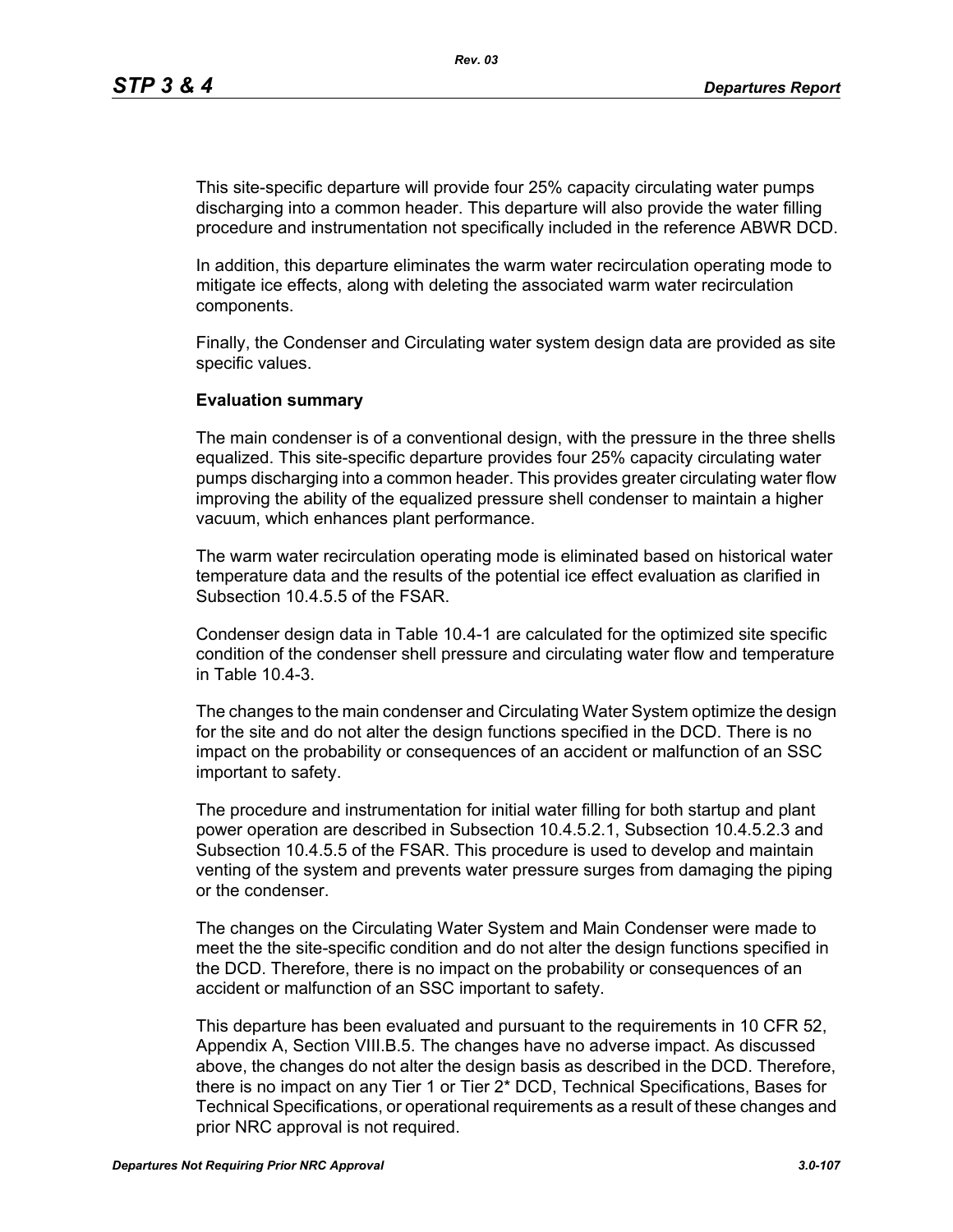# **STP DEP 10.4-3, Main Condenser Evacuation System Description**

This site-specific departure adds an additional mechanical vacuum pump, so the design now consists of two vacuum pumps, and changes the source of motive steam supplying the steam jet air ejectors during power operation.

The mechanical vacuum pump system establishes an initial vacuum in the condenser during the initial phase of startup. The vacuum pump may also be put into service when the desired rate of air and gas removal exceeds the capacity of the Steam Jet Air Ejectors. Only one mechanical vacuum pump is required for operation. The additional mechanical vacuum pump is added to serve as a backup instead of Steam Jet Air Ejectors driven by auxiliary boiler steam, to ensure MCES redundancy during startup. The second vacuum pump will enhance reliability during power operation and increased flow capacity during startup will reduce time to achieve required condenser vacuum. This will reduce the time to draw condenser vacuum, thus reduce startup time and enhance secondary system operation.

The site-specific design uses main steam as the main source to drive the Steam Jet Air Ejectors instead of utilizing cross-around steam with main steam as a backup. This eliminates possible transient effects, such as partial loss of condenser vacuum or inadequate steam dilution of radiolytically generated hydrogen, which might occur during a switchover from cross-around steam to main steam.

## **Evaluation Summary**

This departure has been evaluated pursuant to the requirements in 10 CFR 52, Appendix A, Section VIII.B.5.

There is no impact on any Tier 1 or Tier 2\* DCD, Technical Specifications, Bases for Technical Specifications, or operational requirements as a result of these changes. The MCES is a nonsafety-related system. Therefore, the changes for this departure do not affect the inputs for evaluation for an accident, malfunction of a SSC important to safety, design basis limit for a fission product, the establishing design bases, safety analyses, nor ex-vessel severe accident, in the DCD, and do not create a possibility for an accident of a different type than any evaluated previously in the DCD. Consequently, the change has no adverse impact and prior NRC approval is not required.

# **STD DEP 10.4-6, Load Rejection Capability**

### **Description**

Because the ABWR standard design has a turbine bypass system capacity of 33% of nuclear boiler rated flow, it can accommodate a 33% load reduction without reactor trip by full opening of the bypass valves. It can also accommodate a turbine trip from 33% power or below without reactor trip. Turbine trip or generator load rejection from power levels above 33% will result in a reactor trip, with attendant opening of SRVs if the trip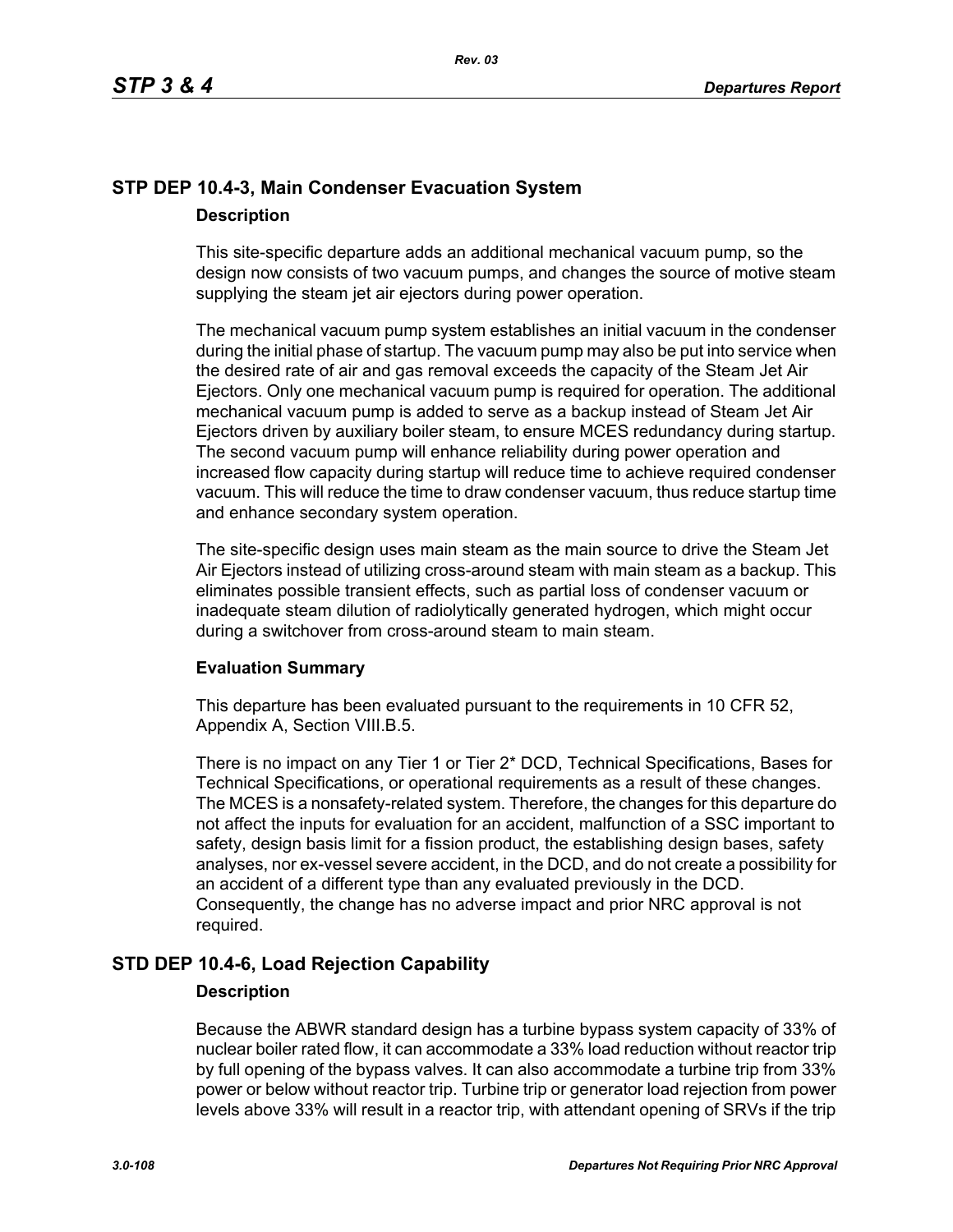is from sufficiently high power levels. Subsections 10.4.4.1.2 and 10.4.4.2.1 of the FSAR have been revised accordingly.

This departure also clarifies the description of the Automatic Power Regulator (APR) system and its relation to the turbine bypass valves in COLA Tier 2 Subsection 10.4.4.2.3.

### **Evaluation Summary**

The described change is limited to the step-load reduction capacity without reactor trip, and with operation of the bypass valves.

Signal interfaces between the bypass valves and the Automatic Power Regulator (APR) system are provided as described in Tier 2 Section 7.7. The change does not affect the function of the bypass valves or coordination of the Turbine Bypass System (TBS) controls by the APR system.

Turbine bypass capacity is not changed from the specified input parameter for transient analysis system response in Table 15.0-1. The change is consistent with the function of the bypass valves to open upon turbine trip or generator load rejection and the design analysis results for transients such as load rejection with failure of all bypass valves and feedwater controller failure, maximum demand. The change does not affect any control system associated with bypass valves, and does not change the capacity of the bypass system or its response to a transient. Therefore, the change cannot affect the probability or consequences of an accident or a malfunction of an SSC important to safety previously evaluated in the ABWR DCD, and does not result in an accident or a malfunction of an SSC important to safety other than was previously evaluated. The departure does not affect the assumptions in the analyses for generator load reject or turbine trip with or without the bypass valves, and does not affect the analysis for opening of one or more bypass valves.

There is no impact on any Tier 1 or Tier 2\* DCD, Technical Specifications, Bases for Technical Specifications, or operational requirements as a result of this change.

This departure has been evaluated pursuant to the requirements in 10 CFR 52, Appendix A, Section VIII.B.5. The change has no adverse impact and prior NRC approval is not required.

# **STD DEP 10.4-7, Turbine Bypass Hydraulic Control**

### **Description**

Tier 2 Figure 10.4-9 is revised to indicate the use of valve position transmitters, one hydraulic accumulator for each bypass valve, the addition of the fast-acting solenoid valve, and the interface with the Steam Bypass and Pressure Control System (SB&PCS) for positioning of the bypass valves. This revision resolves inconsistencies between the figure and text descriptions as evaluated below.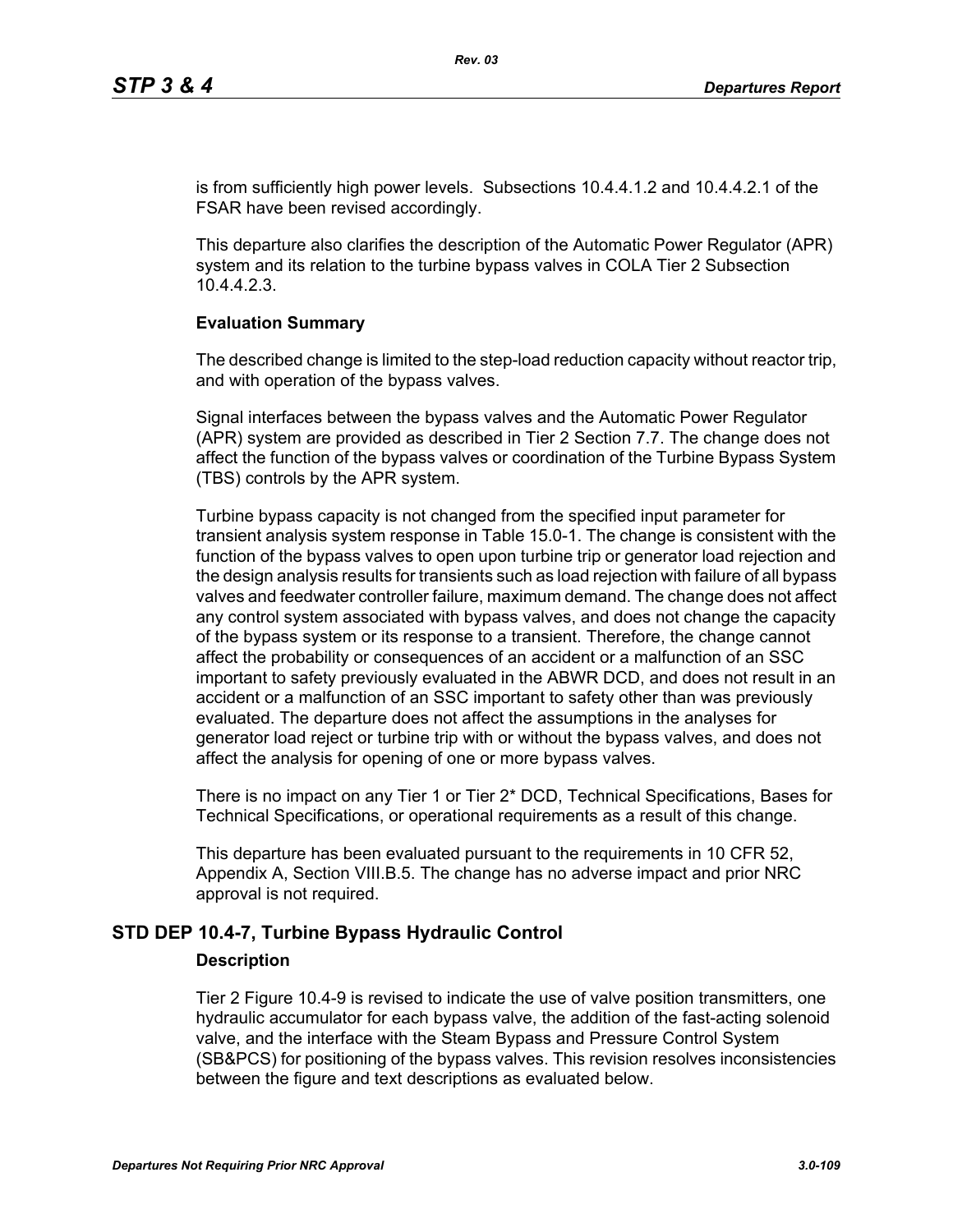## **Evaluation Summary**

Valve position transmitters are used instead of valve position switches. The triplicated position transmitters are highly reliable, meeting the requirement that no single failure will result in loss of function, and provide signals for fully opened and closed position indications.

The fast-acting solenoid valves allow rapid opening of the bypass valves to mitigate the increase in reactor pressure in the event of a turbine trip or generator load reject, and for testing of bypass valves. The solenoid valve is added to make the figure consistent with the description in Tier 2 Section 10.4.4.2.2.

Signal interfaces from the valve position transmitters to SB&PCS controllers to the fastacting solenoid valves and servo valves that control the positions of the bypass valves are provided as described in Tier 2 Section 7.7.1.8. The changes do not affect the interface between the Turbine Bypass System (TBS) and SB&PCS and operation of the systems as described in Tier 2 Section 7.7.1.8.

One hydraulic accumulator for each bypass valve is indicated, according to the description in Tier 2 Section 10.4.4.2.2.

Valve position transmitters, fast-acting solenoid valves, hydraulic accumulators, and the bypass valves and controllers are components of TBS and SB&PCS and therefore are nonsafety-related. These changes do not affect the function of the Turbine Bypass System (TBS) to open upon turbine trip or generator load rejection, do not affect the function of the TBS during design basis feedwater controller failure, maximum demand event, as described in DCD Tier 2, Section 15.1.2, and the Technical Specification Bases, and are consistent with the triplicated fault-tolerant design used in Tier 2 Chapter 15 analyses. The changes do not affect any safety function; therefore there is no impact on the probability or consequences of an accident or malfunction of an SSC important to safety, and this departure cannot cause an increase in the dose to the public.

This departure has been evaluated pursuant to with the requirements in 10 CFR 52, Appendix A, Section VIII.B.5. There is no impact on any Tier 1 or Tier 2\* DCD, Technical Specifications, Bases for Technical Specifications or operational requirements as a result of this change. These changes have no adverse impact and do not require prior NRC approval.

# **STD DEP 11.2-1, Liquid Radwaste Process Equipment**

### **Description**

The departure includes the use of mobile technology and deletes the forced-circulation concentrator system and other permanently installed liquid radwaste processing equipment. The following liquid waste management system (LWMS) description reflects the changes to the system that have been generated by this standard departure.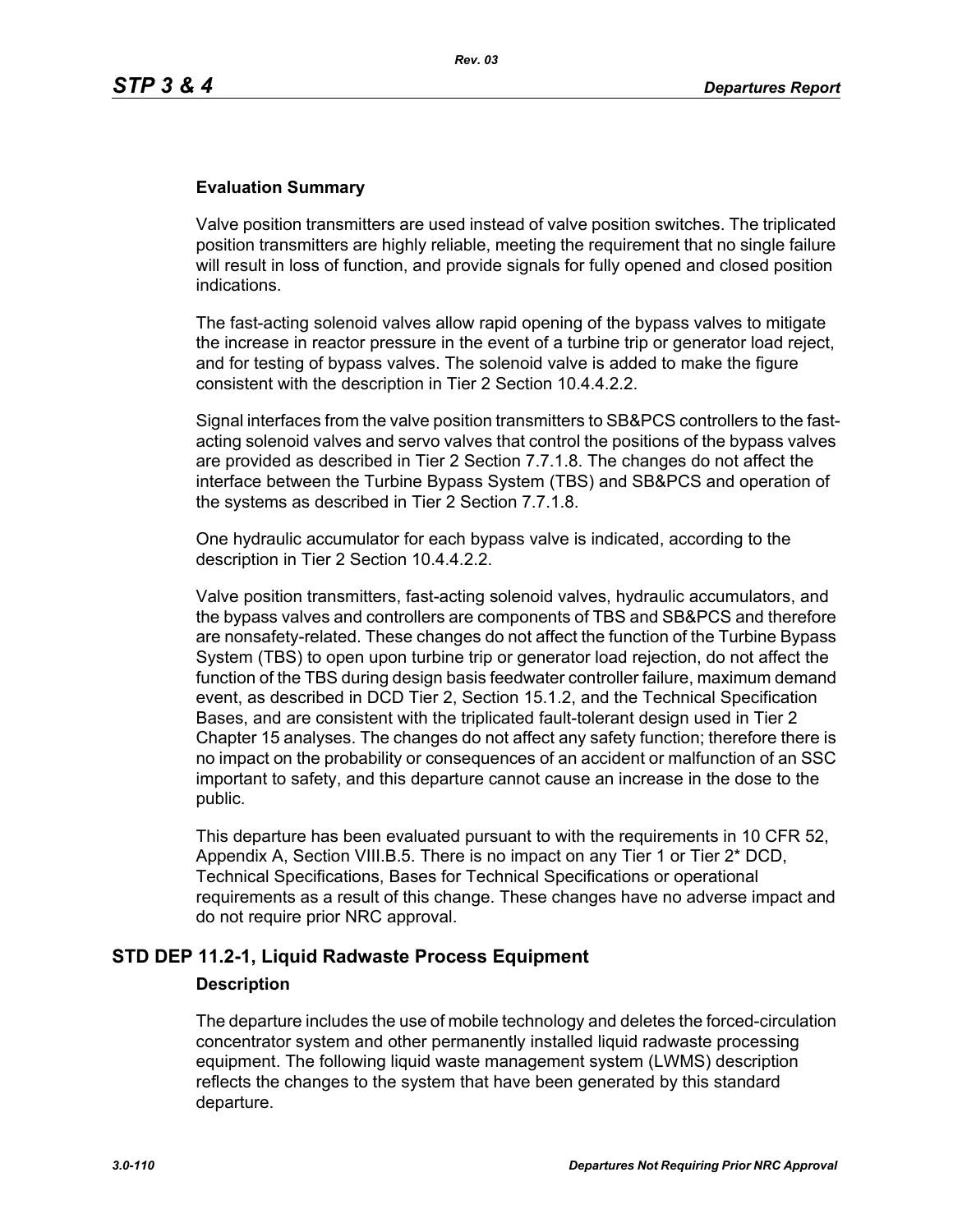The LWMS is composed of three subsystems designed to collect, treat, and recycle or discharge different categories of waste water. The three subsystems are the Low Conductivity (LCW) Subsystem, High Conductivity (HCW) Subsystem, and Hot Shower and Detergent Waste (HSD) Subsystem. The Chemical Drains (CD) are also collected and processed through the HSD Subsystem.

The LCW subsystem collects and processes clean radwaste (i.e., water of relatively low conductivity). Equipment drains and backwash transfer water are typical of wastes found in this subsystem. In the reference ABWR DCD, LWMS processes LCW as follows: The wastes are collected, filtered for removal of insolubles, demineralized on a mixed resin, deep-bed demineralizers for removal of solubles, processed through a second polishing demineralizer, and then routed to condensate storage unless high conductivity requires recycling for further treatment. A second LCW filter, arranged in parallel with the first, is also provided. The LWMS, using the mobile technology introduced with the change, processes LCW as follows: The waste is collected, mixed, sampled, and analyzed and then processed through modular processing units as required to treat the waste. After treatment, the waste is collected in sample tanks, sampled and analyzed, and recycled to the condensate storage tank, reprocessed if required, or discharged.

The HCW subsystem collects and processes dirty radwaste (i.e., water of relatively high conductivity and solids content). Floor drains are typical of wastes found in this subsystem. In the ABWR DCD LWMS processes HCW as follows. The wastes are collected, chemically adjusted to a suitable pH for evaporation, and concentrated in a forced-circulation concentrator with a submerged, steam-heated element to reduce the volume of water containing contaminants and to decontaminate the distillate. The distillate is demineralized to remove any soluble contaminants that could potentially be carried over from the concentrator. The LWMS, using the mobile technology introduced with the change, processes HCW as follows. The waste is collected, mixed, sampled, and analyzed and then processed through modular processing units as required to treat the waste. After treatment, the waste is collected in sample tanks, sampled and analyzed, and reprocessed if required, or discharged.

The ABWR DCD LWMS utilizes submerged-feed, forced circulation concentrators. Chemical addition and sampling equipment are provided for feed pretreatment to prevent excessive fouling and subsequent high carryover, and to protect the concentrator from corrosion. Concentrator feeds are concentrated to the required specific gravity and discharged to the solids handling equipment.

This equipment is replaced with a mobile liquid radwaste processing system consisting of modular liquid radwaste processing units that utilize appropriate technology, which is available, that will perform satisfactorily and produce an acceptable quality of treated waste. The processes currently envisioned include filtration, reverse osmosis, and ion exchange. The liquid radwaste processing system components are in modules that are designed for ease of installation and replacement due to component failure and/or technology upgrade. The waste from the LWMS process units is discharged to the Solid Waste Management System.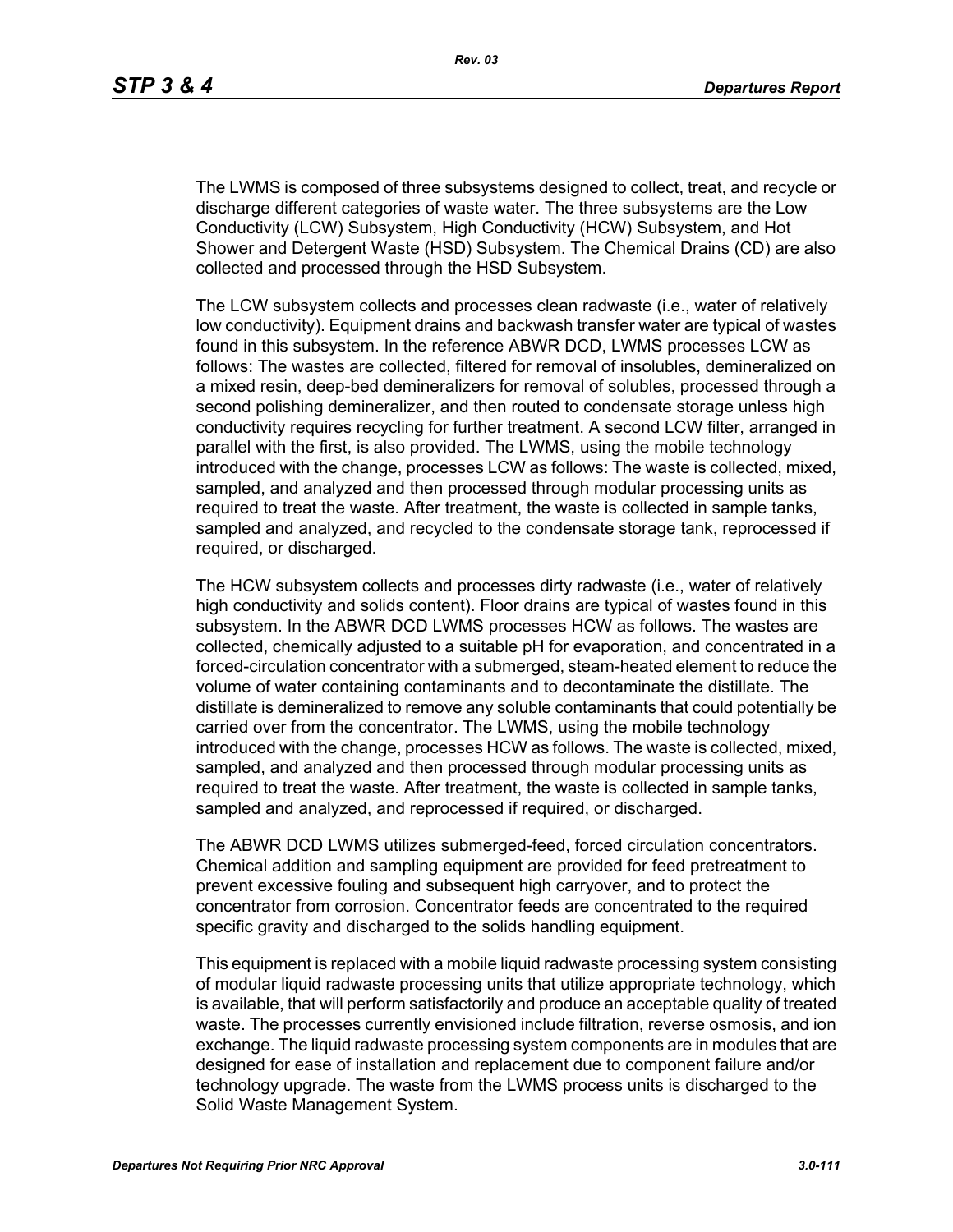*Rev. 03*

Other changes to the LWMS include changes to the number and capacity of the tanks and pumps, which will be permanently installed. The system is sized to process the normal liquid radwaste flows within a four-hour shift, five days per week, and one day of the maximum daily flow and four days of the normal daily flow within an eight-hour shift, five days per week.

The ABWR DCD HSD subsystem collects and processes detergent wastes from personnel showers and laundry operations. Normally, hot shower, detergent wastes, and storm water are collected in the detergent tank and processed through a detergent filter and discharged.

The HSD subsystem is changed to collect wastes from personnel showers and laundry operations, process the waste through a filter, and collect the processed waste in a sample tank. The processed waste is sampled and analyzed and discharged or processed through the HSD subsystem if necessary. The storm water is not managed using the LWMS.

### **Evaluation Summary**

This departure has been evaluated pursuant the requirements in 10 CFR 52, Appendix A, Section VIII.B.5.

There is no impact on Tier 1, Tier 2\*, technical specifications or operational requirements as a result of this change.

The functional requirements of the LWMS, which is not shared between STP 3 & 4, are not changed by this departure except the storm water is not processed using the LWMS. The system is consistent with the description contained in the reference ABWR DCD except that the permanent liquid waste processing components are replaced with mobile liquid waste processing modules. In addition, the number and capacity of the permanently installed tanks and pumps is changed.

No fundamentally new processes or equipment are introduced by the changes to the LWMS and the complexity of the system is reduced (i.e., the permanent filters, forced recirculation evaporator, and ion exchangers are removed and replaced with mobile filters, reverse osmosis units, and ion exchangers). The reverse osmosis units are essentially very fine membrane filtration units and therefore are not a fundamentally new process.

The limiting accident for the LWMS is the failure of the LCW Collection tank and the subsequent airborne release, which is described in Section 15.7.3 of the DCD. The capacity of each LCW tank is reduced (from 430  $\text{m}^3$  to 140  $\text{m}^3$ ) and the number increased (from two to four). The design standards for the LCW tanks are not changed. Therefore, the proposed change does not result in more than a minimal increase in the frequency of the limiting accident previously evaluated in the DCD.

A complex component, which is more prone to malfunction than other components in the LWMS (i.e., forced recirculation evaporator), is removed as part of these changes. Other changes use components that are comparable to those described in the DCD.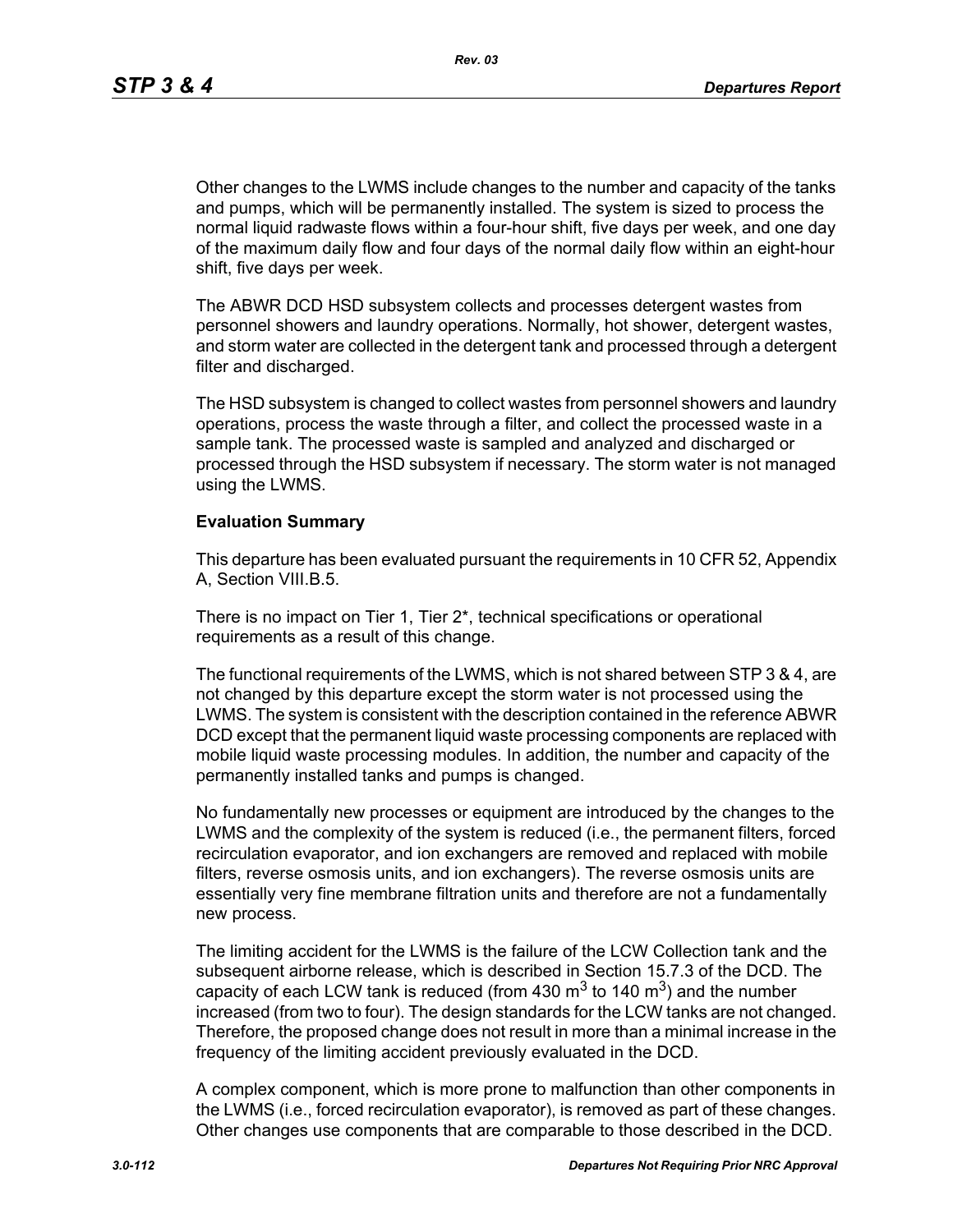As described in Section 15.7.3.1 of the DCD, a liquid radwaste release caused by operator error is considered a remote possibility. The administrative and physical controls for the release system are not changed. Therefore, the proposed change does not result in more than a minimal increase in the occurrence of a malfunction of a structure, system, or component (SSC) important to safety previously evaluated in the DCD.

The limiting accident associated with the LWMS is the failure of the LCW tank and the subsequent airborne release which is described in Section 15.7.3 of the DCD. The volume of the LCW tank is reduced. Therefore, the radionuclide inventory in the tank is reduced, thereby reducing the potential consequences of the accident. The description of the accident in DCD Section 15.7.3 states that the tank is located in a Seismic Category I Structure. As part of these changes, the Radwaste Building structure will be designed in accordance with the seismic requirements of Regulatory Guide 1.143 and will not be Seismic Category I. However, the tank cubicles will be lined with steel to a height capable of retaining the contents of the tank. Therefore, release to the groundwater is not considered credible. Therefore, the proposed change does not result in more than a minimal increase in the consequences of the limiting accident previously evaluated in the DCD.

A component which contains concentrated radionuclides at high temperatures (i.e., forced recirculation evaporator) is removed as part of these changes. Other changes use components that are comparable to the design described in the DCD. As described in Section 15.7.3.1 of the DCD, a liquid radwaste release caused by operator error is considered a remote possibility. The proposed change reduces the capacity of the sample tanks that would be emptied during an inadvertent release. The administrative and physical controls for the release system are not changed. This will reduce the consequences of an inadvertent release. Therefore, the proposed change does not result in more than a minimal increase in the consequences of the malfunction of a SSC important to safety.

No fundamentally new processes or equipment are being introduced by the changes to the LWMS. Therefore, the proposed change does not create the possibility for an accident of a different type than evaluated previously in the DCD.

No fundamentally new processes or equipment are being introduced by the changes to the LWMS. Therefore, the proposed changes do not create the possibility for a malfunction of an SSC important to safety with a different result than evaluated previously in the DCD.

The changes to the LWMS do not involve any interaction with the fuel, reactor system boundary, or the containment boundary. Therefore, the proposed change does not affect the fission product barrier as described in the DCD.

The LWMS design basis waste quantities and characteristics are the same (except for a lower maximum flow of storm water to a sample tank). The LWMS safety analysis is described in Section 15.7.3 of the DCD and the method of performing the analysis does not change. Therefore, the proposed change does not result in a departure from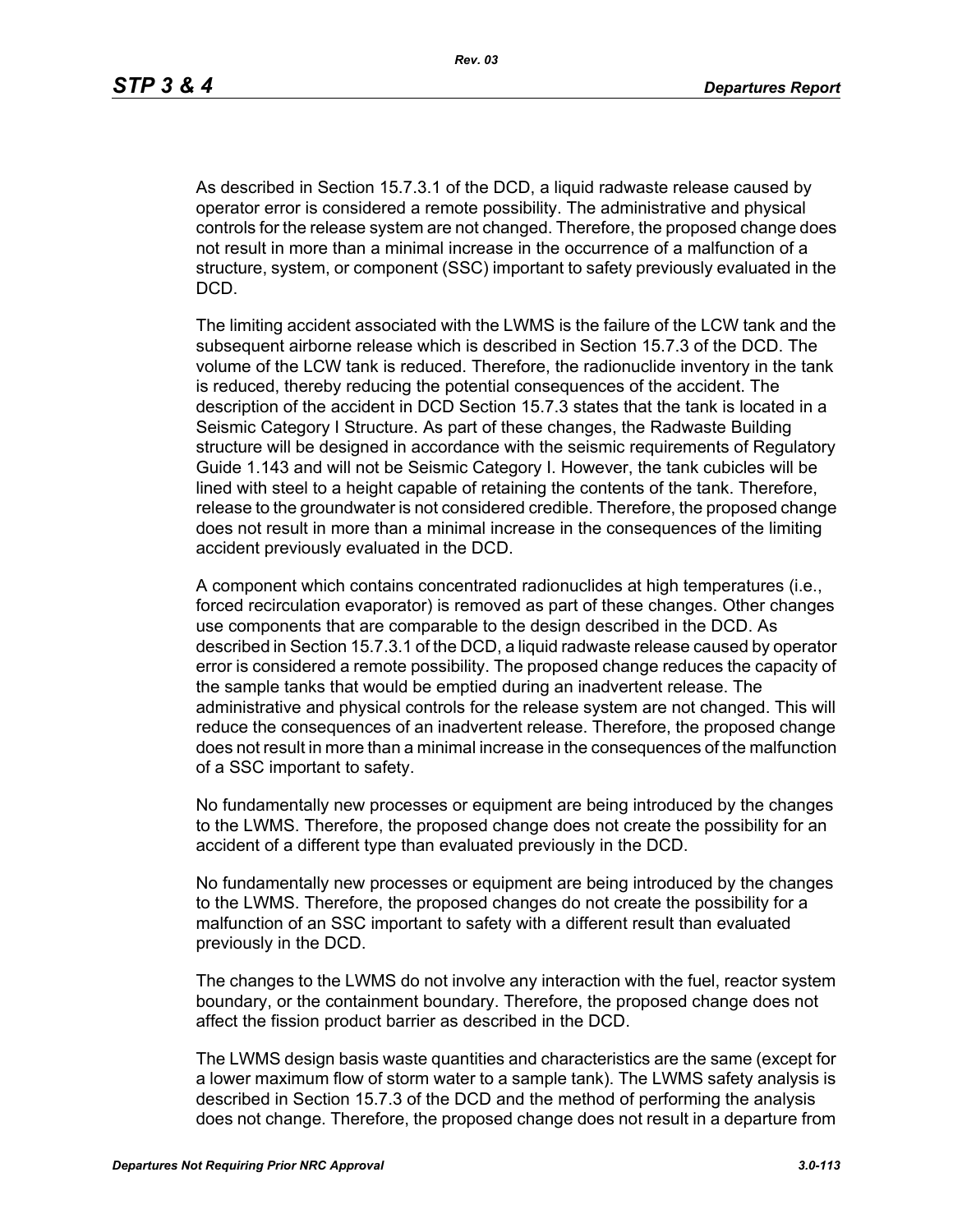the method of evaluation described in the DCD used in establishing the design basis or in safety analysis.

The changes to the LWMS do not involve any interaction with fuel, reactor system boundary, or the containment structure or interact directly with systems associated with ex-vessel severe accidents. Therefore, there is no substantial increase in the probability of an ex-vessel severe accident such that a particular ex-vessel severe service accident previously reviewed and determined to be not credible could become credible.

The changes to the LWMS do not involve any interaction with fuel, reactor system boundary, or the containment structure or interact directly with systems associated with ex-vessel severe accidents or severe accident mitigation. Therefore, there is no substantial increase in the consequences to the public of a particular ex-vessel severe accident that was previously reviewed.

Based on this evaluation, prior NRC approval of the change is not required.

## **STD DEP 11.3-1, Gaseous Waste Management System**

#### **Description**

This departure makes the following changes to the gaseous waste management system:

- **EXA** Changes the offgas recombiner from an integral unit to independent pre-heater, recombiner, and condenser arranged in a recombiner train.
- Adds an offgas evacuation system downstream of the HEPA filter to stabilize the offgas flow to the plant exhaust.
- **Revises the charcoal adsorber vault temperature to a tighter range to maximize** charcoal efficiency.
- Changes the number of charcoal adsorber vessels from nine (1 guard bed and 8 adsorbers) to five (1 guard bed and 4 adsorbers). Also, the arrangement of the charcoal adsorbers is changed from four parallel lines, each with two adsorbers in series, to four bigger adsorbers in series.
- Revises the mass of charcoal in each of the charcoal adsorber vessels from 13,600 kg (for the 8 adsorbers) to 27,200 kg (for the 4 bigger adsorbers). The total mass of charcoal in the adsorbers is unchanged. Note that the accident analyses in Section 15.7 assumes bypass of the charcoal adsorbers downstream of the guard bed, so the accident analyses are unaffected.
- Changes the mass of charcoal in the guard bed from 4,500 kg to 4,721 kg in Section 11.3 to be consistent with the accident analysis described in Section 15.7.1.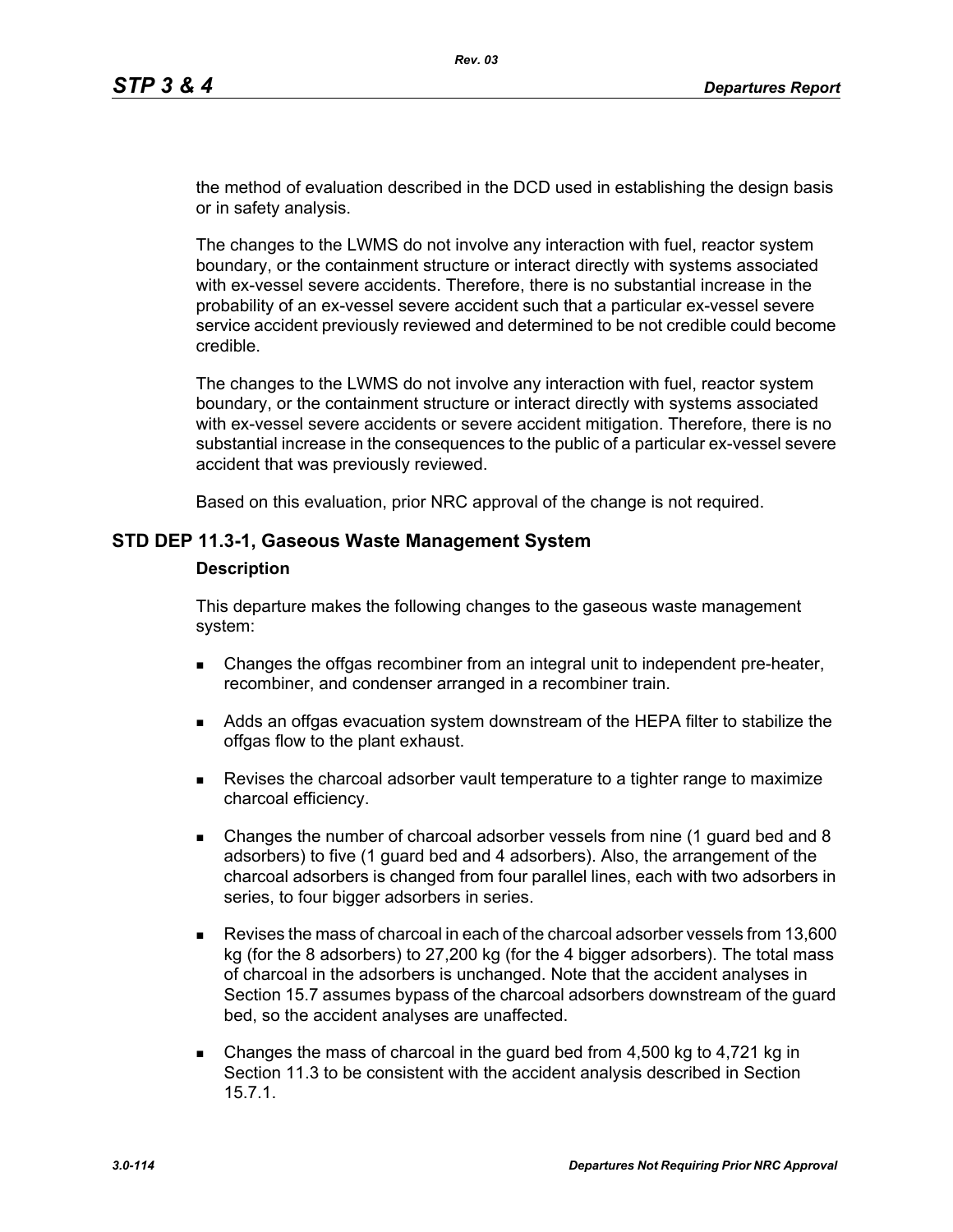### **Evaluation Summary**

This departure has been evaluated pursuant to the requirements in 10 CFR 52, Appendix A, Section VIII.B.5. There is no impact on any Tier 1, Tier 2\*, Technical Specifications, Bases for Technical Specifications or operational requirements as a result of these changes. The change from an integral recombiner to a recombiner train provides the same function as the integral recombiner and has proven operational experience. The addition of the evacuation system to assure stable offgas flow to the plant exhaust is an enhancement to the offgas discharge and does not change the offgas function. Restricting the charcoal adsorber vault temperature optimizes the charcoal performance and does not change the design basis. The change in the number of charcoal adsorbers, and the change in adsorber configuration and vessel size, provides the same function as the DCD design and has proven operational experience.

This departure does not change any accident evaluation including those in ABWR DCD Tier 2 Subsection 15.7. There is also no impact on the probability or consequences of an accident or malfunction of an SSC important to safety. Furthermore, there is no impact on fission product barriers. Therefore, this change has no adverse impacts and does not require prior NRC approval.

### **STD DEP 11.4-1, Radioactive Solid Waste Update**

### **Description**

Described below are Solid Waste Management System (SWMS) modifications addressed in this standard departure:

The solidification system, the dryer system, and the incinerator system are deleted because equipment operation and maintenance difficulties negatively impact the effectiveness of these processes. The compactor system is deleted as well.

A second spent resin storage tank is added to provide the capability to keep the spent resins from the Condensate Purification System and the spent resins from the LWMS mobile systems ion exchangers in separate spent resin storage tanks for radioactive decay and storage. This segregation allows the used condensate polishing resin from the Condensate Purification System may be used in the HCW demineralizer in the high conductivity waste subsystem. The reuse of the condensate resin helps to minimize the generation of radioactive waste.

A Liquid Waste Backwash Receiving Tank is added to collect the backwash from the Liquid Waste Management System (LWMS) mobile process units for transfer to the Phase Separators.

The SWMS mobile system consists of equipment modules, complete with all subcomponents, piping and instrumentation and controls necessary to operate the subsystem. Solid wet radwaste processing is performed using mobile dewatering processing subsystem. The mobile dewatering processing subsystem is comprised of dewatering fillhead assembly, dewatering pump skid, valves, control console and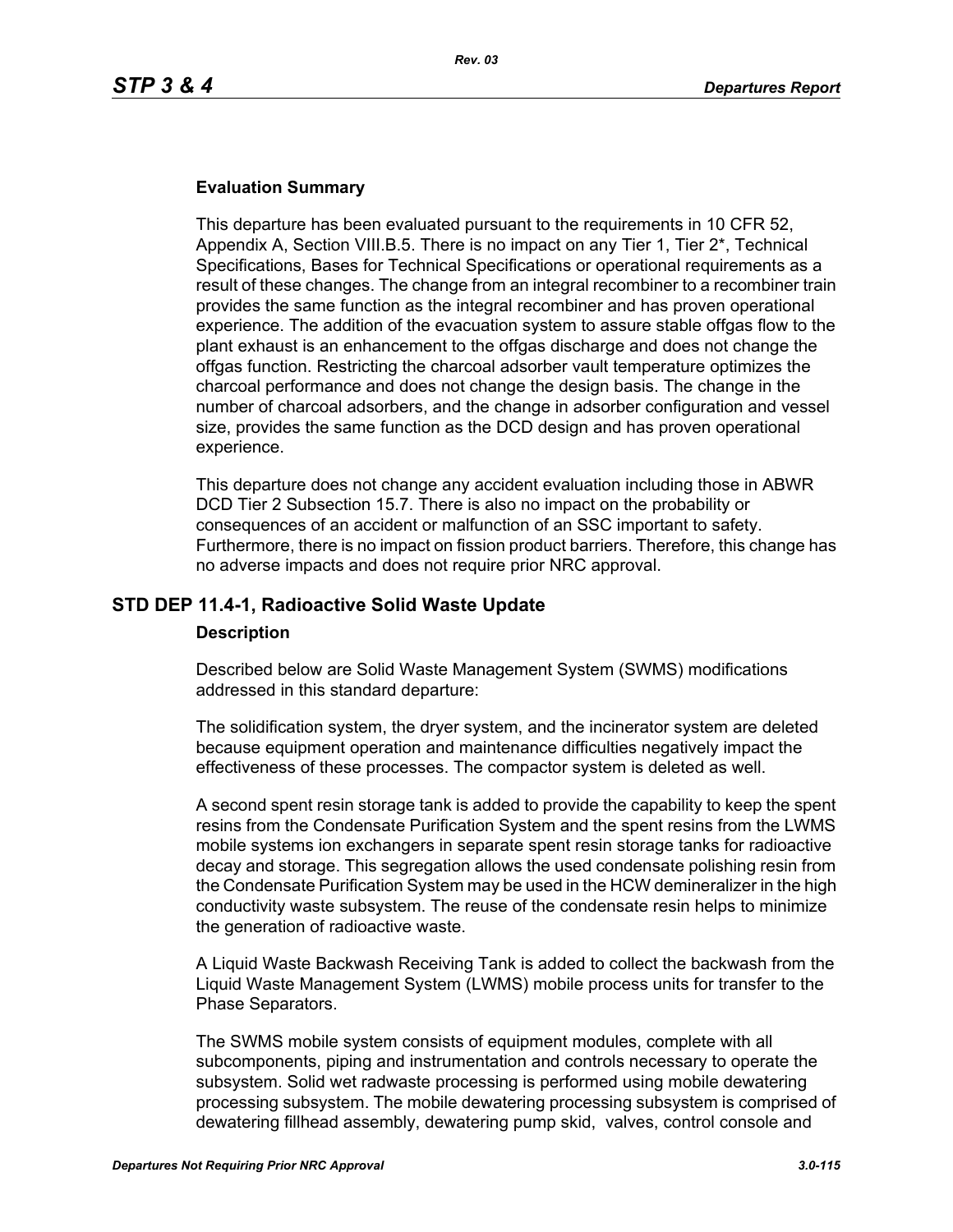dewatering container. The mobile dewatering processing subsystem includes the adequate shielding required between the radiation sources of the modules and access and service areas in the radwaste building. The SWMS mobile system components are in module(s) that are designed for ease of installation and replacement due to component failure and/or technology upgrade.

#### **Evaluation Summary**

This departure has been evaluated pursuant the requirements in 10 CFR 52, Appendix A, Section VIII.B.5.

There is no impact on Tier 1, Tier 2\*, technical specifications or operational requirements as a result of this change.

The functional description of the SWMS, which is not shared between STP 3 & 4, is not significantly changed by this departure. The system is consistent with the description contained in the reference ABWR DCD except that the permanent volume reduction (incinerator and dryer), solidification, and dry active waste compaction units are replaced with a mobile solid waste dewatering unit. The specific processes will be selected prior to initial plant operation and may be changed as appropriate. In addition, the number and capacity of the permanently installed tanks and pumps is changed.

No fundamentally new processes or equipment are introduced by the changes to the SWMS and the complexity of the system is reduced (i.e., the incinerator, the dryer, the compactor, and the radwaste solidification system are removed). The limiting accident for the Radwaste Building is the failure of the Low Conductivity Waste (LCW) collector tank and the subsequent airborne release which is described in Section 15.7.3 of the DCD. The capacity of the SWMS tanks is not increased, therefore, the LWC Collector Tank failure remains the limiting accident. Therefore, the proposed change does not result in more than a minimal increase in the frequency of the limiting accident previously evaluated in the DCD.

No fundamentally different processes or equipment are introduced by the changes to the SWMS. Complex components, which are more prone to malfunction than other components in the SWMS (i.e., incinerator, the dryer, the compactor, and the radwaste solidification system), are removed as part of these changes. Other changes use components that are comparable to those described in the DCD. Therefore, the proposed change does not result in more than a minimal increase in the occurrence of a malfunction of a structure, system, or component (SSC) important to safety previously evaluated in the DCD.

The description of the limiting accident associated with the Radwaste Building, which is described in DCD Section 15.7.3, states that the Radwaste Building is a Seismic Category I Structure. As part of these changes, the Radwaste Building structure will be designed in accordance with the seismic requirements of Regulatory Guide 1.143 and will not be Seismic Category I. However, the tank cubicles are lined with steel to a height capable of retaining the contents of the tank. Therefore, postulated release to the groundwater is not considered credible. Therefore, the proposed change does not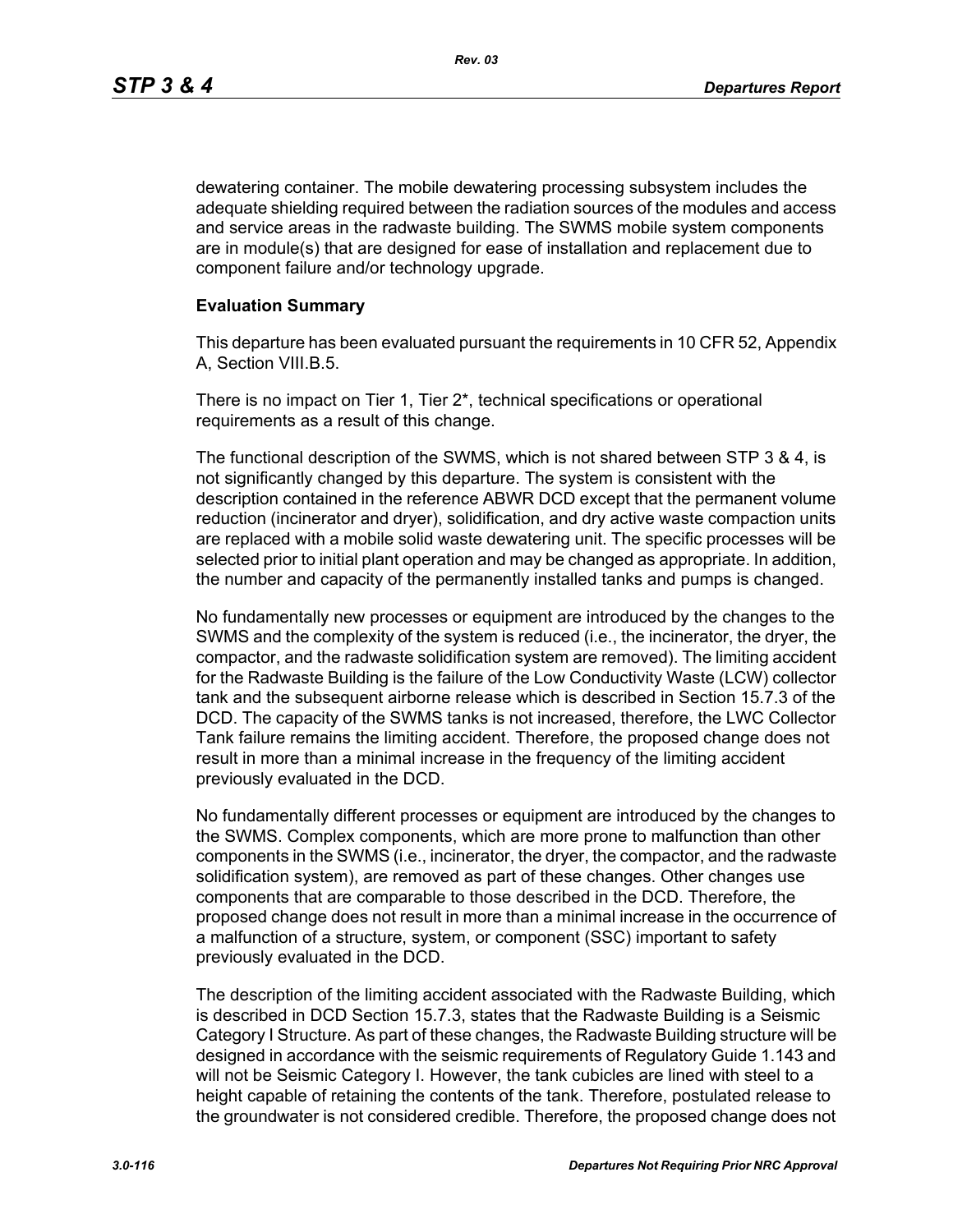result in more than a minimal increase in the consequences of the limiting accident previously evaluated in the DCD.

No fundamentally different processes or equipment are being introduced by the changes to the SWMS. Components, which contain concentrated radionuclides at high temperatures (i.e., the incinerator, the Concentrated Waste Tank, and the dryer), are removed as part of these changes. Other changes use components that are comparable to the design described in the DCD. Removal of these systems reduces the potential consequences of a malfunction by eliminating the potential for malfunctions. Therefore, the proposed change does not result in more than a minimal increase in the consequences of the malfunction of a SSC important to safety.

No fundamentally new processes or equipment are being introduced by the changes to the SWMS. Therefore, the proposed change does not create the possibility for an accident of a different type than evaluated previously in the DCD.

No fundamentally new processes or equipment are being introduced by the changes to the SWMS. Therefore, the proposed changes do not create the possibility for a malfunction of an SSC important to safety with a different result than evaluated previously in the DCD.

The changes to the SWMS do not involve any interaction with the fuel, reactor system boundary, or the containment boundary. Therefore, the proposed change does not affect the fission product barrier as described in the DCD.

The SWMS design basis waste quantities and characteristics are similar to those described in the DCD. The limiting safety analysis for the Radwaste Building is described in Section 15.7.3 of the DCD and the method of performing the analysis does not change. Therefore, the proposed change does not result in a departure from the method of evaluation described in the DCD used in establishing the design basis or in safety analysis.

The changes to the SWMS do not involve any interaction with fuel, reactor system boundary, or the containment structure or interact directly with systems associated with ex-vessel severe accidents. Therefore, there is no substantial increase in the probability of an ex-vessel severe accident such that a particular ex-vessel severe service accident previously reviewed and determined to be not credible could become credible.

The changes to the SWMS do not involve any interaction with fuel, reactor system boundary, or the containment structure or interact directly with systems associated with ex-vessel severe accidents or severe accident mitigation. Therefore, there is no substantial increase in the consequences to the public of a particular ex-vessel severe accident that was previously reviewed.

Based on this evaluation, prior NRC approval of the change is not required.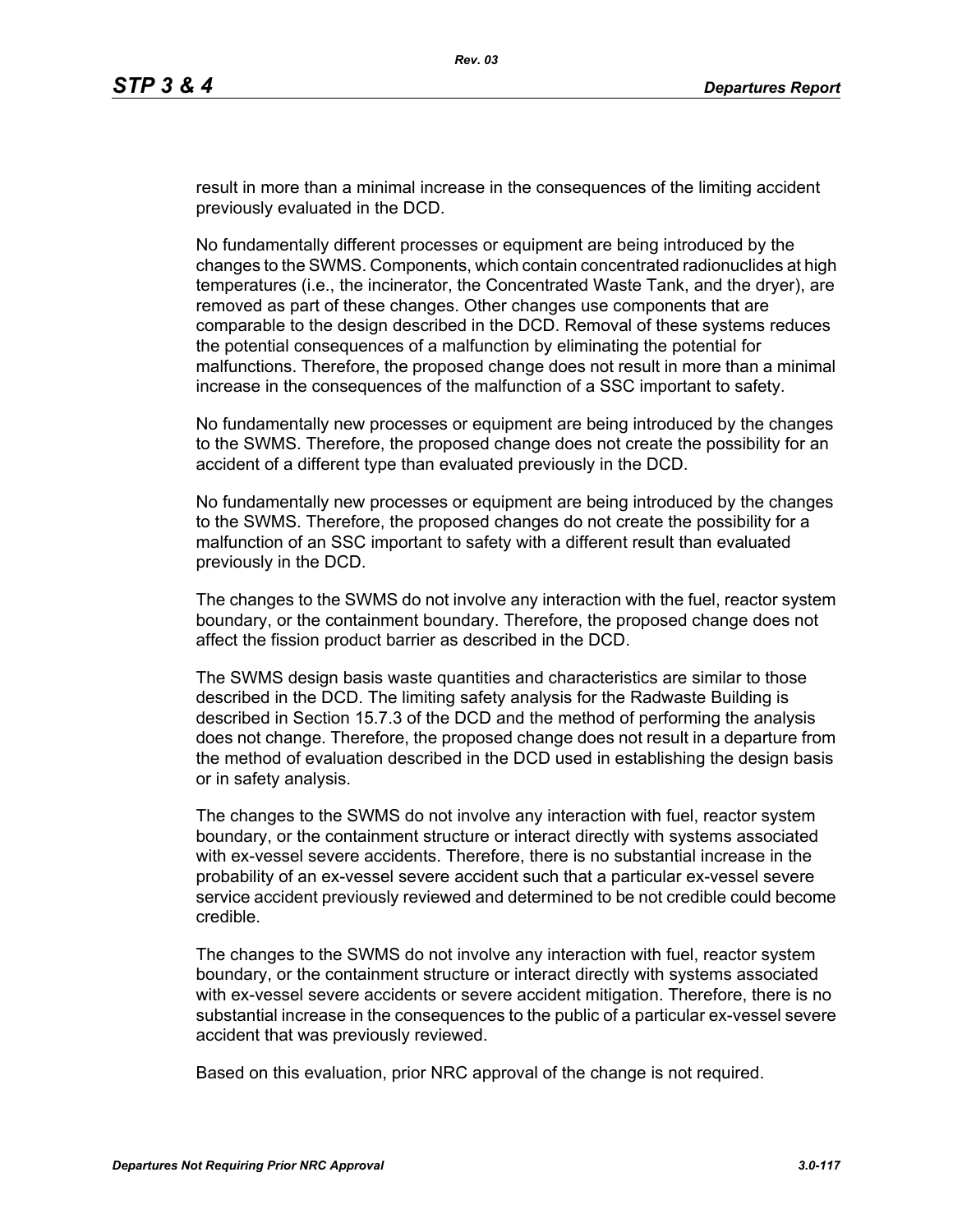# **STP DEP 11.5-1, Process and Effluent Radiation Monitoring and Sampling System Description**

There are several changes that have been made for this system:

- Functional Requirements set forth in the reference ABWR DCD will be met, but implementation of design and specific equipment is vendor-based.
- **References to specific detector types, such as digital gamma sensitive Geiger-**Mueller, ionization chamber, or scintillation detector, were deleted. Specific detector types will be selected later in the project based on state of the art and availability.
- Trip functionality for radiation monitors has been modified such that downscale (low) and inoperative are combined into one trip circuit rather than two separate circuits because these two trips are used for the common purpose of detecting equipment failures. Thus, each radiation monitor has three trip circuits: two upscale and one downscale/inoperative. Each trip is determined by the radiation monitor and then sent to the main control room for visual display.
- As for radiation unit to express the range of radiation monitor, Sievert is preferred to using Gray. Sieverts specifically addresses absorbed radiation dose in human tissue while Gray refers to radiation dosage in any material.
- Recorders have been removed because data recording is performed by trending software in the Digital Control and Instrumentation System.
- **STP 3 & 4 will not have an incinerator for burning low-level radwaste, so the** incinerator stack discharge radiation monitor is not required. Sections and references to this monitor have been removed.
- References to specific calibration techniques and maintenance procedures are removed. These techniques and methods, such as calibration reproducibility, error, precision, and timelines for maintenance, are specific to site procedures or are supplied by the equipment vendors.
- FSAR Table 11.5-1 provides estimated channel ranges. Channel ranges will only be finalized after analyses and calculations are complete.
- Warning alarms are provided in the text of the specific section for each radiation monitor and do not need to be provided in the table. Table 11.5-2 and Table 11-5- 3 provide expected activity, dynamic detection ranges and sensitivity. Dynamic detection ranges are calculated based on the radionuclides and the sensitivity of the radiation monitor. As the sensitivities are vendor provided, the dynamic detection range is estimated. Sensitivities are not included in the table as they are vendor provided.
- The bypass valve closure trip of the Offgas Post-Treatment Radiation Monitor is corrected to High-High to be consistent with DCD IED (Figure 7.6-5).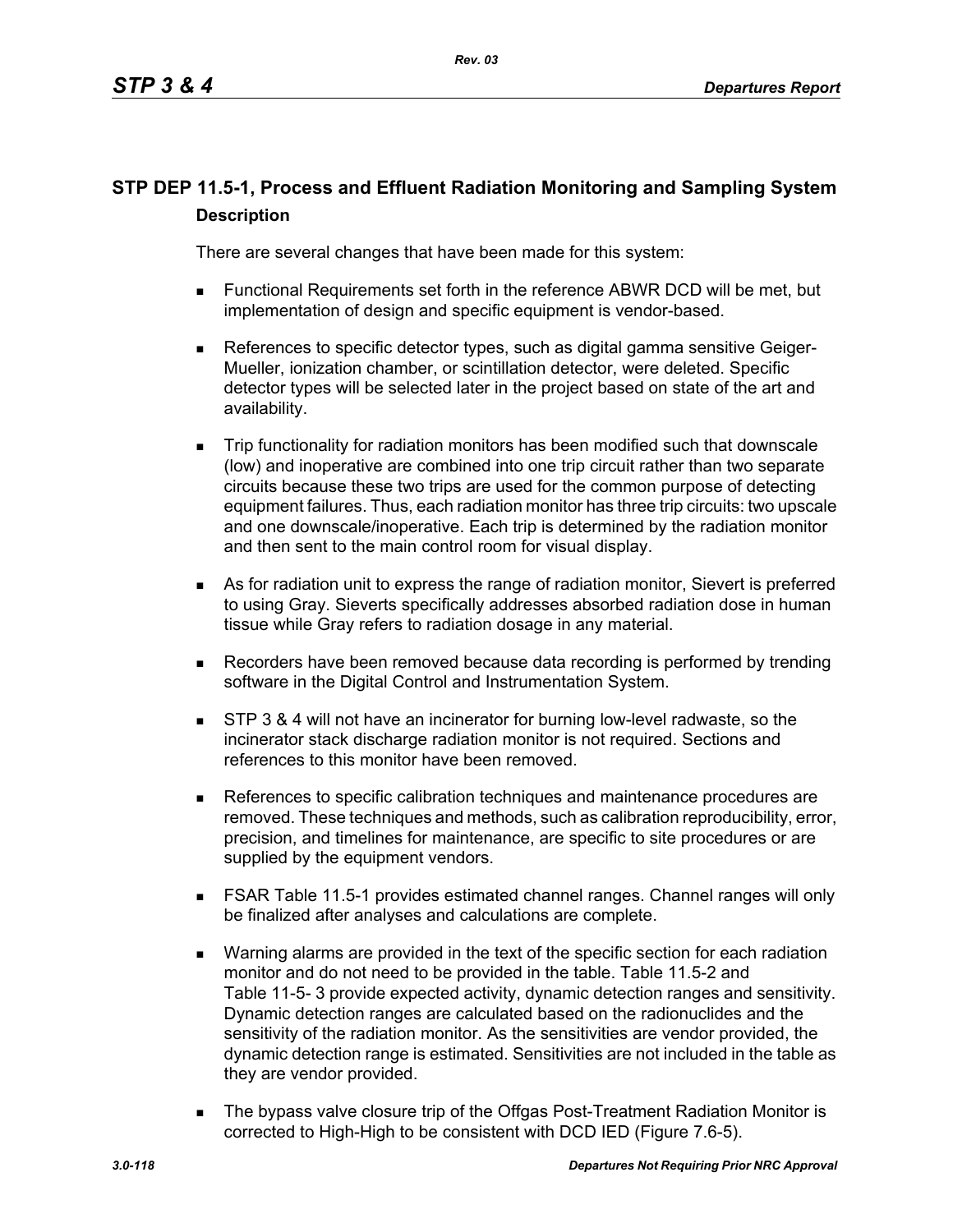**The High-High alarm for the Gland Seal Condenser Exhaust is added to be** consistent with DCD (Figure 7.6-5).

# **Evaluation Summary**

This departure has been evaluated pursuant to the requirements in 10 CFR 52, Appendix A, Section VIII.B.5.

There is no impact on any Tier 1 and Tier 2\* technical specifications, basis for technical specifications and operational requirements as a result of these changes.

Implementation of detailed design and specific equipment is changed. But Functional requirements set forth in the reference ABWR DCD are not changed.

The Radiation Unit is changed to Sievert. Sievert specifically addresses absorbed radiation dose in human tissue while Gray refers to radiation dosage in any materials.

The recorders are removed because data recording is performed by trending software in the Digital Control and Instrumentation System. There will not be an incineration burning low-level radwaste, so the incineration stack discharge radiation monitor is not required.

The trip descriptions for Offgas Post-Treatment Radiation Monitor and the alarm descriptions for Gland Seal Condenser Exhaust Radiation Monitor are corrected to be consistent with DCD IEDs. Consequently, there is no impact on the probability or consequences of an accident, malfunction of an SSC important to safety, or the likelihood or consequences of a severe accident.

Based on this evaluation, prior NCR approval of these changes is not required.

### **STD DEP 12.3-1, Cobalt Content in Stainless Steel**

### **Description**

This departure revises the requirements for the material specification for the stainless steel component exposed to reactor coolant with specific reference to the cobalt content in the stainless materials.

The vendors supplying the material cannot reasonably achieve the cobalt limits in all cases. A graded approach to cobalt concentrations has been taken by using various grades of low cobalt stainless steel, with the material in the core receiving the least amount of cobalt. The cobalt concentrations are allowed to increase with the distance from the core. The overall cobalt limit for all reactor vessel material is 0.05 wt percent. Lower target values (aim limits) are provided to the material vendor as goals to trend for.

During the ABWR Certification process the average annual occupational exposure calculation was performed. The reduced cobalt loadings were not considered in that estimate. Therefore, based upon the method used and the assumptions made to evaluate the occupational exposure, materials procured with a 0.05 wt percent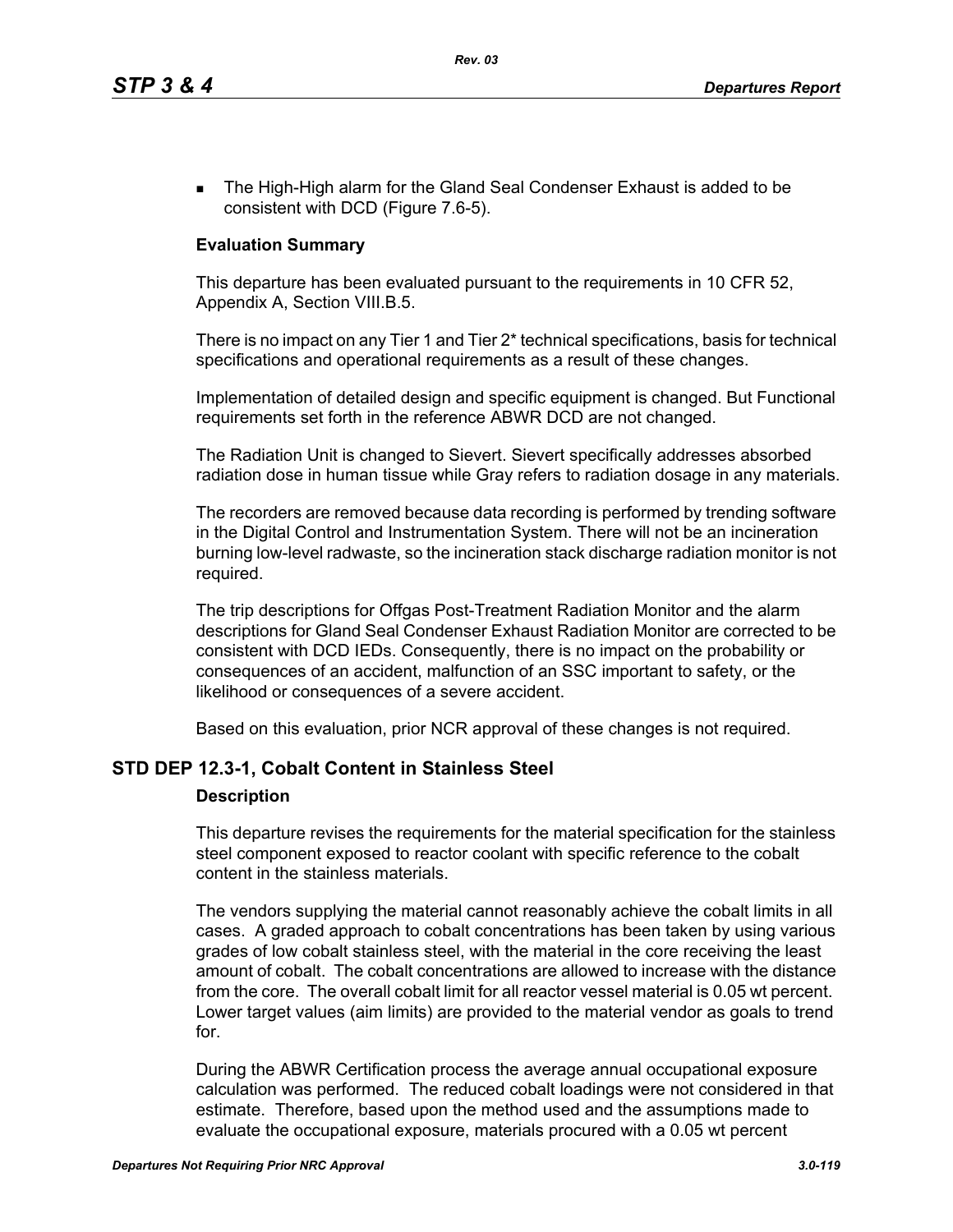maximum cobalt requirement, with lower ALARA target values of cobalt for radiologically significant areas, will have no adverse affect on the estimated occupational exposure.

### **Evaluation Summary**

The departure to clarify the the procurement and use of various grades of low cobalt stainless steel on a graded approach wherein the lowest cobalt material is used in the most radiologically significant areas with increasing cobalt material in less sensitive areas has been evaluated pursuant to the requirements in 10 CFR 52, Appendix A, Section VIII.B.5. There are no significant radiological consequences since the ABWR certification calculation of the average annual occupational exposure did not assume the reduced cobalt loadings, and the results show no adverse effect. This departure does not change the Technical Specifications, any underlying design or other operational requirements. Furthermore, it does not change any plant physical features, SSCs important to safety or fission product barriers. Any previously evaluated accident is not affected, and the possibility for an accident of a different type is not created. Also, it does not affect any method used for evaluation in establishing the design bases or in the safety analyses. This departure does not affect any feature for mitigation of an ex-vessel severe accident. For the same reason, and because there is no effect on any event, operation or SSC function, the change does not create a different ex-vessel accident scenario. Therefore, this change has no adverse impact and does not require prior NRC approval.

# **STD DEP 12.3-2, Deletion of CUW Backwash Tank Vent Charcoal Filter**

### **Description**

This departure deletes the statement in Subsection 12.3.1.4.1 which states that the vent off the CUW backwash tank is fitted with a charcoal filter canister to reduce the emission of radioiodines into the plant atmosphere. A review of the system diagrams for the CUW system show no such filter as part of the approved design. The current design intent is for the CUW backwash tank to be vented into the Reactor Building HVAC System exhaust, which eventually exits the plant via the plant stack as a monitored release.

### **Evaluation Summary**

This departure has been evaluated pursuant to the requirements in 10 CFR 52, Appendix A, Section VIII.B.5.

This departure does not change any Tier 1, Tier 2\* information, the Technical Specifications, any underlying design or other operational requirements.

This departure corrects the text description of the backwash tank vent system by deleting reference to a charcoal filter on that vent system which does not exist in the design. As noted earlier, the current design intent is for the CUW backwash tank to be vented into the Reactor Building HVAC System exhaust, which eventually exits the plant via the plant stack as a monitored release. Since this change does not affect any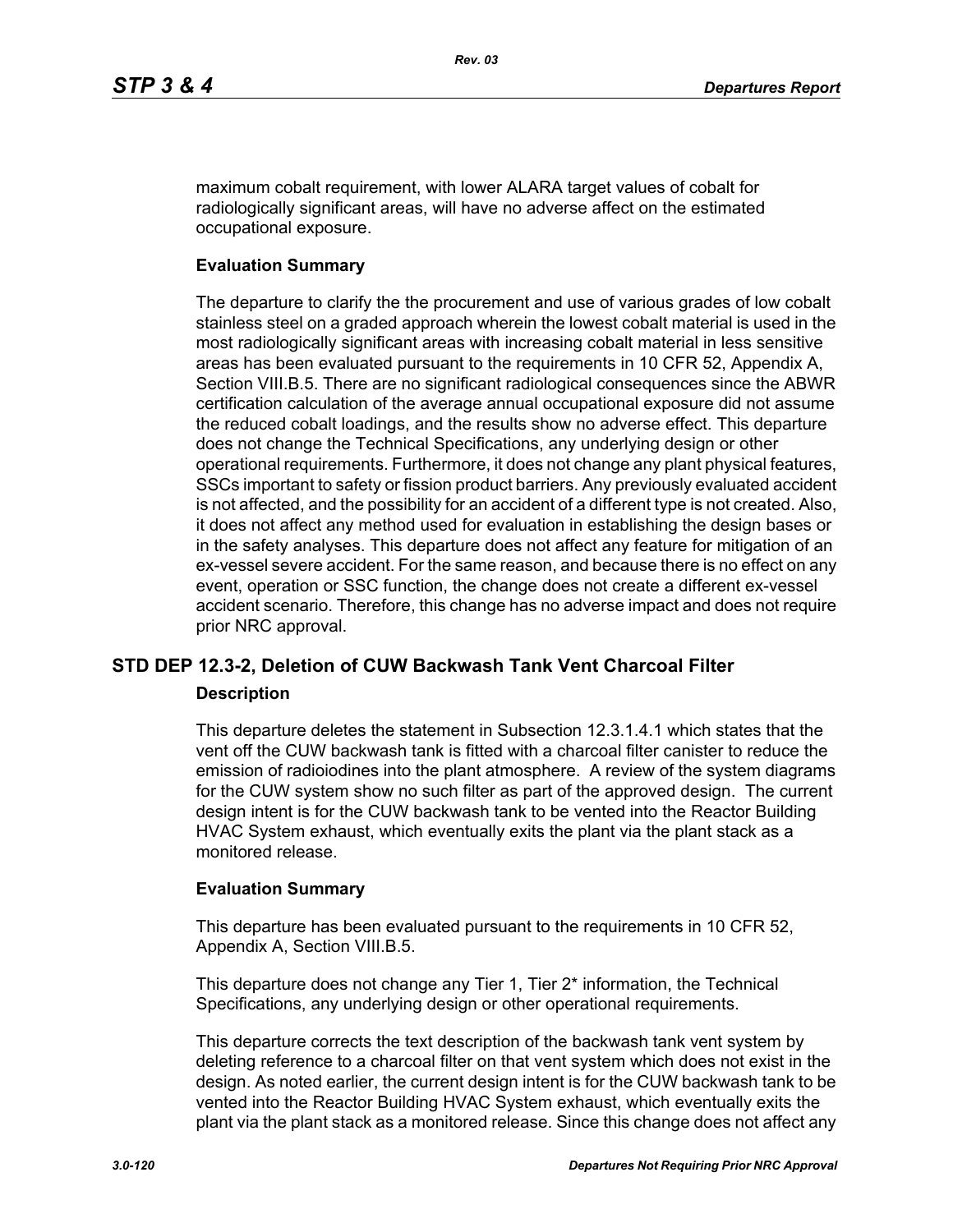plant SSC, there is no affect on any accident previously evaluated in the plant-specific DCD. Furthermore, it does not change any plant physical features, SSCs important to safety or fission product barriers. Any previously evaluated accident is not affected, and the possiblility for an accident of a different type is not created. Also it does not affect any method used for evaluation in establishing the design bases or in the safety analyses. This departure does not affect any feature for mitigation of an ex-vessel severe accident. For the same reason, and because there is no effect on any event, operation or SSC function, the change does not create a different ex-vessel accident scenario.

Therefore, this change has no adverse impact and does not require prior NRC approval.

# **STD DEP 12.3-3, Steam Tunnel Blowout Panels**

#### **Description**

This departure removes the discussion in Subsections 3.8.4, 12.3.1.4.4 and 12.3.2.3 concerning blowout panels and relief and release pathways associated with the steam tunnel because these statements are inaccurate and conflict with the correct description in revised Subsection 3.8.4 and Subsection 3.12.1.3, where it more appropriately belongs. The design description of the routing and functioning of the blowout panels in Subsections 12.3.1.4.4 and 12.3.2.3 is inaccurate and is not needed in these subsections. This departure also adds the phrase "or equivalent" to the last sentence in Subsection 12.3.1.4.4 describing the use of lead-loaded silicone foam for sealing penetrations.

### **Evalutation Summary**

This departure has been evaluated pursuant to and determined to comply with the requirements in 10 CFR 52, Appendix A, Section VIII.B.5. This departure which removes the discussion concerning blowout panels and relief and release pathways associated with the steam tunnel would appear to eliminate a steam flow path; however, because there is no high energy line break (HELB) identified in the room identified in the deleted text (subcompartment SA2 - RHR Pump and Heat Exchanger Room), there is no need for a relief path from this compartment. Additionally, SSCs in the flow paths and adjoining areas are qualified or protected as needed from increased temperature, pressure and jet impingement forces. The design description of the location, routing and functioning of the blowout panels in Subsections 12.3.1.4.4 and 12.3.2.3 is inaccurate and is not needed in those subsections. The correct description of the blowout panels and relief and release pathways associated with the steam tunnel is contained in revised Subsection 3.8.4 and Subsection 3.12.1.3, where it more appropriately belongs. This departure also adds the phrase "or equivalent" to the last sentence in Subsection 12.3.1.4.4 describing the use of lead-loaded silicone foam for sealing penetrations to allow for use of new or better products.

This design change does not change the Technical Specifications or Bases or other operational requirements. Furthermore, it does not change any plant physical features, SSCs important to safety or fission product barriers. Any previously evaluated accident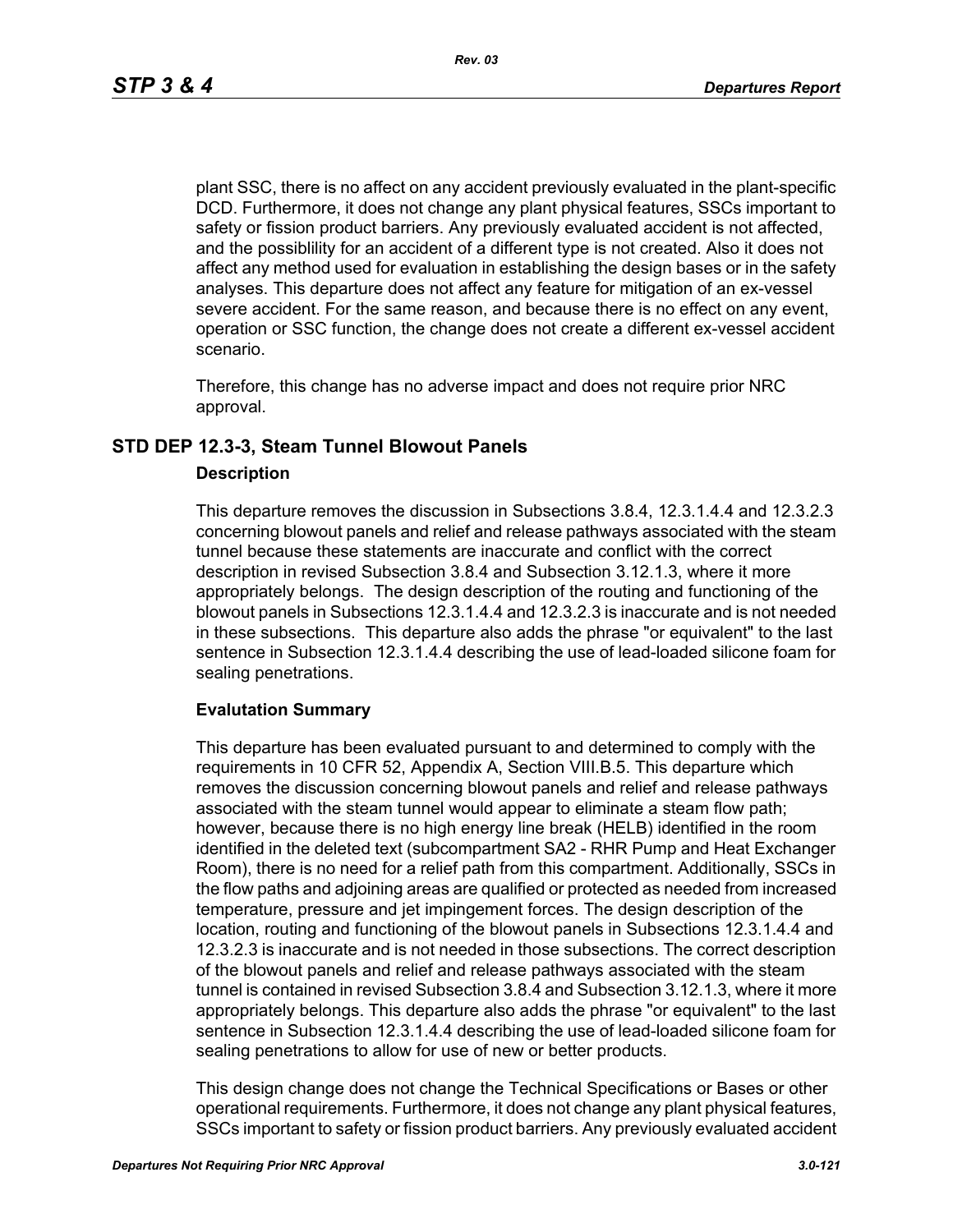is not affected, and the possibility for an accident of a different type is not created. Also, it does not affect any method used for evaluation in establishing the design bases or in the safety analyses. This departure does not affect any feature for mitigation of an ex-vessel severe accident. For the same reason, and because there is no effect on any event, operation or SSC function, the change does not create a different ex-vessel accident scenario.

Therefore, this change has no adverse impact and does not require prior NRC approval.

# **STD DEP 12.3-4, Alarm Capability for Area Radiation Monitors (ARMs) Description**

This departure revises FSAR Tables 12.3-3, 12.3-6 and 12.3-7 to add alarm capability to certain area radiation monitors (ARMs). Five additional monitors have been added to the Reactor Building as indicated in Table 12.3-3 and as shown on Figures 12.3-56, 12.3-57, 12.3-58, 12.3-60 and 12.3-62.

### **Evaluation Summary**

This departure has been evaluated pursuant to the requirements in 10 CFR 52, Appendix A, Section VIII.B.5. This departure does not change any Tier 1, Tier 2<sup>\*</sup> information, the Technical Specifications, any underlying design or other operational requirements.

This departure represents a favorable change which provides additional alarm capability to area radiation monitors in the reactor building, radwaste building and turbine building, and adds additional area monitors in the reactor building beyond those identified in the DCD. As such,this departure provides additional notification to plant personnel regarding high radiation levels in these areas which is a safety improvement. There is no change in design or function of any other SSC important to safety. By providing additional notification to plant personnel for conditions which could lead to accidents, this departure has no adverse impact on the likelihood or consequences of analyzed accidents or malfunction of an SSC important to safety and may have a favorable impact. Furthermore, it does not change any plant physical features, SSCs important to safety or fission product barriers.

Any previously evaluated accident is not affected, and the possibility for an accident of a different type is not created. Also, it does not affect any method used for evaluation in establishing the design bases or in the safety analyses. This departure does not adversely affect any feature for mitigation of an ex-vessel severe accident and may have a favorable effect. For the same reason, and because there is no effect on any event, operation or SSC function, the change does not create a different ex-vessel accident scenario.

Therefore, this change has no adverse impact and does not require prior NRC approval.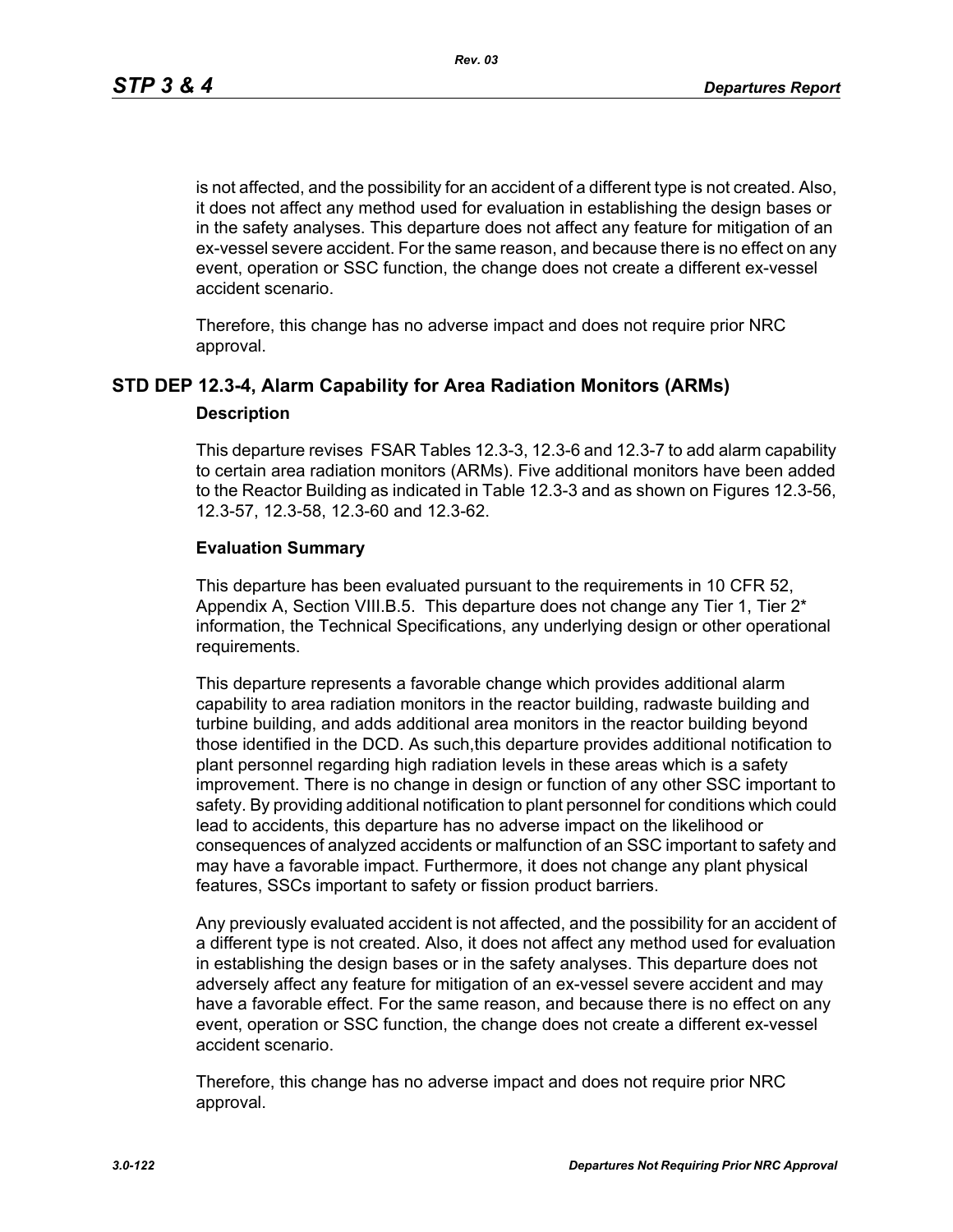# **STD DEP 14.2-1, Control Rod Drive Friction Testing Requirement Description**

The DCD Subsection 14.2.12 requirement for performing control rod drive (CRD) friction testing at rated pressure is deleted. CRD friction testing is a traditional requirement performed on older BWR designs with CRDs positioned using hydraulic pressure. The ABWR employs a design in which normal rod positioning is accomplished by an electric motor. Mechanical binding (friction) of an ABWR CRD will result in blade separation from the ball nut which would be detected by permanently installed instrumentation. Thus ABWR CRDs are easily monitored for performance degradation during normal CRD withdrawal and periodic friction testing is not required.

# **Evaluation Summary**

This departure to remove the DCD-required CRD friction testing from the STP 3 & 4 FSAR has been evaluated pursuant to the requirements in 10 CFR 52, Appendix A, Section VIII.B.5. This departure does not change any Tier 1 or Tier 2<sup>\*</sup> DCD information, the Technical Specifications, Bases for Technical Specifications, any underlying design, or other operational requirements. It does not change any plant physical features, SSCs important to safety or fission product barriers. Any previously evaluated accident is not affected, and the possibility for an accident of a different type is not created. Also, it does not affect any method used for evaluation in establishing the design bases or in the safety analyses. This departure does not affect any feature for mitigation of an ex-vessel severe accident. For the same reason, and because there is no effect on any event, operation or SSC function, the change does not create a different ex-vessel accident scenario. Therefore, this change has no adverse impact and does not require prior NRC approval.

# **STD DEP 18.4-1, Main Generator Synchronization Control Relocation Description**

The location of the controls and displays required for the synchronization of the main generator is not necessary at the main control console as stated in DCD Tier 2 Section 18.4.2, therefore these have been relocated to the main control room panel. This change allocates space on the main control console to more critical tasks and allows manual synchronization of the main generator by the control room operator or automatic synchronization by the Power Generation Control System. The relocation is consistent with the description provided in DCD Tier 1 Section 2.7.1 and the requirements in Section 18.7 for the final design of the main control room.

# **Evaluation Summary**

The change does not affect any Tier 1 or Tier 2\* DCD information. This departure to relocate the controls for synchronization of the main generator to the main control panel has been evaluated pursuant to and determined to comply with the requirements in 10 CFR 52, Appendix A, Section VIII.B.5. This departure does not change the Technical Specifications or Bases of Technical Specifications, any underlying design or other operational requirements. Furthermore, it does not change SSCs important to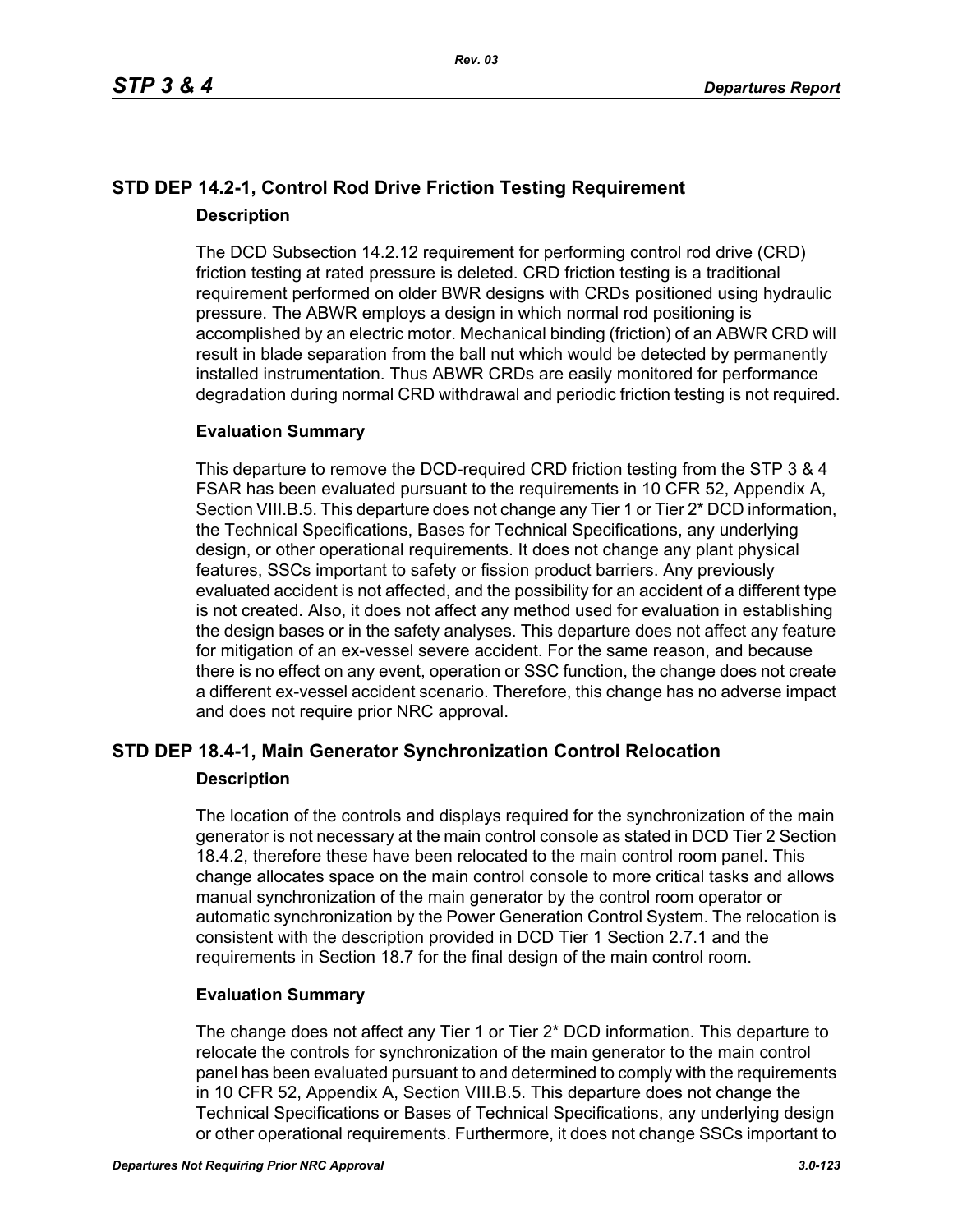safety or fission product barriers. Any previously evaluated accident is not affected, and the possibility for an accident of a different type is not created. Also, it does not affect any method used for evaluation in establishing the design bases or in the safety analyses. This departure does not affect any feature for mitigation of an ex-vessel severe accident. For the same reason, and because there is no effect on any event, operation or SSC function, the change does not create a different ex-vessel accident scenario. Therefore, this change has no adverse impact and does not require prior NRC approval.

# **STD DEP 19.3-1, Evaluation of Common Cause Failures**

### **Description**

ABWR Standard Safety Analysis Report (SSAR) Chapter 19.D.8.6 documents the results of a PRA sensitivity analysis on common cause failure of selected mechanical systems performed by GE in response to a request from the NRC during the ABWR certification process. The final paragraph in SSAR Chapter 19.D.8.6 summarizes the results of the sensitivity analysis and indicated that the common cause factors evaluated will be added to the plant PRA model in any future revised basic quantification of the ABWR. The common cause factors were added to the ABWR plant model used to quantify the effects of plant-specific factors for South Texas Project Units 3 & 4. The addition of the common cause terms represents a departure from the PRA described in the reference DCD.

### **Evaluation Summary**

This departure has been evaluated and pursuant to the requirements in 10 CFR 52, Appendix A, Section VIII.B.5, as described previously. There is no impact on any Tier 1, Tier 2\*, technical specifications, basis for technical specifications or operational requirements as a result of this change. As a result of this departure, there is no effect on the frequency or consequences of any accidents or the likelihood or consequences of malfunctions of SSC important to safety previously evaluated in the DCD. There is no possibility of a new type of accident, and there is no impact on fission product barriers or ex-vessel severe accident events. Therefore, the change has no adverse impact and does not require prior NRC approval.

Based on this evaluation, prior NRC approval of the change is not required.

### **STD DEP 19.7-1, Control Rod Drive Improvements**

### **Description**

Subsection 19.7.2, item 4 of the reference ABWR DCD discusses Control Rod Drive Improvements incorporated into the ABWR design. The second paragraph indicates that the Fine Motion Control Rod Drive (FMCRD) brake design had to be fully testable on an annual basis, presumably during refueling outages because testing of the brakes during power operation is not practical. A clarification is made for consistency with the outages on the 18-month cycle basis for the plant. Words, "an annual," are replaced with "refueling cycle." Technical Specification LCO 3.10.12 controls removal of CRD subassemblies during refueling.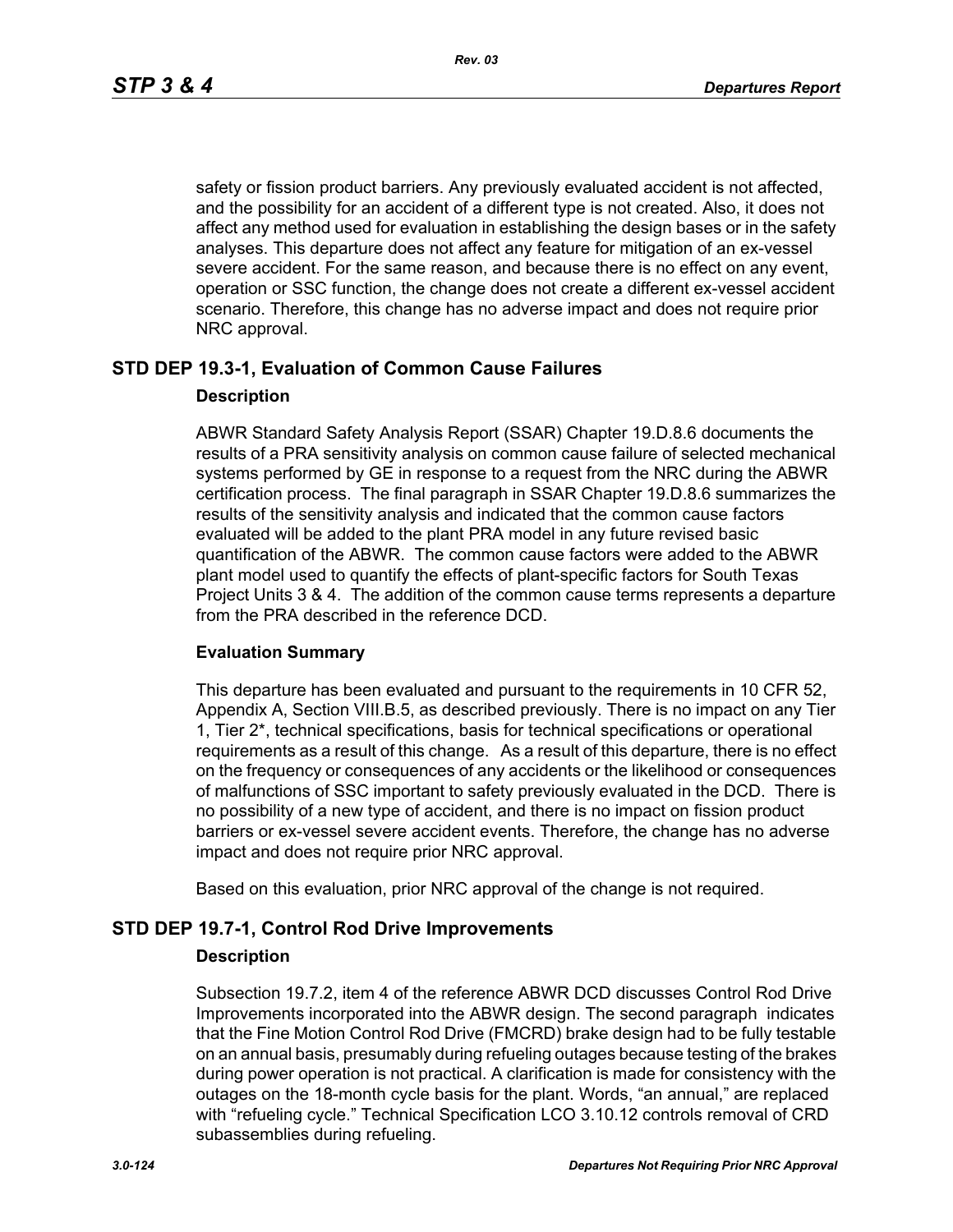## **Evaluation Summary**

This departure has been evaluated pursuant to the requirements in 10 CFR 52, Appendix A, Section VIII.B.5. There is no impact on any Tier 1, Tier 2\*, DCD, technical specifications, basis for technical specifications or operational requirements as a result of this change.

The change is required to reflect that the plant refueling outage will be every 18 months, during which the FMCRD brakes can be tested. It does not affect the brake design or function. The FMCRD electro-mechanical brake is a Class 1E safety-related component with a 10-year Environmental Qualification replacement life. Brake performance characteristics testing is performed every 10 years when a replacement/new brake is installed. Thirty-five motor subassembly units, including the brake, will be tested during the 18-month refueling outages. This is sufficient to assure that the brake performance to prevent rod ejection is not affected as considered in the ABWR PRA studies. Section 15.4.9.1 of the DCD characterizes the probability of the initial causes of the control rod ejection accident as low enough to warrant it as a limiting fault. In addition, both the safety-related check valve and brake (see DCD Tier 2, Section 4.6.2.3.3.1.2 and 15.4.9.1) would have to fail in order for a rod ejection to occur. This makes the control rod ejection accident an extremely low probability event. Consequently, there is negligible impact on the probability or consequences of an accident or malfunction of an SSC important to safety.

The FMCRD brake has not been identified as a design feature in the DCD for mitigating an ex-vessel severe accident. The change to the brake testing frequency description does not impact the brake design or function, and therefore, the likelihood or consequences of a severe accident is not impacted.

Based on this evaluation, prior NRC approval of the change is not required.

# **STD DEP 19I.7-1, Atmospheric Control System Bypass Analysis**

### **Description**

Appendix 19I of the reference ABWR DCD discusses the seismic margins analysis that evaluated the capability of the plant and equipment to withstand a large earthquake of two times the safe shutdown earthquake. Section 19I.7 of the DCD states that since the Atmospheric Control System crosstie valves are normally closed motor-operated valves, that this containment bypass path need not be included in the PRA analysis. This analysis has been changed in the STP 3 & 4 FSAR to reflect the design of airoperators on these valves and, as a result this analysis is the same as for the main purge valves.

### **Evaluation Summary**

This departure has been evaluated pursuant to the requirements of 10 CFR 52, Appendix A, Section VIII.B.5.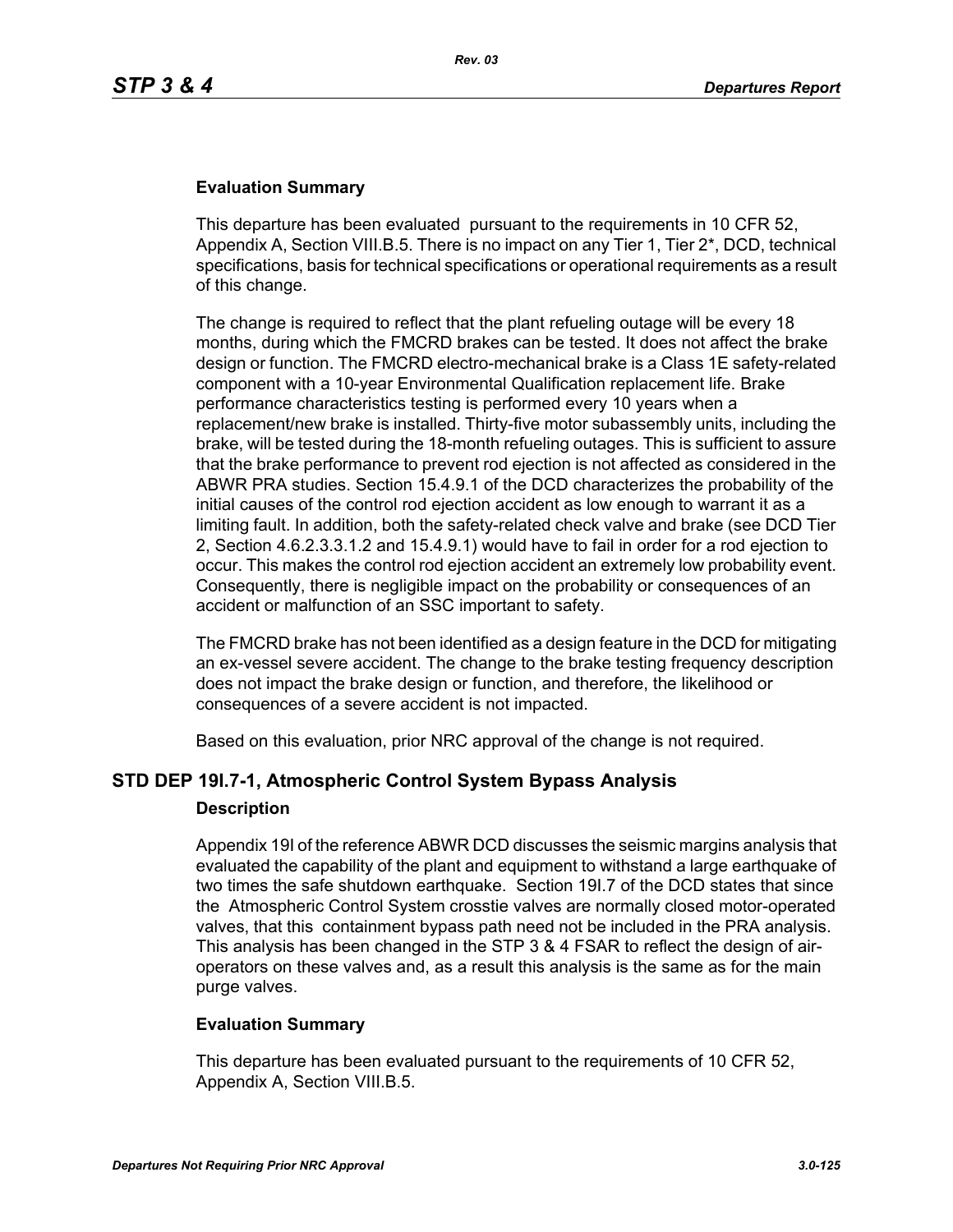There is no impact on any Tier 1, Tier 2\*, technical specifications, bases for technical specifications or operational requirements as a result of these changes.

Changing the design input assumption used in the seismic margins PRA analysis as it relates to the design of the ACS crosstie lines / valves is a correction of the PRA analysis basis, and has no effect on the plant design or safety analysis. It has no effect on any plant design or safety analyses. Thus this departure does not have any effect on the frequency of occurrence or consequences of accidents or malfunction of SSC important to safety previously analyzed.

This change to the PRA analysis basis for the ACS has no effect on the design of any systems involved in mitigation of any ex-vessel severe accidents, therefore the likelihood or consequences of an ex-vessel severe accident is not impacted.

As a result of this evaluation, prior NRC approval of the change is not required.

# **STP DEP 19R-1 Internal Flooding Due to Removal of RSW Vacuum Breaker Valves Description**

This site-specific departure addresses internal flooding of the control building due the elimination of vacuum breaker valves on the supply and return piping connecting to the RCW heat exchangers. Elimination of the vacuum breaker valves is due to the RSW System design changes that include the use of horizontal type pumps instead of vertical wet-pit type pumps and piping configuration changes between the UHS basin and control building.

The ABWR DCD (Chapter 19 and Appendix 19R) was written with the assumption that vertical wet-pit type pumps would be used in the RSW System design. The ABWR DCD addressed the possibility that the UHS basin water could be siphoned into the control building. The return lines contained vacuum breaker valves located on the header that provided water to the cooling towers.

### **Evaluation Summary**

The RSW System is now designed with horizontal split case type pumps to increase system availability and reliability. There is no possibility of siphoning on the supply side with this design, because the RCW heat exchanger supply piping is constantly under positive pressure due to the normal operating hydrostatic head above the pump centerlines. Vacuum breaker valves are ineffective with this piping configuration and will not provide any protective measure against internal flooding of the control building. The vacuum breaker valves on the return piping from the RCW heat exchangers are deleted from the RSW System. The horizontal return piping routed inside the UHS basin is substructured in concrete and the vertical risers are encased in concrete. The vertical risers emerge out of the concrete at an elevation that is above the normal operating water level and are routed to the cooling towers' spray header interface point. Vacuum breaker valves on the return piping do not provide any protective measure against control building flooding due to siphoning.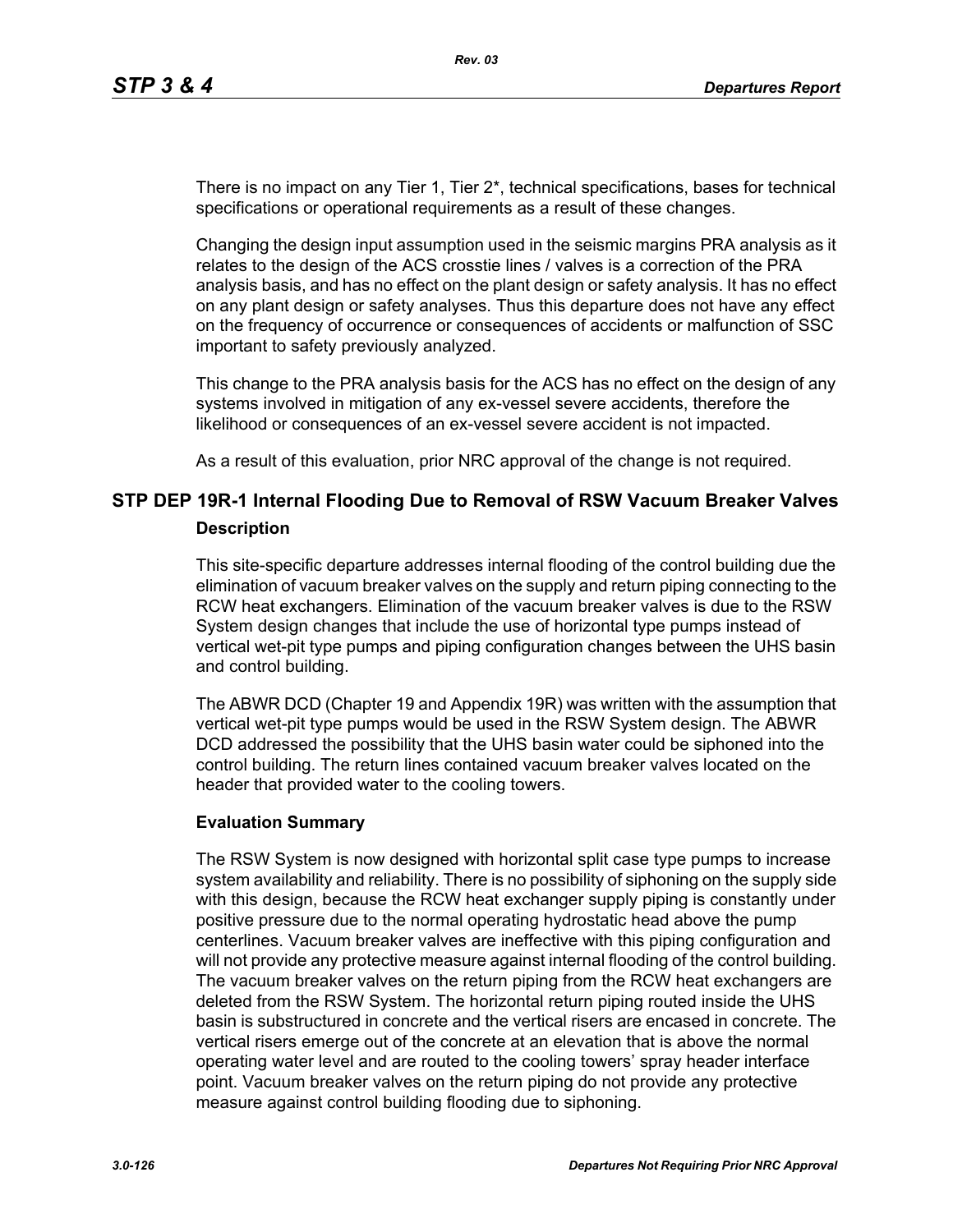*Rev. 03*

There are redundant safety-related active motor-operated valves in the supply piping to each of the three RCW heat exchangers. Even if one of these valves is postulated to fail in the open position, there is another motor-operated valve that automatically closes on detection of a high-high water level in the RCW heat exchanger room to prevent gravity drainage from the UHS basin to the control building. There are leak detection measures in the control building that would annunciate and require operators to investigate potential flooding as well as trip the affected division's RSW pumps and close redundant supply side motor-operated valves. Relocation of the UHS and RSW Pump House results in a significant reduction of the stored water volume in the buried RSW piping. This reduction in stored water would result in considerably less water mass that could flow into the control building due to a postulated moderate energy line crack. Consequently, there would be a lower flooding potential to the non-affected RSW divisions due to a lower water level in the RSW division postulated with the moderate energy line crack.

This departure has been evaluated and determined to comply with the requirements in 10CFR52, Appendix A, Section VIII.B.5, as described previously. The change has no adverse impact and does not require prior NRC approval.

# **STD DEP Vendor, Vendor Replacement**

### **Description**

The reference ABWR DCD was developed with numerous statements that activities during construction and startup would be performed in accordance with GE approval or oversight. The intent of these statements was to ensure that the designer was appropriately involved in startup testing or construction activities.

Since the DCD was developed, other vendors have surfaced that have equivalent capability. This standard departure replaces the terms such as GE, GEH, and General Electric with the generic term NSSS Vendor, with an alternative vendor specified, or in some cases has eliminated the term altogether. This departure also replaces General Electric Company's product references such as NEDEs and NEDOs with the corresponding reference of another ABWR vendor whose reference has been approved by the NRC for use in this application. In all cases, the intent of the reference ABWR DCD statement is preserved by the departure and the replacement vendor must be fully qualified to perform the function by STPNOC. Furthermore, this departure only applies to Tier 2 information.

Examples within the scope of this departure include:

*During the construction cycle and the various testing phases, additional staff is supplied by the plant owner/operator,* the NSSS vendor*, and others.*

*For automatic start tests, in order to provide margins to overspeed and isolation trip setting, the transient start first and subsequent turbine speed peaks shall not exceed the requirement specified by the* Startup Test *Specification.*